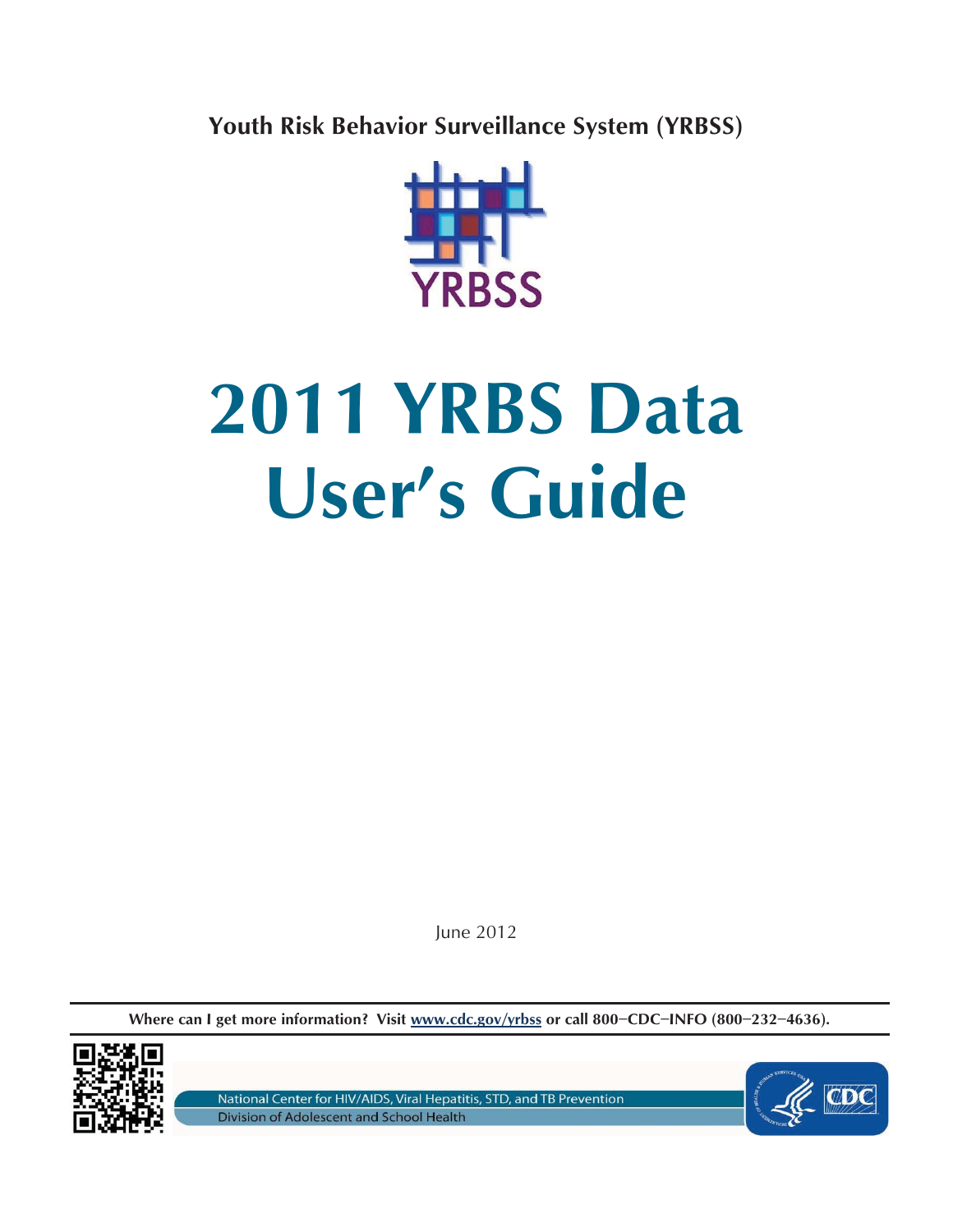# **Table of Contents**

| 1. |        |  |  |  |  |  |
|----|--------|--|--|--|--|--|
| 2. |        |  |  |  |  |  |
|    | 2.1.   |  |  |  |  |  |
|    | 2.2.   |  |  |  |  |  |
|    | 2.3.   |  |  |  |  |  |
|    |        |  |  |  |  |  |
|    | 3.1.   |  |  |  |  |  |
|    | 3.2.   |  |  |  |  |  |
|    | 3.2.1. |  |  |  |  |  |
|    | 3.2.2. |  |  |  |  |  |
|    | 3.2.3. |  |  |  |  |  |
|    | 3.3.   |  |  |  |  |  |
|    | 3.4.   |  |  |  |  |  |
|    |        |  |  |  |  |  |
|    |        |  |  |  |  |  |
|    | 4.1.   |  |  |  |  |  |
|    | 4.2.   |  |  |  |  |  |
|    | 4.3.   |  |  |  |  |  |
|    | 4.3.1. |  |  |  |  |  |
|    | 4.3.2. |  |  |  |  |  |
|    |        |  |  |  |  |  |
|    | 4.4.1. |  |  |  |  |  |
|    | 4.4.2. |  |  |  |  |  |
|    | 4.4.3. |  |  |  |  |  |
| 5. |        |  |  |  |  |  |
|    | 5.1.   |  |  |  |  |  |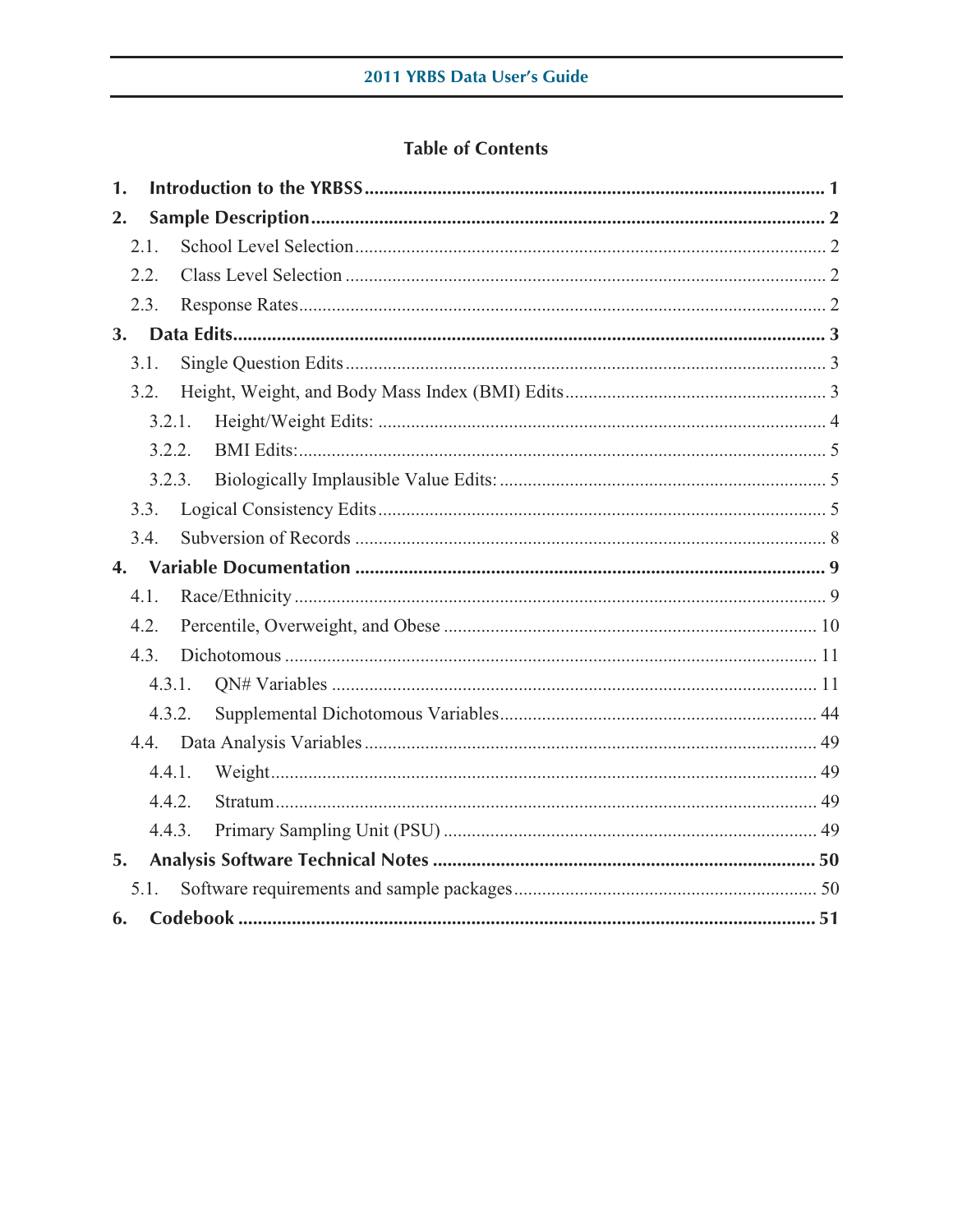#### **1. Introduction to the YRBSS**

The Youth Risk Behavior Surveillance System (YRBSS) is an epidemiologic surveillance system established by the Centers for Disease Control and Prevention (CDC) to monitor the prevalence of youth behaviors that most influence health.

 among youth and young adults. The YRBSS focuses on priority health-risk behaviors established during youth that result in the most significant mortality, morbidity, disability, and social problems during both youth and adulthood. These include behaviors that contribute to unintentional injuries and violence; sexual behaviors that contribute to unintended pregnancy and sexually transmitted diseases, including HIV infection; alcohol and other drug use; tobacco use; unhealthy dietary behaviors; and inadequate physical activity. The YRBSS also measures the prevalence of obesity and asthma

Results from the YRBSS will be used by CDC to: (1) monitor how priority health-risk behaviors among high school students (grades 9-12) increase, decrease, or remain the same over time; (2) evaluate the impact of broad national, state, and local efforts to prevent priority health-risk behaviors; and (3) monitor progress in achieving relevant national health objectives. Results also will be used to help focus school health programs and policies on the behaviors that contribute most to the leading causes of mortality and morbidity.

The National Youth Risk Behavior Survey (YRBS) uses a three-stage cluster sample design to produce a representative sample of  $9<sup>th</sup>$  through  $12<sup>th</sup>$  grade students. The target population consisted of all public, Catholic, and other private school students in grades 9 through 12. A weighting factor was applied to each student record to adjust for nonresponse and the oversampling of black and Hispanic students in the sample. The final, overall weights were scaled so the weighted count of students was equal to the total sample size, and the weighted proportions of students in each grade matched population projections for each survey year. Because of the complexity of the cluster sampling design used, a statistical software package that can calculate sampling variance appropriately must be used. This document provides the information needed to correctly use and analyze data from the 2011 National YRBS.

For more information on the YRBSS, its methodology, or answers to frequently asked questions please visit the YRBSS web site at www.cdc.gov/yrbss.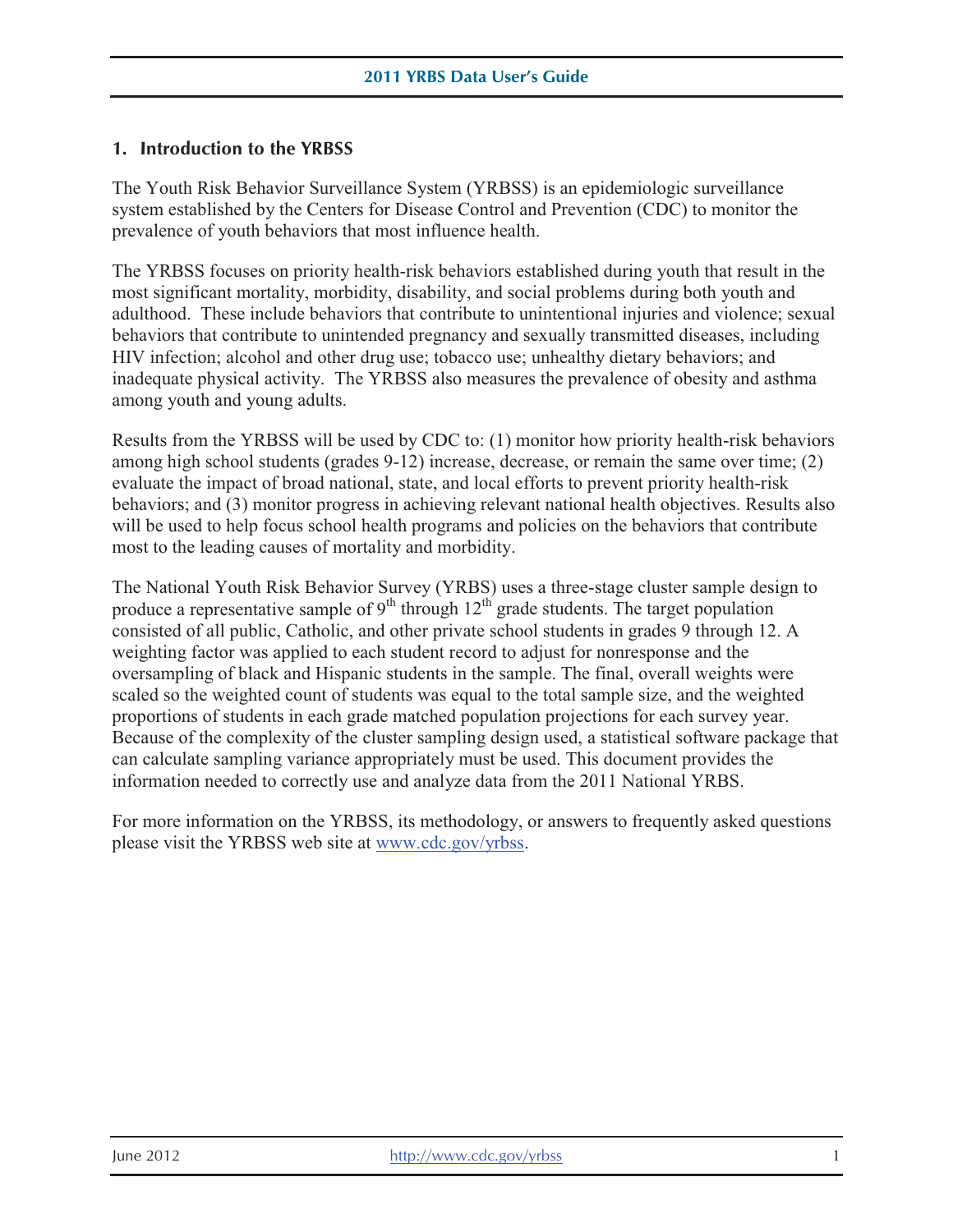# **2. Sample Description**

## **2.1. School Level Selection**

All regular public, Catholic, and other private school students, in grades 9 through 12, in the 50 States and the District of Columbia were included in the sampling frame for the 2011 national YRBS. Puerto Rico, the trust territories, and the Virgin Islands were excluded from the frame. Schools were selected systematically with probability proportional to enrollment in grades 9 through 12 using a random start. One hundred and ninety-four schools were sampled.

#### **2.2. Class Level Selection**

All classes in a required subject or all classes meeting during a particular period of the day, depending on the school, were included in the sampling frame. Systematic equal probability sampling with a random start was used to select classes from each school that participated in the survey.

#### **2.3. Response Rates**

The 2011 national YRBS attained the following response rates:

School response rate - 158 of the 194 sampled schools participated.

 $158/194 = 81\%$  school response rate

Student response rate  $-15,503$  of the 17,672 sampled students submitted questionnaires; 15,425 questionnaires were usable after data editing.

 $15,425/17,672 = 87%$ 

Overall response rate = School response rate \* Student response rate

 $(158/194) * (15,425/17,672) = 71\%$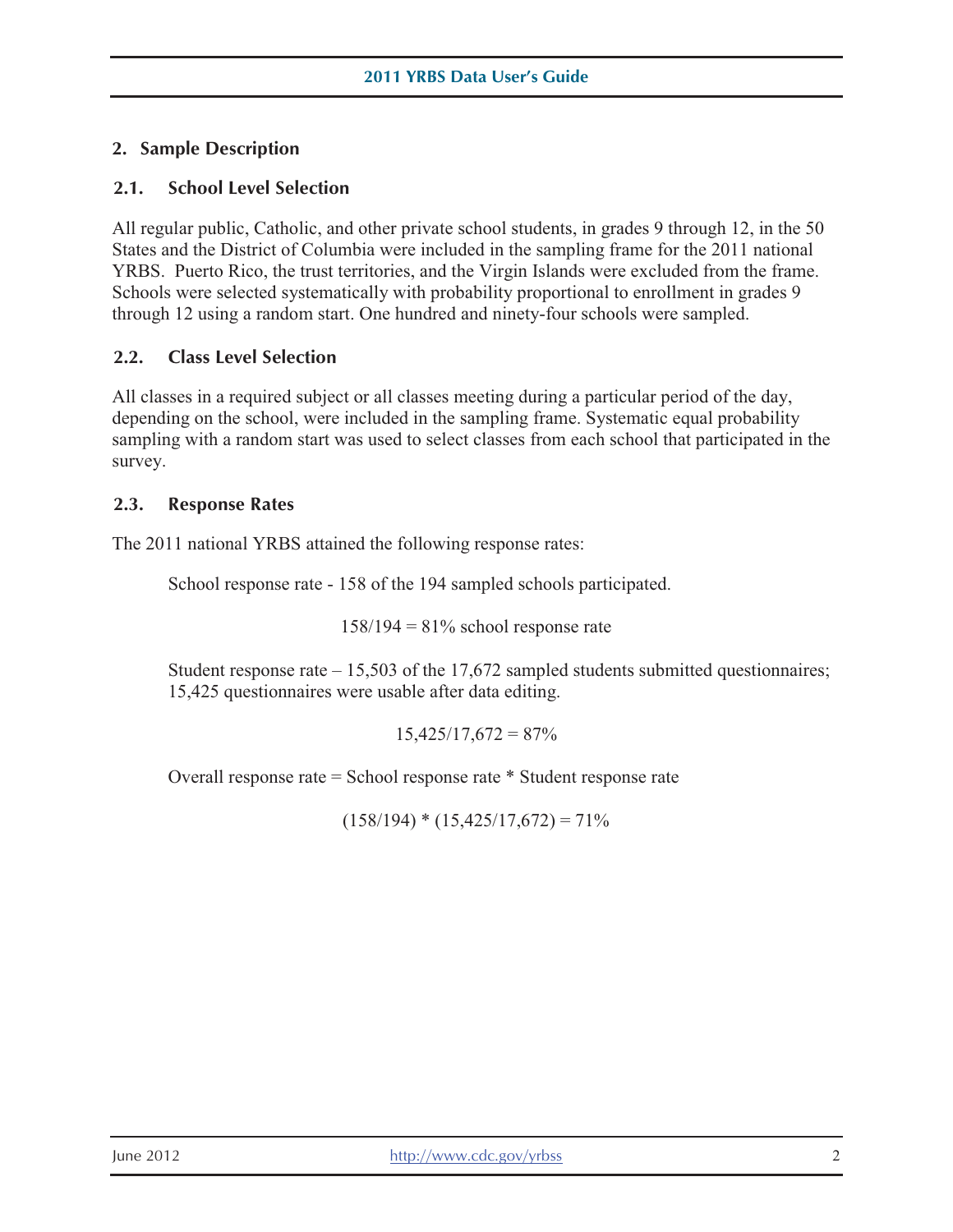## **3. Data Edits**

Editing consists of checking responses for range, height/weight plausibility, and logical consistency. Data deemed invalid are set to missing.

#### **3.1. Single Question Edits**

If the response to a question does not correspond to one of the possible responses, the response for that question is invalid and is set to missing. This can occur if the only response options for a question are "A" or "B" and the response recorded is "C", "D", "E", "F", "G", or "H", for example.

If more than one response is selected for a question, the response for that question will be considered invalid and set to missing. The one exception is the race question  $(Q5)$ , which can have multiple responses.

#### **3.2. Height, Weight, and Body Mass Index (BMI) Edits**

The following two questions collect height and weight, which are used to calculate BMI.

6. How tall are you without your shoes on?

Directions: Write your height in the shaded blank boxes. Fill in the matching oval below each number.

| Example          |                |  |
|------------------|----------------|--|
| Height           |                |  |
| Feet             | <b>Inches</b>  |  |
| 5                | 7              |  |
| 3                | $\overline{0}$ |  |
| $\overline{4}$   | $\mathbf{1}$   |  |
|                  | $\overline{c}$ |  |
| $\boldsymbol{6}$ | 3              |  |
| $\overline{7}$   | $\overline{4}$ |  |
|                  | 5              |  |
|                  | 6              |  |
|                  |                |  |
|                  | 8              |  |
|                  | 9              |  |
|                  | 10             |  |
|                  | 11             |  |

| Height         |                         |  |
|----------------|-------------------------|--|
| Feet           | <b>Inches</b>           |  |
|                |                         |  |
| 3              | $\boldsymbol{0}$        |  |
| $\overline{4}$ | $\mathbf{1}$            |  |
| 5              | $\overline{\mathbf{c}}$ |  |
| 6              | 3                       |  |
| 7              | $\overline{4}$          |  |
|                | 5                       |  |
|                | $\overline{6}$          |  |
|                | 7                       |  |
|                | 8                       |  |
|                | 9                       |  |
|                | 10                      |  |
|                | 11                      |  |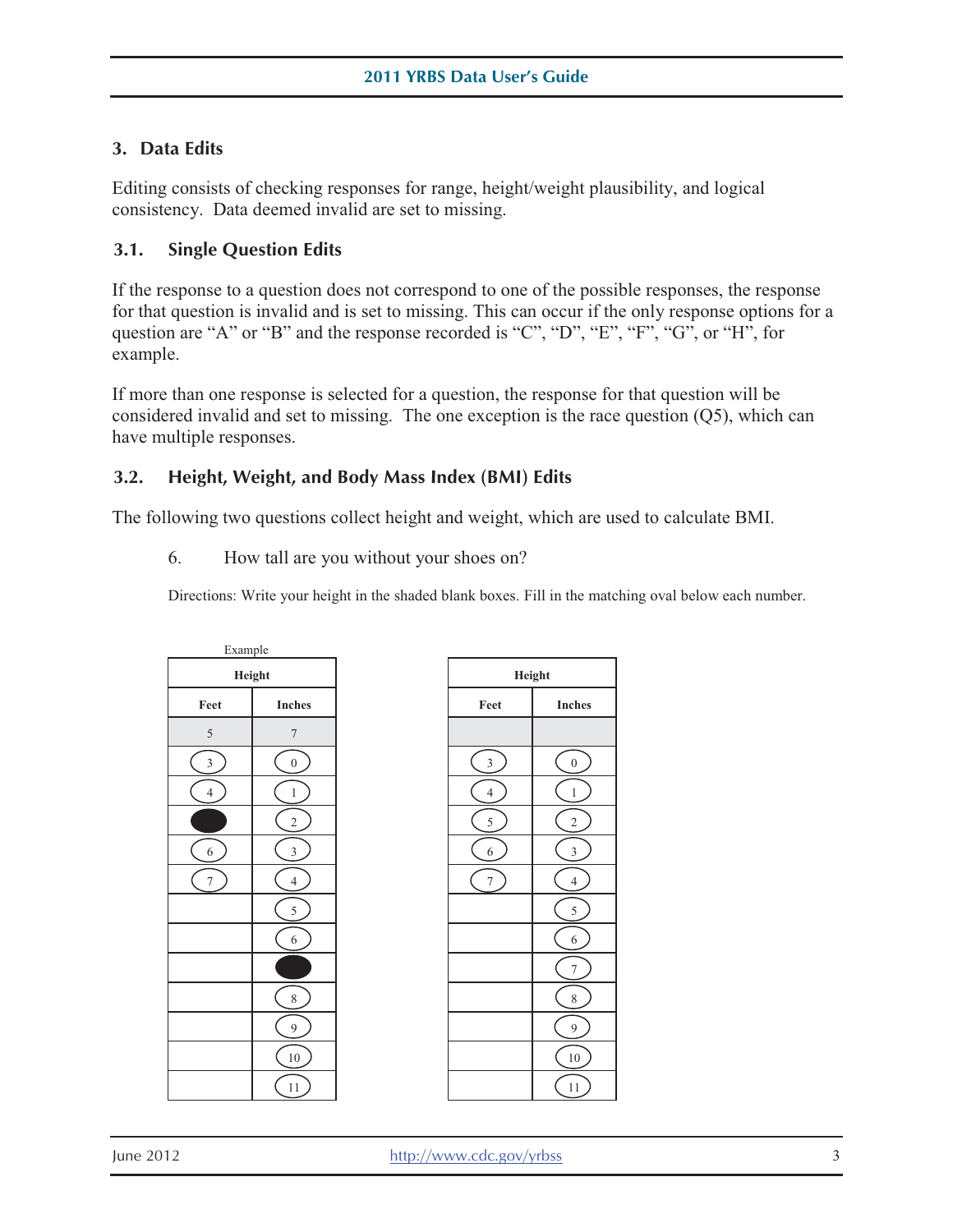7. How much do you weigh without your shoes on?

Directions: Write your weight in the shaded blank boxes. Fill in the matching oval below each number.

| Example                 |                          |                          |  |
|-------------------------|--------------------------|--------------------------|--|
| Weight                  |                          |                          |  |
|                         | Pounds                   |                          |  |
| $\mathbf{1}$            | 5                        | $\overline{c}$           |  |
| $\boldsymbol{0}$        | $\boldsymbol{0}$         | $\overline{0}$           |  |
|                         | $\mathbf{1}$             | $\,1\,$                  |  |
| $\overline{\mathbf{c}}$ | $\overline{\mathbf{c}}$  |                          |  |
| 3                       | 3                        | 3                        |  |
|                         | $\overline{\mathcal{L}}$ | $\overline{\mathcal{L}}$ |  |
|                         |                          | 5                        |  |
|                         | 6                        | 6                        |  |
|                         | 7                        | 7                        |  |
|                         | 8                        | 8                        |  |
|                         | 9                        | 9                        |  |



#### **3.2.1. Height/Weight Edits:**

*Height* is read as a three-column character variable. It is not compressed or justified by the scanning program. The possible responses for the first column range from "3" to "7" and indicate feet; the possible responses for the second and third columns range from "00" to "11" and indicate inches. The height in feet and inches is converted to height in meters using the formula below.

Height (in m) = 
$$
[(feet \times 12) + inches] \times 0.0254 \text{ m/in}
$$

- If either feet or inches is not filled in or is unreadable, then *Height* is set to missing.
- If *Weight* is missing or set to missing, then *Height* is set to missing.

*Weight* is read as a three-column character variable. It is not compressed or justified by the scanning program. The first column indicates 100s of pounds ranging from "0" to "3"; the second column indicates 10s of pounds and ranges from "0" to "9"; the third column indicates single pounds and ranges from "0" to "9". The weight in pounds is then converted to weight in kilograms using the following formula:

$$
Weight (in kg) = Weight (in lbs) \times 0.4536 kg/lb
$$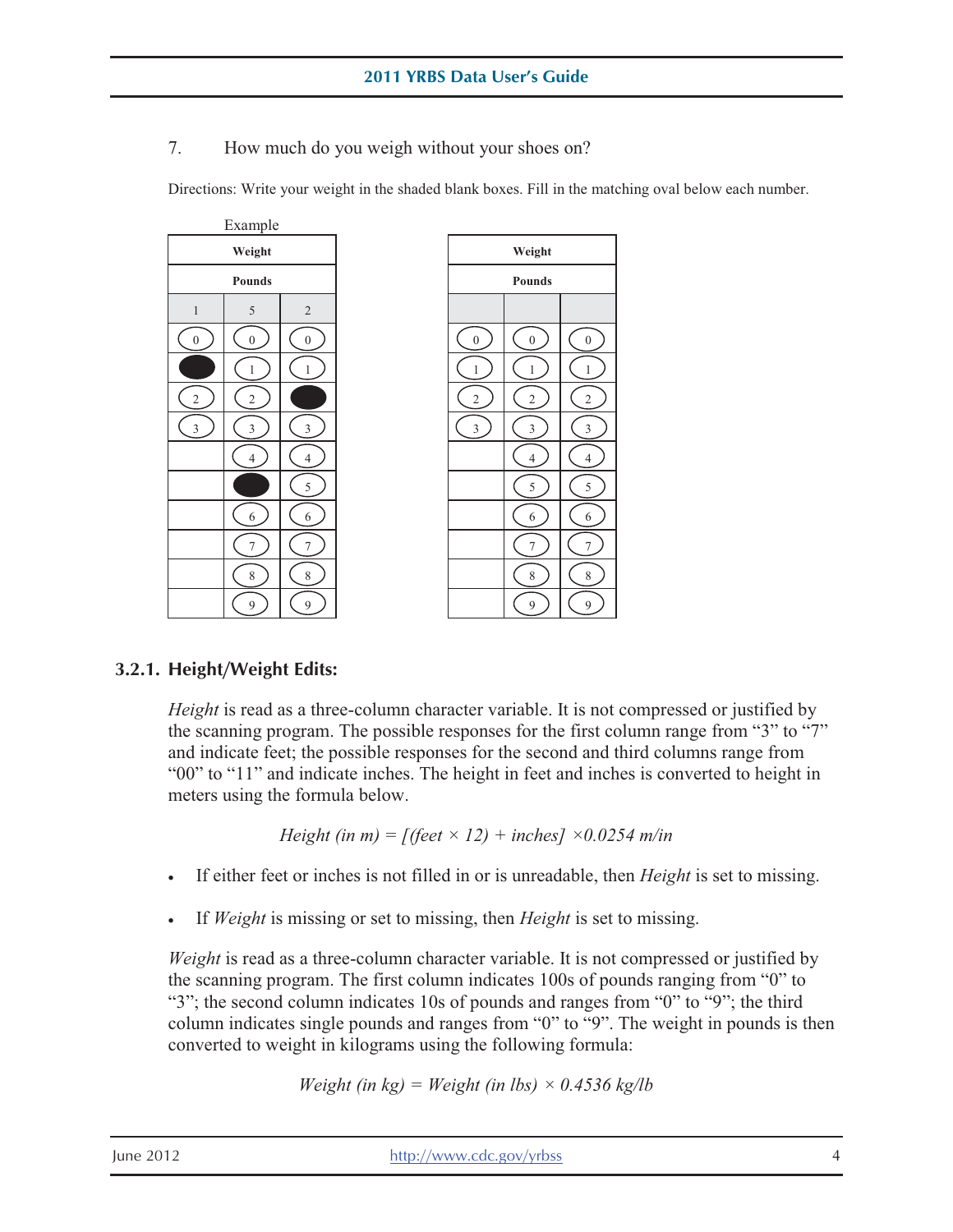- If the first column is left blank, it is assumed to be a "0".
- If the first column is unreadable, all columns are set to missing and Weight is set to missing.
- If column two or column three is left blank or is unreadable, all columns are set to missing and Weight is set to missing.
- If Height is missing or set to missing, then Weight is set to missing.

# **3.2.2. BMI Edits:**

BMI is calculated using *Height* and *Weight* in the following formula:

*BMI* =  $k\frac{g}{m^2}$  = *Weight (in kg)*/*[Height (in m)<sup>2</sup>] ]* 

- • If *Height* or *Weight* are missing, BMI is set to missing
- • If age or sex is missing, *Height*, *Weight*, and BMI are set to missing because the biologically implausible limits (see section 2c) are based on age and sex.

# **3.2.3. Biologically Implausible Value Edits:**

When the basic edits for BMI are complete, further edits are applied to *Height*, *Weight*, and BMI to ensure the results are biologically plausible. *Height*, *Weight*, and BMI are set to missing when an observation lies outside the following limits developed by the Division of Nutrition, Physical Activity and Obesity, CDC.

| Age       | Males                                                             | Females                                                      |
|-----------|-------------------------------------------------------------------|--------------------------------------------------------------|
| $\leq 10$ | Weight: 13.61-90.72 kg<br>Height: 0.94-1.68 m<br>BMI: $11.5 - 41$ | Weight: 13.61-90.72 kg<br>Height: 0.94-1.73 m<br>BMI: 11-40  |
| $11 - 12$ | Weight: 20.41-136.08 kg<br>Height: 1.02-1.83 m<br>BMI: 11.5-41    | Weight: 15.88-136.08 kg<br>Height: 1.02-1.83 m<br>BMI: 11-40 |
| $13 - 14$ | Weight: 27.22-181.44 kg<br>Height: 1.27-1.98 m<br>BMI: 13-55      | Weight: 27.22-181.44 kg<br>Height: 1.27-1.98 m<br>BMI: 13-55 |
| >15       | Weight: 31.75-181.44 kg<br>Height: 1.27-2.11 m<br>BMI: 13-55      | Weight: 27.22-181.44 kg<br>Height: 1.27-1.98 m<br>BMI: 13-55 |

# **3.3. Logical Consistency Edits**

 179 logical consistency edit are applied to the data to ensure internal consistency. The list of the edits used for the 2011 national high school questionnaire follows.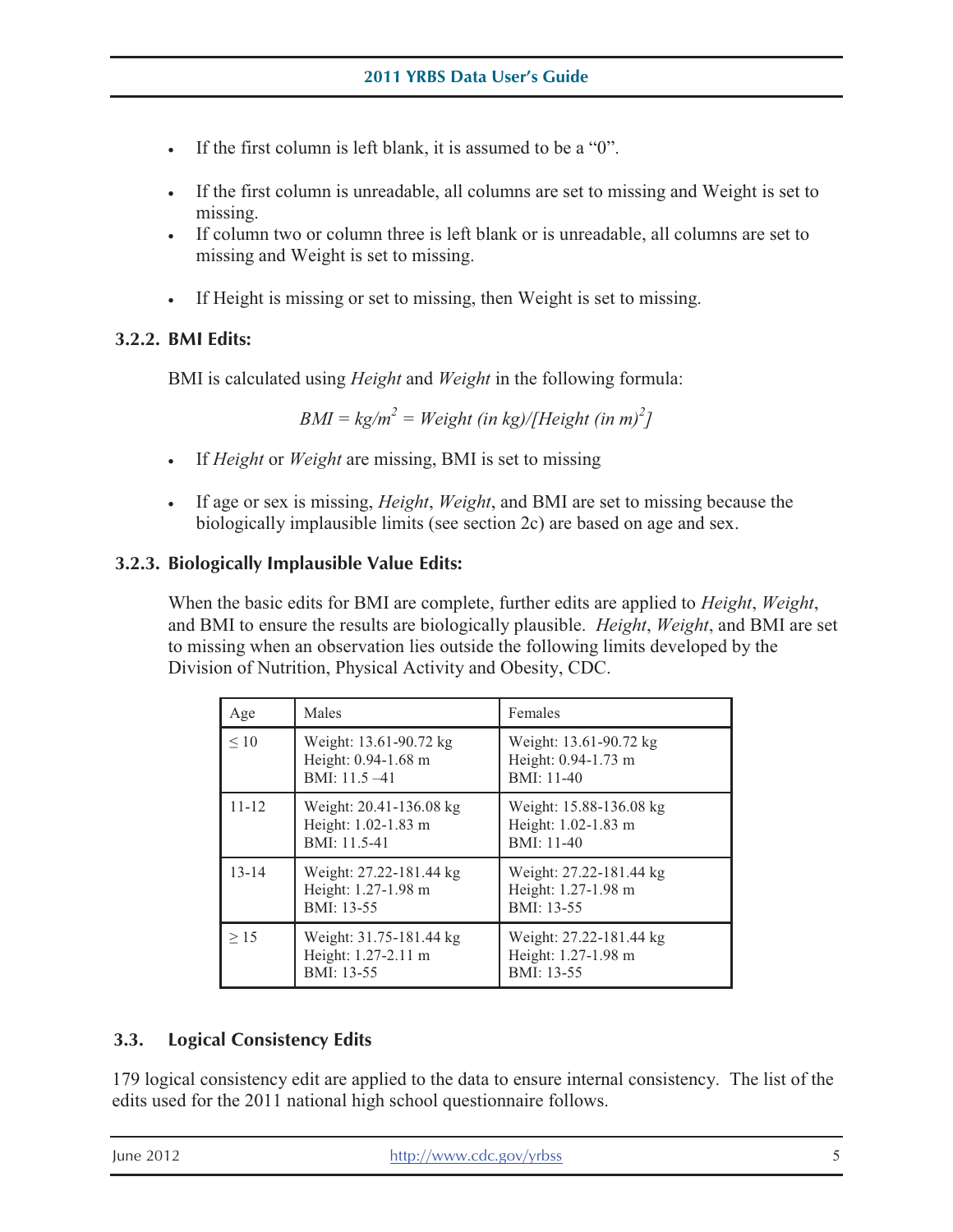The majority of the edits compare two questions at a time to ensure logical consistency. If responses from two questions conflict logically, both questions are set to blank with the exception of demographic questions. If a demographic question is included in a consistency edit and there is a conflict, the demographic question is not set to missing but the other question is.

#### **2011 National High School YRBS Logical Consistency Edits**

#### **Weapon Carrying**

- 1. If  $q12=a$  and  $q13=b,c,d,e$
- 2. If  $q12 = b$  and  $q13 = c,d,e$
- 3. If  $q12 = c$  and  $q13 = d$ , e
- 4. If  $q12=d$  and  $q13=e$
- 5. If  $q12=a$  and  $q14=b,c,d,e$
- 6. If  $q12=$ b and  $q14=$ c,d,e
- 7. If  $q12 = c$  and  $q14 = d,e$
- 8. If  $q12=d$  and  $q14=e$

#### **Fighting**

- 9. If  $q17=a$  and  $q18=b,c,d,e$
- 10. If  $q17 = b$  and  $q18 = c,d,e$
- 11. If  $q17=$ c and  $q18=$ d,e
- 12. If  $q17=d$  and  $q18=e$
- 13. If  $q17=a$  and  $q19=b,c,d,e,f,g,h$
- 14. If  $q17=$ b and  $q19=$ c,d,e,f,g,h
- 15. If q17=c and q19=d,e,f,g,h
- 16. If  $q17=d$  and  $q19=e,f,g,h$
- 17. If  $q17$ =e and  $q19$ =f,g,h
- 18. If q17=f and q19=g,h
- 19. If q17=g and q19=h

#### **Suicide**

- 20. If  $q27=a$  and  $q28=b$ ,c
- 21. If  $q28=a$  and  $q27=b,c,d,e$

#### **Tobacco Use**

- 22. If  $q1$ =a and  $q30$ =e,f,g
- 23. If  $q1=b$  and  $q30=f$ ,  $g$
- 24. If  $q1 = c$  and  $q30 = f$ , g
- 25. If  $q1 = d$  and  $q30 = g$
- 26. If  $q1 = e$  and  $q30 = g$
- 27. If  $q29 = b$  and  $q30 = b, c, d, e, f, g$
- 28. If  $q29 = b$  and  $q31 = b, c, d, e, f, g$
- 29. If  $q29 = b$  and  $q32 = b$ , c, d, e, f, g
- 30. If  $q29 = b$  and  $q33 = b, c, d, e, f, g, h$
- 31. If  $q29 = b$  and  $q34 = b, c, d, e, f, g$
- 32. If  $q29 = b$  and  $q35 = a$
- 33. If q29=b and q36=b
- 34. If q30=a and q32=c,d,e,f,g
- 35. If  $q30$ =a and  $q35$ =a
- 36. If q30=a and q36=b
- 37. If  $q31=a$  and  $q32=b,c,d,e,f,g$
- 38. If  $q31=a$  and  $q33=b,c,d,e,f,g,h$
- 39. If  $q31=a$  and  $q34=b,c,d,e,f,g$
- 40. If  $q31=$ b and  $q34=$ c,d,e,f,g
- 41. If  $q31 = c$  and  $q34 = d,e,f,g$
- 42. If  $q31=d$  and  $q34=e,f,g$
- 43. If  $q31 = e$  and  $q34 = f, g$ <br>44. If  $q31 = f$  and  $q34 = g$
- If  $q31=f$  and  $q34=g$
- 45. If  $q32=a$  and  $q31=b,c,d,e,f,g$
- 46. If  $q32=a$  and  $q33=b,c,d,e,f,g,h$
- 47. If  $q32=a$  and  $q34=b,c,d,e,f,g$
- 48. If  $q33=a$  and  $q31=b,c,d,e,f,g$
- 49. If q33=a and q32=b,c,d,e,f,g<br>50. If q33=a and q34=b,c,d,e,f,g
- If  $q33=a$  and  $q34=b,c,d,e,f,g$
- 51. If  $q36=a$  and  $q31=b,c,d,e,f,g$
- 
- 52. If  $q36=a$  and  $q32=b,c,d,e,f,g$ <br>53. If  $q36=a$  and  $q33=b,c,d,e,f,g$ If  $q36=a$  and  $q33=b,c,d,e,f,g,h$
- 54. If  $q36=a$  and  $q34=b,c,d,e,f,g$
- 55. If  $q37=a$  and  $q38=b,c,d,e,f,g$ <br>56. If  $q37=b$  and  $q38=c,d,e,f,g$
- If  $q37=$ b and  $q38=$ c,d,e,f,g
- 57. If q37=c and q38=d,e,f,g
- 58. If q37=d and q38=e,f,g
- 59. If q37=e and q38=f,g
- 60. If q37=f and q38=g

#### **Alcohol Use**

- 61. If  $q1=a$  and  $q41=e,f,g$
- 62. If  $q1=b$  and  $q41=f$ ,  $g$
- 63. If  $q1=c$  and  $q41=f$ , g
- 64. If  $q1=d$  and  $q41=q$
- 65. If  $q1 = e$  and  $q41 = g$
- 66. If  $q40$ =a and  $q11$ =b,c,d,e
- 67. If  $q40=a$  and  $q42=b,c,d,e,f,g$
- 68. If q40=b and q42=c,d,e,f,g
- 69. If  $q40 = c$  and  $q42 = e,f,g$
- 70. If  $q40 = d$  and  $q42 = f$ , g
- 71. If  $q40=a$  and  $q43=b,c,d,e,f,g$
- 72. If  $q40 = b$  and  $q43 = d,e,f,g$
- 73. If  $q40=c$  and  $q43=f$ ,  $g$
- 74. If  $q40 = d$  and  $q43 = g$
- 75. If  $q40$ =a and  $q44$ =b,c,d,e,f,g,h
- 76. If q40=a and q45=b,c,d,e,f,g
- 77. If  $q40=$ b and  $q45=$ c,d,e,f,g
- 78. If q40=c and q45=e,f,g<br>79. If q40=d and q45=f,g
- If  $q40=$ d and  $q45=$ f,g
- 80. If  $q42=a$  and  $q11=b,c,d,e$
- 81. If q42=a and q43=b,c,d,e,f,g
- 82. If  $q42 = b$  and  $q43 = d,e,f,g$
- 83. If  $q42 = c$  and  $q43 = e$ , f, g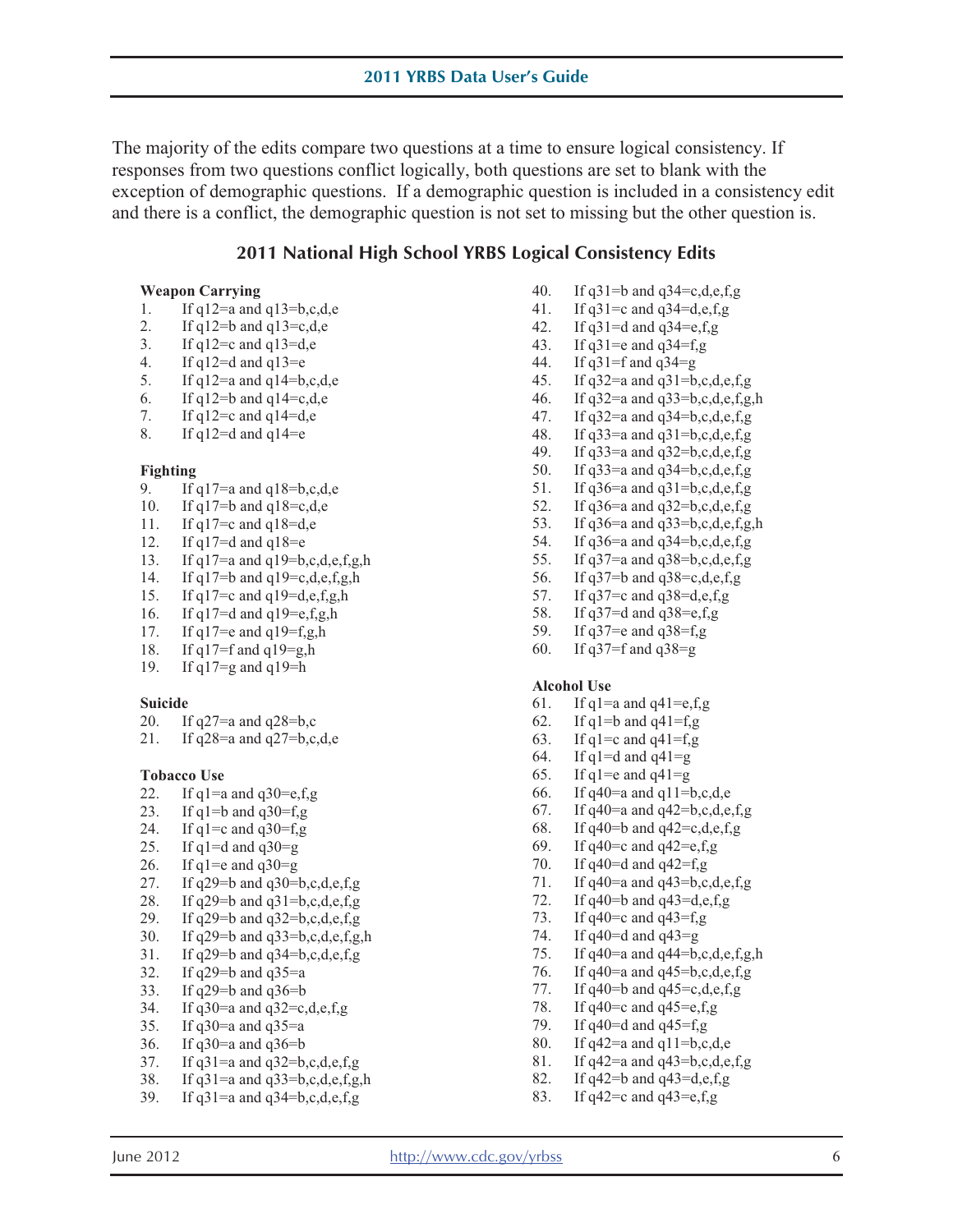- 84. If q42=d and q43=f,g 131. If  $q60=$ a and  $q61=$ a
- 
- 86. If  $q42=a$  and  $q44=b$ , c, d, e, f, g, h 133. If  $q60=a$  and  $q62=a$
- 
- 88. If q42=b and q45=c,d,e,f,g 135. If q60=a and q63=a
- 
- 90. If  $q42=d$  and  $q45=e,f,g$ <br>
91. If  $q42=e$  and  $q45=f,g$ <br>
91. If  $q60=e$  and  $q64=e$ <br>
91. If  $q60=e$  and  $q64=e$
- 
- 
- 93. If  $q44=a$  and  $q11=b,c,d,e$  140. If  $q60=b$  and  $q65=b,c$
- 94. If q44=a and q42=b,c,d,e,f,g 141. If q60=a and q66=a
- 
- 

- 
- 
- 
- 
- 
- 
- 103. If q46=a and q48=b,c,d,e,f <br>152. If q62=d and q63=f,g,h<br>164. If q46=b and q48=c,d,e,f <br>153. If q62=e and q63=g,h
- 104. If  $q46 = b$  and  $q48 = c,d,e,f$ <br>105. If  $q46 = c$  and  $q48 = d,e,f$ <br>153. If  $q62 = e$  and  $q63 = h$ <br>154. If  $q62 = f$  and  $q63 = h$
- 105. If  $q46 = c$  and  $q48 = d,e,f$
- 
- 
- 
- 
- 
- 
- 
- 
- 
- 
- 
- 117. If  $q48 = b$  and  $q49 = c,d,e,f$  166. If  $q64 = a$  and  $q65 = b,c$
- 
- 
- 

#### **Cocaine and Other Drug Use** 171. If q65=a and q64=b,c

- 
- 122. If  $q50 = b$  and  $q51 = c,d,e,f$ <br>
123. If  $q65 = c$  and  $q61 = b,c,d,e,f,g,h$ <br>
174. If  $q66 = a$  and  $q61 = b,c,d,e,f,g,h$
- 123. If  $q50=$ c and  $q51=$ d,e,f
- 
- 

June 2012

- 126. If  $q1=a$  and  $q61=d,e,f,g,h$
- 
- 128. If  $q1 = c$  and  $q61 = f, g, h$  179. If  $q64 = b$  and  $q40 = a$  and  $q46 = a$  and  $q50 = a$
- 129. If  $q1=d$  and  $q61=q$ , h
- 130. If  $q1$ =e and  $q61$ =h
- 
- 85. If  $q42 = e$  and  $q43 = g$  132. If  $q60 = b$  and  $q61 = b, c, d, e, f, g, h$ 
	-
- 87. If  $q42=a$  and  $q45=b$ ,c,d,e,f,g 134. If  $q60=b$  and  $q62=b$ ,c,d,e,f,g
	-
- 89. If  $q42 = c$  and  $q45 = d, e, f, g$  136. If  $q60 = b$  and  $q63 = b, c, d, e, f, g, h$ 
	-
	- If  $q42 = e$  and  $q45 = f,g$  138. If  $q60 = b$  and  $q64 = b,c$
- 92. If  $q42=f$  and  $q45=g$  139. If  $q60=g$  and  $q65=g$ 
	-
	-
- 95. If  $q44=a$  and  $q43=b,c,d,e,f,g$  142. If  $q60=b$  and  $q66=b,c,d,e,f,g,h$
- 96. If  $q44=a$  and  $q45=b,c,d,e,f,g$  143. If  $q61=a$  and  $q62=b,c,d,e,f,g$ 
	- 144. If  $q61=a$  and  $q63=b,c,d,e,f,g,h$
- **Marijuana Use** 145. If q61=a and q64=b,c
- 97. If  $q1=a$  and  $q47=e,f,g$  146. If  $q61=a$  and  $q65=b,c$
- 98. If  $q1=b$  and  $q47=f,g$  147. If  $q61=a$  and  $q66=b,c,d,e,f,g,h$
- 99. If  $q1 = c$  and  $q47 = f,g$  148. If  $q62 = a$  and  $q61 = b,c,d,e,f,g,h$
- 100. If  $q1 = d$  and  $q47 = g$  149. If  $q62 = a$  and  $q63 = b, c, d, e, f, g, h$
- 101. If  $q1 = e$  and  $q47 = g$  150. If  $q62 = b$  and  $q63 = d, e, f, g, h$
- 102. If  $q46=a$  and  $q47=b,c,d,e,f,g$  151. If  $q62=c$  and  $q63=e,f,g,h$ 
	-
	-
	-
- 106. If q46=d and q48=e,f 155. If q62=a and  $q64=$ b,c
- 107. If  $q46 = e$  and  $q48 = f$  156. If  $q62 = a$  and  $q65 = b$ ,c
- 108. If q46=a and q49=b,c,d,e,f 157. If q62=a and q66=b,c,d,e,f,g,h
- 109. If  $q46 = b$  and  $q49 = c,d,e,f$  158. If  $q63 = a$  and  $q61 = b,c,d,e,f,g,h$
- 110. If  $q46 = c$  and  $q49 = d,e,f$  159. If  $q63 = a$  and  $q62 = b,c,d,e,f,g$
- 111. If q46=d and q49=e,f 160. If q63=a and q64=b,c
- 112. If  $q46 = e$  and  $q49 = f$  161. If  $q63 = a$  and  $q65 = b$ ,c
- 113. If  $q47=a$  and  $q46=b,c,d,e,f,g$  162. If  $q63=a$  and  $q66=b,c,d,e,f,g,h$
- 114. If  $q47=a$  and  $q48=b,c,d,e,f$  163. If  $q64=a$  and  $q61=b,c,d,e,f,g,h$
- 115. If  $q^{47}=a$  and  $q^{49}=b,c,d,e,f$  164. If  $q^{64}=a$  and  $q^{62}=b,c,d,e,f,g$
- 116. If  $q48=a$  and  $q49=b,c,d,e,f$  165. If  $q64=a$  and  $q63=b,c,d,e,f,g,h$ 
	-
- 118. If  $q48 = c$  and  $q49 = d, e, f$  167. If  $q64 = a$  and  $q66 = b, c, d, e, f, g, h$
- 119. If  $q48=d$  and  $q49=e,f$  168. If  $q65=a$  and  $q61=b,c,d,e,f,g,h$
- 120. If  $q48 =$ e and  $q49 = f$  169. If  $q65 =$ a and  $q62 = b, c, d, e, f, g$ 
	- 170. If q65=a and q63=b,c,d,e,f,g,h
	-
- 121. If  $q50=a$  and  $q51=b,c,d,e,f$ <br>
122. If  $q50=b$  and  $q51=c,d,e,f$ <br>
173. If  $q65=c$  and  $q66=d$ 
	-
	-
- 124. If  $q50 = d$  and  $q51 = e,f$  175. If  $q66 = a$  and  $q62 = b,c,d,e,f,g$
- 125. If  $q50 = e$  and  $q51 = f$  176. If  $q66 = a$  and  $q63 = b, c, d, e, f, g, h$

and q52=a and q53=a and q54=q and

- 177. If q66=a and q64=b,c
- **Sexual Behaviors Sexual Behaviors 178.** If  $q66=a$  and  $q65=b,c$

#### 127. If q1=b and q61=e,f,g,h **Sex and Alcohol or Drugs**

http://www.cdc.gov/yrbss 7

 $q55=a$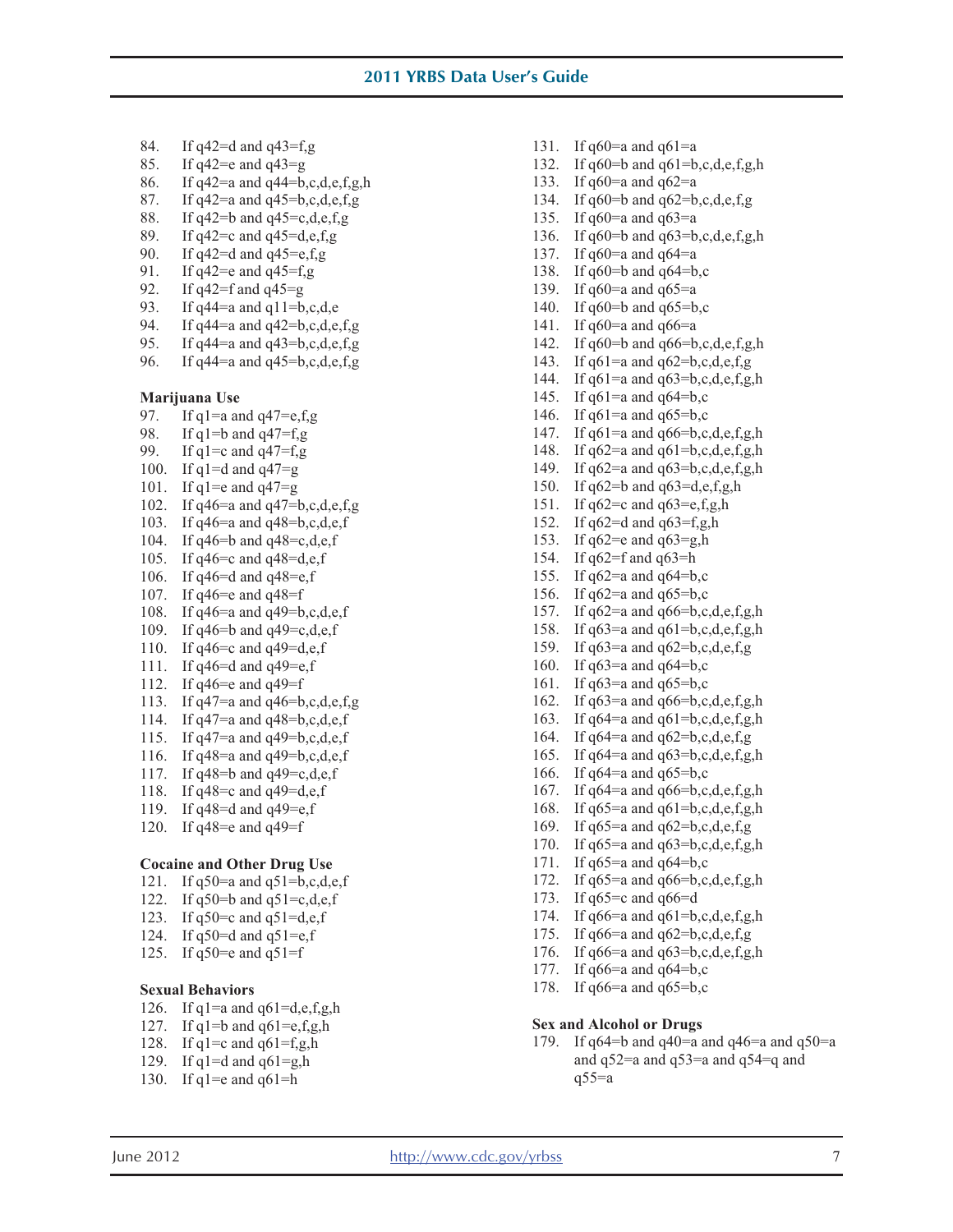# **3.4. Subversion of Records**

Subverting records eliminates records that are judged too incomplete overall to be valid for analysis. Records are marked "subverted" under the following conditions:

- When there are more than 50 total questions and if a student answers 20 or less questions or answers with b, c, d, e, f, g, or h 15 or more times in a row, all values except the demographic variables are set to missing.
- When there are 50 or fewer total questions and if a student answers 15 or less questions or answers with b, c, d, e, f, g, or h 12 or more times in a row, all values except the demographic variables are set to missing.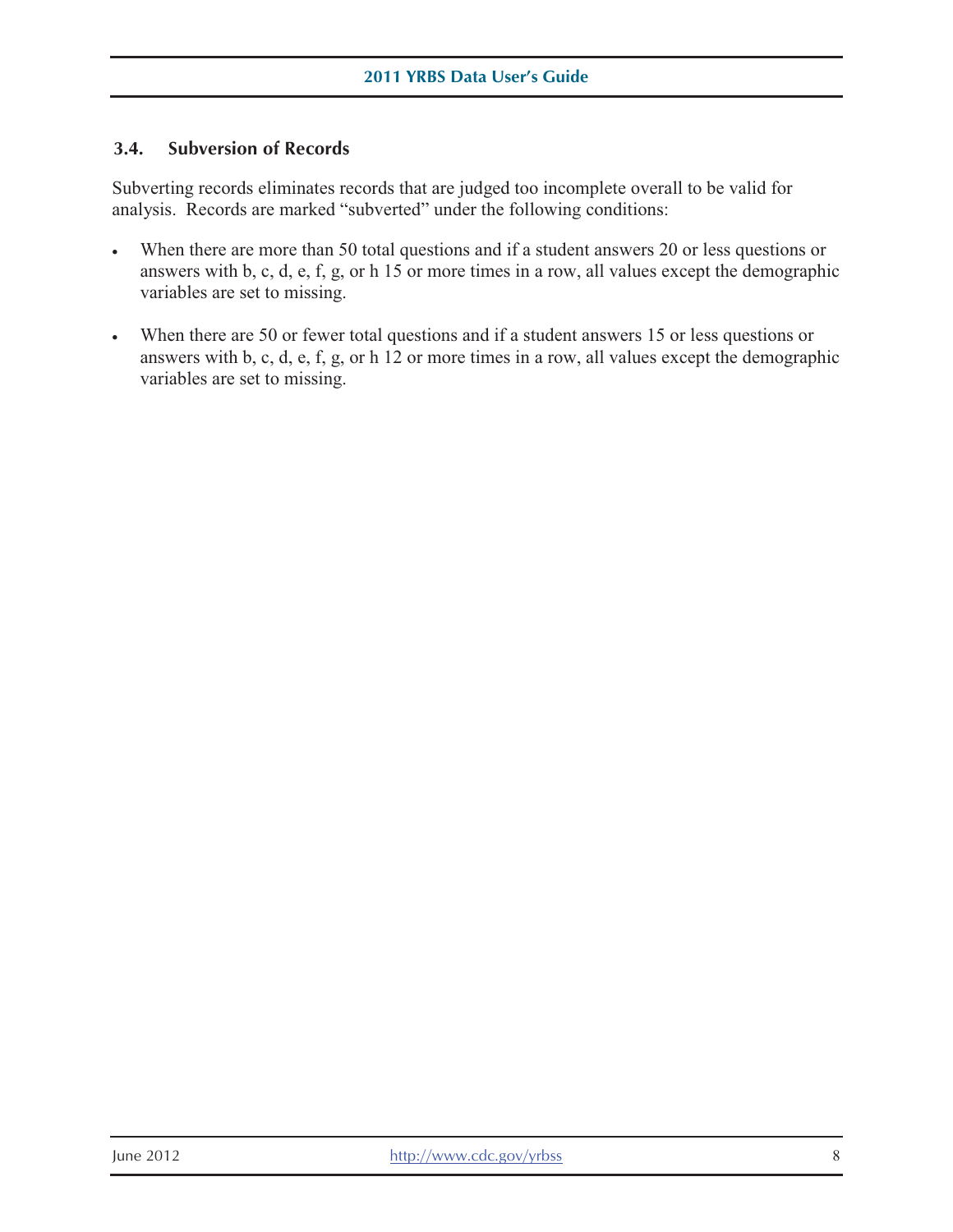#### **4. Variable Documentation**

#### **4.1. Race/Ethnicity**

Race/ethnicity (*raceeth*) for the 2011 YRBS is computed from two questions:

| 4.              | Are you Hispanic or Latino?                        |
|-----------------|----------------------------------------------------|
| A.              | Yes                                                |
| <b>B.</b>       | N <sub>0</sub>                                     |
| 5.              | What is your race? (Select one or more responses.) |
| $A$ .           | American Indian or Alaska Native                   |
| <b>B.</b>       | Asian                                              |
| $\mathcal{C}$ . | <b>Black or African American</b>                   |
| D.              | Native Hawaiian or Other Pacific Islander          |
| E.              | White                                              |

Ethnicity (Q4) is scanned as a single column variable with either A or B as valid responses. Race (Q5) is the only YRBS question that permits the selection of more than one response. It is a "check all that apply" type question and is scanned as an eight-column character variable. If the student selected "A", then the first column contains an "A". If they selected "B", then the second column contains a "B", and so on.

responses for Q5, then *raceeth* is set to "7" indicating "Multiple – Hispanic/Latino". If they<br>selected "B" for Q4 and more than one response for Q5, then *raceeth* is set to "8" indicating Prior to 2007, a single question was used to ascertain race/ethnicity. To maintain comparability, *Q4* and *Q5* are combined to create the two-column *raceeth* variable. If the student selected "B" for *Q4* and only one response option for Q5 then *raceeth* is set to a number between "1" and "5" depending on the Q5 option selected. If they selected "A" for Q4 and no response for Q5, *raceeth* is set to "6" indicating "Hispanic/Latino". If they selected "A" for Q4 and one or more selected "B" for Q4 and more than one response for Q5, then *raceeth* is set to "8" indicating "Multiple – Non-Hispanic/Latino". *Raceeth* is set to "missing" if they answered "B" to Q4 and left Q5 blank, or they left Q4 blank regardless of the response for Q5, or if Q4 or Q5 is out of range.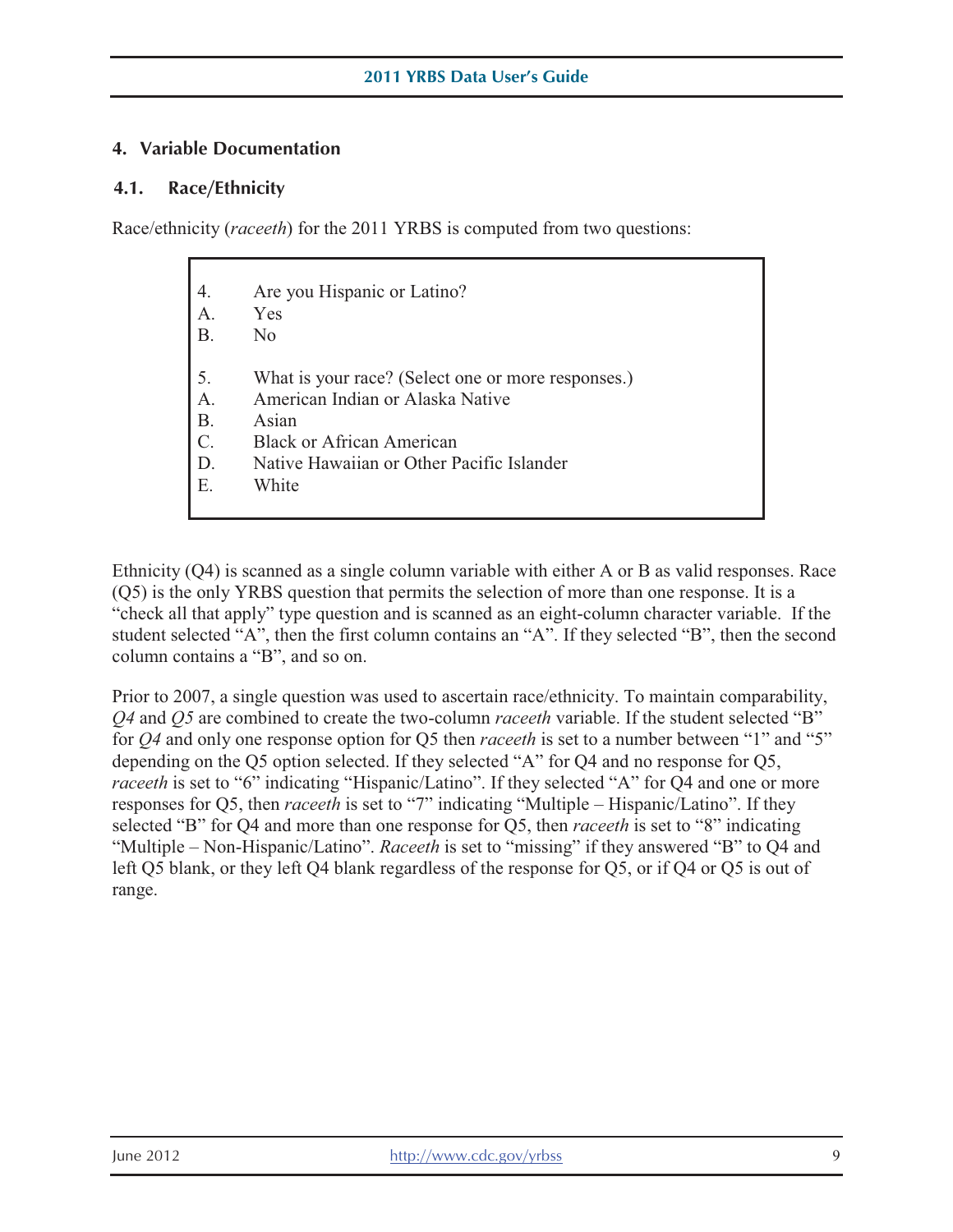| <b>Ethnicity</b> | Race                    | Raceeth (Values and Labels)                   |
|------------------|-------------------------|-----------------------------------------------|
| B                | A                       | (American Indian/Alaskan Native)              |
| B                | B                       | 2 (Asian)                                     |
| B                |                         | (Black or African American)<br>$\mathcal{E}$  |
| B                |                         | 4 (Native Hawaiian or Other Pacific Islander) |
| B                | Е                       | 5 (White)                                     |
| A                | Missing                 | (Hispanic/Latino)<br>6                        |
| A                | 1 or more responses     | (Multiple-Hispanic/Latino)                    |
| B                | 2 or more responses     | (Multiple-Non-Hispanic/Latino)<br>8           |
| B                | Missing                 | Missing                                       |
| Missing          | Missing or Any response | Missing                                       |
| Out of range     | Any response            | Missing                                       |
| Any response     | Out of range            | Missing                                       |

# **4.2. Percentile, Overweight, and Obese**

Age (Q1), Sex (Q2), and BMI are used to determine *Overweight\** (QNOWT) and *Obese\**  (QNOBESE). The student is considered overweight, and QNOWT is set to "1", when BMI percentile is at or above the  $85<sup>th</sup>$  percentile and below the  $95<sup>th</sup>$  percentile for BMI by age and sex. The student is considered obese, and QNOBESE is set to "1", when BMI percentile is at or above the 95<sup>th</sup> percentile for BMI by age and sex. If BMI is missing, then QNOWT and QNOBESE are set to missing. QNOWT and QNOBESE are mutually exclusive. The BMI percentile for age and sex (BMIPCT), QNOWT, and QNOBESE variables are included in the edited data set.

The "SAS Program for the 2000 CDC Growth Charts" developed by the CDC's Division of Nutrition, Physical Activity, and Obesity has been used to calculate BMI and BMI percentile for age and sex, and to generate QNOWT and QNOBESE. This program and technical documentation for its use are posted at:

http://www.cdc.gov/nccdphp/dnpa/growthcharts/resources/sas.htm

and are available for use by anyone who would like to regenerate the variables. Please note the units required by the SAS program are specified in the documentation available at the web site referenced above. YRBS data for height are stored in meters but the program requires height in centimeters. The program requires age in months but YRBS only has age in years. Therefore,

 Adolescent Overweight and Obesity convened by the American Medical Association (AMA) and cofunded by AMA \* Note: YRBS reports prior to 2009 used the terms "overweight" to describe those youth with a BMI ≥95th percentile for age and sex and "at risk for overweight" for those with a BMI ≥85th percentile and <95th percentile. However, the terms "obese" and "overweight" were used in 2009 and forward in accordance with the 2007 recommendations from the Expert Committee on the Assessment, Prevention, and Treatment of Child and in collaboration with the Health Resources and Services Administration and the CDC.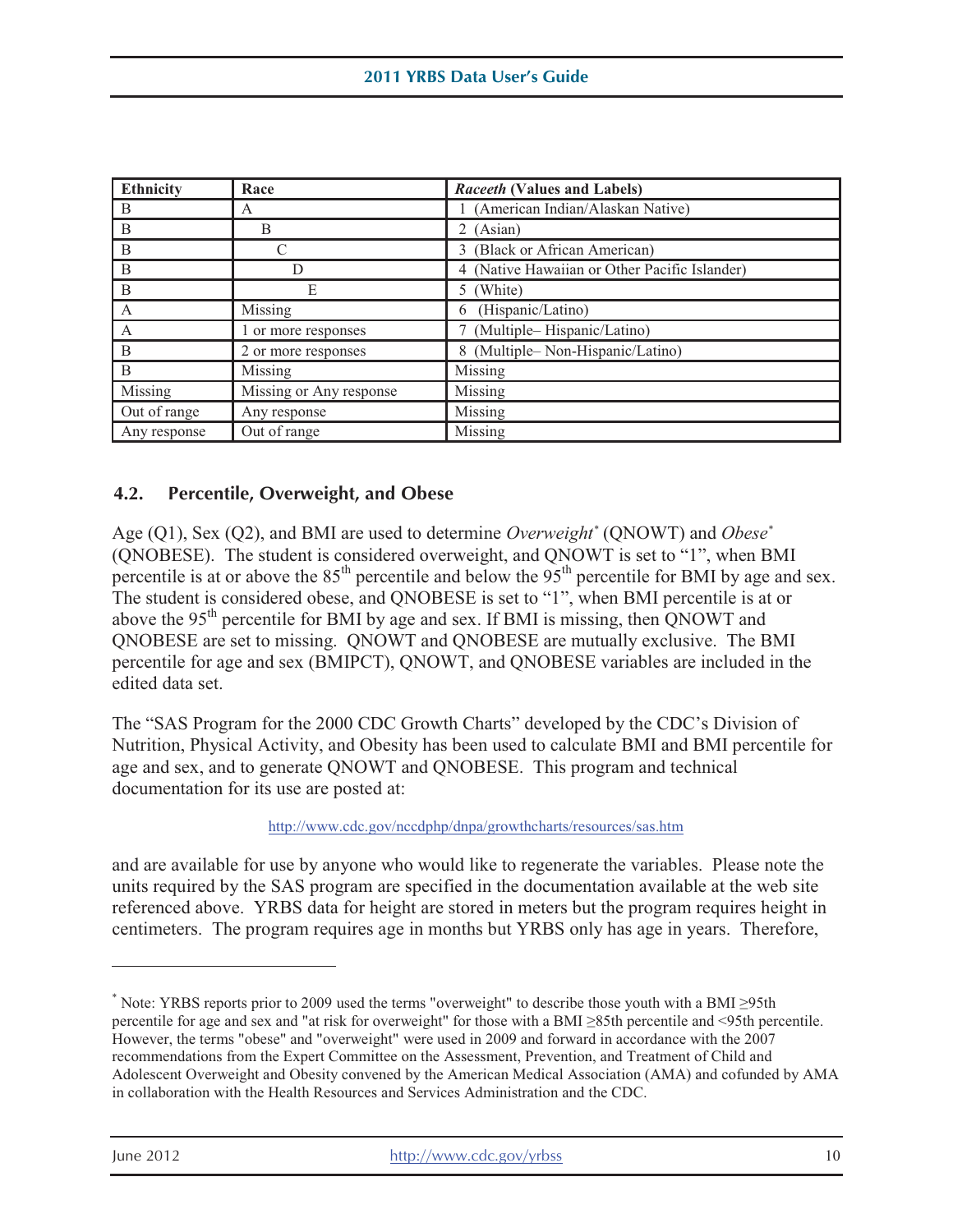age in months is approximated by adding six months to the age in years reported by the respondent. That is, if a YRBS respondent reports that they are 14 years of age, their age in months is calculated as  $(14 \text{ years} * 12 \text{ months}) + 6 \text{ months} = 174 \text{ months}.$ 

#### **4.3. Dichotomous**

There are two types of dichotomous variables - **QN#** and **QNword***.* The dichotomous variables present the percentage of students answering the predetermined response(s) of interest (ROI). Students answering the ROI(s) are in the numerator. The denominator is either all students or a subset of students who have indicated they participate in a selected activity or behavior. Students must have provided valid data to be included in any dichotomous variable calculations. Therefore students with missing responses or who had their answers subverted are not included. The variables are created and added to the master datasets during editing. The results are presented in the summary tables and graphs in your YRBS report.

#### **4.3.1. QN# Variables**

Each standard question will have a corresponding dichotomous variable. The name of the dichotomous variable corresponds to the original question number. For example, the dichotomous variable for Q10 is named QN10. The table below provides the question and response options used for each standard Q# variable and related QN# variable. The bolded responses indicate the ROIs for that question. The ROIs are set to "1" for the QN# variables; the remaining responses are set to "2" or to "missing" for the QN# variable. The numerator and denominator are further defined below the responses. The summary text appearing in the title of the tables for each QN# variable is also listed. Siteadded questions and the corresponding QN#s are not included in this document.

Note: Standard question numbers may be different from the numbers printed on the national questionnaire. Like many state and local YRBS surveys, the national questionnaire is slightly different from the standard questionnaire. Some questions have been added to the national questionnaire. Therefore, the question numbers in this Data User's Guide should be used for data analysis, not the question numbers as printed on the questionnaire itself.

| 2011 National High School YRBS Questions and Dichotomous Variables |                         |                                                         |  |
|--------------------------------------------------------------------|-------------------------|---------------------------------------------------------|--|
| $ Q1$ .                                                            | How old are you?        |                                                         |  |
| A.                                                                 | 12 years old or younger |                                                         |  |
| B.                                                                 | 13 years old            |                                                         |  |
| $\mathsf{C}.$                                                      | 14 years old            |                                                         |  |
| D.                                                                 | 15 years old            |                                                         |  |
| E.                                                                 | 16 years old            |                                                         |  |
| IF.                                                                | 17 years old            |                                                         |  |
| IG.                                                                | 18 years old or older   |                                                         |  |
| Variable label:<br>Dependence:                                     |                         | How old are you<br>Required by QN32, QNOWT, and QNOBESE |  |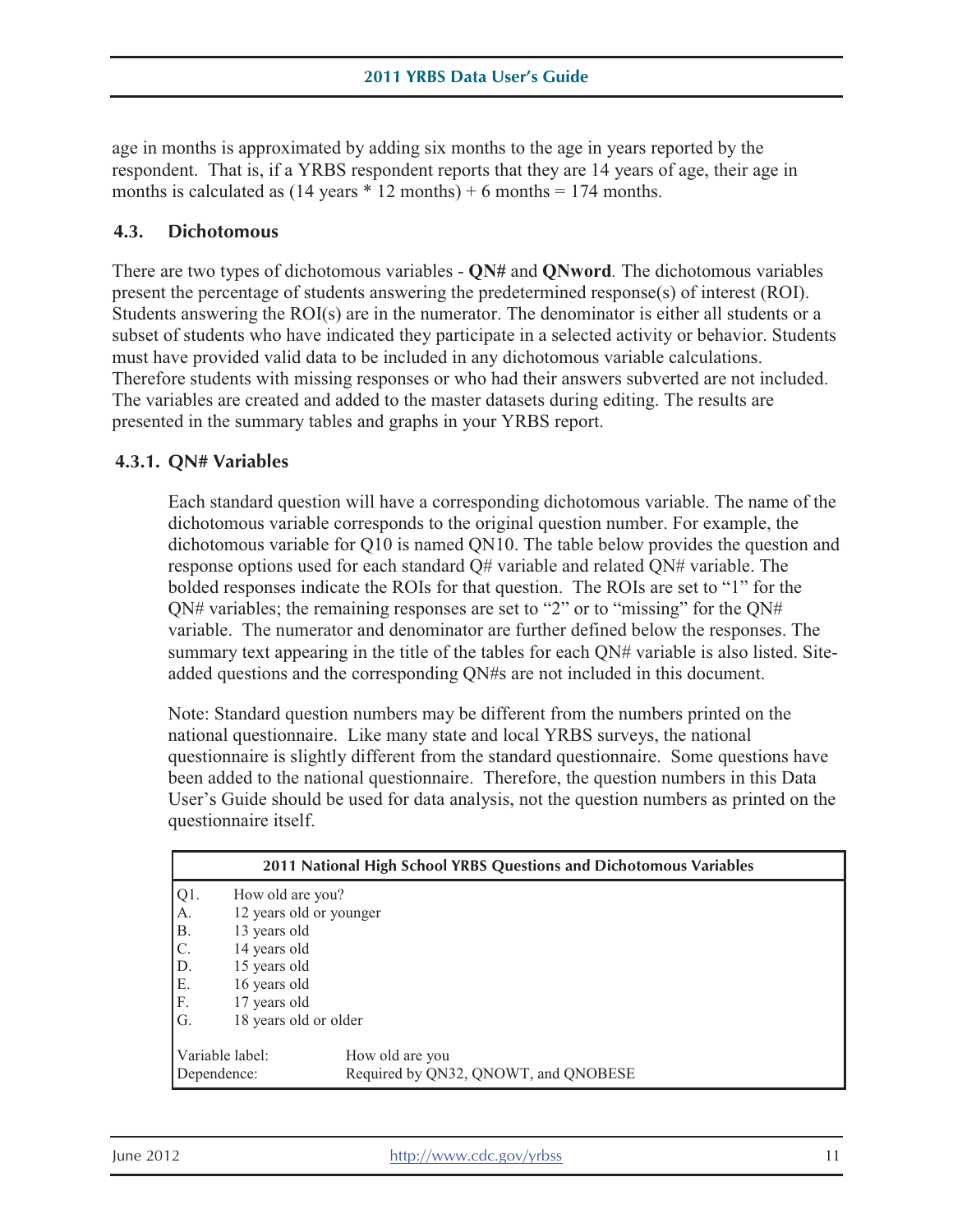| $Q2$ .                           | What is your sex?                |                                                                                     |  |
|----------------------------------|----------------------------------|-------------------------------------------------------------------------------------|--|
| А.                               | Female                           |                                                                                     |  |
| <b>B.</b>                        | Male                             |                                                                                     |  |
|                                  |                                  |                                                                                     |  |
| Variable label:                  |                                  | What is your sex                                                                    |  |
| Dependence:                      |                                  | Required by QNOWT and QNOBESE                                                       |  |
| Q3.                              | In what grade are you?           |                                                                                     |  |
| A.                               | 9th grade                        |                                                                                     |  |
| <b>B.</b>                        | 10th grade                       |                                                                                     |  |
| C.                               | 11th grade                       |                                                                                     |  |
| D.                               | 12th grade                       |                                                                                     |  |
| Ε.                               | Ungraded or other grade          |                                                                                     |  |
|                                  |                                  |                                                                                     |  |
| Variable label:                  |                                  | In what grade are you                                                               |  |
| Q4.                              | Are you Hispanic or Latino?      |                                                                                     |  |
| A.                               | <b>Yes</b>                       |                                                                                     |  |
| <b>B.</b>                        | No                               |                                                                                     |  |
|                                  |                                  |                                                                                     |  |
| Variable label:                  |                                  | Are you Hispanic/Latino                                                             |  |
| Q5.                              |                                  | What is your race? (Select one or more responses.)                                  |  |
| А.                               |                                  | American Indian or Alaska Native                                                    |  |
| В.                               | Asian                            |                                                                                     |  |
| C.                               | <b>Black or African American</b> |                                                                                     |  |
| D.                               |                                  | Native Hawaiian or Other Pacific Islander                                           |  |
| Е.                               | White                            |                                                                                     |  |
|                                  |                                  |                                                                                     |  |
| Variable label:                  |                                  | What is your race                                                                   |  |
| Q6.                              |                                  | How tall are you without your shoes on?                                             |  |
| Variable label:                  |                                  |                                                                                     |  |
|                                  |                                  | How tall are you<br>Required by QNOWT and QNOBESE                                   |  |
| Dependence:                      |                                  |                                                                                     |  |
| Q7.                              |                                  | How much do you weigh without your shoes on?                                        |  |
| Variable label:                  |                                  | How much do you weigh                                                               |  |
| Dependence:                      |                                  | Required by QNOWT and QNOBESE                                                       |  |
|                                  |                                  |                                                                                     |  |
| Q8.                              |                                  | When you rode a bicycle during the past 12 months, how often did you wear a helmet? |  |
| А.                               |                                  | I did not ride a bicycle during the past 12 months                                  |  |
| <b>B.</b><br>Never wore a helmet |                                  |                                                                                     |  |
| C.                               | Rarely wore a helmet             |                                                                                     |  |
| Sometimes wore a helmet<br>D.    |                                  |                                                                                     |  |
| Ε.                               | Most of the time wore a helmet   |                                                                                     |  |
| F.                               | Always wore a helmet             |                                                                                     |  |
| Variable label:                  |                                  | How often wear bicycle helmet                                                       |  |
| QN8:                             | Numerator:                       | Students who answered B or C for Q8                                                 |  |
|                                  | Denominator:                     | Students who answered B, C, D, E, or F for Q8                                       |  |
|                                  | Summary text:                    | Among students who rode a bicycle during the past 12 months, the percentage         |  |
|                                  |                                  | who never or rarely wore a bicycle helmet                                           |  |
|                                  | QN variable label:               | Never/rarely wore bicycle helmet                                                    |  |
|                                  |                                  |                                                                                     |  |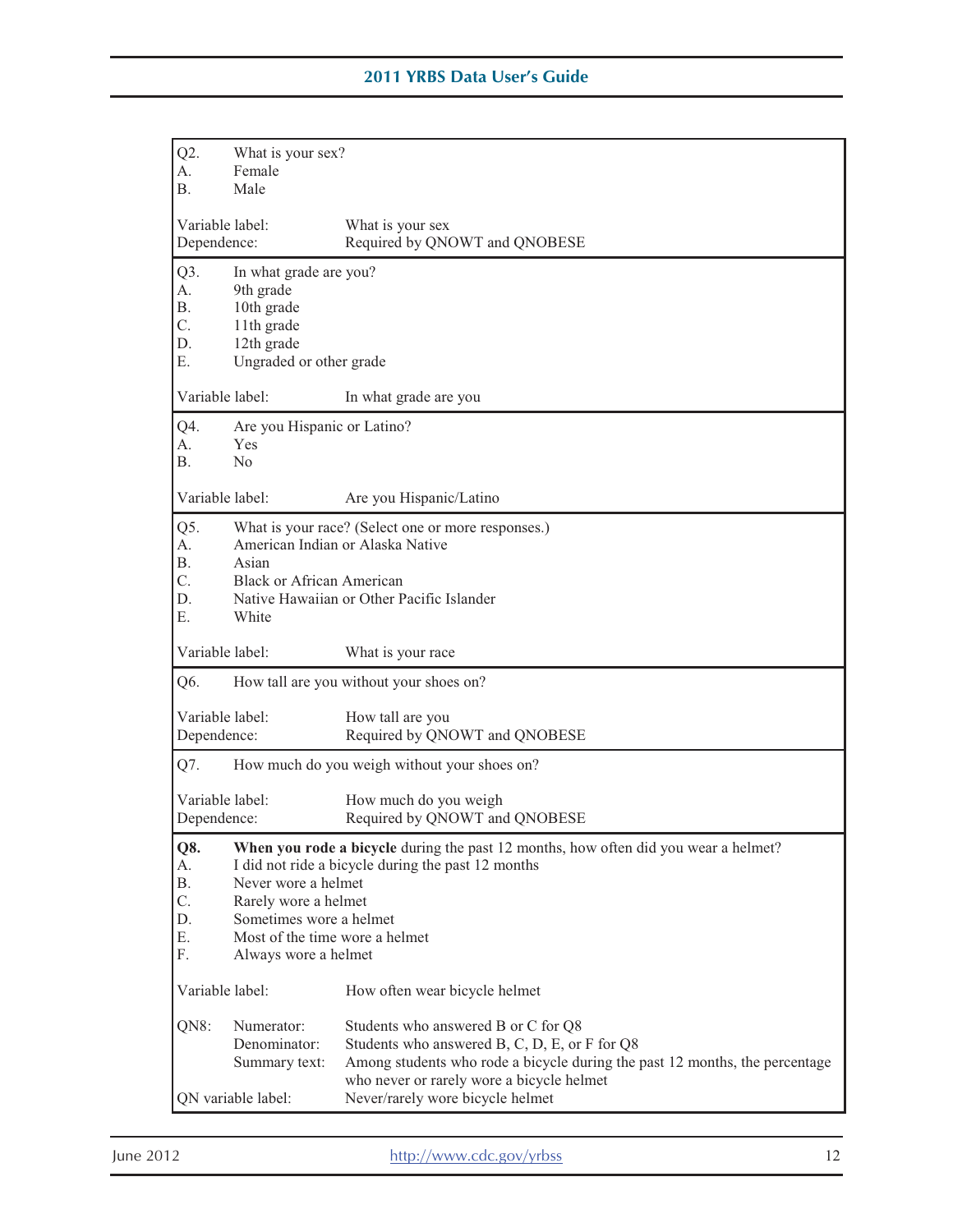| Q9.<br>А.<br>В. | How often do you wear a seat belt when riding in a car driven by someone else?<br>Never<br>Rarely |                                                                                                                                                                                                                                                                             |  |
|-----------------|---------------------------------------------------------------------------------------------------|-----------------------------------------------------------------------------------------------------------------------------------------------------------------------------------------------------------------------------------------------------------------------------|--|
| C.              | Sometimes                                                                                         |                                                                                                                                                                                                                                                                             |  |
| D.              | Most of the time                                                                                  |                                                                                                                                                                                                                                                                             |  |
| Е.              | Always                                                                                            |                                                                                                                                                                                                                                                                             |  |
| Variable label: |                                                                                                   | How often wore a seat belt                                                                                                                                                                                                                                                  |  |
| QN9:            | Numerator:<br>Denominator:<br>Summary text:                                                       | Students who answered A or B for Q9<br>Students who answered A, B, C, D, or E for Q9<br>Percentage of students who never or rarely wore a seat belt when riding in a<br>car driven by someone else                                                                          |  |
|                 | QN variable label:                                                                                | Never/rarely wore seat belt                                                                                                                                                                                                                                                 |  |
| Q10.<br>А.      | 0 times                                                                                           | During the past 30 days, how many times did you ride in a car or other vehicle driven by<br>someone who had been drinking alcohol?                                                                                                                                          |  |
| В.              | 1 time                                                                                            |                                                                                                                                                                                                                                                                             |  |
| C.              | 2 or 3 times                                                                                      |                                                                                                                                                                                                                                                                             |  |
| D.              | 4 or 5 times                                                                                      |                                                                                                                                                                                                                                                                             |  |
| Ε.              | 6 or more times                                                                                   |                                                                                                                                                                                                                                                                             |  |
| Variable label: |                                                                                                   | How often ride w/drinking driver 30 days                                                                                                                                                                                                                                    |  |
| $QN10$ :        | Numerator:<br>Denominator:<br>Summary text:                                                       | Students who answered B, C, D, or E for Q10<br>Students who answered A, B, C, D, or E for Q10<br>Percentage of students who rode one or more times during the past 30 days in a                                                                                             |  |
|                 | QN variable label:                                                                                | car or other vehicle driven by someone who had been drinking alcohol<br>Rode $1+$ times with drinking driver                                                                                                                                                                |  |
| Q11.            | been drinking alcohol?                                                                            | During the past 30 days, how many times did you drive a car or other vehicle when you had                                                                                                                                                                                   |  |
| А.              | 0 times                                                                                           |                                                                                                                                                                                                                                                                             |  |
| Β.              | 1 time                                                                                            |                                                                                                                                                                                                                                                                             |  |
| C.<br>D.        | 2 or 3 times<br>4 or 5 times                                                                      |                                                                                                                                                                                                                                                                             |  |
| E.              | 6 or more times                                                                                   |                                                                                                                                                                                                                                                                             |  |
|                 |                                                                                                   |                                                                                                                                                                                                                                                                             |  |
| Variable label: |                                                                                                   | How often drive while drinking 30 days                                                                                                                                                                                                                                      |  |
| $QN11$ :        | Numerator:<br>Denominator:<br>Summary text:                                                       | Students who answered B, C, D, or E for Q11<br>Students who answered A, B, C, D, or E for Q11<br>Percentage of students who drove a car or other vehicle one or more times<br>during the past 30 days when they had been drinking alcohol<br>Drove $1+$ times when drinking |  |
|                 | QN variable label:                                                                                |                                                                                                                                                                                                                                                                             |  |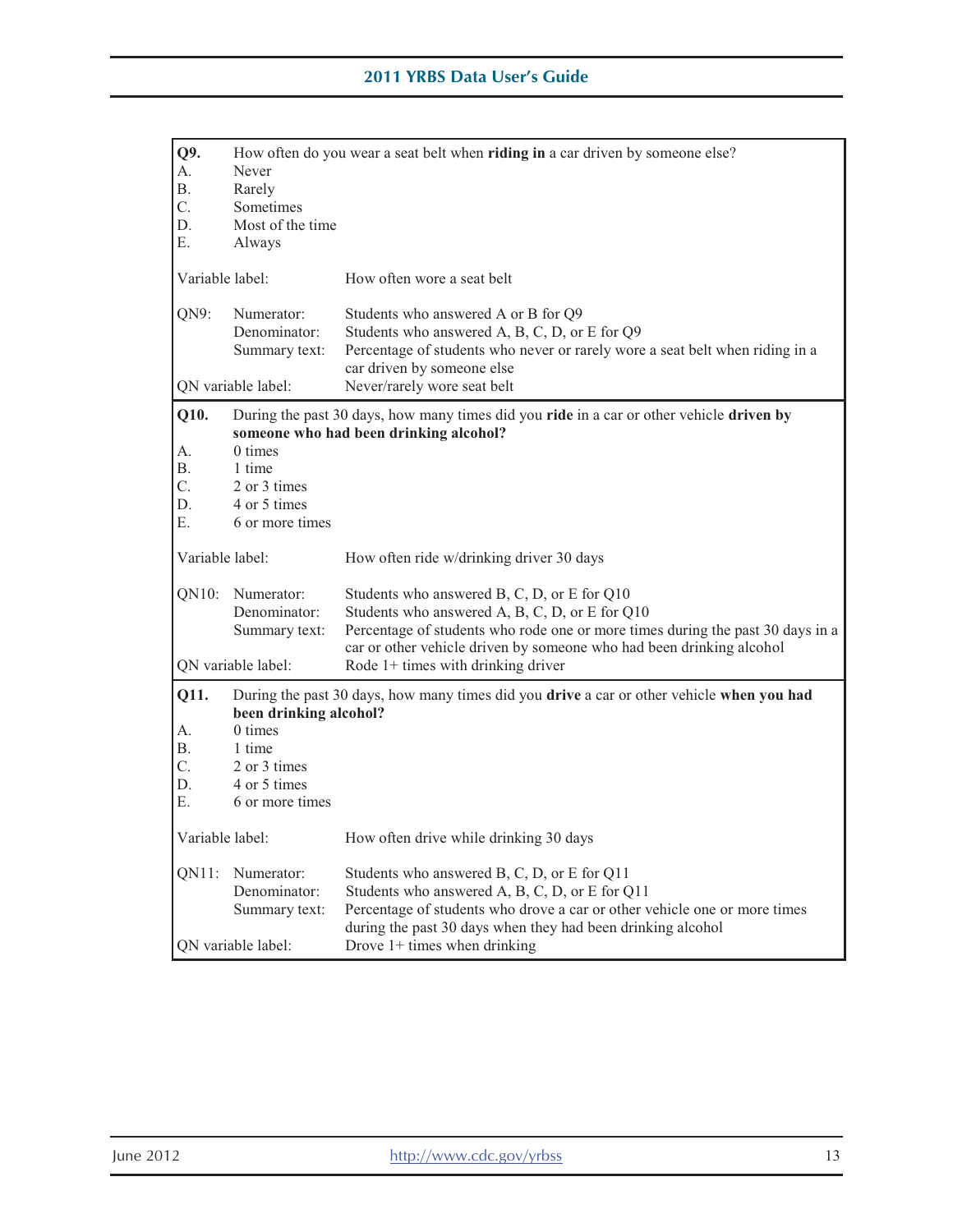| Q12.<br>А.<br>В.<br>C.<br>D.<br>Е. | club?<br>0 days<br>1 day<br>2 or 3 days<br>4 or 5 days<br>6 or more days               | During the past 30 days, on how many days did you carry a weapon such as a gun, knife, or                                                                                                                                           |
|------------------------------------|----------------------------------------------------------------------------------------|-------------------------------------------------------------------------------------------------------------------------------------------------------------------------------------------------------------------------------------|
| Variable label:                    |                                                                                        | Carried weapon 30 days                                                                                                                                                                                                              |
| $QN12$ :                           | Numerator:<br>Denominator:<br>Summary text:                                            | Students who answered B, C, D, or E for Q12<br>Students who answered A, B, C, D, or E for Q12<br>Percentage of students who carried a weapon such as a gun, knife, or club on<br>one or more of the past 30 days                    |
|                                    | QN variable label:                                                                     | Carried weapon 1+ times past 30 days                                                                                                                                                                                                |
| Q13.<br>А.<br>Β.<br>C.<br>D.<br>Е. | 0 days<br>1 day<br>2 or 3 days<br>4 or 5 days<br>6 or more days                        | During the past 30 days, on how many days did you carry a gun?                                                                                                                                                                      |
| Variable label:                    |                                                                                        | Carried gun 30 days                                                                                                                                                                                                                 |
| QN13:                              | Numerator:<br>Denominator:<br>Summary text:<br>QN variable label:                      | Students who answered B, C, D, or E for Q13<br>Students who answered A, B, C, D, or E for Q13<br>Percentage of students who carried a gun on one or more of the past 30 days<br>Carried gun 1+ past 30 days                         |
| Q14.<br>А.<br>В.<br>C.<br>D.<br>E. | on school property?<br>0 days<br>1 day<br>2 or 3 days<br>4 or 5 days<br>6 or more days | During the past 30 days, on how many days did you carry a weapon such as a gun, knife, or club                                                                                                                                      |
| Variable label:                    |                                                                                        | Carried weapon at school 30 days                                                                                                                                                                                                    |
| QN14:                              | Numerator:<br>Denominator:<br>Summary text:                                            | Students who answered B, C, D, or E for Q14<br>Students who answered A, B, C, D, or E for Q14<br>Percentage of students who carried a weapon such as a gun, knife, or club on<br>school property on one or more of the past 30 days |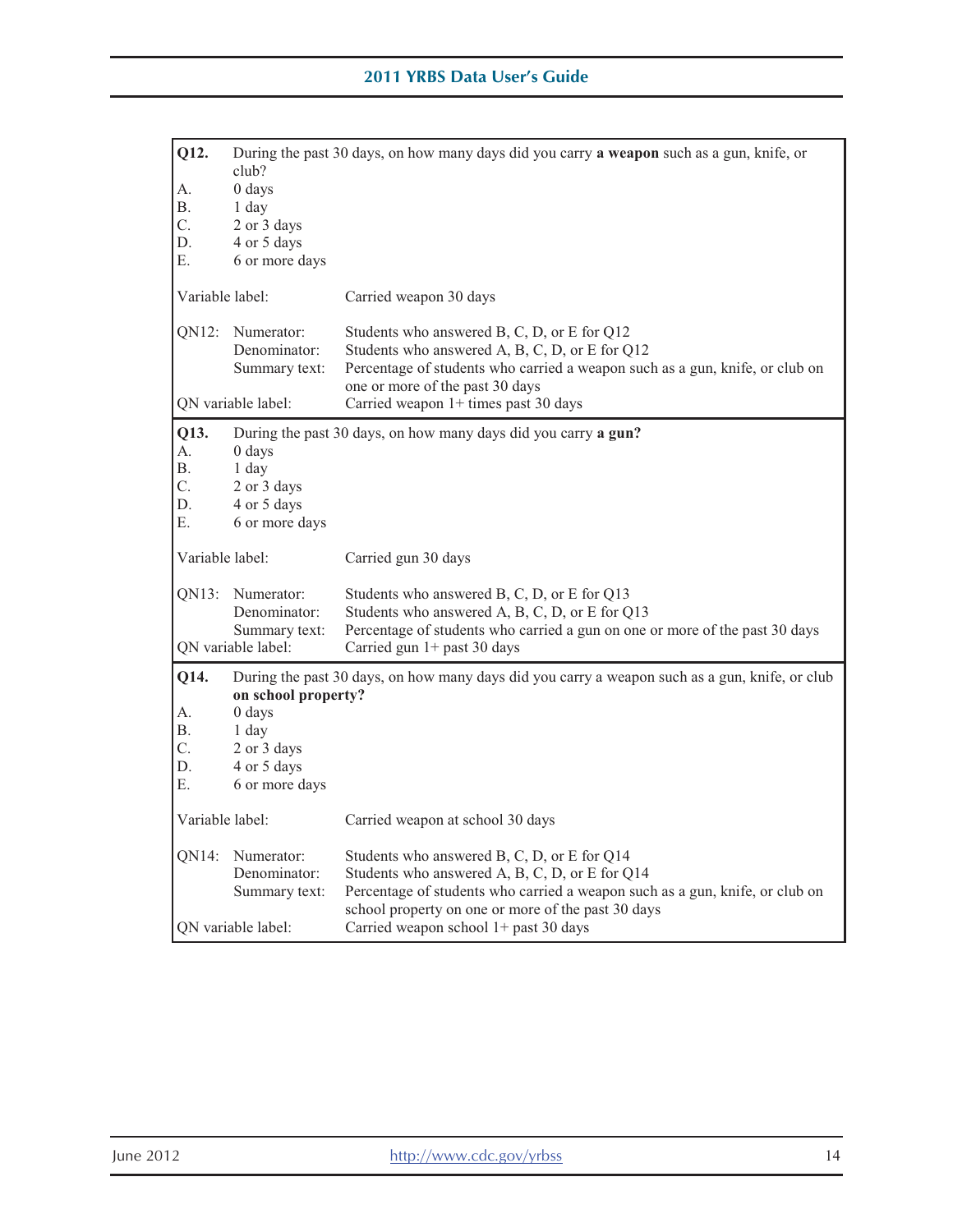| Q15.<br>А.<br>Β.<br>C.<br>D.<br>Е.                          | $0$ days<br>1 day<br>2 or 3 days<br>4 or 5 days<br>6 or more days                                                          | During the past 30 days, on how many days did you not go to school because you felt you would<br>be unsafe at school or on your way to or from school?                                                                                                                                        |
|-------------------------------------------------------------|----------------------------------------------------------------------------------------------------------------------------|-----------------------------------------------------------------------------------------------------------------------------------------------------------------------------------------------------------------------------------------------------------------------------------------------|
| Variable label:                                             |                                                                                                                            | How many days feel unsafe@school 30 days                                                                                                                                                                                                                                                      |
| QN15:                                                       | Numerator:<br>Denominator:<br>Summary text:                                                                                | Students who answered B, C, D, or E for Q15<br>Students who answered A, B, C, D, or E for Q15<br>Percentage of students who did not go to school on one or more of the past 30<br>days because they felt they would be unsafe at school or on their way to or<br>from school                  |
|                                                             | QN variable label:                                                                                                         | Missed school $b/c$ unsafe $1+30$ days                                                                                                                                                                                                                                                        |
| Q16.<br>А.<br><b>B.</b><br>C.<br>D.<br>Ε.<br>F.<br>G.<br>Н. | $0 \times$<br>1 time<br>2 or 3 times<br>4 or 5 times<br>6 or 7 times<br>8 or 9 times<br>10 or 11 times<br>12 or more times | During the past 12 months, how many times has someone threatened or injured you with a<br>weapon such as a gun, knife, or club on school property?                                                                                                                                            |
| Variable label:                                             |                                                                                                                            | How many times threatened@school 12 mos                                                                                                                                                                                                                                                       |
| QN16:                                                       | Numerator:<br>Denominator:<br>Summary text:                                                                                | Students who answered B, C, D, E, F, G, or H for Q16<br>Students who answered A, B, C, D, E, F, G, or H for Q16<br>Percentage of students who had been threatened or injured with a weapon such<br>as a gun, knife, or club on school property one or more times during the past<br>12 months |
|                                                             | QN variable label:                                                                                                         | Threatened at school 1+ times 12 mos                                                                                                                                                                                                                                                          |
| Q17.<br>A.<br>В.<br>C.<br>D.<br>Ε.<br>F.<br>G.<br>Н.        | 0 times<br>1 time<br>2 or 3 times<br>4 or 5 times<br>6 or 7 times<br>8 or 9 times<br>10 or 11 times<br>12 or more times    | During the past 12 months, how many times were you in a physical fight?                                                                                                                                                                                                                       |
| Variable label:                                             |                                                                                                                            | How many times in fight 12 mos                                                                                                                                                                                                                                                                |
| QN17:                                                       | Numerator:<br>Denominator:<br>Summary text:<br>QN variable label:                                                          | Students who answered B, C, D, E, F, G, or H for Q17<br>Students who answered A, B, C, D, E, F, G, or H for Q17<br>Percentage of students who were in a physical fight one or more times during<br>the past 12 months<br>Fought $1+$ times 12 mos                                             |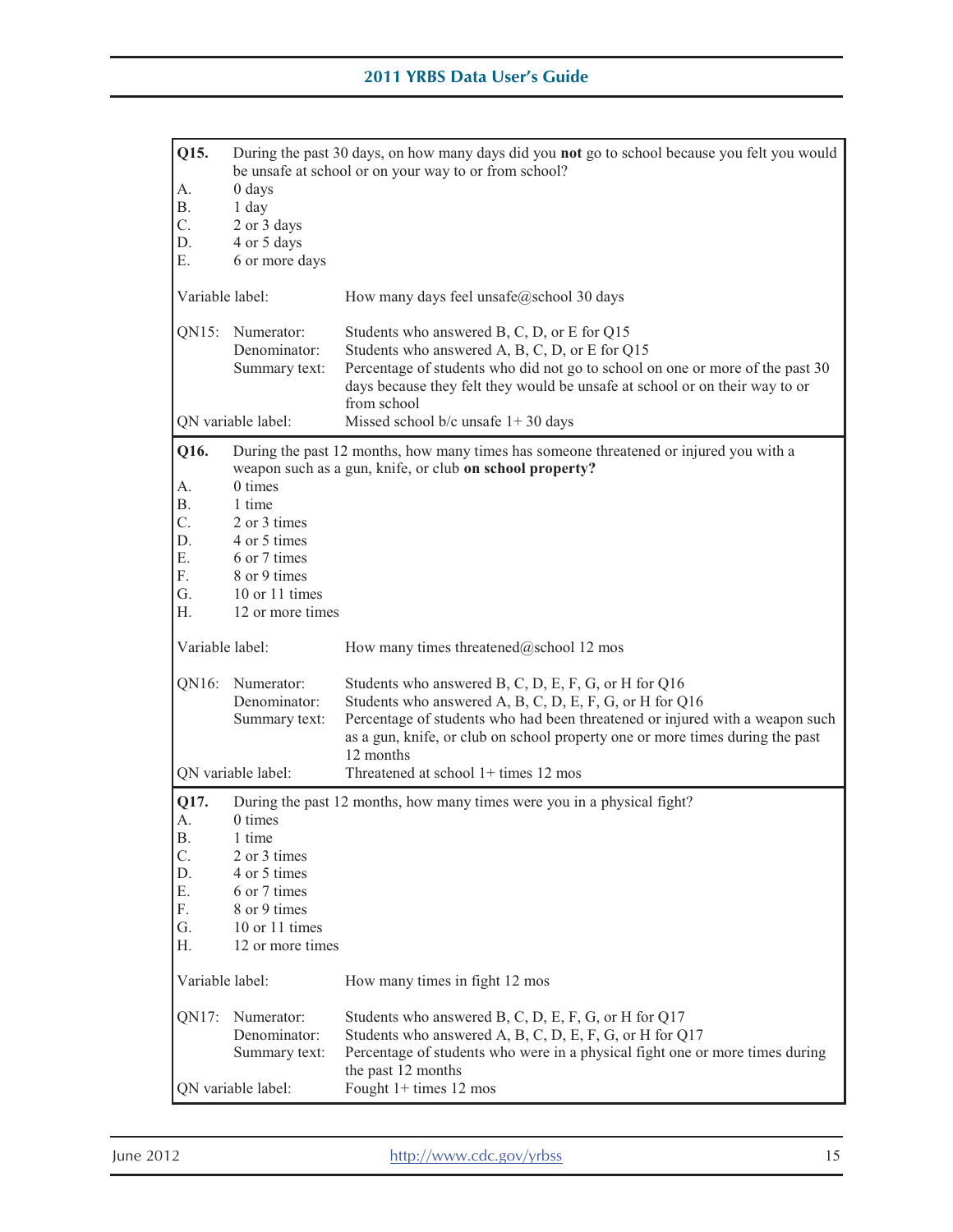| Q18.            |                              |                                                                                                                                                 |
|-----------------|------------------------------|-------------------------------------------------------------------------------------------------------------------------------------------------|
|                 |                              | During the past 12 months, how many times were you in a physical fight in which you were<br>injured and had to be treated by a doctor or nurse? |
| А.              | 0 times                      |                                                                                                                                                 |
| Β.              | 1 time                       |                                                                                                                                                 |
| C.              | 2 or 3 times                 |                                                                                                                                                 |
| D.              | 4 or 5 times                 |                                                                                                                                                 |
| Е.              | 6 or more times              |                                                                                                                                                 |
| Variable label: |                              | How many times injured in fight 12 mos                                                                                                          |
| QN18:           | Numerator:                   | Students who answered B, C, D, or E for Q18                                                                                                     |
|                 | Denominator:                 | Students who answered A, B, C, D, or E for Q18                                                                                                  |
|                 | Summary text:                | Percentage of students who were in a physical fight one or more times during                                                                    |
|                 |                              | the past 12 months in which they were injured and had to be treated by a doctor                                                                 |
|                 |                              | or nurse                                                                                                                                        |
|                 | QN variable label:           | Injured/treated 1+ times 12 mos                                                                                                                 |
| Q19.            |                              | During the past 12 months, how many times were you in a physical fight on school property?                                                      |
| А.              | 0 times                      |                                                                                                                                                 |
| Β.              | 1 time                       |                                                                                                                                                 |
| C.              | 2 or 3 times                 |                                                                                                                                                 |
| D.              | 4 or 5 times                 |                                                                                                                                                 |
| Е.<br>F.        | 6 or 7 times<br>8 or 9 times |                                                                                                                                                 |
| G.              | 10 or 11 times               |                                                                                                                                                 |
| Н.              | 12 or more times             |                                                                                                                                                 |
|                 |                              |                                                                                                                                                 |
| Variable label: |                              | How many times in fight $(a)$ school 12 mos                                                                                                     |
| QN19:           | Numerator:                   | Students who answered B, C, D, E, F, G, or H for Q19                                                                                            |
|                 | Denominator:                 | Students who answered A, B, C, D, E, F, G, or H for Q19                                                                                         |
|                 | Summary text:                | Percentage of students who were in a physical fight on school property one or                                                                   |
|                 |                              | more times during the past 12 months                                                                                                            |
|                 | QN variable label:           | Fought school $1+$ times 12 mos                                                                                                                 |
| Q20.            |                              | During the past 12 months, did your boyfriend or girlfriend ever hit, slap, or physically hurt you                                              |
|                 | on purpose?                  |                                                                                                                                                 |
| А.              | Yes                          |                                                                                                                                                 |
| В.              | N <sub>0</sub>               |                                                                                                                                                 |
| Variable label: |                              | Did boyfriend/girlfriend hit/slap 12 mo                                                                                                         |
| QN20:           | Numerator:                   | Students who answered A for Q20                                                                                                                 |
|                 | Denominator:                 | Students who answered A or B for Q20                                                                                                            |
|                 | Summary text:                | Percentage of students who were ever hit, slapped, or physically hurt on                                                                        |
|                 |                              | purpose by their boyfriend or girlfriend during the past 12 months                                                                              |
|                 | QN variable label:           | Hit by bf/gf 12 mos                                                                                                                             |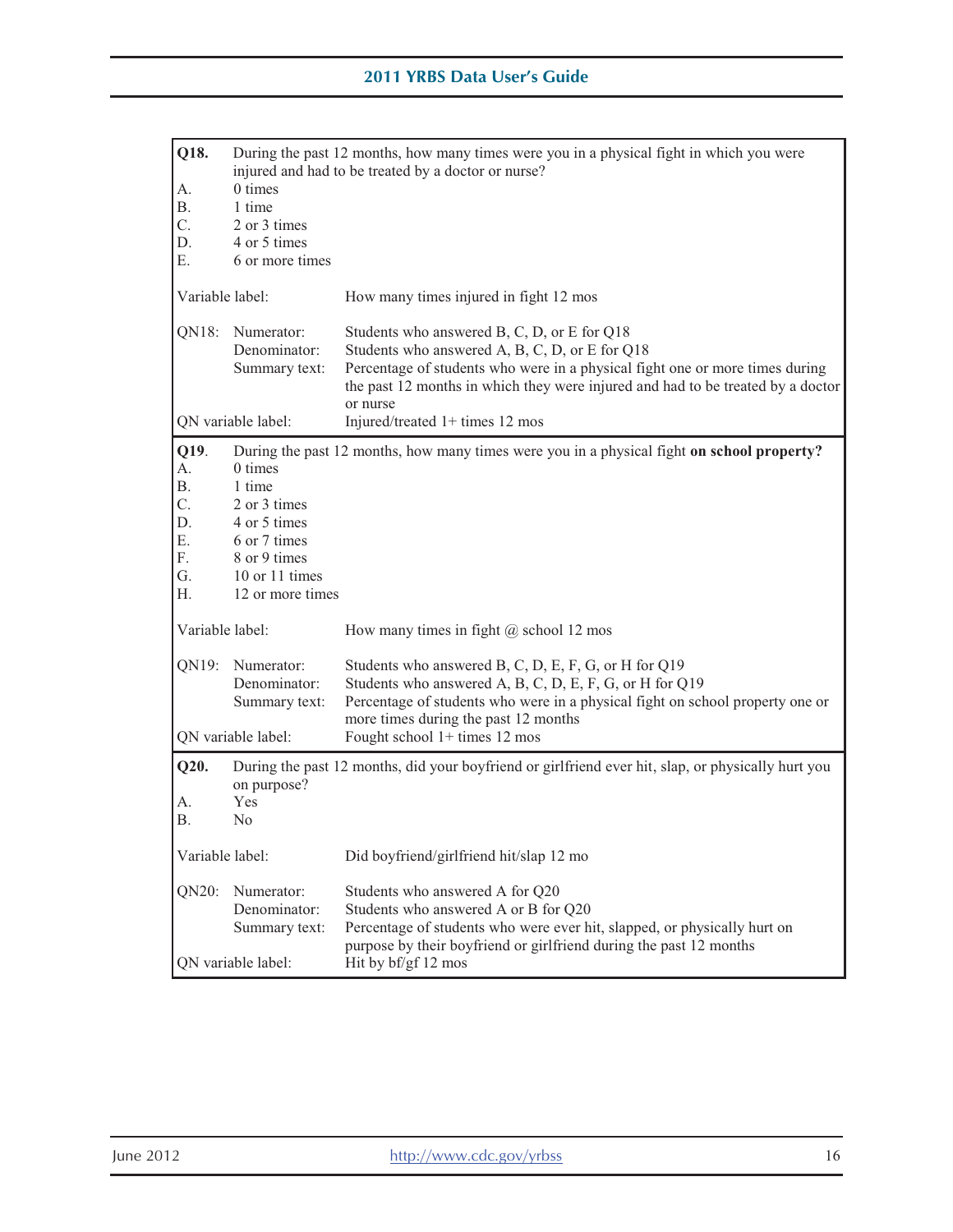| Q21.<br>А.<br><b>B.</b>           | Have you ever been physically forced to have sexual intercourse when you did not want to?<br>Yes<br>N <sub>o</sub> |                                                                                                                                                                                                                                                                                      |
|-----------------------------------|--------------------------------------------------------------------------------------------------------------------|--------------------------------------------------------------------------------------------------------------------------------------------------------------------------------------------------------------------------------------------------------------------------------------|
| Variable label:<br>N <sub>0</sub> |                                                                                                                    | Have you been forced to have sex                                                                                                                                                                                                                                                     |
|                                   | QN21: Numerator:<br>Denominator:<br>Summary text:                                                                  | Students who answered A for Q21<br>Students who answered A or B for Q21<br>Percentage of students who had ever been physically forced to have sexual<br>intercourse when they did not want to                                                                                        |
|                                   | QN variable label:                                                                                                 | Forced to have sex                                                                                                                                                                                                                                                                   |
| Q22.<br>А.<br><b>B.</b>           | Yes<br>No                                                                                                          | During the past 12 months, have you ever been bullied on school property?                                                                                                                                                                                                            |
| Variable label:                   |                                                                                                                    | Have you been bullied $(a)$ school 12 mos                                                                                                                                                                                                                                            |
| QN22:                             | Numerator:<br>Denominator:<br>Summary text:                                                                        | Students who answered A for Q22<br>Students who answered A or B for Q22<br>Percentage of students who had ever been bullied on school property during<br>the past 12 months                                                                                                          |
|                                   | QN variable label:                                                                                                 | Bullied at school 12 mos                                                                                                                                                                                                                                                             |
| Q23.<br>A.<br><b>B.</b>           | Yes<br>N <sub>o</sub>                                                                                              | During the past 12 months, have you ever been electronically bullied? (Include being bullied<br>through e-mail, chat rooms, instant messaging, Web sites, or texting.)                                                                                                               |
| Variable label:                   |                                                                                                                    | Ever been electronically bullied 12 mos                                                                                                                                                                                                                                              |
| QN23:                             | Numerator:<br>Denominator:<br>Summary text:                                                                        | Students who answered A for Q23<br>Students who answered A or B for Q23<br>Percentage of students who had ever been electronically bullied during the past<br>12 months                                                                                                              |
|                                   | QN variable label:                                                                                                 | Electronically bullied 12 mos                                                                                                                                                                                                                                                        |
| Q24.<br>А.<br>В.                  | Yes<br>N <sub>0</sub>                                                                                              | During the past 12 months, did you ever feel so sad or hopeless almost every day for two weeks<br>or more in a row that you stopped doing some usual activities?                                                                                                                     |
| Variable label:                   |                                                                                                                    | Ever feel sad or hopeless 12 mos                                                                                                                                                                                                                                                     |
| QN24:                             | Numerator:<br>Denominator:<br>Summary text:<br>QN variable label:                                                  | Students who answered A for Q24<br>Students who answered A or B for Q24<br>Percentage of students who felt so sad or hopeless almost every day for two<br>weeks or more in a row that they stopped doing some usual activities during<br>the past 12 months<br>Sad 2 wks past 12 mos |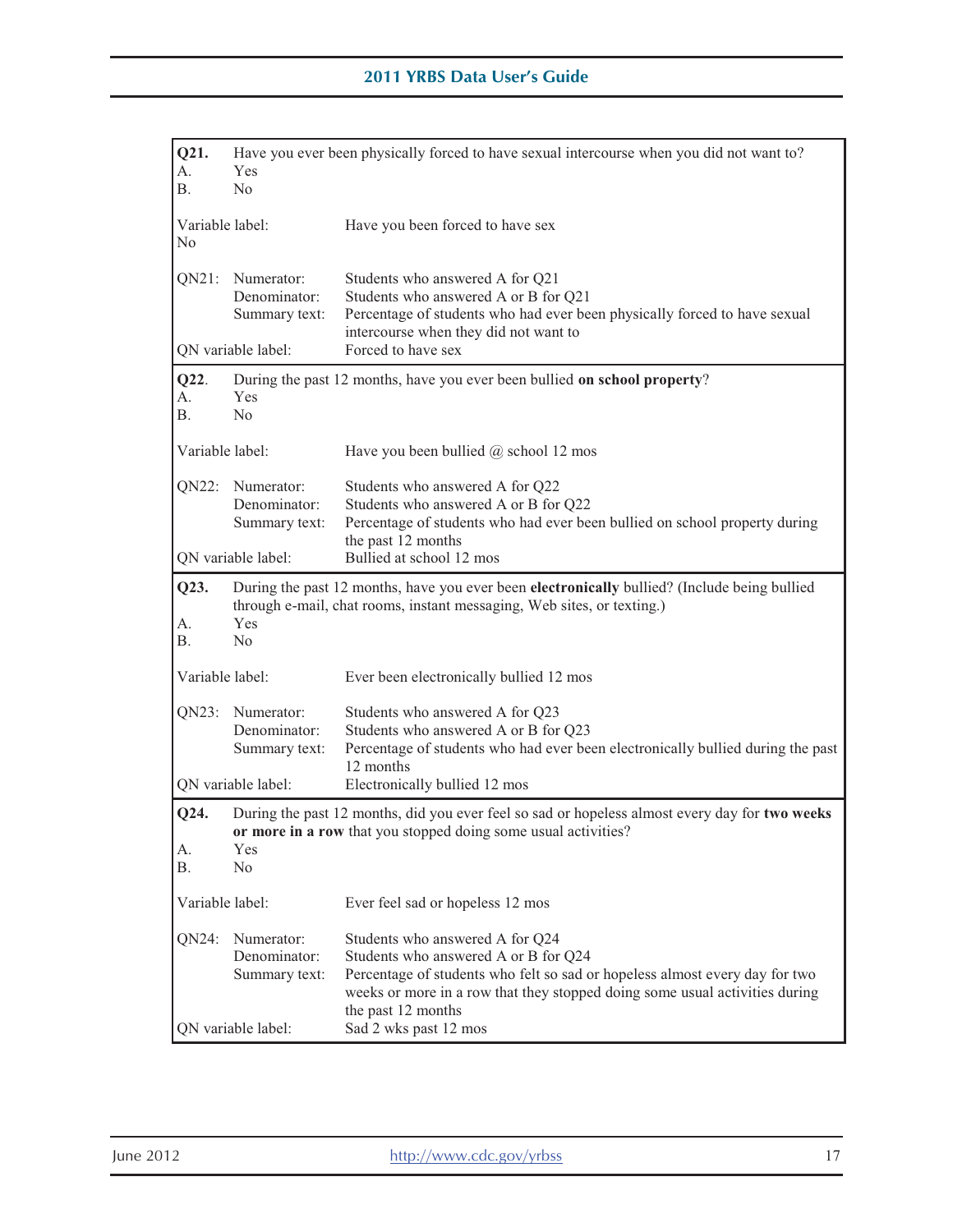| Q25.<br>А.<br>Β.                   | Yes<br>No                                                               | During the past 12 months, did you ever seriously consider attempting suicide?                                                                                                                                                                                                                     |
|------------------------------------|-------------------------------------------------------------------------|----------------------------------------------------------------------------------------------------------------------------------------------------------------------------------------------------------------------------------------------------------------------------------------------------|
| Variable label:                    |                                                                         | Ever considered suicide 12 mos                                                                                                                                                                                                                                                                     |
|                                    | QN25: Numerator:<br>Denominator:<br>Summary text:                       | Students who answered A for Q25<br>Students who answered A or B for Q25<br>Percentage of students who seriously considered attempting suicide during the<br>past 12 months                                                                                                                         |
|                                    | QN variable label:                                                      | Considered suicide 12 mos                                                                                                                                                                                                                                                                          |
| Q26.<br>А.<br><b>B.</b>            | <b>Yes</b><br>No                                                        | During the past 12 months, did you make a plan about how you would attempt suicide?                                                                                                                                                                                                                |
| Variable label:                    |                                                                         | Ever make suicide plan 12 mos                                                                                                                                                                                                                                                                      |
|                                    | QN26: Numerator:<br>Denominator:<br>Summary text:                       | Students who answered A for Q26<br>Students who answered A or B for Q26<br>Percentage of students who made a plan about how they would attempt suicide<br>during the past 12 months                                                                                                                |
|                                    | QN variable label:                                                      | Made suicide plan 12 mos                                                                                                                                                                                                                                                                           |
| Q27.<br>A.<br>Β.<br>C.<br>D.<br>Е. | $0 \times$<br>1 time<br>2 or 3 times<br>4 or 5 times<br>6 or more times | During the past 12 months, how many times did you actually attempt suicide?                                                                                                                                                                                                                        |
| Variable label:                    |                                                                         | How many times attempt suicide 12 mos                                                                                                                                                                                                                                                              |
|                                    | QN27: Numerator:<br>Denominator:<br>Summary text:                       | Students who answered B, C, D, or E for Q27<br>Students who answered A, B, C, D, or E for Q27<br>Percentage of students who actually attempted suicide one or more times<br>during the past 12 months                                                                                              |
|                                    | ON variable label:                                                      | Attempted suicide 1+ times 12 mos                                                                                                                                                                                                                                                                  |
| O28.<br>А.<br>В.<br>C.             | Yes<br>N <sub>0</sub>                                                   | If you attempted suicide during the past 12 months, did any attempt result in an injury,<br>poisoning, or overdose that had to be treated by a doctor or nurse?<br>I did not attempt suicide during the past 12 months                                                                             |
| Variable label:                    |                                                                         | Ever injured from suicide attempt 12 mos                                                                                                                                                                                                                                                           |
| QN28:                              | Numerator:<br>Denominator:<br>Summary text:<br>QN variable label:       | Students who answered B for Q28<br>Students who answered A, B, or C for Q28<br>Percentage of students who made a suicide attempt during the past 12 months<br>that resulted in an injury, poisoning, or overdose that had to be treated by a<br>doctor or nurse<br>Suicide attempt w/injury 12 mos |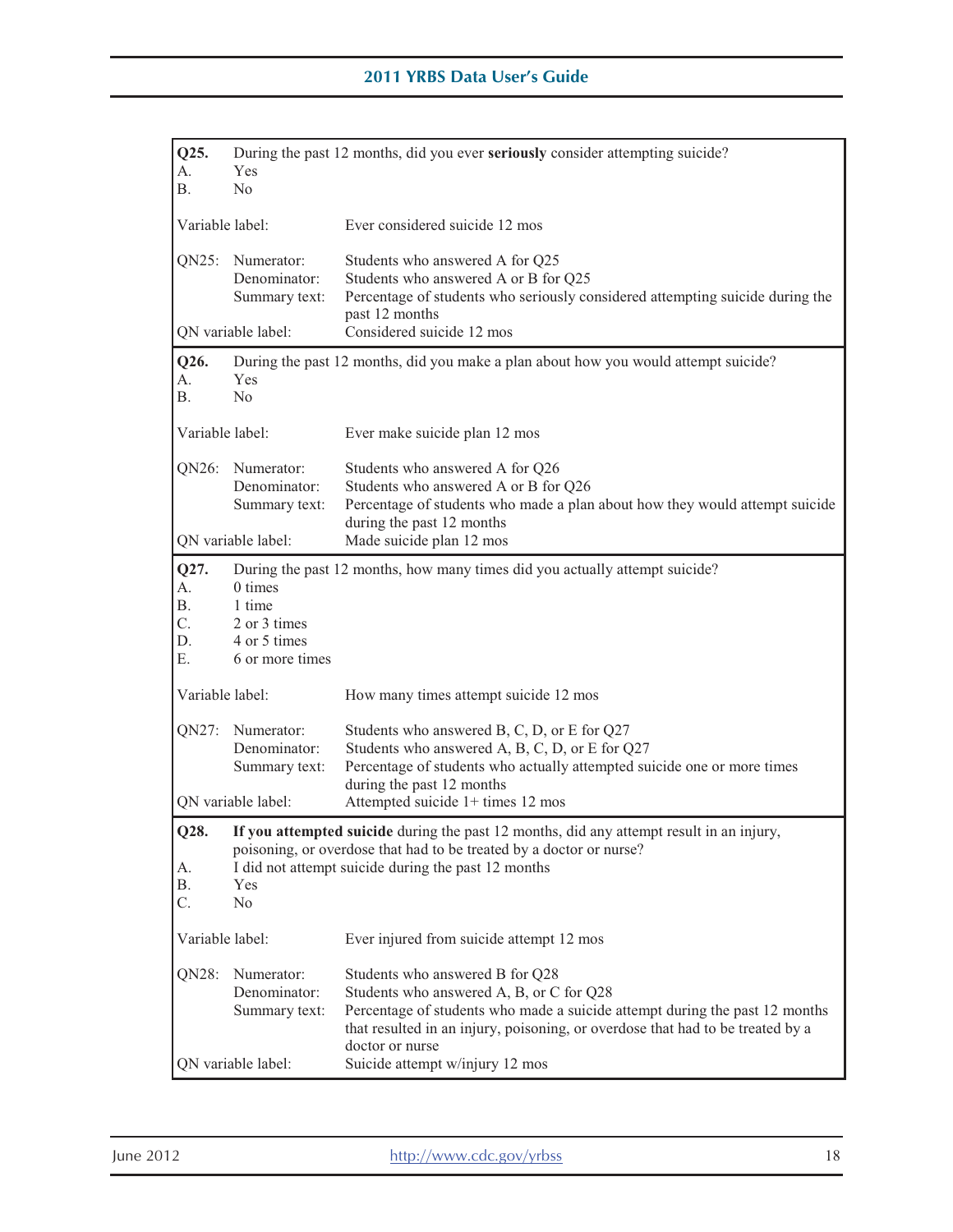| Q29.<br>А.<br>В.                               | Yes<br>No.                                                                                                                             | Have you ever tried cigarette smoking, even one or two puffs?                                                                                                                                                                   |
|------------------------------------------------|----------------------------------------------------------------------------------------------------------------------------------------|---------------------------------------------------------------------------------------------------------------------------------------------------------------------------------------------------------------------------------|
| Variable label:                                |                                                                                                                                        | Ever smoked                                                                                                                                                                                                                     |
| ON29:                                          | Numerator:<br>Denominator:<br>Summary text:<br>QN variable label:                                                                      | Students who answered A for Q29<br>Students who answered A or B for Q29<br>Percentage of students who ever tried cigarette smoking, even one or two puffs<br>Ever tried cigarettes                                              |
| Q30.<br>А.<br>В.<br>C.<br>D.<br>Ε.<br>F.<br>G. | 8 years old or younger<br>9 or 10 years old<br>11 or 12 years old<br>13 or 14 years old<br>15 or 16 years old<br>17 years old or older | How old were you when you smoked a whole cigarette for the first time?<br>I have never smoked a whole cigarette                                                                                                                 |
| Variable label:                                |                                                                                                                                        | How old when first smoked                                                                                                                                                                                                       |
| QN30:                                          | Numerator:<br>Denominator:<br>Summary text:<br>QN variable label:                                                                      | Students who answered B, C, or D for Q30<br>Students who answered A, B, C, D, E, F, or G for Q30<br>Percentage of students who smoked a whole cigarette for the first time before<br>age 13 years<br>Smoked cigarette before 13 |
| Q31.<br>А.<br>Β.<br>C.<br>D.<br>Ε.<br>F.<br>G. | 0 days<br>1 or 2 days<br>3 to 5 days<br>6 to 9 days<br>10 to 19 days<br>20 to 29 days<br>All 30 days                                   | During the past 30 days, on how many days did you smoke cigarettes?                                                                                                                                                             |
| Variable label:<br>Dependence:                 |                                                                                                                                        | How many days smoked 30 days<br>Required by QN32, QN33, QN36, QNFRCIG, and QNANYTOB                                                                                                                                             |
| QN31:                                          | Numerator:<br>Denominator:<br>Summary text:<br>ON variable label:                                                                      | Students who answered B, C, D, E, F, or G for Q31<br>Students who answered A, B, C, D, E, F, or G for Q31<br>Percentage of students who smoked cigarettes on one or more of the past 30<br>days<br>Smoked $1+$ past 30 days     |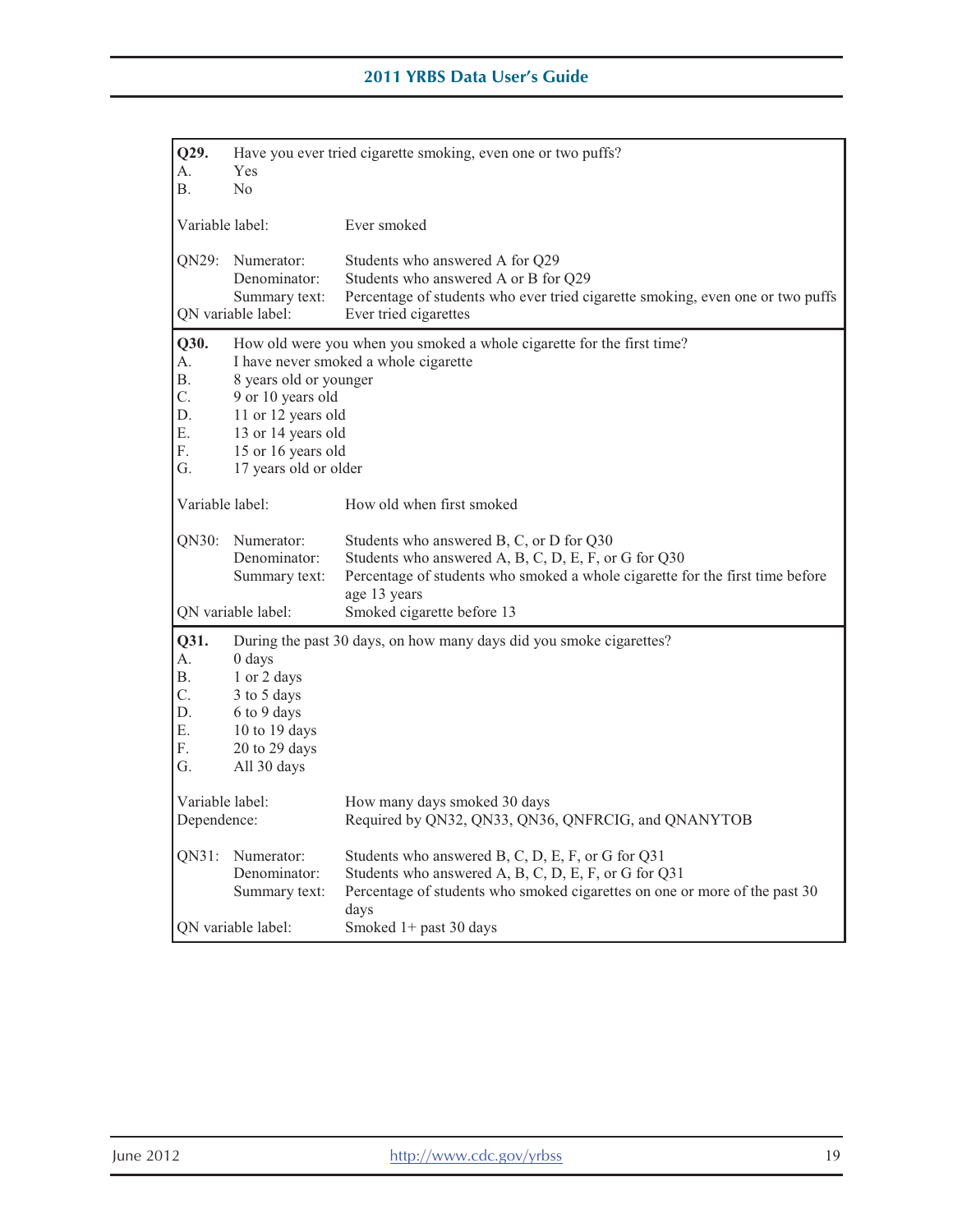| Q32.<br>А.<br>Β.<br>C.<br>D.<br>Ε.<br>F.<br>G.       | During the past 30 days, on the days you smoked, how many cigarettes did you smoke per day?<br>I did not smoke cigarettes during the past 30 days<br>Less than 1 cigarette per day<br>1 cigarette per day<br>2 to 5 cigarettes per day<br>6 to 10 cigarettes per day<br>11 to 20 cigarettes per day<br>More than 20 cigarettes per day                                                                                                                                                                                               |                                                                                                                                                                                                                                                                                                                                                                                                     |  |
|------------------------------------------------------|--------------------------------------------------------------------------------------------------------------------------------------------------------------------------------------------------------------------------------------------------------------------------------------------------------------------------------------------------------------------------------------------------------------------------------------------------------------------------------------------------------------------------------------|-----------------------------------------------------------------------------------------------------------------------------------------------------------------------------------------------------------------------------------------------------------------------------------------------------------------------------------------------------------------------------------------------------|--|
| Variable label:                                      |                                                                                                                                                                                                                                                                                                                                                                                                                                                                                                                                      | How many cigarettes/day 30 days                                                                                                                                                                                                                                                                                                                                                                     |  |
| QN32:                                                | Numerator:<br>Denominator:<br>Summary text:                                                                                                                                                                                                                                                                                                                                                                                                                                                                                          | Students who answered F or G for Q32<br>Students who answered B, C, D, E, F, or G for Q31 and answered B, C, D, E,<br>F, or G for Q32<br>Among students who reported current cigarette use, the percentage who<br>smoked more than 10 cigarettes per day on the days they smoked during the<br>past 30 days                                                                                         |  |
| QN variable label:<br>Dependence:                    |                                                                                                                                                                                                                                                                                                                                                                                                                                                                                                                                      | Smoked >10 cigarettes/day past 30 days<br>Depends on Q31                                                                                                                                                                                                                                                                                                                                            |  |
| Q33.<br>А.<br>В.<br>C.<br>D.<br>Ε.<br>F.<br>G.<br>Η. | During the past 30 days, how did you usually get your own cigarettes? (Select only one<br>response.)<br>I did not smoke cigarettes during the past 30 days<br>I bought them in a store such as a convenience store, supermarket, discount store, or gas station<br>I bought them from a vending machine<br>I gave someone else money to buy them for me<br>I borrowed (or bummed) them from someone else<br>A person 18 years old or older gave them to me<br>I took them from a store or family member<br>I got them some other way |                                                                                                                                                                                                                                                                                                                                                                                                     |  |
| Variable label:                                      |                                                                                                                                                                                                                                                                                                                                                                                                                                                                                                                                      | How did you get cigarettes past 30 days                                                                                                                                                                                                                                                                                                                                                             |  |
| QN33:                                                | Numerator:<br>Denominator:<br>Summary text:                                                                                                                                                                                                                                                                                                                                                                                                                                                                                          | Students who answered B for Q33<br>Students who answered A, B, C, D, E, or F for Q1 and answered B, C, D, E, F,<br>or G for Q31 and answered B, C, D, E, F, G, or H for Q33<br>Among students who were less than 18 years of age and who reported current<br>cigarette use, the percentage who usually got their own cigarettes by buying<br>them in a store or gas station during the past 30 days |  |
| QN variable label:<br>Dependence:                    |                                                                                                                                                                                                                                                                                                                                                                                                                                                                                                                                      | Got cigarettes in store 30 days<br>Depends on Q1 and Q31                                                                                                                                                                                                                                                                                                                                            |  |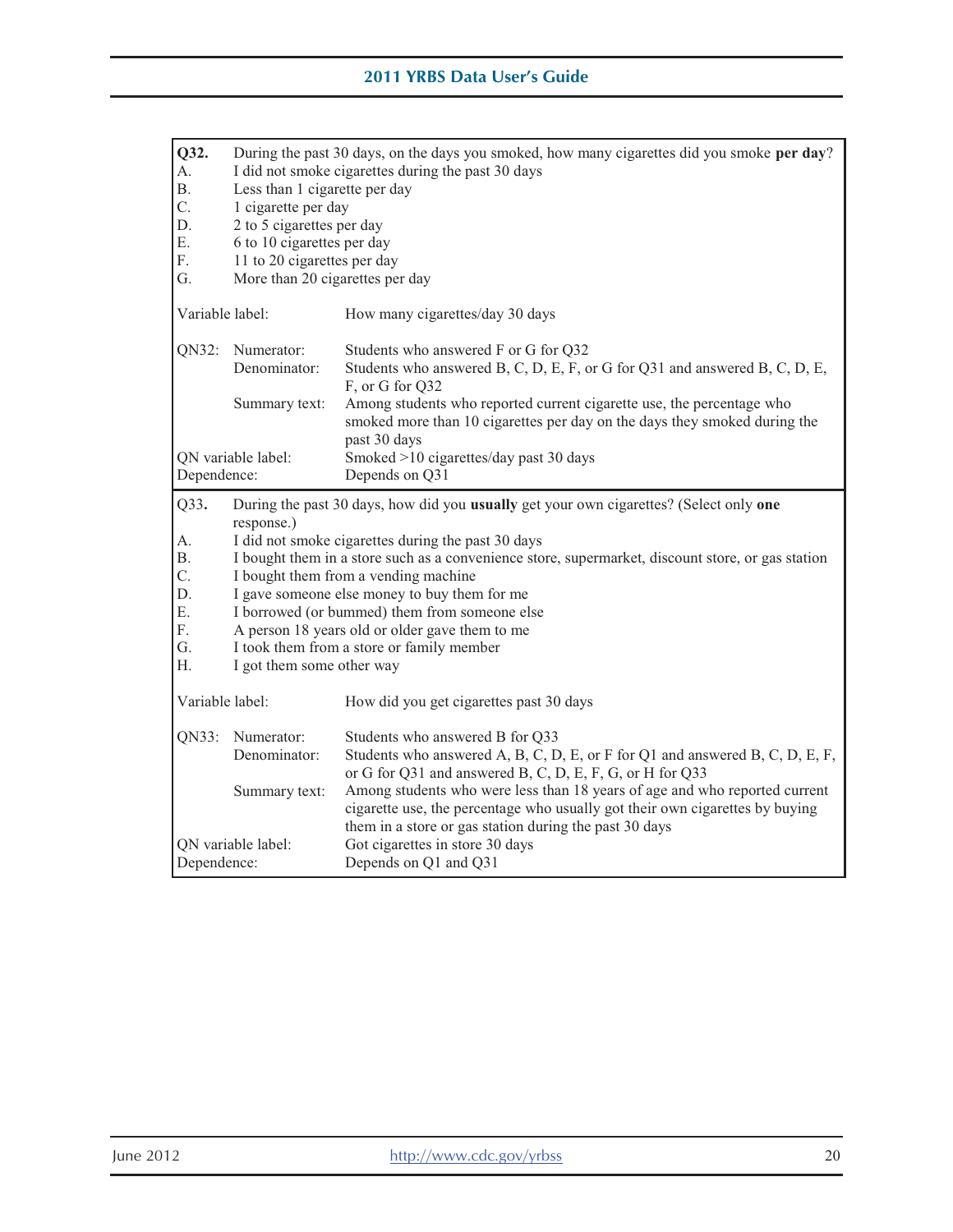| Q34.<br>А.<br>Β.<br>C.<br>D.<br>Ε.<br>F.<br>G. | $0$ days<br>1 or 2 days<br>3 to 5 days<br>6 to 9 days<br>10 to 19 days<br>20 to 29 days<br>All 30 days | During the past 30 days, on how many days did you smoke cigarettes on school property?                                                                                                                             |
|------------------------------------------------|--------------------------------------------------------------------------------------------------------|--------------------------------------------------------------------------------------------------------------------------------------------------------------------------------------------------------------------|
| Variable label:                                |                                                                                                        | How many days smoke $\omega$ school 30 days                                                                                                                                                                        |
| QN34:                                          | Numerator:<br>Denominator:<br>Summary text:                                                            | Students who answered B, C, D, E, F, or G for Q34<br>Students who answered A, B, C, D, E, F, or G for Q34<br>Percentage of students who smoked cigarettes on school property on one or<br>more of the past 30 days |
|                                                | QN variable label:                                                                                     | Smoked at school 1+ past 30 days                                                                                                                                                                                   |
| Q35.<br>А.<br>В.                               | <b>Yes</b><br>N <sub>o</sub>                                                                           | Have you ever smoked cigarettes daily, that is, at least one cigarette every day for 30 days?                                                                                                                      |
| Variable label:                                |                                                                                                        | Have you ever smoked daily                                                                                                                                                                                         |
| QN35:                                          | Numerator:<br>Denominator:<br>Summary text:                                                            | Students who answered A for Q35<br>Students who answered A or B for Q35<br>Percentage of students who ever smoked cigarettes daily, that is, at least one<br>cigarette every day for 30 days                       |
|                                                | QN variable label:                                                                                     | Smoked daily for 30 days                                                                                                                                                                                           |
| Q36.<br>А.<br>Β.<br>C.                         | Yes<br>N <sub>o</sub>                                                                                  | During the past 12 months, did you ever try to quit smoking cigarettes?<br>I did not smoke during the past 12 months                                                                                               |
| Variable label:<br>Dependence:                 |                                                                                                        | Tried to quit smoking past 12 months<br>Depends on Q31                                                                                                                                                             |
| QN36:                                          | Numerator:<br>Denominator:                                                                             | Students who answered B for Q36<br>Students who answered B, C, D, E, F, or G for Q31 and answered B or C for<br>Q36                                                                                                |
|                                                | Summary text:<br>ON variable label:                                                                    | Among students who reported current cigarette use, the percentage who ever<br>tried to quit smoking cigarettes during the past 12 months<br>Among smokers, tried to quit smoking                                   |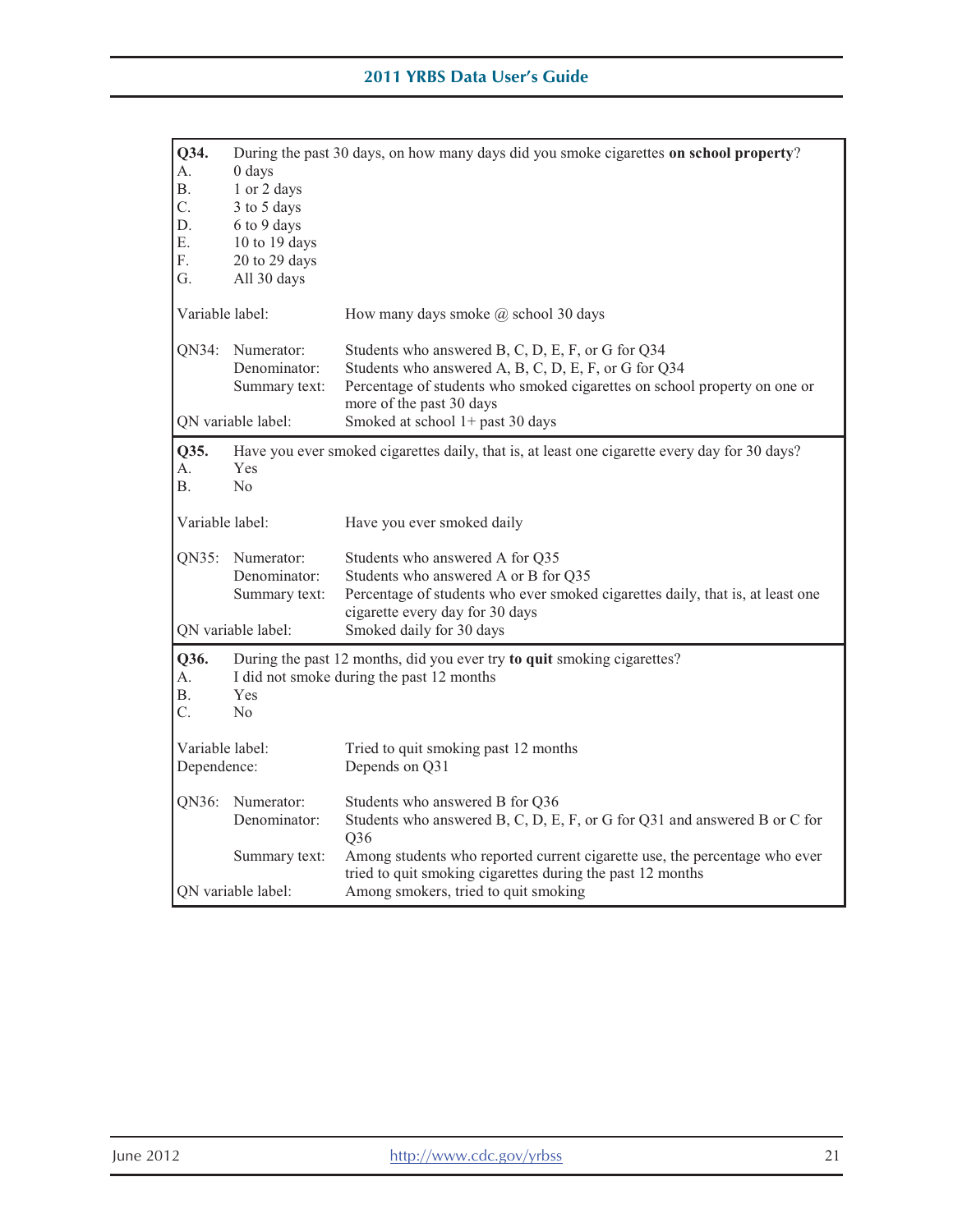| Q37.            | During the past 30 days, on how many days did you use chewing tobacco, snuff, or dip, such as<br>Redman, Levi Garrett, Beechnut, Skoal, Skoal Bandits, or Copenhagen? |                                                                                               |  |
|-----------------|-----------------------------------------------------------------------------------------------------------------------------------------------------------------------|-----------------------------------------------------------------------------------------------|--|
| А.              | $0$ days                                                                                                                                                              |                                                                                               |  |
| Β.              | 1 or 2 days                                                                                                                                                           |                                                                                               |  |
| C.              | 3 to 5 days                                                                                                                                                           |                                                                                               |  |
| D.              | 6 to 9 days                                                                                                                                                           |                                                                                               |  |
| Ε.              | 10 to 19 days                                                                                                                                                         |                                                                                               |  |
| F.              | 20 to 29 days                                                                                                                                                         |                                                                                               |  |
| G.              | All 30 days                                                                                                                                                           |                                                                                               |  |
| Variable label: |                                                                                                                                                                       | How many days use snuff past 30 days                                                          |  |
| Dependence:     |                                                                                                                                                                       | Required by QNANYTOB                                                                          |  |
| QN37:           | Numerator:                                                                                                                                                            | Students who answered B, C, D, E, F, or G for Q37                                             |  |
|                 | Denominator:                                                                                                                                                          | Students who answered A, B, C, D, E, F, or G for Q37                                          |  |
|                 | Summary text:                                                                                                                                                         | Percentage of students who used chewing tobacco, snuff, or dip on one or more                 |  |
|                 |                                                                                                                                                                       | of the past 30 days                                                                           |  |
|                 | QN variable label:                                                                                                                                                    | Used snuff/dip $1+$ past 30 days                                                              |  |
| Q38.            | school property?                                                                                                                                                      | During the past 30 days, on how many days did you use chewing tobacco, snuff, or dip on       |  |
| А.              | $0$ days                                                                                                                                                              |                                                                                               |  |
| Β.              | 1 or 2 days                                                                                                                                                           |                                                                                               |  |
| C.              | 3 to 5 days                                                                                                                                                           |                                                                                               |  |
| D.              | 6 to 9 days                                                                                                                                                           |                                                                                               |  |
| Ε.              | 10 to 19 days                                                                                                                                                         |                                                                                               |  |
| F.              | 20 to 29 days                                                                                                                                                         |                                                                                               |  |
| G.              | All 30 days                                                                                                                                                           |                                                                                               |  |
| Variable label: |                                                                                                                                                                       | Days use snuff school property 30 days                                                        |  |
| QN38:           | Numerator:                                                                                                                                                            | Students who answered B, C, D, E, F, or G for Q38                                             |  |
|                 | Denominator:                                                                                                                                                          | Students who answered A, B, C, D, E, F, or G for Q38                                          |  |
|                 | Summary text:                                                                                                                                                         | Percentage of students who used chewing tobacco, snuff, or dip on school                      |  |
|                 |                                                                                                                                                                       | property on one or more of the past 30 days                                                   |  |
|                 | QN variable label:                                                                                                                                                    | Used snuff/dip at school $1+30$ days                                                          |  |
| Q39.            |                                                                                                                                                                       | During the past 30 days, on how many days did you smoke cigars, cigarillos, or little cigars? |  |
| А.              | 0 days                                                                                                                                                                |                                                                                               |  |
| <b>B.</b>       | 1 or 2 days                                                                                                                                                           |                                                                                               |  |
| C.              | 3 to 5 days                                                                                                                                                           |                                                                                               |  |
| D.              | 6 to 9 days                                                                                                                                                           |                                                                                               |  |
| Ε.<br>F.        | 10 to 19 days                                                                                                                                                         |                                                                                               |  |
|                 | 20 to 29 days                                                                                                                                                         |                                                                                               |  |
| G.              | All 30 days                                                                                                                                                           |                                                                                               |  |
| Variable label: |                                                                                                                                                                       | How many days smoke cigars 30 days                                                            |  |
| Dependence:     |                                                                                                                                                                       | Required by QNANYTOB                                                                          |  |
| QN39:           | Numerator:                                                                                                                                                            | Students who answered B, C, D, E, F, or G for Q39                                             |  |
|                 | Denominator:                                                                                                                                                          | Students who answered A, B, C, D, E, F, or G for Q39                                          |  |
|                 | Summary text:                                                                                                                                                         | Percentage of students who smoked cigars, cigarillos, or little cigars on one or              |  |
|                 |                                                                                                                                                                       | more of the past 30 days                                                                      |  |
|                 | QN variable label:                                                                                                                                                    | Smoked cigars 1+ past 30 days                                                                 |  |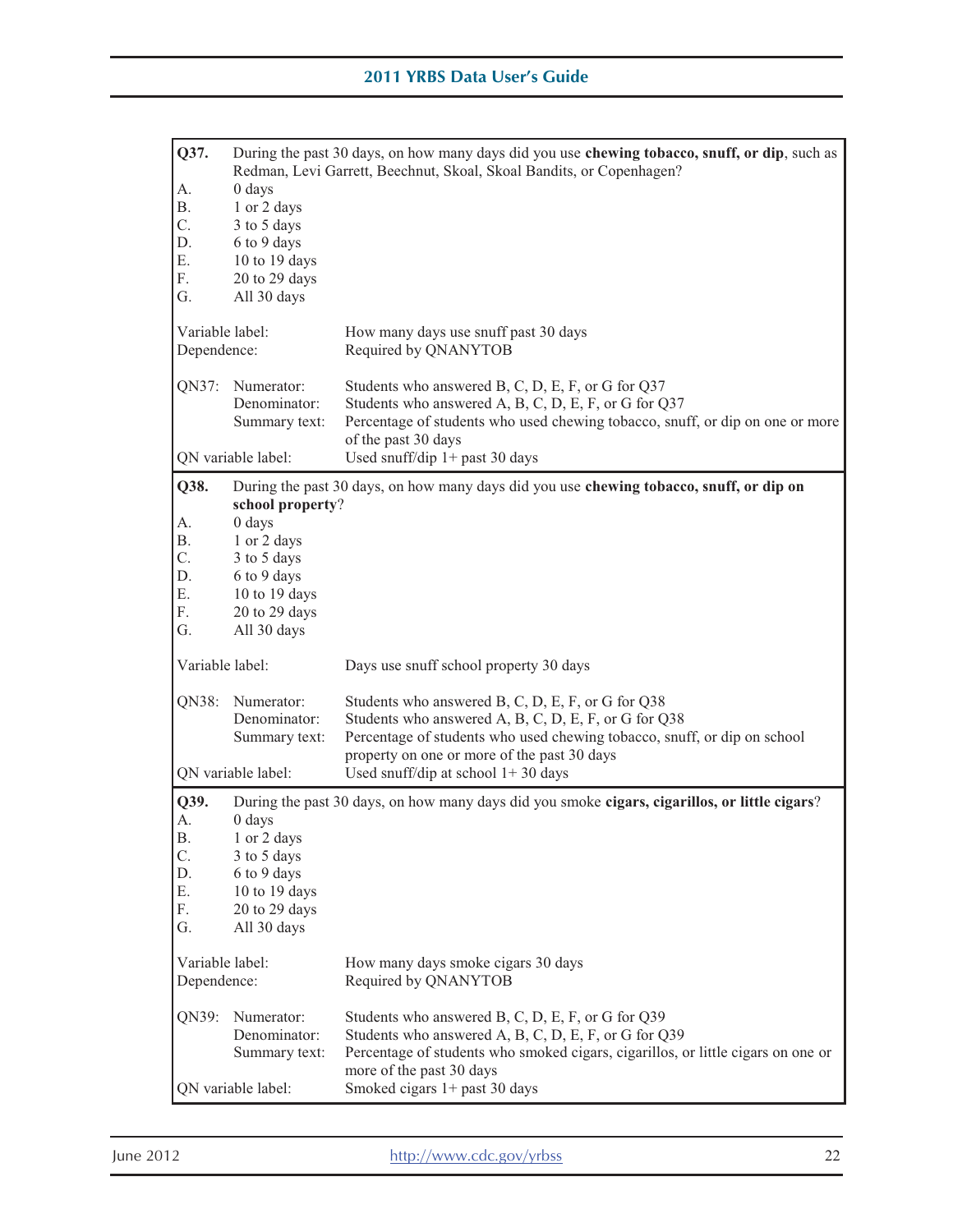| Q40.<br>А.<br>Β.                                      | $0$ days<br>1 or 2 days                                                                                                                | During your life, on how many days have you had at least one drink of alcohol?                                                                                                                                                                |
|-------------------------------------------------------|----------------------------------------------------------------------------------------------------------------------------------------|-----------------------------------------------------------------------------------------------------------------------------------------------------------------------------------------------------------------------------------------------|
| C.<br>D.<br>Ε.<br>F.                                  | 3 to 9 days<br>10 to 19 days<br>20 to 39 days<br>40 to 99 days                                                                         |                                                                                                                                                                                                                                               |
| G.                                                    | 100 or more days                                                                                                                       |                                                                                                                                                                                                                                               |
| Variable label:                                       |                                                                                                                                        | How many days drink alcohol                                                                                                                                                                                                                   |
| QN40:                                                 | Numerator:<br>Denominator:<br>Summary text:                                                                                            | Students who answered B, C, D, E, F, or G for Q40<br>Students who answered A, B, C, D, E, F, or G for Q40<br>Percentage of students who had at least one drink of alcohol on one or more<br>days during their life                            |
|                                                       | QN variable label:                                                                                                                     | Had 1 drink on $1+$ days in life                                                                                                                                                                                                              |
| Q41.<br>A.<br><b>B.</b><br>C.<br>D.<br>Ε.<br>F.<br>G. | 8 years old or younger<br>9 or 10 years old<br>11 or 12 years old<br>13 or 14 years old<br>15 or 16 years old<br>17 years old or older | How old were you when you had your first drink of alcohol other than a few sips?<br>I have never had a drink of alcohol other than a few sips                                                                                                 |
| Variable label:                                       |                                                                                                                                        | How old when first drank alcohol                                                                                                                                                                                                              |
| QN41:                                                 | Numerator:<br>Denominator:<br>Summary text:                                                                                            | Students who answered B, C, or D for Q41<br>Students who answered A, B, C, D, E, F, or G for Q41<br>Percentage of students who had their first drink of alcohol other than a few sips<br>before age 13 years                                  |
|                                                       | QN variable label:                                                                                                                     | Had first drink before 13                                                                                                                                                                                                                     |
| Q42.<br>A.<br>Β.<br>C.<br>D.<br>Ε.<br>F.<br>G.        | 0 days<br>1 or 2 days<br>3 to 5 days<br>6 to 9 days<br>10 to 19 days<br>20 to 29 days<br>All 30 days                                   | During the past 30 days, on how many days did you have at least one drink of alcohol?                                                                                                                                                         |
| Variable label:<br>Dependence:                        |                                                                                                                                        | How many days drink alcohol 30 days<br>Required by QN44                                                                                                                                                                                       |
| QN42:                                                 | Numerator:<br>Denominator:<br>Summary text:<br>QN variable label:                                                                      | Students who answered B, C, D, E, F, or G for Q42<br>Students who answered A, B, C, D, E, F, or G for Q42<br>Percentage of students who had at least one drink of alcohol on one or more of<br>the past 30 days<br>Had 1+ drinks past 30 days |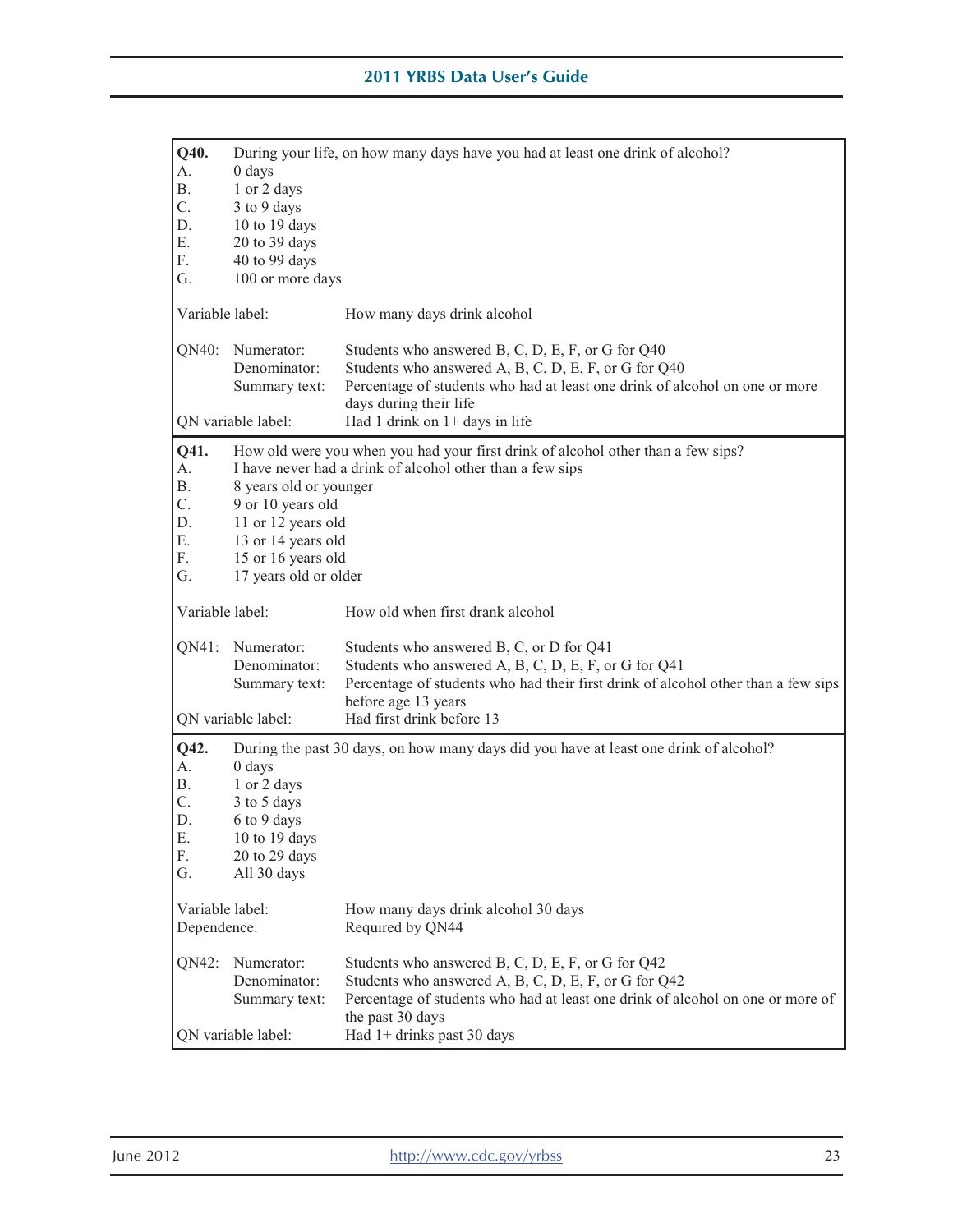| Q43.             | During the past 30 days, on how many days did you have 5 or more drinks of alcohol in a row,<br>that is, within a couple of hours? |                                                                                                                                                                                                                                                               |  |  |
|------------------|------------------------------------------------------------------------------------------------------------------------------------|---------------------------------------------------------------------------------------------------------------------------------------------------------------------------------------------------------------------------------------------------------------|--|--|
| А.               | $0$ days                                                                                                                           |                                                                                                                                                                                                                                                               |  |  |
| Β.               | 1 day                                                                                                                              |                                                                                                                                                                                                                                                               |  |  |
| $\overline{C}$ . | 2 days                                                                                                                             |                                                                                                                                                                                                                                                               |  |  |
| D.               | 3 to 5 days                                                                                                                        |                                                                                                                                                                                                                                                               |  |  |
| Ε.               | 6 to 9 days                                                                                                                        |                                                                                                                                                                                                                                                               |  |  |
| F.               | 10 to 19 days                                                                                                                      |                                                                                                                                                                                                                                                               |  |  |
| G.               | 20 or more days                                                                                                                    |                                                                                                                                                                                                                                                               |  |  |
| Variable label:  |                                                                                                                                    | How many days have 5+ drinks 30 days                                                                                                                                                                                                                          |  |  |
| QN43:            | Numerator:<br>Denominator:<br>Summary text:                                                                                        | Students who answered B, C, D, E, F, or G for Q43<br>Students who answered A, B, C, D, E, F, or G for Q43<br>Percentage of students who had five or more drinks of alcohol in a row, that is,<br>within a couple of hours, on one or more of the past 30 days |  |  |
|                  | QN variable label:                                                                                                                 | Five+ drinks $1+$ past 30 days                                                                                                                                                                                                                                |  |  |
| Q44.             | During the past 30 days, how did you usually get the alcohol you drank?                                                            |                                                                                                                                                                                                                                                               |  |  |
| А.               | I did not drink alcohol during the past 30 days                                                                                    |                                                                                                                                                                                                                                                               |  |  |
| <b>B.</b>        | I bought it in a store such as a liquor store, convenience store, supermarket, discount store, or gas<br>station                   |                                                                                                                                                                                                                                                               |  |  |
| C.               | I bought it at a restaurant, bar, or club                                                                                          |                                                                                                                                                                                                                                                               |  |  |
| D.               |                                                                                                                                    | I bought it at a public event such as a concert or sporting event                                                                                                                                                                                             |  |  |
| Е.               |                                                                                                                                    | I gave someone else money to buy it for me                                                                                                                                                                                                                    |  |  |
| F.               | Someone gave it to me                                                                                                              |                                                                                                                                                                                                                                                               |  |  |
| G.               |                                                                                                                                    | I took it from a store or family member                                                                                                                                                                                                                       |  |  |
| Н.               | I got it some other way                                                                                                            |                                                                                                                                                                                                                                                               |  |  |
| Variable label:  |                                                                                                                                    | How did you get alcohol past 30 days                                                                                                                                                                                                                          |  |  |
| Dependence:      |                                                                                                                                    | Depends on Q42                                                                                                                                                                                                                                                |  |  |
|                  | QN44: Numerator:                                                                                                                   | Students who answered F for Q44                                                                                                                                                                                                                               |  |  |
|                  | Denominator:                                                                                                                       | Students who answered B, C, D, E, F, or G for Q42 and answered B, C, D, E,<br>F, G, or H for Q44                                                                                                                                                              |  |  |
|                  | Summary text:                                                                                                                      | Among students who reported current alcohol use, the percentage who usually<br>got the alcohol they drank from someone who gave it to them during the past<br>30 days                                                                                         |  |  |
|                  | QN variable label:                                                                                                                 | Someone gave alcohol to me past 30 days                                                                                                                                                                                                                       |  |  |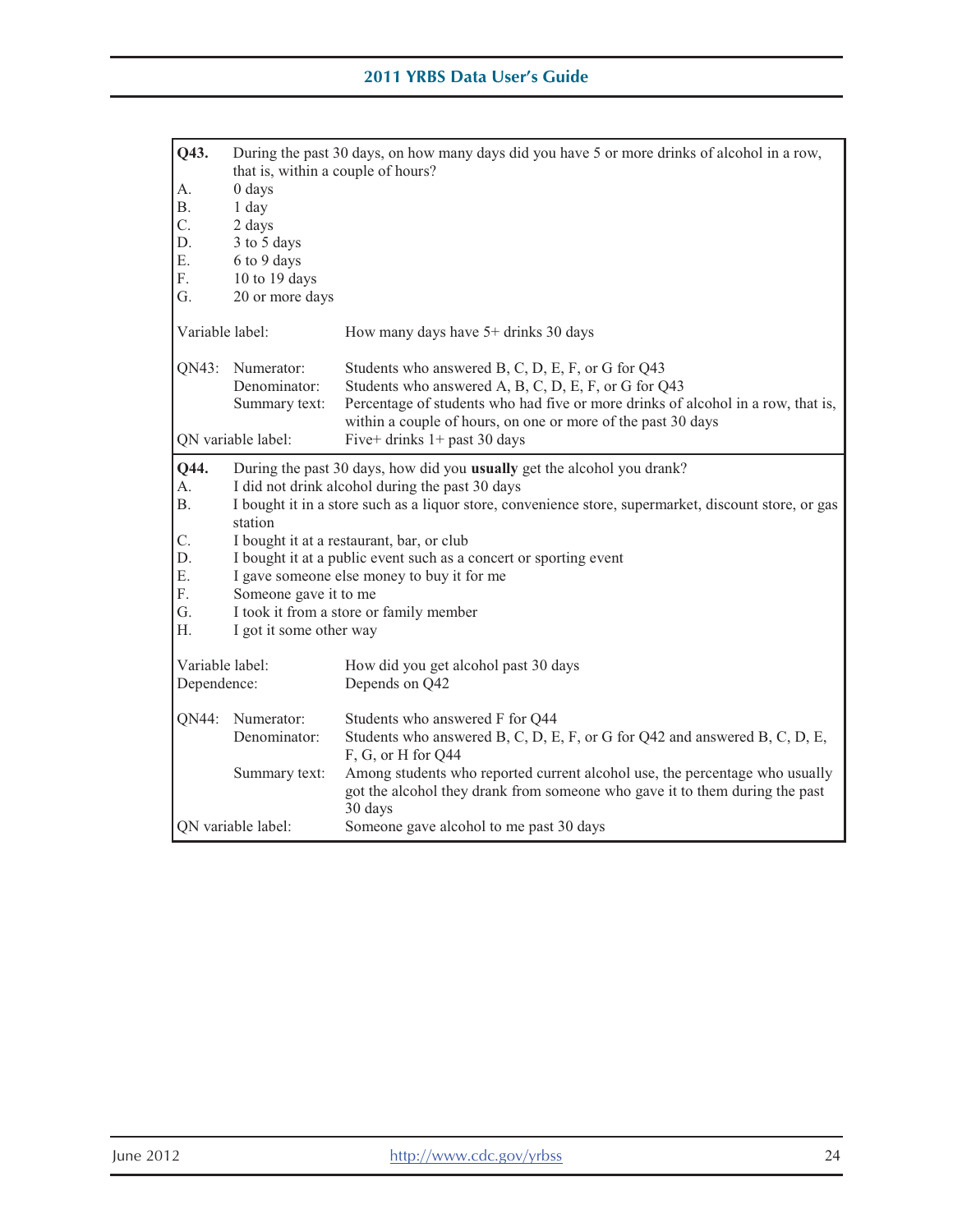| Q45.            | property?                                                         | During the past 30 days, on how many days did you have at least one drink of alcohol on school                                                                                                                                   |
|-----------------|-------------------------------------------------------------------|----------------------------------------------------------------------------------------------------------------------------------------------------------------------------------------------------------------------------------|
| A.              | $0$ days                                                          |                                                                                                                                                                                                                                  |
| <b>B.</b>       | 1 or 2 days                                                       |                                                                                                                                                                                                                                  |
| C.<br>D.        | 3 to 5 days                                                       |                                                                                                                                                                                                                                  |
| Ε.              | 6 to 9 days<br>10 to 19 days                                      |                                                                                                                                                                                                                                  |
| F.              | 20 to 29 days                                                     |                                                                                                                                                                                                                                  |
| G.              | All 30 days                                                       |                                                                                                                                                                                                                                  |
| Variable label: |                                                                   | How many days drink @ school 30 days                                                                                                                                                                                             |
| QN45:           | Numerator:<br>Denominator:<br>Summary text:                       | Students who answered B, C, D, E, F, or G for Q45<br>Students who answered A, B, C, D, E, F, or G for Q45<br>Percentage of students who had at least one drink of alcohol on school property                                     |
|                 | QN variable label:                                                | on one or more of the past 30 days<br>Had $1+$ drinks at school $1+30$ days                                                                                                                                                      |
| Q46.            |                                                                   | During your life, how many times have you used marijuana?                                                                                                                                                                        |
| A.              | 0 times                                                           |                                                                                                                                                                                                                                  |
| В.<br>C.        | 1 or 2 times<br>3 to 9 times                                      |                                                                                                                                                                                                                                  |
| D.              | 10 to 19 times                                                    |                                                                                                                                                                                                                                  |
| Ε.              | 20 to 39 times                                                    |                                                                                                                                                                                                                                  |
| F.              | 40 to 99 times                                                    |                                                                                                                                                                                                                                  |
| G.              | 100 or more times                                                 |                                                                                                                                                                                                                                  |
| Variable label: |                                                                   | How many times smoke marijuana                                                                                                                                                                                                   |
| QN46:           | Numerator:<br>Denominator:<br>Summary text:<br>QN variable label: | Students who answered B, C, D, E, F, or G for Q46<br>Students who answered A, B, C, D, E, F, or G for Q46<br>Percentage of students who used marijuana one or more times during their life<br>Tried marijuana $1+$ times in life |
| Q47.            |                                                                   | How old were you when you tried marijuana for the first time?                                                                                                                                                                    |
| А.              | I have never tried marijuana                                      |                                                                                                                                                                                                                                  |
| Β.              | 8 years old or younger                                            |                                                                                                                                                                                                                                  |
| C.<br>D.        | 9 or 10 years old<br>11 or 12 years old                           |                                                                                                                                                                                                                                  |
| Ε.              | 13 or 14 years old                                                |                                                                                                                                                                                                                                  |
| F.              | 15 or 16 years old                                                |                                                                                                                                                                                                                                  |
| G.              | 17 years old or older                                             |                                                                                                                                                                                                                                  |
| Variable label: |                                                                   | How old when first tried marijuana                                                                                                                                                                                               |
| QN47:           | Numerator:                                                        | Students who answered B, C, or D for Q47                                                                                                                                                                                         |
|                 | Denominator:                                                      | Students who answered A, B, C, D, E, F, or G for Q47                                                                                                                                                                             |
|                 | Summary text:                                                     | Percentage of students who tried marijuana for the first time before age 13                                                                                                                                                      |
|                 | QN variable label:                                                | years<br>Tried marijuana before 13                                                                                                                                                                                               |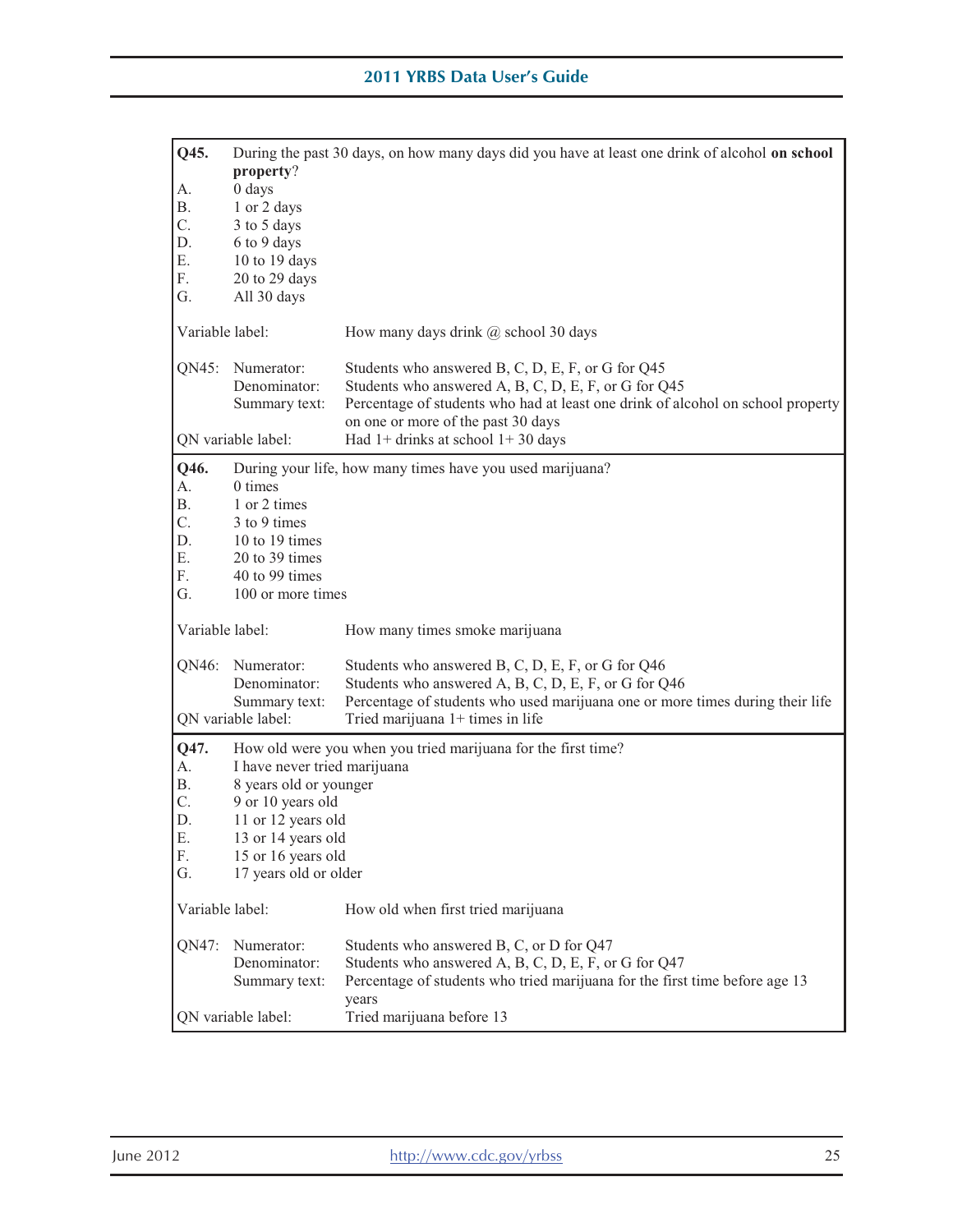| Q48.<br>А.<br><b>B.</b><br>C.<br>D.<br>Е.       | 0 times<br>1 or 2 times<br>3 to 9 times<br>10 to 19 times<br>20 to 39 times                                     | During the past 30 days, how many times did you use marijuana?                                                                                                                                                                           |
|-------------------------------------------------|-----------------------------------------------------------------------------------------------------------------|------------------------------------------------------------------------------------------------------------------------------------------------------------------------------------------------------------------------------------------|
| F.                                              | 40 or more times                                                                                                |                                                                                                                                                                                                                                          |
| Variable label:                                 |                                                                                                                 | How many times use marijuana 30 days                                                                                                                                                                                                     |
| QN48:                                           | Numerator:<br>Denominator:<br>Summary text:                                                                     | Students who answered B, C, D, E, or F for Q48<br>Students who answered A, B, C, D, E, or F for Q48<br>Percentage of students who used marijuana one or more times during the past<br>30 days                                            |
|                                                 | QN variable label:                                                                                              | Used marijuana 1+ times past 30 days                                                                                                                                                                                                     |
| Q49.<br>А.<br><b>B.</b><br>C.<br>D.<br>Ε.<br>F. | 0 times<br>1 or 2 times<br>3 to 9 times<br>10 to 19 times<br>20 to 39 times<br>40 or more times                 | During the past 30 days, how many times did you use marijuana on school property?                                                                                                                                                        |
| Variable label:                                 |                                                                                                                 | How many times marijuana@school 30 days                                                                                                                                                                                                  |
| QN49:                                           | Numerator:<br>Denominator:<br>Summary text:                                                                     | Students who answered B, C, D, E, or F for Q49<br>Students who answered A, B, C, D, E, or F for Q49<br>Percentage of students who used marijuana on school property one or more                                                          |
|                                                 | QN variable label:                                                                                              | times during the past 30 days<br>Used marijuana school 1+ times 30 day                                                                                                                                                                   |
| Q50.<br>А.<br>Β.<br>C.<br>D.<br>Ε.<br>F.        | or freebase?<br>0 times<br>1 or 2 times<br>3 to 9 times<br>10 to 19 times<br>20 to 39 times<br>40 or more times | During your life, how many times have you used any form of cocaine, including powder, crack,                                                                                                                                             |
| Variable label:                                 |                                                                                                                 | How many times use cocaine                                                                                                                                                                                                               |
| QN50:                                           | Numerator:<br>Denominator:<br>Summary text:                                                                     | Students who answered B, C, D, E, or F for Q50<br>Students who answered A, B, C, D, E, or F for Q50<br>Percentage of students who used any form of cocaine, including powder, crack,<br>or freebase, one or more times during their life |
|                                                 | QN variable label:                                                                                              | Used cocaine $1+$ times in life                                                                                                                                                                                                          |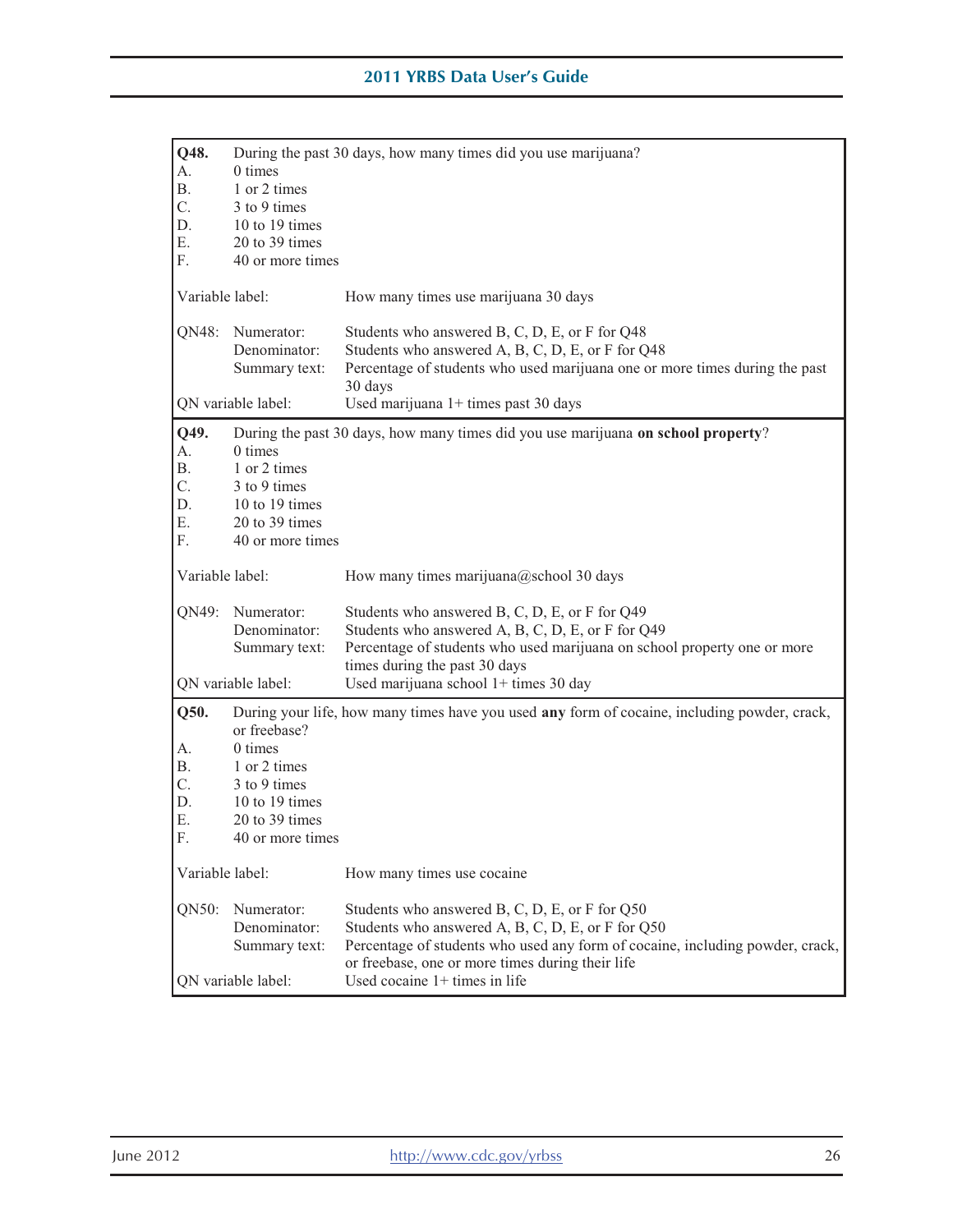| Q51.            | During the past 30 days, how many times did you use any form of cocaine, including powder,<br>crack, or freebase? |                                                                                                                                                                                                                                                                                    |  |
|-----------------|-------------------------------------------------------------------------------------------------------------------|------------------------------------------------------------------------------------------------------------------------------------------------------------------------------------------------------------------------------------------------------------------------------------|--|
| А.              | 0 times                                                                                                           |                                                                                                                                                                                                                                                                                    |  |
| Β.              | 1 or 2 times                                                                                                      |                                                                                                                                                                                                                                                                                    |  |
| C.              | 3 to 9 times                                                                                                      |                                                                                                                                                                                                                                                                                    |  |
| D.              | 10 to 19 times                                                                                                    |                                                                                                                                                                                                                                                                                    |  |
| Ε.              | 20 to 39 times                                                                                                    |                                                                                                                                                                                                                                                                                    |  |
| F.              | 40 or more times                                                                                                  |                                                                                                                                                                                                                                                                                    |  |
| Variable label: |                                                                                                                   | How many times use cocaine 30 days                                                                                                                                                                                                                                                 |  |
| $QN51$ :        | Numerator:<br>Denominator:<br>Summary text:                                                                       | Students who answered B, C, D, E, or F for Q51<br>Students who answered A, B, C, D, E, or F for Q51<br>Percentage of students who used any form of cocaine, including powder, crack,<br>or freebase, one or more times during the past 30 days                                     |  |
|                 | QN variable label:                                                                                                | Used cocaine $1+$ times past 30 days                                                                                                                                                                                                                                               |  |
| Q52.            |                                                                                                                   | During your life, how many times have you sniffed glue, breathed the contents of aerosol spray<br>cans, or inhaled any paints or sprays to get high?                                                                                                                               |  |
| А.              | 0 times                                                                                                           |                                                                                                                                                                                                                                                                                    |  |
| Β.              | 1 or 2 times                                                                                                      |                                                                                                                                                                                                                                                                                    |  |
| C.              | 3 to 9 times                                                                                                      |                                                                                                                                                                                                                                                                                    |  |
| D.              | 10 to 19 times                                                                                                    |                                                                                                                                                                                                                                                                                    |  |
| Ε.              | 20 to 39 times                                                                                                    |                                                                                                                                                                                                                                                                                    |  |
| F.              | 40 or more times                                                                                                  |                                                                                                                                                                                                                                                                                    |  |
| Variable label: |                                                                                                                   | How many times sniffed glue                                                                                                                                                                                                                                                        |  |
| QN52:           | Numerator:<br>Denominator:<br>Summary text:                                                                       | Students who answered B, C, D, E, or F for Q52<br>Students who answered A, B, C, D, E, or F for Q52<br>Percentage of students who sniffed glue, breathed the contents of aerosol spray<br>cans, or inhaled any paints or sprays to get high one or more times during their<br>life |  |
|                 | QN variable label:                                                                                                | Sniffed glue $1+$ times in life                                                                                                                                                                                                                                                    |  |
| Q53.            | White)?                                                                                                           | During your life, how many times have you used heroin (also called smack, junk, or China                                                                                                                                                                                           |  |
| А.              | 0 times                                                                                                           |                                                                                                                                                                                                                                                                                    |  |
| Β.              | 1 or 2 times                                                                                                      |                                                                                                                                                                                                                                                                                    |  |
| C.              | 3 to 9 times                                                                                                      |                                                                                                                                                                                                                                                                                    |  |
| D.              | 10 to 19 times                                                                                                    |                                                                                                                                                                                                                                                                                    |  |
| Ε.              | 20 to 39 times                                                                                                    |                                                                                                                                                                                                                                                                                    |  |
| F.              | 40 or more times                                                                                                  |                                                                                                                                                                                                                                                                                    |  |
| Variable label: |                                                                                                                   | How many times used heroin                                                                                                                                                                                                                                                         |  |
| ON53:           | Numerator:<br>Denominator:<br>Summary text:                                                                       | Students who answered B, C, D, E, or F for Q53<br>Students who answered A, B, C, D, E, or F for Q53<br>Percentage of students who used heroin one or more times during their life                                                                                                  |  |
|                 | QN variable label:                                                                                                | Used heroin $1+$ times in life                                                                                                                                                                                                                                                     |  |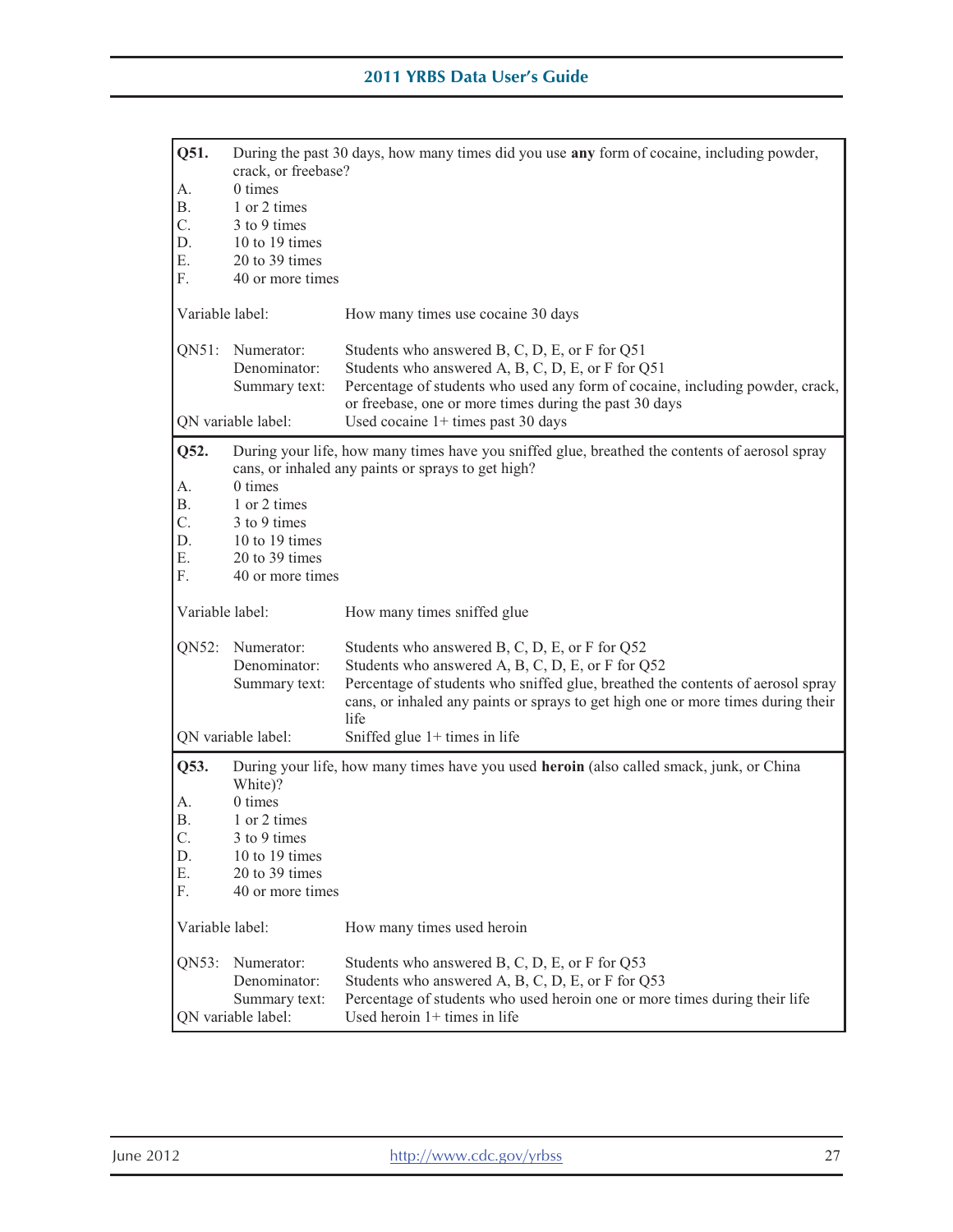| Q54.            | crank, or ice)?                     | During your life, how many times have you used methamphetamines (also called speed, crystal,                                  |
|-----------------|-------------------------------------|-------------------------------------------------------------------------------------------------------------------------------|
| А.              | 0 times                             |                                                                                                                               |
| Β.              | 1 or 2 times                        |                                                                                                                               |
| C.              | 3 to 9 times                        |                                                                                                                               |
| D.              | 10 to 19 times                      |                                                                                                                               |
| Ε.              | 20 to 39 times                      |                                                                                                                               |
| F.              | 40 or more times                    |                                                                                                                               |
|                 |                                     |                                                                                                                               |
| Variable label: |                                     | How many times used methamphetamines                                                                                          |
| QN54:           | Numerator:                          | Students who answered B, C, D, E, or F for Q54                                                                                |
|                 | Denominator:                        | Students who answered A, B, C, D, E, or F for Q54                                                                             |
|                 | Summary text:                       | Percentage of students who used methamphetamines one or more times during<br>their life                                       |
|                 |                                     |                                                                                                                               |
|                 | QN variable label:                  | Used meth $1+$ times in life                                                                                                  |
| Q55.            |                                     | During your life, how many times have you used ecstasy (also called MDMA)?                                                    |
| А.              | 0 times                             |                                                                                                                               |
| Β.              | 1 or 2 times                        |                                                                                                                               |
| C.              | 3 to 9 times                        |                                                                                                                               |
| D.              | 10 to 19 times                      |                                                                                                                               |
| Ε.              | 20 to 39 times                      |                                                                                                                               |
| F.              | 40 or more times                    |                                                                                                                               |
|                 |                                     |                                                                                                                               |
| Variable label: |                                     | Ecstasy one or more time                                                                                                      |
|                 |                                     |                                                                                                                               |
| QN55:           | Numerator:                          | Students who answered B, C, D, E, or F for Q55                                                                                |
|                 | Denominator:                        | Students who answered A, B, C, D, E, or F for Q55                                                                             |
|                 | Summary text:<br>QN variable label: | Percentage of students who used ecstasy one or more times during their life<br>Used ecstasy $1+$ times in life                |
|                 |                                     |                                                                                                                               |
| Q56.            | prescription?                       | During your life, how many times have you taken steroid pills or shots without a doctor's                                     |
| А.              | 0 times                             |                                                                                                                               |
| В.              | 1 or 2 times                        |                                                                                                                               |
| C.              | 3 to 9 times                        |                                                                                                                               |
| D.              | 10 to 19 times                      |                                                                                                                               |
| Ε.              | 20 to 39 times                      |                                                                                                                               |
| F.              | 40 or more times                    |                                                                                                                               |
| Variable label: |                                     | How many times used steroids                                                                                                  |
|                 |                                     |                                                                                                                               |
| QN56:           | Numerator:                          | Students who answered B, C, D, E, or F for Q56                                                                                |
|                 | Denominator:                        | Students who answered A, B, C, D, E, or F for Q56                                                                             |
|                 | Summary text:                       | Percentage of students who took steroid pills or shots without a doctor's<br>prescription one or more times during their life |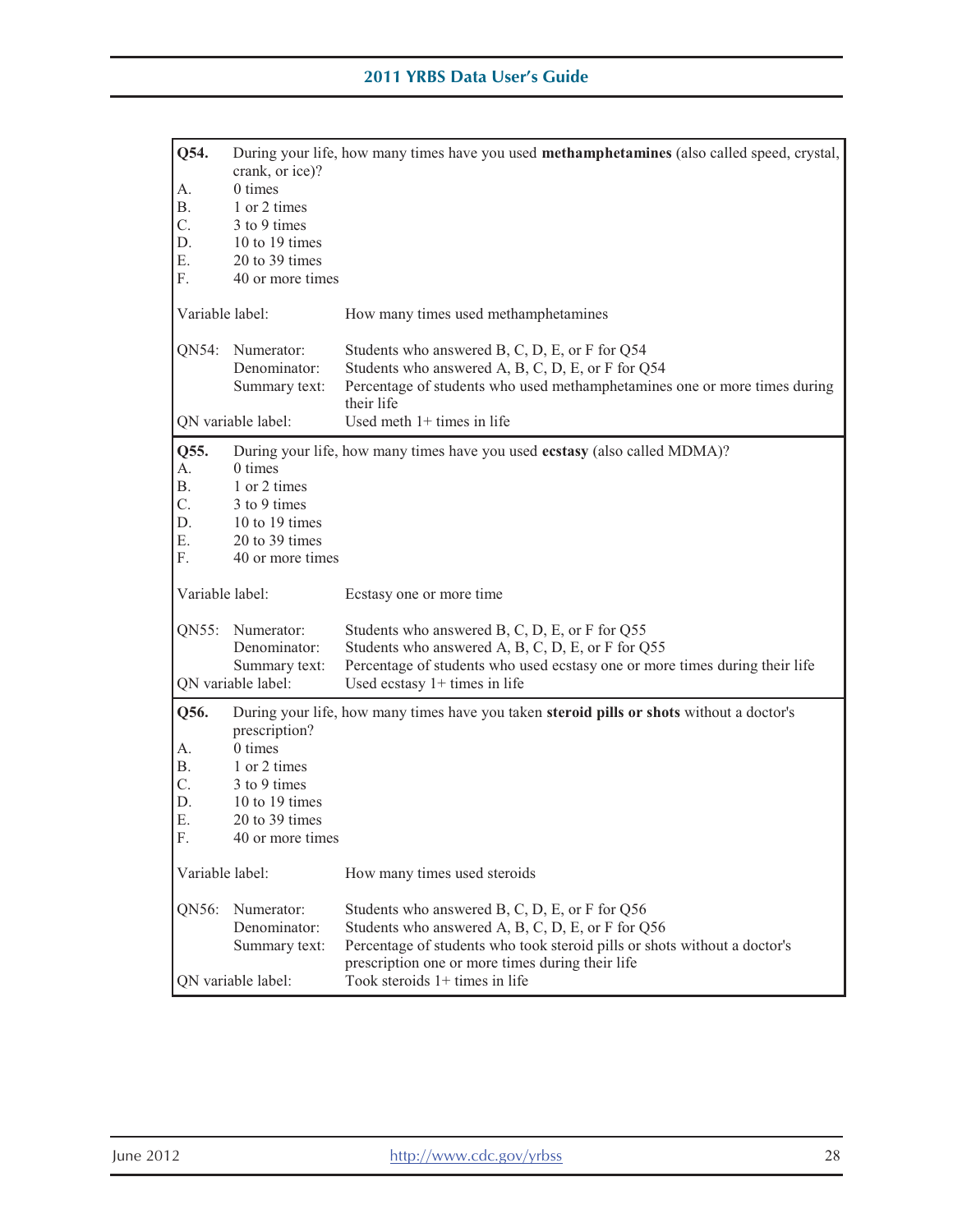| Q57.<br>А.<br><b>B.</b><br>C.<br>D.<br>Ε.<br>F. | 0 times<br>1 or 2 times<br>3 to 9 times<br>10 to 19 times<br>20 to 39 times<br>40 or more times | During your life, how many times have you taken a <b>prescription drug</b> (such as OxyContin,<br>Percocet, Vicodin, codeine, Adderall, Ritalin, or Xanax) without a doctor's prescription?                                                                                                                                                                        |
|-------------------------------------------------|-------------------------------------------------------------------------------------------------|--------------------------------------------------------------------------------------------------------------------------------------------------------------------------------------------------------------------------------------------------------------------------------------------------------------------------------------------------------------------|
| Variable label:                                 |                                                                                                 | Times prescription drug wo prescription                                                                                                                                                                                                                                                                                                                            |
| QN57:                                           | Numerator:<br>Denominator:<br>Summary text:<br>QN variable label:                               | Students who answered B, C, D, E, or F for Q57<br>Students who answered A, B, C, D, E, or F for Q57<br>Percentage of students who have taken a prescription drug (such as OxyContin,<br>Percocet, Vicodin, codeine, Adderall, Ritalin, or Xanax) without a doctor's<br>prescription one or more times during their life<br>Taken prescription drug wo prescription |
| Q58.                                            |                                                                                                 | During your life, how many times have you used a needle to inject any <b>illegal</b> drug into your                                                                                                                                                                                                                                                                |
| А.<br>В.<br>C.                                  | body?<br>$0 \times$<br>1 time<br>2 or more times                                                |                                                                                                                                                                                                                                                                                                                                                                    |
| Variable label:                                 |                                                                                                 | How many times injected drugs                                                                                                                                                                                                                                                                                                                                      |
| QN58:                                           | Numerator:<br>Denominator:<br>Summary text:                                                     | Students who answered B or C for Q58<br>Students who answered A, B, or C for Q58<br>Percentage of students who used a needle to inject any illegal drug into their<br>body one or more times during their life                                                                                                                                                     |
|                                                 | QN variable label:                                                                              | Injected drugs $1+$ times in life                                                                                                                                                                                                                                                                                                                                  |
| Q59.<br>А.<br><b>B.</b>                         | property?<br>Yes<br>N <sub>0</sub>                                                              | During the past 12 months, has anyone offered, sold, or given you an illegal drug on school                                                                                                                                                                                                                                                                        |
| Variable label:                                 |                                                                                                 | Offered drugs @ school 12 mos                                                                                                                                                                                                                                                                                                                                      |
|                                                 | QN59: Numerator:<br>Denominator:<br>Summary text:                                               | Students who answered A for Q59<br>Students who answered A or B for Q59<br>Percentage of students who were offered, sold, or given an illegal drug by<br>someone on school property during the past 12 months                                                                                                                                                      |
|                                                 | QN variable label:                                                                              | Offered/sold drugs at school 12 mos                                                                                                                                                                                                                                                                                                                                |
| Q60.<br>А.<br>Β.                                | Have you ever had sexual intercourse?<br>Yes<br>N <sub>0</sub>                                  |                                                                                                                                                                                                                                                                                                                                                                    |
| Variable label:                                 |                                                                                                 | Ever had sex                                                                                                                                                                                                                                                                                                                                                       |
| QN60:                                           | Numerator:<br>Denominator:<br>Summary text:<br>QN variable label:                               | Students who answered A for Q60<br>Students who answered A or B for Q60<br>Percentage of students who ever had sexual intercourse<br>Had sex ever                                                                                                                                                                                                                  |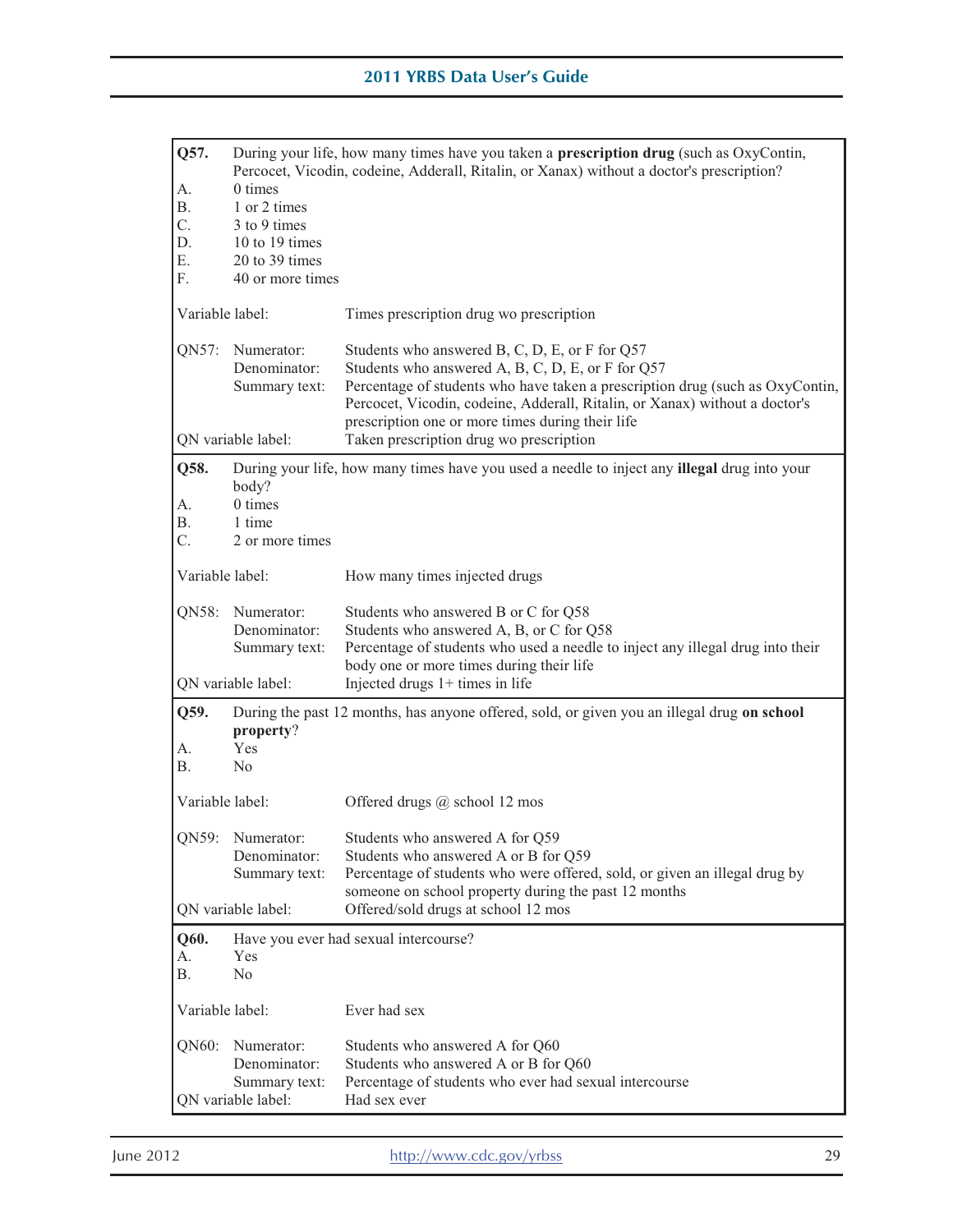| Q61.<br>А.<br><b>B.</b><br>C.<br>D.<br>Ε.<br>F.<br>G.<br>Η. | 11 years old or younger<br>12 years old<br>13 years old<br>14 years old<br>15 years old<br>16 years old<br>17 years old or older | How old were you when you had sexual intercourse for the first time?<br>I have never had sexual intercourse                                                                                                                             |
|-------------------------------------------------------------|----------------------------------------------------------------------------------------------------------------------------------|-----------------------------------------------------------------------------------------------------------------------------------------------------------------------------------------------------------------------------------------|
| Variable label:                                             |                                                                                                                                  | How old at first sex                                                                                                                                                                                                                    |
| QN61:                                                       | Numerator:<br>Denominator:<br>Summary text:                                                                                      | Students who answered B or C for Q61<br>Students who answered A, B, C, D, E, F, G, or H for Q61<br>Percentage of students who had sexual intercourse for the first time before age<br>13 years                                          |
|                                                             | QN variable label:                                                                                                               | Had sex before 13                                                                                                                                                                                                                       |
| Q62.<br>A.<br><b>B.</b><br>C.<br>D.<br>Ε.<br>F.<br>G.       | 1 person<br>2 people<br>3 people<br>4 people<br>5 people<br>6 or more people                                                     | During your life, with how many people have you had sexual intercourse?<br>I have never had sexual intercourse                                                                                                                          |
| Variable label:                                             |                                                                                                                                  | How many sex partners                                                                                                                                                                                                                   |
| QN62:                                                       | Numerator:<br>Denominator:<br>Summary text:<br>QN variable label:                                                                | Students who answered E, F, or G for Q62<br>Students who answered A, B, C, D, E, F, or G for Q62<br>Percentage of students who had sexual intercourse with four or more people<br>during their life<br>Had sex with $4+$ people in life |
|                                                             |                                                                                                                                  |                                                                                                                                                                                                                                         |
| Q63.<br>А.<br><b>B.</b><br>C.<br>D.<br>Ε.<br>F.<br>G.<br>Н. | 1 person<br>2 people<br>3 people<br>4 people<br>5 people<br>6 or more people                                                     | During the past 3 months, with how many people did you have sexual intercourse?<br>I have never had sexual intercourse<br>I have had sexual intercourse, but not during the past 3 months                                               |
| Variable label:<br>Dependence:                              |                                                                                                                                  | How many sex partners 3 mos<br>Required by QN64, QN65, QN66, QNDEPO, QNDEPOPL, and QNDUAL                                                                                                                                               |
|                                                             |                                                                                                                                  |                                                                                                                                                                                                                                         |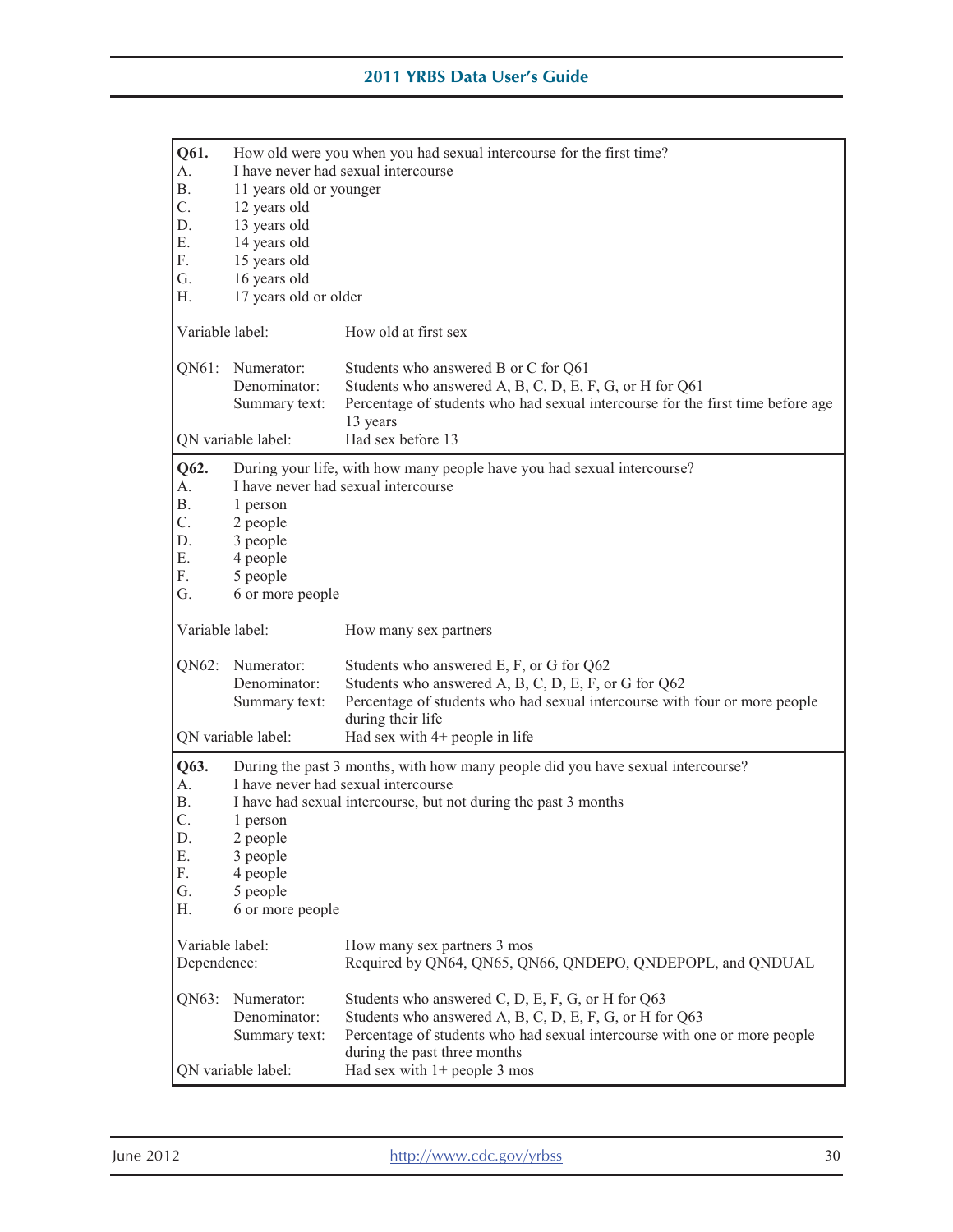| Q64.                                | Did you drink alcohol or use drugs before you had sexual intercourse the last time? |                                                                                                                                                                                                                              |
|-------------------------------------|-------------------------------------------------------------------------------------|------------------------------------------------------------------------------------------------------------------------------------------------------------------------------------------------------------------------------|
| А.<br>В.                            | Yes                                                                                 | I have never had sexual intercourse                                                                                                                                                                                          |
| C.                                  | No                                                                                  |                                                                                                                                                                                                                              |
|                                     |                                                                                     |                                                                                                                                                                                                                              |
| Variable label:                     |                                                                                     | Did you use alcohol/drugs $@$ last sex                                                                                                                                                                                       |
| Dependence:                         |                                                                                     | Depends on Q63                                                                                                                                                                                                               |
| QN64                                | Numerator:<br>Denominator:                                                          | Students who answered B for Q64<br>Students who answered C, D, E, F, G, or H for Q63 and answered B or C for<br>Q64                                                                                                          |
|                                     | Summary text:                                                                       | Among students who had sexual intercourse during the past three months, the<br>percentage who drank alcohol or used drugs before last sexual intercourse                                                                     |
|                                     | QN variable label:                                                                  | Of current sex, used alcohol last time                                                                                                                                                                                       |
| Q65.<br>А.<br>Β.<br>C.              | Yes<br>No                                                                           | The last time you had sexual intercourse, did you or your partner use a condom?<br>I have never had sexual intercourse                                                                                                       |
| Variable label:<br>Dependence:      |                                                                                     | Did you use condom $\omega$ last sex<br>Required by QNDUAL                                                                                                                                                                   |
| QN65:                               | Numerator:<br>Denominator:                                                          | Students who answered B for Q65<br>Students who answered C, D, E, F, G, or H for Q63 and answered B or C for<br>Q65                                                                                                          |
|                                     | Summary text:                                                                       | Among students who had sexual intercourse during the past three months, the<br>percentage who used a condom during last sexual intercourse                                                                                   |
| Dependence:                         | QN variable label:                                                                  | Of current sex, used condom last time<br>Depends on Q63                                                                                                                                                                      |
| Q66.<br>A.<br><b>B.</b><br>C.<br>D. | Birth control pills<br>Condoms                                                      | The last time you had sexual intercourse, what one method did you or your partner use to<br>prevent pregnancy? (Select only one response.)<br>I have never had sexual intercourse<br>No method was used to prevent pregnancy |
| Ε.                                  |                                                                                     | Depo-Provera (or any injectable birth control), Nuva Ring (or any birth control ring), Implanon<br>(or any implant), or any IUD                                                                                              |
| F.                                  | Withdrawal                                                                          |                                                                                                                                                                                                                              |
| G.                                  | Some other method                                                                   |                                                                                                                                                                                                                              |
| Н.                                  | Not sure                                                                            |                                                                                                                                                                                                                              |
| Variable label:<br>Dependence:      |                                                                                     | What birth control $\omega$ last sex<br>Required by QNDEPO, QNDEPOPL, and QNDUAL; depends on Q63                                                                                                                             |
| QN66:                               | Numerator:<br>Denominator:                                                          | Students who answered C for Q66<br>Students who answered C, D, E, F, G, or H for Q63 and answered B, C, D, E,<br>F, G, or H for Q66                                                                                          |
|                                     | Summary text:                                                                       | Among students who had sexual intercourse during the past three months, the<br>percentage who used birth control pills to prevent pregnancy before last sexual<br>intercourse                                                |
|                                     | QN variable label:                                                                  | Of current sex, used birth ctrl last sex                                                                                                                                                                                     |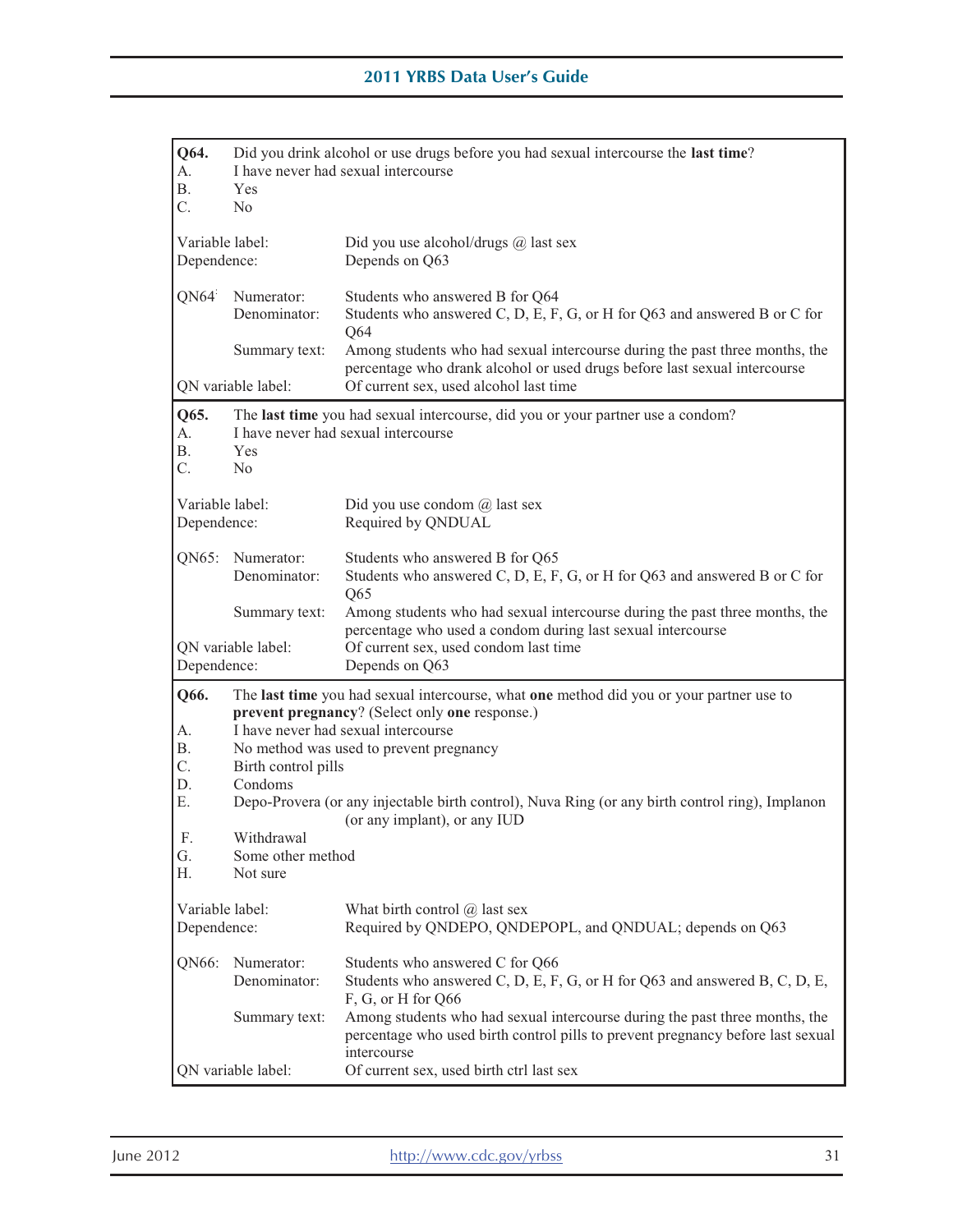| Q67.            | How do you describe your weight? |                                                                                                                                                 |  |  |
|-----------------|----------------------------------|-------------------------------------------------------------------------------------------------------------------------------------------------|--|--|
| А.              | Very underweight                 |                                                                                                                                                 |  |  |
| <b>B.</b>       | Slightly underweight             |                                                                                                                                                 |  |  |
| C.              |                                  |                                                                                                                                                 |  |  |
|                 | About the right weight           |                                                                                                                                                 |  |  |
| D.              | Slightly overweight              |                                                                                                                                                 |  |  |
| Ε.              | Very overweight                  |                                                                                                                                                 |  |  |
|                 | Variable label:                  |                                                                                                                                                 |  |  |
|                 |                                  | How do you describe your weight                                                                                                                 |  |  |
| QN67:           | Numerator:                       | Students who answered D or E for Q67                                                                                                            |  |  |
|                 | Denominator:                     | Students who answered A, B, C, D, or E for Q67                                                                                                  |  |  |
|                 | Summary text:                    | Percentage of students who described themselves as slightly or very                                                                             |  |  |
|                 |                                  | overweight                                                                                                                                      |  |  |
|                 | QN variable label:               | Slightly/very overweight                                                                                                                        |  |  |
|                 |                                  |                                                                                                                                                 |  |  |
| Q68.            |                                  | Which of the following are you trying to do about your weight?                                                                                  |  |  |
| A.              | Lose weight                      |                                                                                                                                                 |  |  |
| <b>B.</b>       | Gain weight                      |                                                                                                                                                 |  |  |
| C.              | Stay the same weight             |                                                                                                                                                 |  |  |
| D.              |                                  | I am not trying to do anything about my weight                                                                                                  |  |  |
|                 |                                  |                                                                                                                                                 |  |  |
| Variable label: |                                  | What are you trying to do about weight                                                                                                          |  |  |
|                 |                                  |                                                                                                                                                 |  |  |
| QN68:           | Numerator:                       | Students who answered A for Q68                                                                                                                 |  |  |
|                 | Denominator:                     | Students who answered A, B, C, or D for Q68                                                                                                     |  |  |
|                 |                                  |                                                                                                                                                 |  |  |
|                 | Summary text:                    | Percentage of students who were trying to lose weight                                                                                           |  |  |
|                 | QN variable label:               | Trying to lose weight                                                                                                                           |  |  |
|                 |                                  |                                                                                                                                                 |  |  |
| Q69.            |                                  | During the past 30 days, did you go without eating for 24 hours or more (also called fasting) to<br>lose weight or to keep from gaining weight? |  |  |
| А.              | Yes                              |                                                                                                                                                 |  |  |
| Β.              | N <sub>0</sub>                   |                                                                                                                                                 |  |  |
|                 |                                  |                                                                                                                                                 |  |  |
| Variable label: |                                  | Did you fast to lose weight 30 days                                                                                                             |  |  |
| QN69:           | Numerator:                       |                                                                                                                                                 |  |  |
|                 |                                  | Students who answered A for Q69                                                                                                                 |  |  |
|                 | Denominator:                     | Students who answered A or B for Q69                                                                                                            |  |  |
|                 | Summary text:                    | Percentage of students who went without eating for 24 hours or more to lose                                                                     |  |  |
|                 |                                  | weight or to keep from gaining weight during the past 30 days                                                                                   |  |  |
|                 | QN variable label:               | Fasted to lose weight past 30 days                                                                                                              |  |  |
| Q70.            |                                  | During the past 30 days, did you take any diet pills, powders, or liquids without a doctor's                                                    |  |  |
|                 |                                  | advice to lose weight or to keep from gaining weight? (Do not include meal replacement                                                          |  |  |
|                 |                                  |                                                                                                                                                 |  |  |
|                 | products such as Slim Fast.)     |                                                                                                                                                 |  |  |
| А.              | Yes                              |                                                                                                                                                 |  |  |
| <b>B.</b>       | N <sub>0</sub>                   |                                                                                                                                                 |  |  |
| Variable label: |                                  |                                                                                                                                                 |  |  |
|                 |                                  | Did you take pill to lose weight 30 days                                                                                                        |  |  |
| QN70:           | Numerator:                       | Students who answered A for Q70                                                                                                                 |  |  |
|                 | Denominator:                     | Students who answered A or B for Q70                                                                                                            |  |  |
|                 |                                  |                                                                                                                                                 |  |  |
|                 | Summary text:                    | Percentage of students who took any diet pills, powders, or liquids without a                                                                   |  |  |
|                 |                                  | doctor's advice to lose weight or to keep from gaining weight during the past                                                                   |  |  |
|                 | QN variable label:               | 30 days<br>Took pills to lose weight past 30 days                                                                                               |  |  |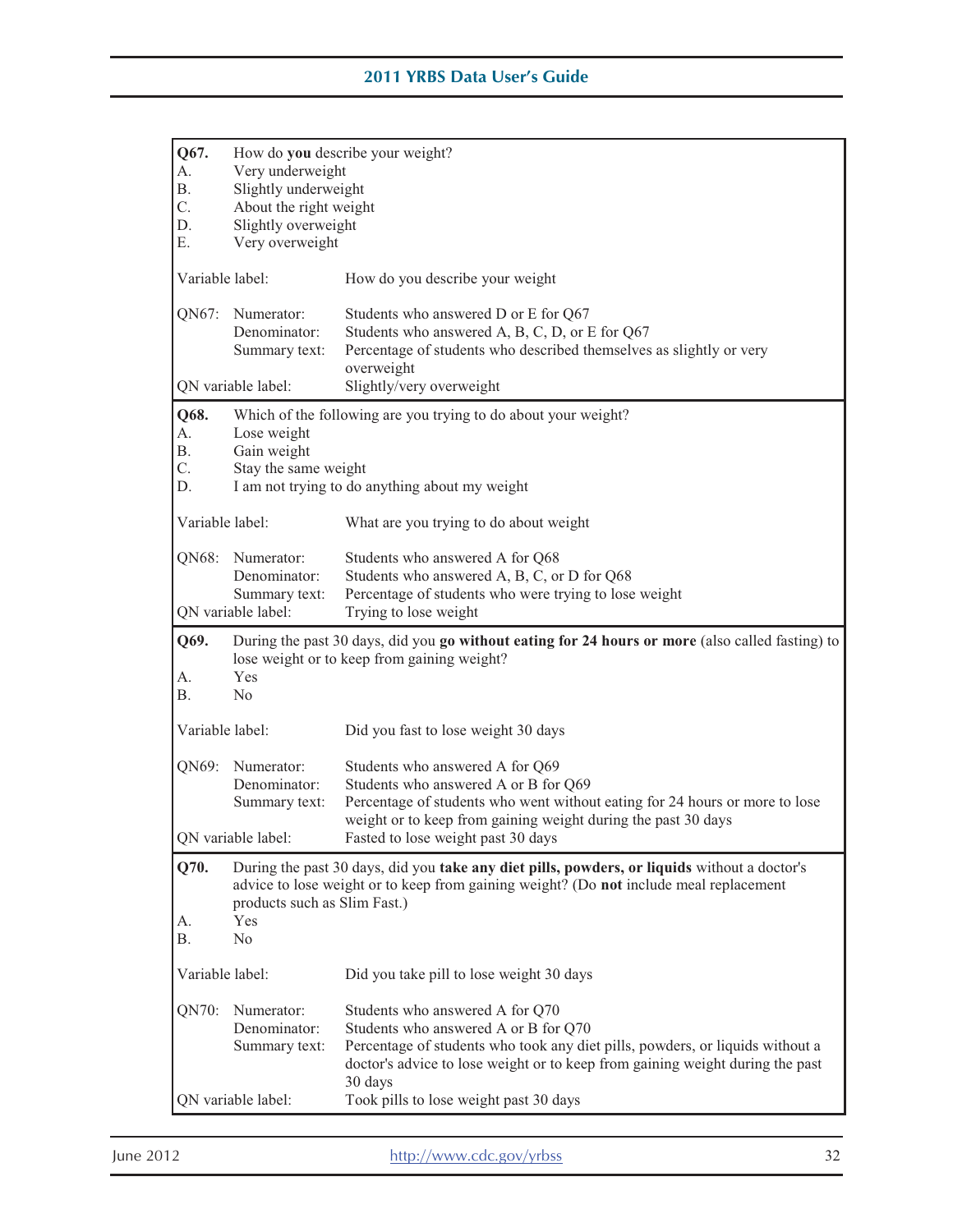| Q71.                           | During the past 30 days, did you <b>vomit or take laxatives</b> to lose weight or to keep from gaining<br>weight? |                                                                                                                                                                                                                                                               |  |
|--------------------------------|-------------------------------------------------------------------------------------------------------------------|---------------------------------------------------------------------------------------------------------------------------------------------------------------------------------------------------------------------------------------------------------------|--|
| A.                             | Yes                                                                                                               |                                                                                                                                                                                                                                                               |  |
| <b>B.</b>                      | N <sub>0</sub>                                                                                                    |                                                                                                                                                                                                                                                               |  |
| Variable label:                |                                                                                                                   | Did you vomit to lose weight 30 days                                                                                                                                                                                                                          |  |
| QN71:                          | Numerator:<br>Denominator:<br>Summary text:                                                                       | Students who answered A for Q71<br>Students who answered A or B for Q71<br>Percentage of students who vomited or took laxatives to lose weight or to keep<br>from gaining weight during the past 30 days                                                      |  |
|                                | QN variable label:                                                                                                | Vomited to lose weight past 30 days                                                                                                                                                                                                                           |  |
| Q72.<br>A.                     | drinks.)                                                                                                          | During the past 7 days, how many times did you drink 100% fruit juices such as orange juice,<br>apple juice, or grape juice? (Do not count punch, Kool-Aid, sports drinks, or other fruit-flavored<br>I did not drink 100% fruit juice during the past 7 days |  |
| <b>B.</b>                      |                                                                                                                   | 1 to 3 times during the past 7 days                                                                                                                                                                                                                           |  |
| C.                             |                                                                                                                   | 4 to 6 times during the past 7 days                                                                                                                                                                                                                           |  |
| D.                             | 1 time per day                                                                                                    |                                                                                                                                                                                                                                                               |  |
| Е.                             | 2 times per day                                                                                                   |                                                                                                                                                                                                                                                               |  |
| F.                             | 3 times per day                                                                                                   |                                                                                                                                                                                                                                                               |  |
| G.                             | 4 or more times per day                                                                                           |                                                                                                                                                                                                                                                               |  |
| Variable label:<br>Dependence: |                                                                                                                   | How many times fruit juice 7 days<br>Required by QNFRVG and QNFRUIT                                                                                                                                                                                           |  |
| QN72:                          | Numerator:<br>Denominator:<br>Summary text:                                                                       | Students who answered B, C, D, E, F, or G for Q72<br>Students who answered A, B, C, D, E, F, or G for Q72<br>Percentage of students who drank 100% fruit juices one or more times during                                                                      |  |
|                                | QN variable label:                                                                                                | the past seven days<br>Drank fruit juice past 7 days                                                                                                                                                                                                          |  |
| Q73.<br>A.                     |                                                                                                                   | During the past 7 days, how many times did you eat fruit? (Do not count fruit juice.)<br>I did not eat fruit during the past 7 days                                                                                                                           |  |
| Β.                             | 1 to 3 times during the past 7 days                                                                               |                                                                                                                                                                                                                                                               |  |
| C.                             | 4 to 6 times during the past 7 days                                                                               |                                                                                                                                                                                                                                                               |  |
| D.                             | 1 time per day                                                                                                    |                                                                                                                                                                                                                                                               |  |
| Ε.                             | 2 times per day                                                                                                   |                                                                                                                                                                                                                                                               |  |
| F.                             | 3 times per day                                                                                                   |                                                                                                                                                                                                                                                               |  |
| G.                             | 4 or more times per day                                                                                           |                                                                                                                                                                                                                                                               |  |
| Variable label:<br>Dependence: |                                                                                                                   | How many times fruit 7 days<br>Required by QNFRVG and QNFRUIT                                                                                                                                                                                                 |  |
| QN73:                          | Numerator:<br>Denominator:<br>Summary text:<br>QN variable label:                                                 | Students who answered B, C, D, E, F, or G for Q73<br>Students who answered A, B, C, D, E, F, or G for Q73<br>Percentage of students who ate fruit one or more times during the past seven<br>days                                                             |  |
|                                |                                                                                                                   | Ate fruit past 7 days                                                                                                                                                                                                                                         |  |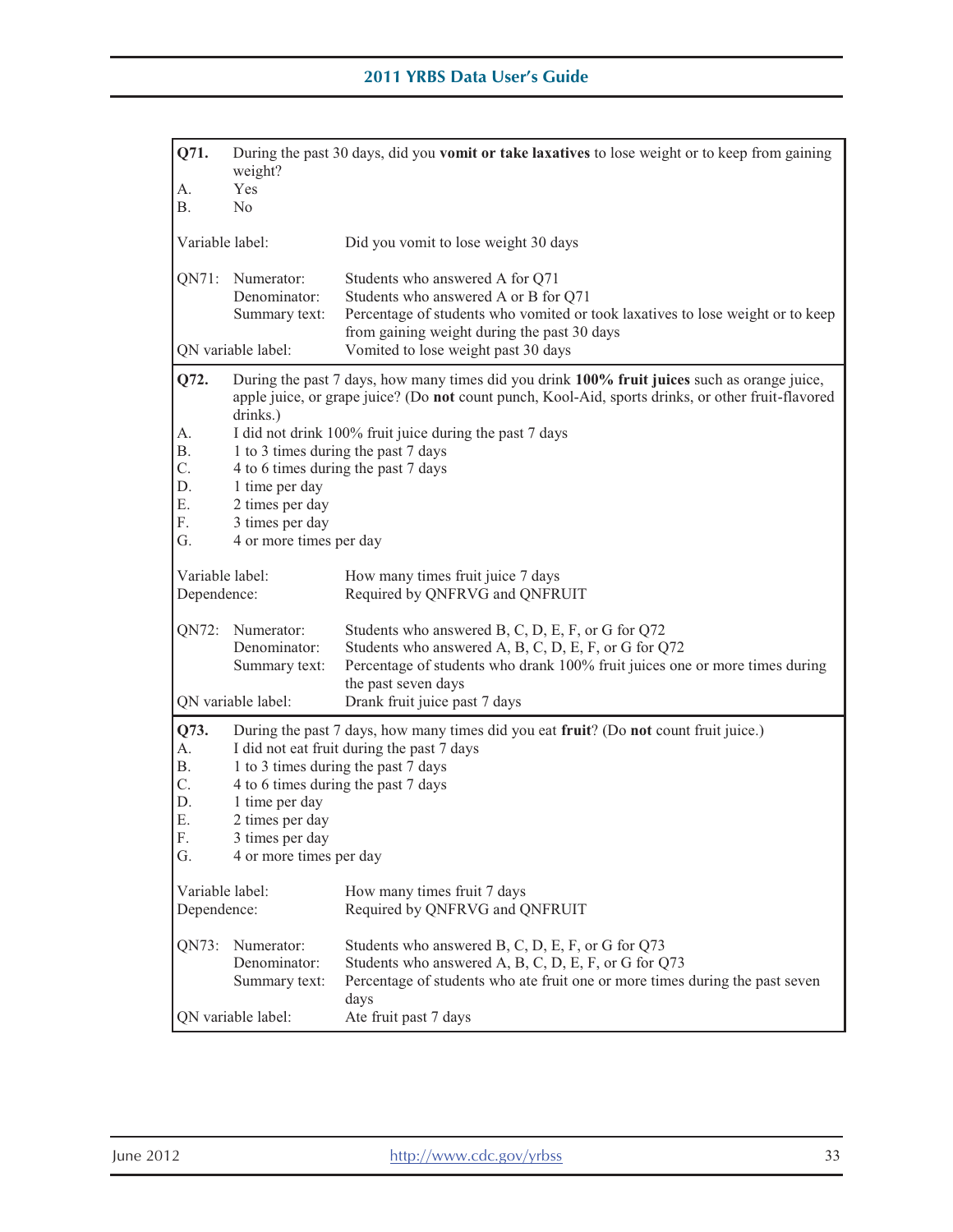| Q74.<br>A.<br><b>B.</b><br>C.<br>D.<br>Ε.<br>F.<br>G. | During the past 7 days, how many times did you eat green salad?<br>I did not eat green salad during the past 7 days<br>1 to 3 times during the past 7 days<br>4 to 6 times during the past 7 days<br>1 time per day<br>2 times per day<br>3 times per day<br>4 or more times per day                                                            |                                                                                                                                                                                                                                        |  |
|-------------------------------------------------------|-------------------------------------------------------------------------------------------------------------------------------------------------------------------------------------------------------------------------------------------------------------------------------------------------------------------------------------------------|----------------------------------------------------------------------------------------------------------------------------------------------------------------------------------------------------------------------------------------|--|
| Variable label:<br>Dependence:                        |                                                                                                                                                                                                                                                                                                                                                 | How many time green salad 7 days<br>Required by QNFRVG and QNVEG                                                                                                                                                                       |  |
| QN74:                                                 | Numerator:<br>Denominator:<br>Summary text:<br>QN variable label:                                                                                                                                                                                                                                                                               | Students who answered B, C, D, E, F, or G for Q74<br>Students who answered A, B, C, D, E, F, or G for Q74<br>Percentage of students who ate green salad one or more times during the past<br>seven days<br>Ate green salad past 7 days |  |
| Q75.<br>А.<br>Β.<br>C.<br>D.<br>Ε.<br>F.<br>G.        | During the past 7 days, how many times did you eat potatoes? (Do not count french fries, fried<br>potatoes, or potato chips.)<br>I did not eat potatoes during the past 7 days<br>1 to 3 times during the past 7 days<br>4 to 6 times during the past 7 days<br>1 time per day<br>2 times per day<br>3 times per day<br>4 or more times per day |                                                                                                                                                                                                                                        |  |
| Variable label:<br>Dependence:                        |                                                                                                                                                                                                                                                                                                                                                 | How many times potatoes 7 days<br>Required by QNFRVG and QNVEG                                                                                                                                                                         |  |
| QN75:                                                 | Numerator:<br>Denominator:<br>Summary text:                                                                                                                                                                                                                                                                                                     | Students who answered B, C, D, E, F, or G for Q75<br>Students who answered A, B, C, D, E, F, or G for Q75<br>Percentage of students who ate potatoes one or more times during the past<br>seven days                                   |  |
|                                                       | QN variable label:                                                                                                                                                                                                                                                                                                                              | Ate potatoes past 7 days                                                                                                                                                                                                               |  |
| Q76.<br>А.<br>Β.<br>C.<br>D.<br>Ε.<br>F.<br>G.        | During the past 7 days, how many times did you eat carrots?<br>I did not eat carrots during the past 7 days<br>1 to 3 times during the past 7 days<br>4 to 6 times during the past 7 days<br>1 time per day<br>2 times per day<br>3 times per day<br>4 or more times per day                                                                    |                                                                                                                                                                                                                                        |  |
| Variable label:<br>Dependence:                        |                                                                                                                                                                                                                                                                                                                                                 | How many times carrots 7 days<br>Required by QNFRVG and QNVEG                                                                                                                                                                          |  |
| QN76:                                                 | Numerator:<br>Denominator:<br>Summary text:<br>QN variable label:                                                                                                                                                                                                                                                                               | Students who answered B, C, D, E, F, or G for Q76<br>Students who answered A, B, C, D, E, F, or G for Q76<br>Percentage of students who ate carrots one or more times during the past seven<br>days<br>Ate carrots past 7 days         |  |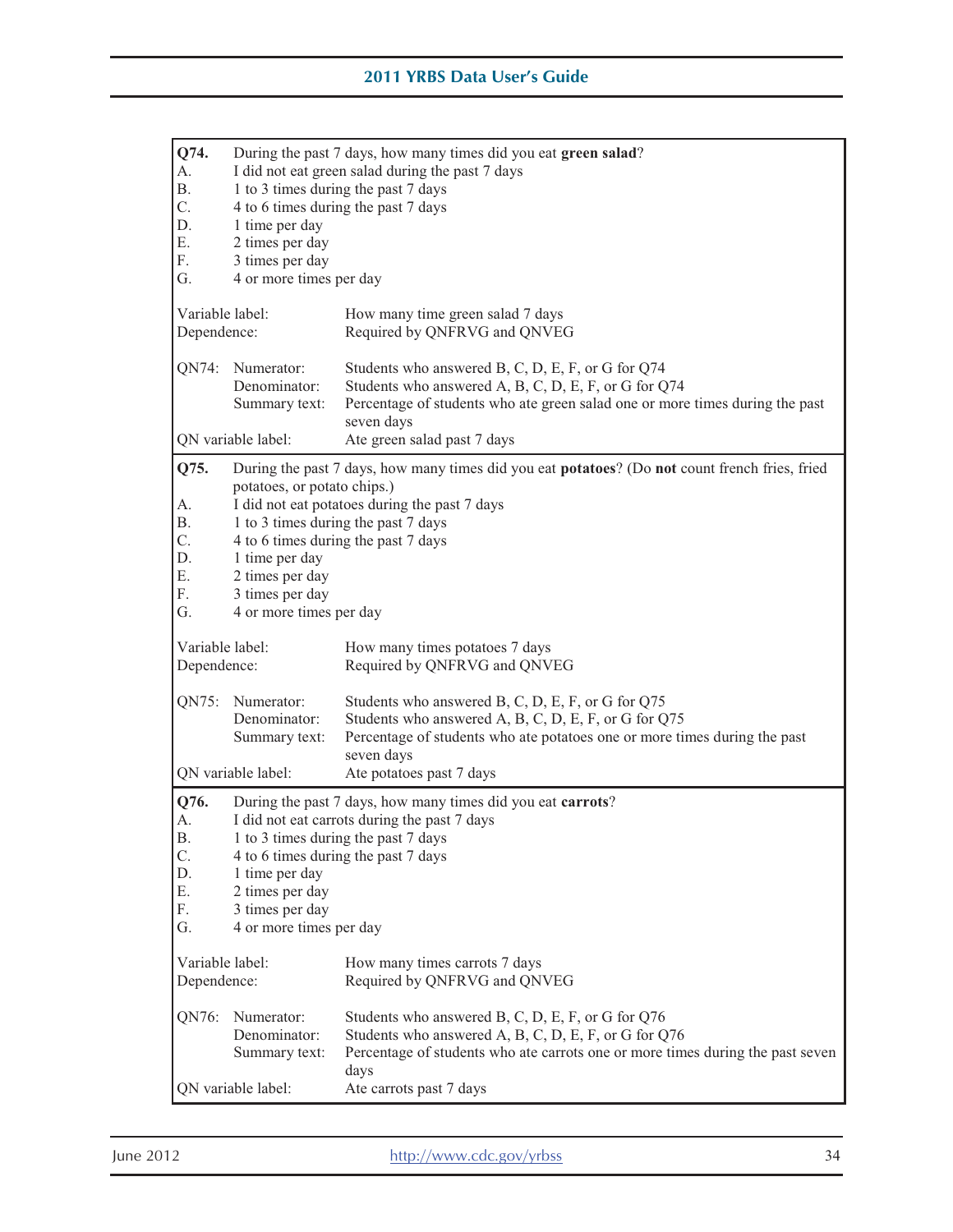| Q77.               | During the past 7 days, how many times did you eat other vegetables? (Do not count green<br>salad, potatoes, or carrots.) |                                                                                                                                 |  |
|--------------------|---------------------------------------------------------------------------------------------------------------------------|---------------------------------------------------------------------------------------------------------------------------------|--|
| А.                 | I did not eat other vegetables during the past 7 days                                                                     |                                                                                                                                 |  |
| <b>B.</b>          | 1 to 3 times during the past 7 days                                                                                       |                                                                                                                                 |  |
| C.                 |                                                                                                                           | 4 to 6 times during the past 7 days                                                                                             |  |
| D.                 | 1 time per day                                                                                                            |                                                                                                                                 |  |
| Ε.                 | 2 times per day                                                                                                           |                                                                                                                                 |  |
| F.                 | 3 times per day                                                                                                           |                                                                                                                                 |  |
| G.                 | 4 or more times per day                                                                                                   |                                                                                                                                 |  |
|                    | Variable label:<br>How many times other vegetables 7 days                                                                 |                                                                                                                                 |  |
| Dependence:        |                                                                                                                           | Required by QNFRVG and QNVEG                                                                                                    |  |
| QN77:              | Numerator:                                                                                                                | Students who answered B, C, D, E, F, or G for Q77                                                                               |  |
|                    | Denominator:                                                                                                              | Students who answered A, B, C, D, E, F, or G for Q77                                                                            |  |
|                    | Summary text:                                                                                                             | Percentage of students who ate other vegetables one or more times during the<br>past seven days                                 |  |
|                    | QN variable label:                                                                                                        | Ate vegetables past 7 days                                                                                                      |  |
| Q78.               | During the past 7 days, how many times did you drink a can, bottle, or glass of soda or pop,                              |                                                                                                                                 |  |
|                    | such as Coke, Pepsi, or Sprite? (Do not count diet soda or diet pop.)                                                     |                                                                                                                                 |  |
| А.                 |                                                                                                                           | I did not drink soda or pop during the past 7 days                                                                              |  |
| <b>B.</b>          |                                                                                                                           | 1 to 3 times during the past 7 days                                                                                             |  |
| C.                 |                                                                                                                           | 4 to 6 times during the past 7 days                                                                                             |  |
| D.                 | 1 time per day                                                                                                            |                                                                                                                                 |  |
| Ε.                 | 2 times per day                                                                                                           |                                                                                                                                 |  |
| F.                 | 3 times per day                                                                                                           |                                                                                                                                 |  |
| G.                 | 4 or more times per day                                                                                                   |                                                                                                                                 |  |
| Variable label:    |                                                                                                                           | How many times drink soda past 7 days                                                                                           |  |
| QN78:              | Numerator:                                                                                                                | Students who answered D, E, F, or G for Q78                                                                                     |  |
|                    | Denominator:                                                                                                              | Students who answered A, B, C, D, E, F, or G for Q78                                                                            |  |
|                    | Summary text:                                                                                                             | Percentage of students who drank a can, bottle, or glass of soda or pop one or<br>more times per day during the past seven days |  |
| QN variable label: |                                                                                                                           |                                                                                                                                 |  |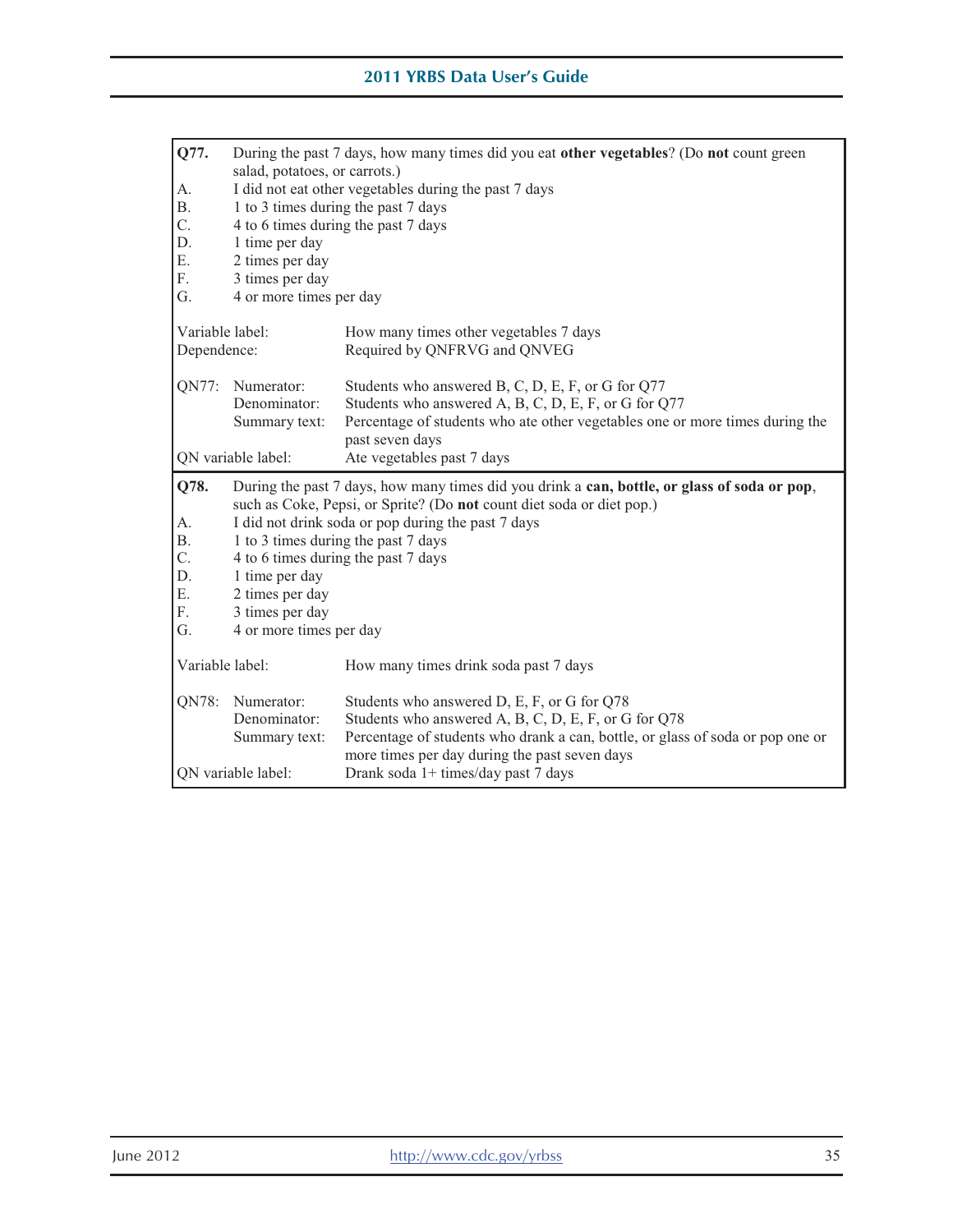| Q79.            | During the past 7 days, on how many days were you physically active for a total of at least 60<br>minutes per day? (Add up all the time you spent in any kind of physical activity that increased |                                                                                                                                                                                                      |  |
|-----------------|---------------------------------------------------------------------------------------------------------------------------------------------------------------------------------------------------|------------------------------------------------------------------------------------------------------------------------------------------------------------------------------------------------------|--|
|                 | your heart rate and made you breathe hard some of the time.)                                                                                                                                      |                                                                                                                                                                                                      |  |
| A.              | $0$ days                                                                                                                                                                                          |                                                                                                                                                                                                      |  |
| <b>B.</b>       | 1 day                                                                                                                                                                                             |                                                                                                                                                                                                      |  |
| C.              | 2 days                                                                                                                                                                                            |                                                                                                                                                                                                      |  |
| D.              | 3 days                                                                                                                                                                                            |                                                                                                                                                                                                      |  |
| Ε.              | 4 days                                                                                                                                                                                            |                                                                                                                                                                                                      |  |
| F.              | 5 days                                                                                                                                                                                            |                                                                                                                                                                                                      |  |
| G.              | 6 days                                                                                                                                                                                            |                                                                                                                                                                                                      |  |
| Η.              | 7 days                                                                                                                                                                                            |                                                                                                                                                                                                      |  |
| Variable label: |                                                                                                                                                                                                   | Days active 60 min plus past 7 days                                                                                                                                                                  |  |
| Dependence:     |                                                                                                                                                                                                   | Required by QNPA0DAY and QNPA7DAY                                                                                                                                                                    |  |
| QN79:           | Numerator:                                                                                                                                                                                        | Students who answered F, G, or H for Q79                                                                                                                                                             |  |
|                 | Denominator:                                                                                                                                                                                      | Students who answered A, B, C, D, E, F, G, or H for Q79                                                                                                                                              |  |
|                 | Summary text:                                                                                                                                                                                     | Percentage of students who were physically active for a total of at least 60                                                                                                                         |  |
|                 | minutes per day on five or more of the past seven days                                                                                                                                            |                                                                                                                                                                                                      |  |
|                 | ON variable label:<br>Active 60 min on $5+$ past 7 days                                                                                                                                           |                                                                                                                                                                                                      |  |
| Q80.            | On an average school day, how many hours do you watch TV?                                                                                                                                         |                                                                                                                                                                                                      |  |
| A.              | I do not watch TV on an average school day                                                                                                                                                        |                                                                                                                                                                                                      |  |
|                 |                                                                                                                                                                                                   |                                                                                                                                                                                                      |  |
| <b>B.</b>       | Less than 1 hour per day                                                                                                                                                                          |                                                                                                                                                                                                      |  |
| C.              | 1 hour per day                                                                                                                                                                                    |                                                                                                                                                                                                      |  |
| D.              | 2 hours per day                                                                                                                                                                                   |                                                                                                                                                                                                      |  |
| E.              | 3 hours per day                                                                                                                                                                                   |                                                                                                                                                                                                      |  |
| F.              | 4 hours per day                                                                                                                                                                                   |                                                                                                                                                                                                      |  |
| G.              | 5 or more hours per day                                                                                                                                                                           |                                                                                                                                                                                                      |  |
| Variable label: |                                                                                                                                                                                                   | How many hours watch TV                                                                                                                                                                              |  |
| QN80:           | Numerator:<br>Denominator:<br>Summary text:                                                                                                                                                       | Students who answered E, F, or G for Q80<br>Students who answered A, B, C, D, E, F, or G for Q80<br>Percentage of students who watched three or more hours per day of TV on an<br>average school day |  |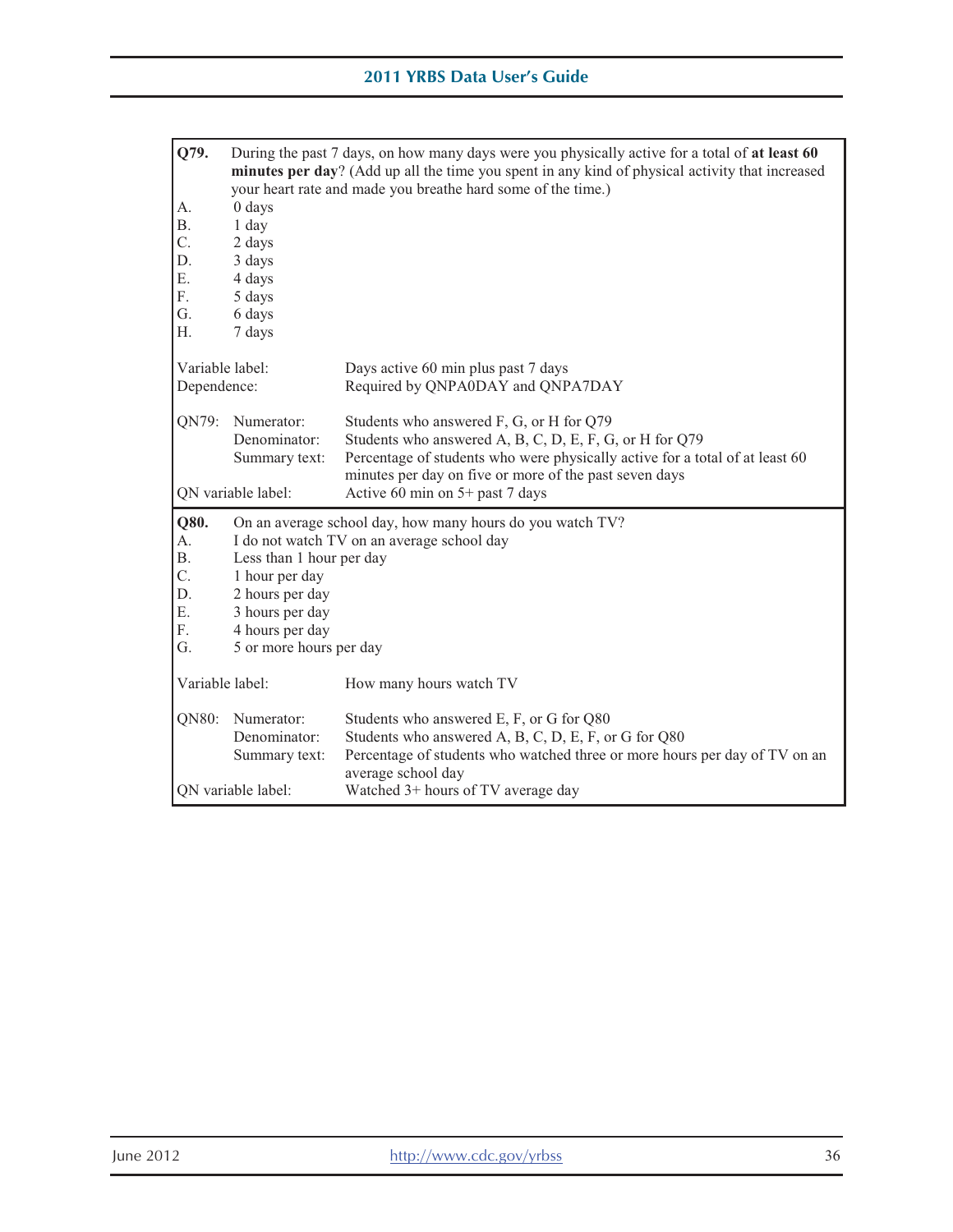| Q81.<br>A.<br><b>B.</b>                 | On an average school day, how many hours do you play video or computer games or use a<br>computer for something that is not school work? (Include activities such as Xbox, PlayStation,<br>Nintendo DS, iPod touch, Facebook, and the Internet.)<br>I do not play video or computer games or use a computer for something that is not school work<br>Less than 1 hour per day |                                                                                                                                                                                                                                                                                    |  |
|-----------------------------------------|-------------------------------------------------------------------------------------------------------------------------------------------------------------------------------------------------------------------------------------------------------------------------------------------------------------------------------------------------------------------------------|------------------------------------------------------------------------------------------------------------------------------------------------------------------------------------------------------------------------------------------------------------------------------------|--|
| C.<br>D.<br>Ε.<br>F.<br>G.              | 1 hour per day<br>2 hours per day<br>3 hours per day<br>4 hours per day<br>5 or more hours per day                                                                                                                                                                                                                                                                            |                                                                                                                                                                                                                                                                                    |  |
| Variable label:                         |                                                                                                                                                                                                                                                                                                                                                                               | How many hours/day play video games                                                                                                                                                                                                                                                |  |
| QN81:                                   | Numerator:<br>Denominator:<br>Summary text:                                                                                                                                                                                                                                                                                                                                   | Students who answered E, F, or G for Q81<br>Students who answered A, B, C, D, E, F, or G for Q81<br>Percentage of students who played video or computer games or used a<br>computer for something that was not school work three or more hours per day<br>on an average school day |  |
| Q82.                                    | QN variable label:                                                                                                                                                                                                                                                                                                                                                            | Played video games 3+ hours/day                                                                                                                                                                                                                                                    |  |
| А.<br><b>B.</b><br>C.<br>D.<br>Ε.<br>F. | In an average week when you are in school, on how many days do you go to physical education<br>(PE) classes?<br>0 days<br>1 day<br>2 days<br>3 days<br>4 days<br>5 days                                                                                                                                                                                                       |                                                                                                                                                                                                                                                                                    |  |
| Variable label:<br>Dependence:          |                                                                                                                                                                                                                                                                                                                                                                               | How many days go to PE class<br>Required by QNDLYPE                                                                                                                                                                                                                                |  |
| QN82:                                   | Numerator:<br>Denominator:<br>Summary text:                                                                                                                                                                                                                                                                                                                                   | Students who answered B, C, D, E, or F for Q82<br>Students who answered A, B, C, D, E, or F for Q82<br>Percentage of students who attended physical education (PE) classes on one or<br>more days in an average week when they were in school                                      |  |
|                                         | QN variable label:<br>Attended PE class 1+ days average week                                                                                                                                                                                                                                                                                                                  |                                                                                                                                                                                                                                                                                    |  |
| Q83.<br>А.                              | <b>During</b> the past 12 months, on how many sports teams did you play? (Count any teams run by<br>your school or community groups.)                                                                                                                                                                                                                                         |                                                                                                                                                                                                                                                                                    |  |
| <b>B.</b>                               | 0 teams<br>1 team                                                                                                                                                                                                                                                                                                                                                             |                                                                                                                                                                                                                                                                                    |  |
| C.                                      | 2 teams                                                                                                                                                                                                                                                                                                                                                                       |                                                                                                                                                                                                                                                                                    |  |
| D.                                      | 3 or more teams                                                                                                                                                                                                                                                                                                                                                               |                                                                                                                                                                                                                                                                                    |  |
| Variable label:                         |                                                                                                                                                                                                                                                                                                                                                                               | On how many sports team 12 mos                                                                                                                                                                                                                                                     |  |
| QN83:                                   | Numerator:<br>Denominator:<br>Summary text:                                                                                                                                                                                                                                                                                                                                   | Students who answered B, C, or D for Q83<br>Students who answered A, B, C, or D for Q83<br>Percentage of students who played on one or more sports teams during the past<br>12 months                                                                                              |  |
| QN variable label:                      |                                                                                                                                                                                                                                                                                                                                                                               | Played on 1+ sports teams past 12 mos                                                                                                                                                                                                                                              |  |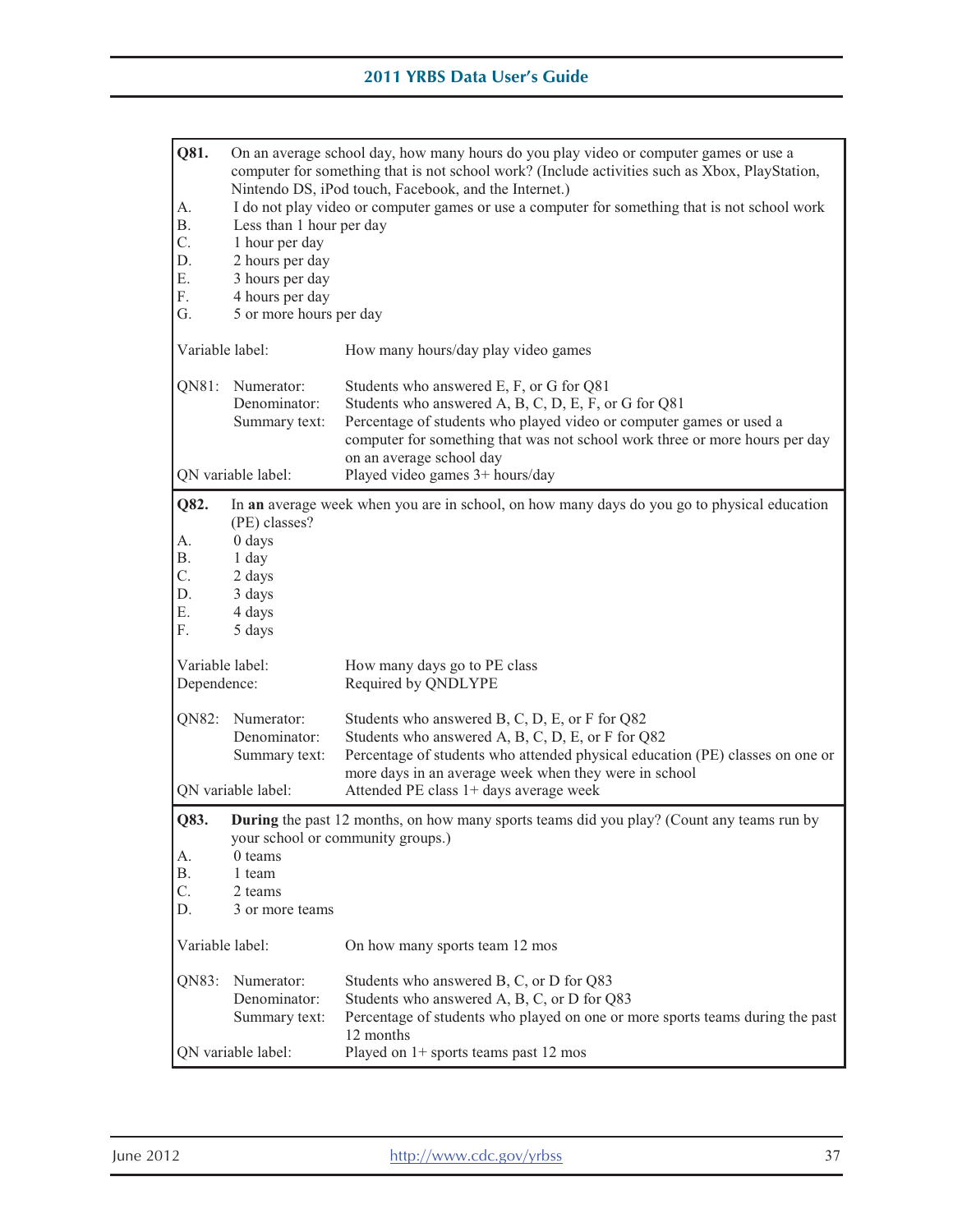| Q84.<br>A.<br>В.<br>C.              | Have you ever been taught about AIDS or HIV infection in school?<br>Yes<br>No<br>Not sure        |                                                                                                                                                                                                                   |  |
|-------------------------------------|--------------------------------------------------------------------------------------------------|-------------------------------------------------------------------------------------------------------------------------------------------------------------------------------------------------------------------|--|
| Variable label:                     |                                                                                                  | Ever taught about AIDS/HIV @ school                                                                                                                                                                               |  |
| QN84:                               | Numerator:<br>Denominator:<br>Summary text:                                                      | Students who answered A for Q84<br>Students who answered A, B, or C for Q84<br>Percentage of students who had ever been taught in school about AIDS or HIV<br>infection                                           |  |
|                                     | QN variable label:                                                                               | Taught about AIDS/HIV @ school                                                                                                                                                                                    |  |
| Q85.<br>А.<br><b>B.</b><br>C.       | Yes<br>No<br>Not sure                                                                            | Has a doctor or nurse ever told you that you have asthma?                                                                                                                                                         |  |
| Variable label:<br>Dependence:      |                                                                                                  | Ever been told you have asthma<br>Required by QN86                                                                                                                                                                |  |
| QN85:                               | Numerator:<br>Denominator:<br>Summary text:<br>QN variable label:                                | Students who answered A for Q85<br>Students who answered A, B, or C for Q85<br>Percentage of students who had ever been told by a doctor or nurse that they<br>had asthma<br>Told by doctor/nurse they had asthma |  |
| Q86.<br>А.<br><b>B.</b><br>C.<br>D. | Do you still have asthma?<br>I have never had asthma<br><b>Yes</b><br>N <sub>0</sub><br>Not sure |                                                                                                                                                                                                                   |  |
| Variable label:<br>Dependence:      |                                                                                                  | Do you still have asthma<br>Depends on Q85                                                                                                                                                                        |  |
| QN86:                               | Numerator:<br>Denominator:                                                                       | Students who answered A for Q85 and answered B for Q86<br>Students who answered A, B, or C for Q85 and answered A, B, C, or D for<br>Q86                                                                          |  |
|                                     | Summary text:                                                                                    | Percentage of students who had been told by a doctor or nurse that they had<br>asthma and who still have asthma                                                                                                   |  |
| QN variable label:                  |                                                                                                  | With current asthma                                                                                                                                                                                               |  |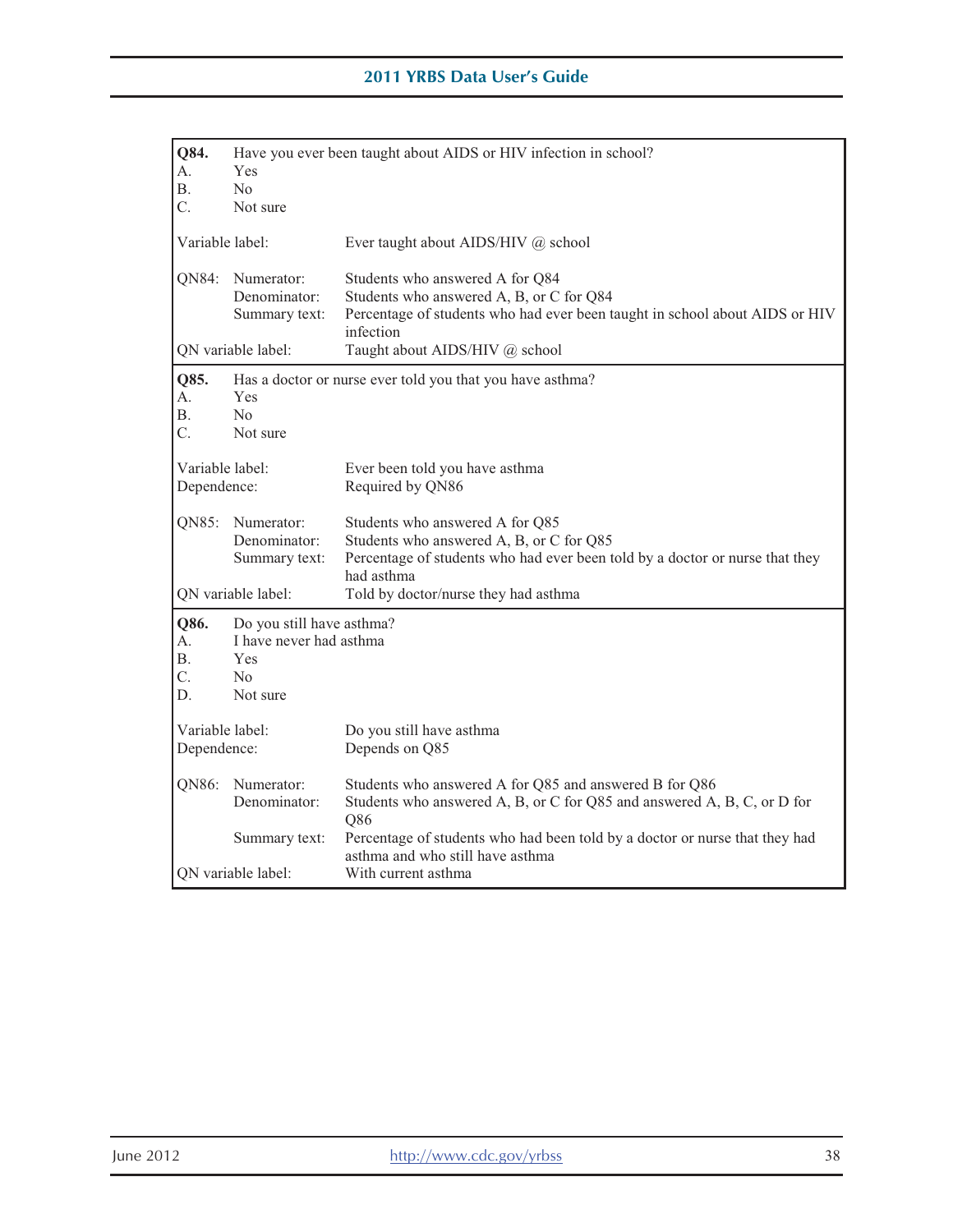| During the past 30 days, on how many days did you text or e-mail while driving a car or other<br>vehicle?<br>$0$ days<br>1 or 2 days<br>3 to 5 days<br>6 to 9 days<br>10 to 19 days<br>20 to 29 days<br>All 30 days                                                                                  |  |
|------------------------------------------------------------------------------------------------------------------------------------------------------------------------------------------------------------------------------------------------------------------------------------------------------|--|
|                                                                                                                                                                                                                                                                                                      |  |
| Percentage of students who texted or e-mailed while driving a car or other                                                                                                                                                                                                                           |  |
|                                                                                                                                                                                                                                                                                                      |  |
| Q88.<br>During the past 12 months, how many times has someone stolen or deliberately damaged your<br>property such as your car, clothing, or books on school property?<br>$0 \times$<br>1 time<br>2 or 3 times<br>4 or 5 times<br>6 or 7 times<br>8 or 9 times<br>10 or 11 times<br>12 or more times |  |
|                                                                                                                                                                                                                                                                                                      |  |
| Students who answered B, C, D, E, F, G, or H for Q88<br>Students who answered A, B, C, D, E, F, G, or H for Q88<br>Percentage of students whose property, such as their car, clothing, or<br>books, had been stolen or deliberately damaged on school property                                       |  |
|                                                                                                                                                                                                                                                                                                      |  |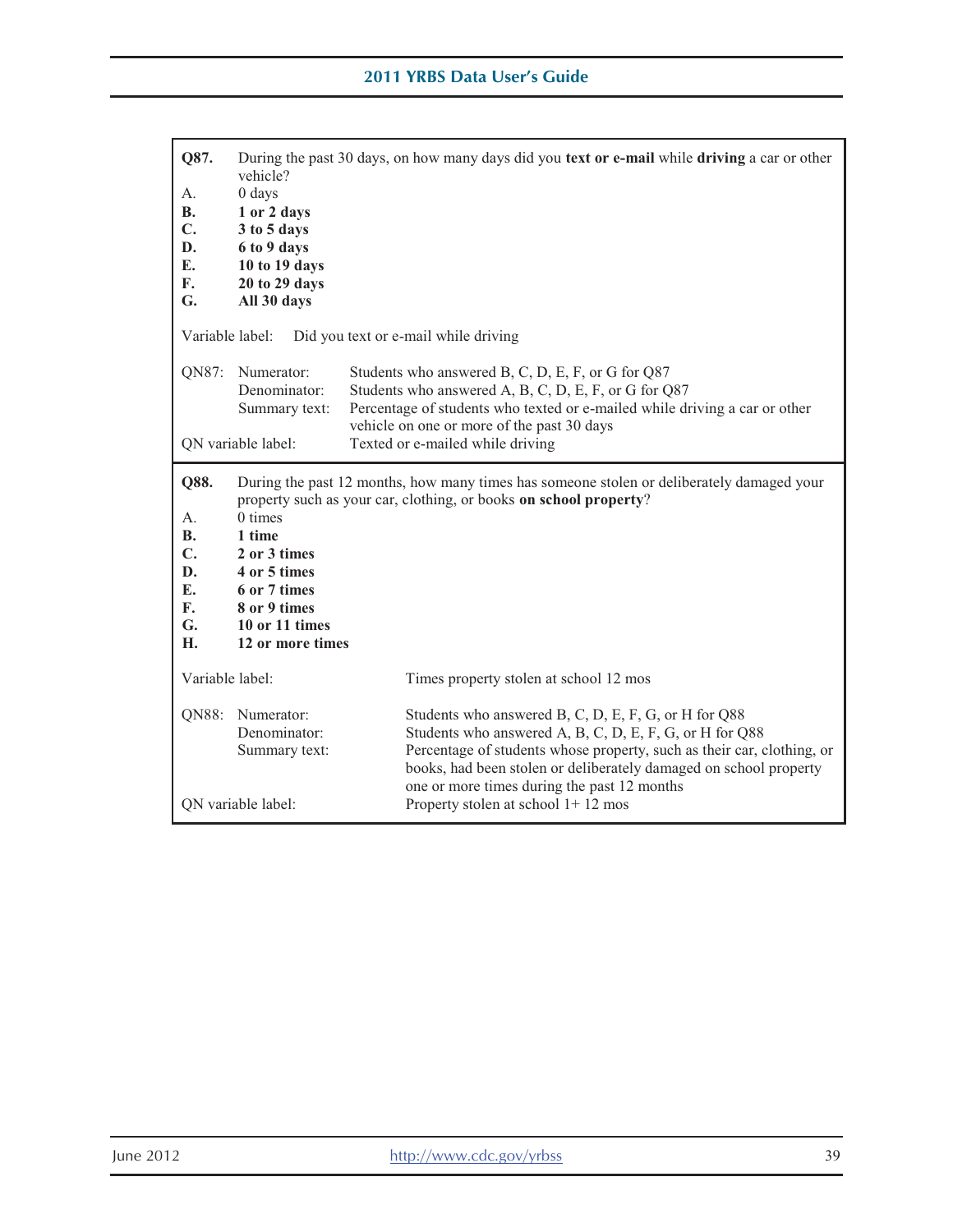| Q89.<br>А.<br><b>B.</b><br>C.<br>D.<br>E.<br>F.             | During your life, how many times have you used <b>hallucinogenic drugs</b> , such as LSD, acid,<br>PCP, angel dust, mescaline, or mushrooms?<br>$0 \times$<br>1 or 2 times<br>3 to 9 times<br>10 to 19 times<br>20 to 39 times<br>40 or more times                                                                                                                                                                                                |                                                                                                                                                                                                                                                                          |
|-------------------------------------------------------------|---------------------------------------------------------------------------------------------------------------------------------------------------------------------------------------------------------------------------------------------------------------------------------------------------------------------------------------------------------------------------------------------------------------------------------------------------|--------------------------------------------------------------------------------------------------------------------------------------------------------------------------------------------------------------------------------------------------------------------------|
| Variable label:                                             |                                                                                                                                                                                                                                                                                                                                                                                                                                                   | Ever used LSD                                                                                                                                                                                                                                                            |
| QN89:                                                       | Numerator:<br>Denominator:<br>Summary text:                                                                                                                                                                                                                                                                                                                                                                                                       | Students who answered B, C, D, E, or F for Q89<br>Students who answered A, B, C, D, E, or F for Q89<br>Percentage of students who have used hallucinogenic drugs, such as<br>LSD, acid, PCP, angel dust, mescaline, or mushrooms, one or more<br>times during their life |
|                                                             | QN variable label:                                                                                                                                                                                                                                                                                                                                                                                                                                | Used LSD $1+$ times                                                                                                                                                                                                                                                      |
| Q90.<br>А.<br><b>B.</b><br>C.<br>D.<br>Ε.<br>F.<br>G.       | During the past 7 days, how many glasses of milk did you drink? (Count the milk you drank in<br>a glass or cup, from a carton, or with cereal. Count the half pint of milk served at school as<br>equal to one glass.)<br>I did not drink milk during the past 7 days<br>1 to 3 glasses during the past 7 days<br>4 to 6 glasses during the past 7 days<br>1 glass per day<br>2 glasses per day<br>3 glasses per day<br>4 or more glasses per day |                                                                                                                                                                                                                                                                          |
| Variable label:                                             |                                                                                                                                                                                                                                                                                                                                                                                                                                                   | How many glass of milk 7 days                                                                                                                                                                                                                                            |
| QN90:                                                       | Students who answered F or G for Q90<br>Numerator:<br>Students who answered A, B, C, D, E, F, or G for Q90<br>Denominator:<br>Percentage of students who drank three or more glasses per day of<br>Summary text:<br>milk during the past seven days                                                                                                                                                                                               |                                                                                                                                                                                                                                                                          |
| Drank 3+ glasses milk/day past 7 days<br>QN variable label: |                                                                                                                                                                                                                                                                                                                                                                                                                                                   |                                                                                                                                                                                                                                                                          |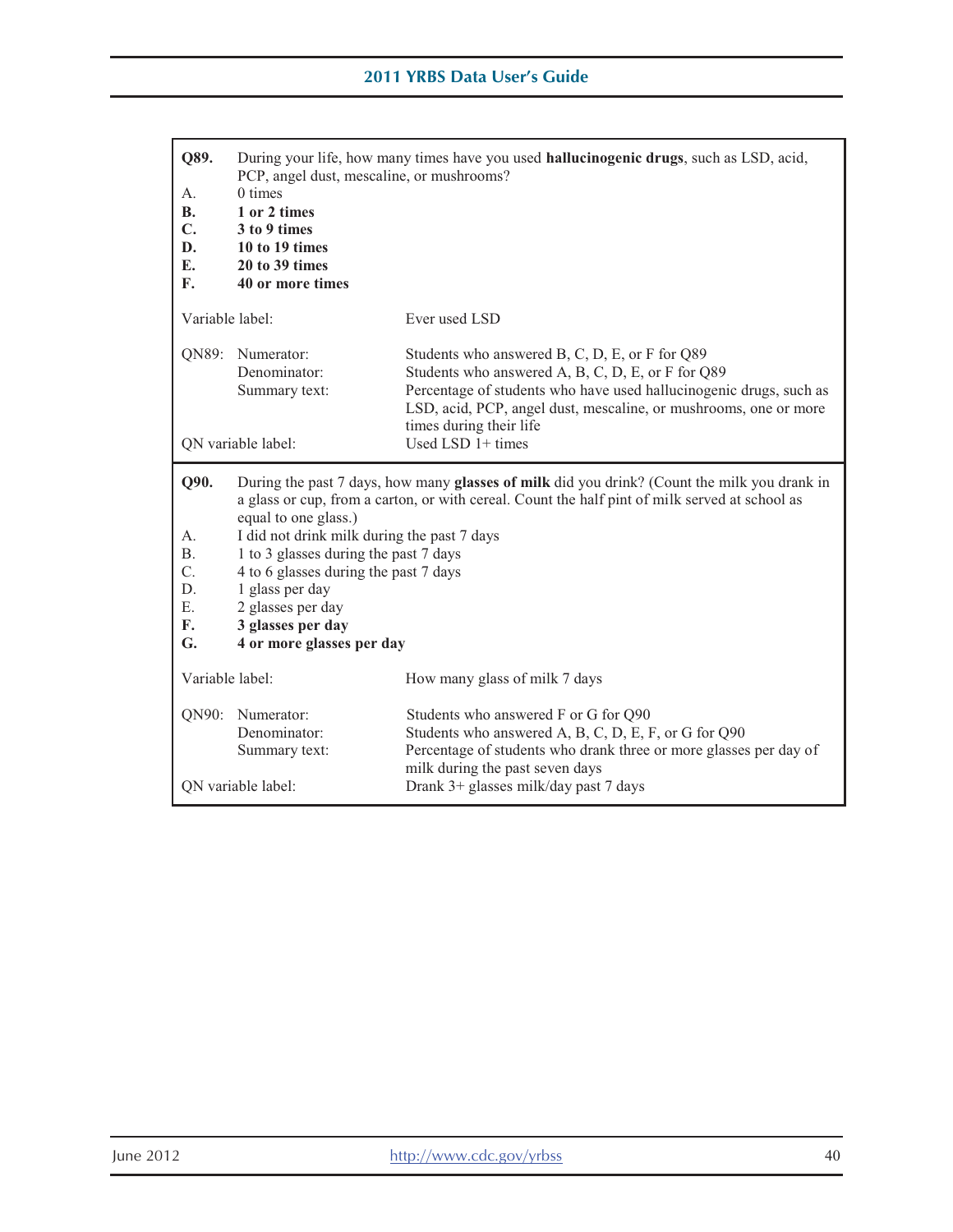| Q91.<br>A.<br>Β.<br>C.<br>D.<br>Е.<br>F.<br>G.<br>Н.                      | $0$ days<br>$1$ day<br>2 days<br>3 days<br>4 days<br>5 days<br>6 days<br>7 days                                              | During the past 7 days, on how many days did you eat breakfast?                                                                                                                                                                                                                        |
|---------------------------------------------------------------------------|------------------------------------------------------------------------------------------------------------------------------|----------------------------------------------------------------------------------------------------------------------------------------------------------------------------------------------------------------------------------------------------------------------------------------|
| Variable label:                                                           |                                                                                                                              | How many days did you eat breakfast                                                                                                                                                                                                                                                    |
|                                                                           | QN91: Numerator:<br>Denominator:<br>Summary text:                                                                            | Students who answered H for Q91<br>Students who answered A, B, C, D, E, F, G, or H for Q91<br>Percentage of students who ate breakfast on all of the past seven<br>days                                                                                                                |
|                                                                           | QN variable label:                                                                                                           | Ate breakfast on all of the past 7 days                                                                                                                                                                                                                                                |
| Q92.<br>А.<br><b>B.</b><br>$\overline{C}$ .<br>D.<br>E.<br>F.<br>G.<br>Н. | such as push-ups, sit-ups, or weight lifting?<br>0 days<br>1 day<br>2 days<br>3 days<br>4 days<br>5 days<br>6 days<br>7 days | On how many of the past 7 days did you do exercises to strengthen or tone your muscles,                                                                                                                                                                                                |
| Variable label:                                                           |                                                                                                                              | Strengthen muscles past 7 days                                                                                                                                                                                                                                                         |
|                                                                           | QN92: Numerator:<br>Denominator:<br>Summary text:                                                                            | Students who answered D, E, F, G, or H for Q92<br>Students who answered A, B, C, D, E, F, G, or H for Q92<br>Percentage of students who did exercises to strengthen or tone their<br>muscles, such as push-ups, sit-ups, or weight-lifting, on three or<br>more of the past seven days |
| QN variable label:                                                        |                                                                                                                              | Strengthened muscles 3+ of past 7 days                                                                                                                                                                                                                                                 |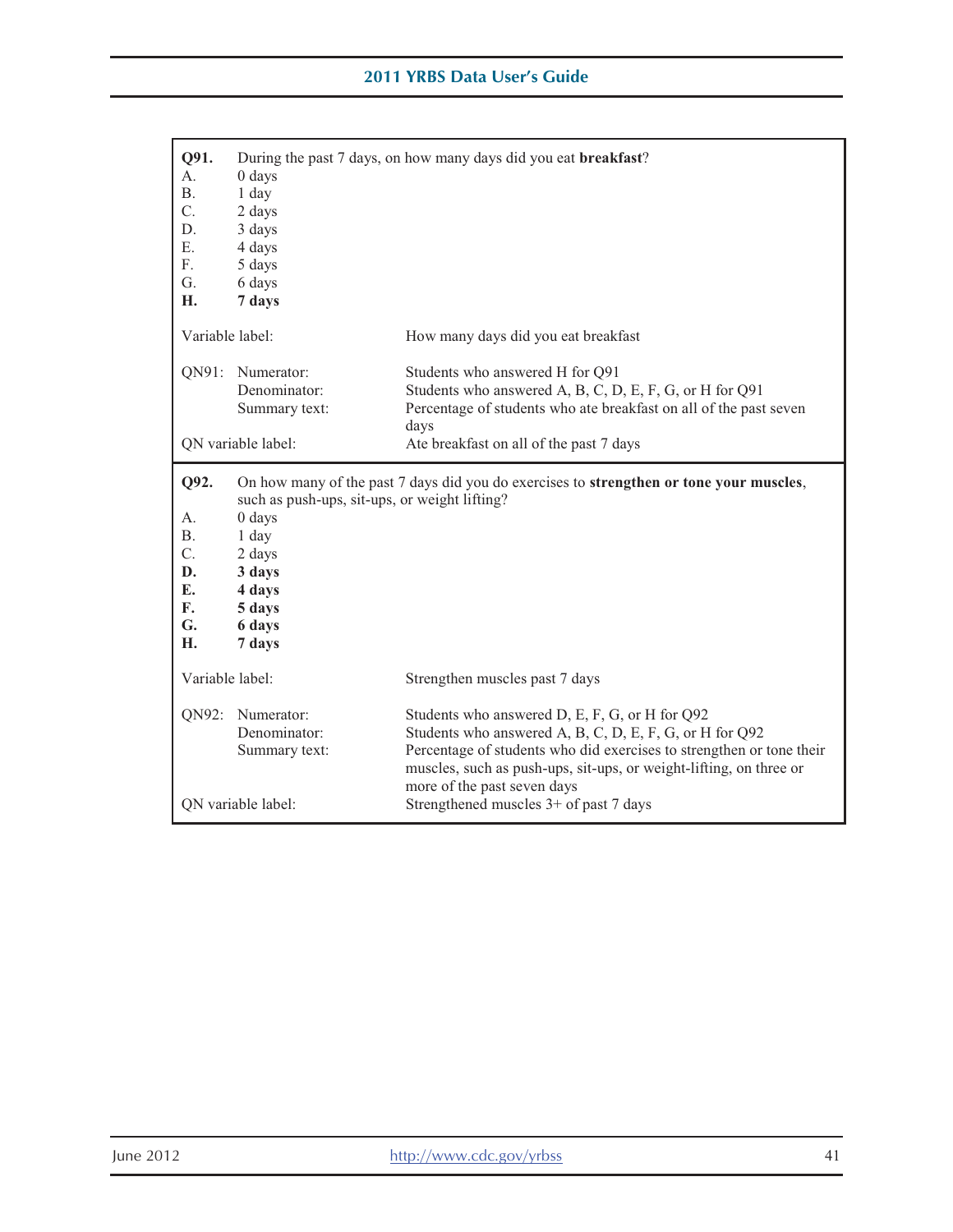| Q93.<br>A.<br><b>B.</b><br>C.                          | Have you ever been tested for HIV, the virus that causes AIDS? (Do not count tests done if<br>you donated blood.)<br><b>Yes</b><br>N <sub>0</sub><br>Not sure                                                                                                                                                    |                                                                                                                                                                       |
|--------------------------------------------------------|------------------------------------------------------------------------------------------------------------------------------------------------------------------------------------------------------------------------------------------------------------------------------------------------------------------|-----------------------------------------------------------------------------------------------------------------------------------------------------------------------|
| Variable label:                                        |                                                                                                                                                                                                                                                                                                                  | Ever tested for HIV                                                                                                                                                   |
| QN93:                                                  | Numerator:<br>Denominator:<br>Summary text:                                                                                                                                                                                                                                                                      | Students who answered A for Q93<br>Students who answered A, B, or C for Q93<br>Percentage of students who had ever been tested for HIV, the virus<br>that causes AIDS |
|                                                        | QN variable label:                                                                                                                                                                                                                                                                                               | Tested for HIV                                                                                                                                                        |
| Q94.<br>А.<br><b>B.</b><br>$\mathcal{C}$ .<br>D.<br>E. | When you are outside for more than one hour on a sunny day, how often do you wear sunscreen<br>with an SPF of 15 or higher?<br>Never<br>Rarely<br><b>Sometimes</b><br>Most of the time<br><b>Always</b>                                                                                                          |                                                                                                                                                                       |
| Variable label:                                        |                                                                                                                                                                                                                                                                                                                  | Sunscreen use outside                                                                                                                                                 |
|                                                        | QN94: Numerator:<br>Students who answered D or E for Q94<br>Denominator:<br>Students who answered A, B, C, D or E for Q94<br>Percentage of students who most of the time or always wear<br>Summary text:<br>sunscreen with an SPF of 15 or higher when they are outside for<br>more than one hour on a sunny day |                                                                                                                                                                       |
| ON variable label:                                     |                                                                                                                                                                                                                                                                                                                  | Mostly or always wear sunscreen                                                                                                                                       |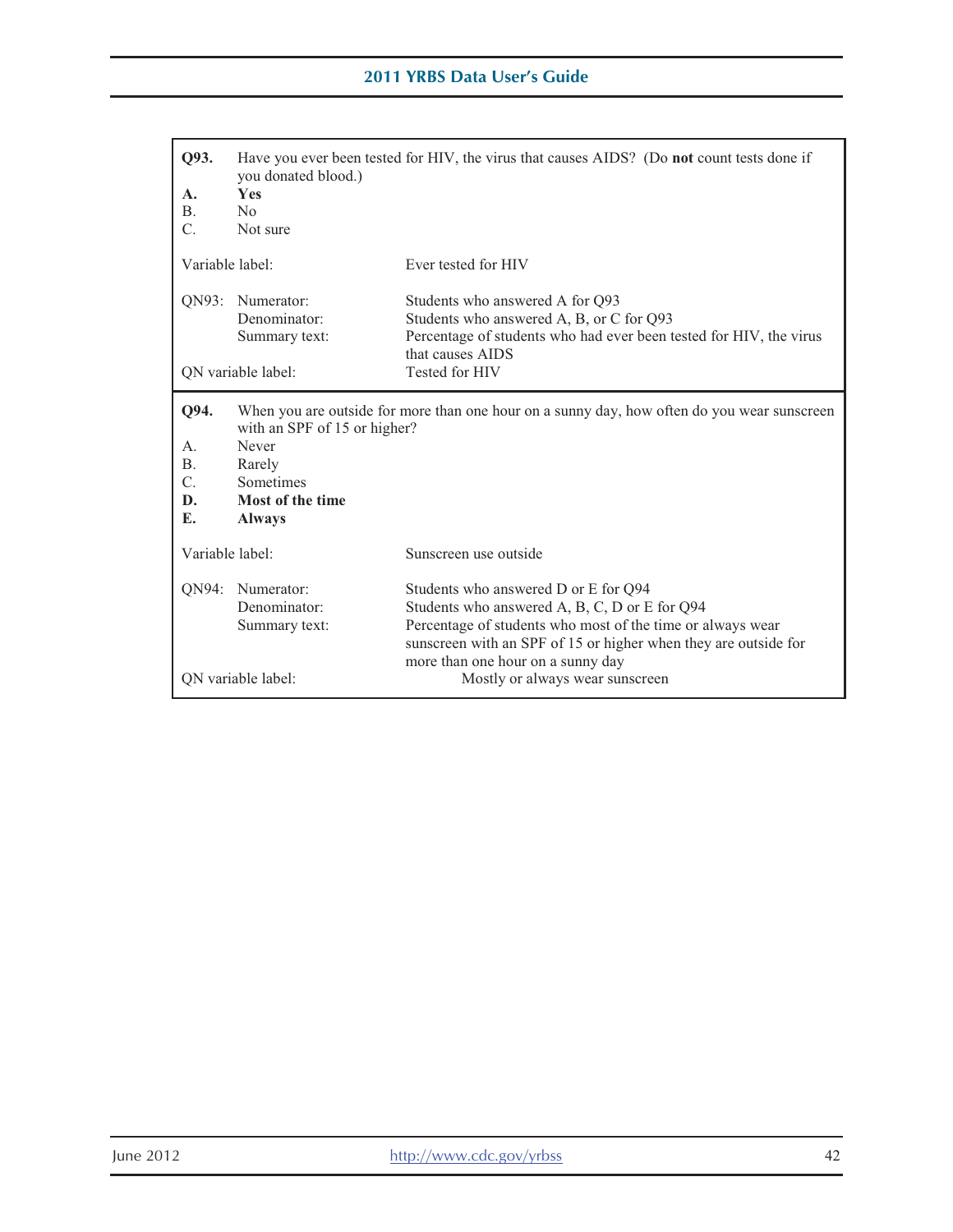| Q95.<br>А.<br><b>B.</b><br>C.<br>D.<br>E.<br>F. | During the past 12 months, how many times did you use an indoor tanning device such as a<br>sunlamp, sunbed, or tanning booth? (Do not include getting a spray-on tan.)<br>0 times<br>1 or 2 times<br>3 to 9 times<br>10 to 19 times<br>20 to 39 times<br>40 or more times |                                                                                                                                                                                                                                                                                                 |
|-------------------------------------------------|----------------------------------------------------------------------------------------------------------------------------------------------------------------------------------------------------------------------------------------------------------------------------|-------------------------------------------------------------------------------------------------------------------------------------------------------------------------------------------------------------------------------------------------------------------------------------------------|
| Variable label:                                 |                                                                                                                                                                                                                                                                            | How many times indoor tanning                                                                                                                                                                                                                                                                   |
|                                                 | QN95: Numerator:<br>Denominator:<br>Summary text:<br>QN variable label:                                                                                                                                                                                                    | Students who answered B, C, D, E, or F for Q95<br>Students who answered A, B, C, D, E, or F for Q95<br>Percentage of students who used an indoor tanning device such as a<br>sunlamp, sunbed, or tanning booth one or more times during the past<br>12 months<br>Used $1+$ times indoor tanning |
| Q96.<br>А.<br>Β.<br>C.<br>D.<br>E.<br>F.<br>G.  | 4 or less hours<br>5 hours<br>6 hours<br>7 hours<br>8 hours<br>9 hours<br>10 or more hours                                                                                                                                                                                 | On an average school night, how many hours of sleep do you get?                                                                                                                                                                                                                                 |
| Variable label:                                 |                                                                                                                                                                                                                                                                            | Hours of sleep on school night                                                                                                                                                                                                                                                                  |
|                                                 | QN96: Numerator:<br>Denominator:<br>Summary text:<br>QN variable label:                                                                                                                                                                                                    | Students who answered E, F, or G for Q96<br>Students who answered A, B, C, D, E, F, or G for Q96<br>Percentage of students who get eight or more hours of sleep on an<br>average school night<br>Get 8+ hours sleep                                                                             |
| Q97.                                            |                                                                                                                                                                                                                                                                            | During the past 12 months, did you talk to a teacher or other adult in your school about a                                                                                                                                                                                                      |
| A.<br>В.                                        | personal problem you had?<br>Yes<br>N <sub>o</sub>                                                                                                                                                                                                                         |                                                                                                                                                                                                                                                                                                 |
| Variable label:                                 |                                                                                                                                                                                                                                                                            | Talk to teacher $\omega$ school about problem                                                                                                                                                                                                                                                   |
| QN97:                                           | Numerator:<br>Denominator:<br>Summary text:<br>QN variable label:                                                                                                                                                                                                          | Students who answered A for Q97<br>Students who answered A or B for Q97<br>Percentage of students who talked to a teacher or other adult in their<br>school about a personal problem they had during the past 12 months<br>Talked to teacher @ school about problem                             |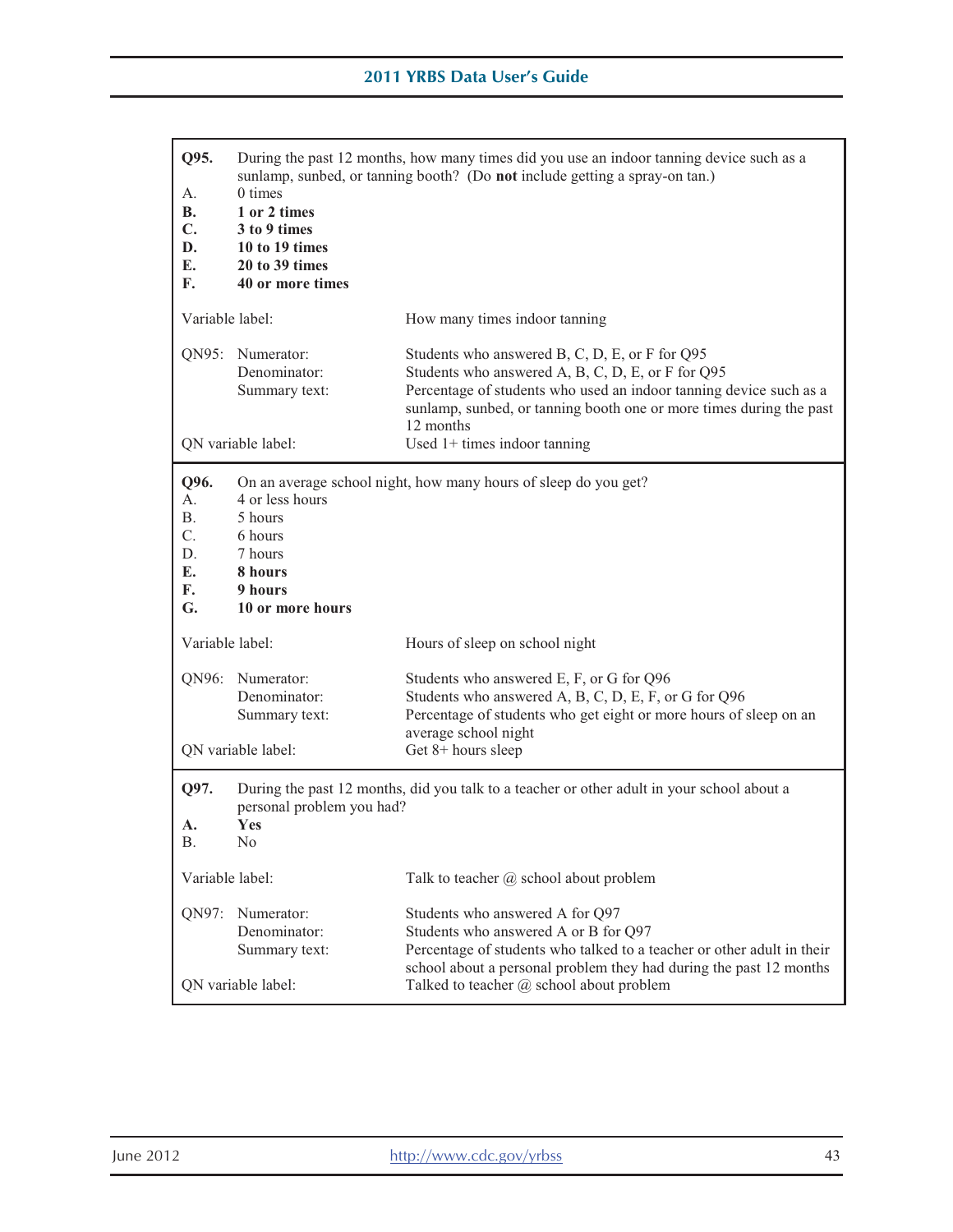# **4.3.2. Supplemental Dichotomous Variables**

 $A, 2 = B,$  etc. The **QNword** variables are supplemental, dichotomous variables that are calculated based on results from one or more than one question. You will not have the supplemental variables if you modified or deleted any of the questions needed for the calculation. How these variables are derived, including which students are used in the numerator and denominator, and the SAS program used are detailed in the following table. The values included in the SAS programs are numbers that correspond to the original responses;  $1 =$ 

| 2011 Standard High School YRBS Supplemental (QNword) Variables                                                    |                                                                                                                                                                                                                                                                                                                                                                                                                                                                                                                                                                                                            |  |
|-------------------------------------------------------------------------------------------------------------------|------------------------------------------------------------------------------------------------------------------------------------------------------------------------------------------------------------------------------------------------------------------------------------------------------------------------------------------------------------------------------------------------------------------------------------------------------------------------------------------------------------------------------------------------------------------------------------------------------------|--|
| <b>QNFRCIG:</b><br>Numerator:<br>Denominator:<br>Summary text:<br>QN variable label:<br>Dependence:<br>SAS code:  | Students who answered F or G for Q31<br>Students who answered A, B, C, D, E, F, or G for Q31<br>Percentage of students who smoked cigarettes on 20 or more of the past 30 days<br>Smoked on 20 past 30 days<br>Depends on Q31<br>if Q31 in $(6, 77)$ then QNFRCIG=1;<br>else if Q31 in $(1', 2', 3', 4', 5')$ then QNFRCIG=2;                                                                                                                                                                                                                                                                              |  |
| <b>QNANYTOB:</b><br>Numerator:<br>Denominator:<br>Summary text:<br>QN variable label:<br>Dependence:<br>SAS code: | Students who answered B, C, D, E, F, or G for Q31, Q37, or Q39<br>Students who answered A, B, C, D, E, F, or G for Q31, Q37, and Q39<br>Percentage of students who smoked cigarettes or cigars or used chewing tobacco,<br>snuff, or dip on one or more of the past 30 days<br>Used any tobacco past 30 days<br>Depends on Q31, Q37, and Q39<br>QNANYTOB=2;<br>if Q31 in $(2', 3', 4', 5', 6', 7)$ then QNANYTOB=1;<br>if Q37 in $(2', 3', 4', 5', 6', 7)$ then QNANYTOB=1;<br>if Q39 in $(2', 3', 4', 5', 6', 7)$ then QNANYTOB=1;<br>if Q31=' $\cdot$ or Q37=' $\cdot$ or Q39=' $\cdot$ then QNANYTOB=.; |  |
| QNOWT:<br>Summary text:<br>Dependence:<br>QN variable label: Overweight                                           | Percentage of students who were overweight (i.e., at or above the 85th percentile but<br>below the 95th percentile for body mass index, by age and sex)<br>Depends on Q1, Q2, Q6, and Q7                                                                                                                                                                                                                                                                                                                                                                                                                   |  |
| <b>QNOBESE:</b><br>Summary text:<br>Dependence:<br>QN variable label:                                             | Percentage of students who were obese (i.e., at or above the 95th percentile for body<br>mass index, by age and sex)<br>Depends on Q1, Q2, Q6, and Q7<br>Obese                                                                                                                                                                                                                                                                                                                                                                                                                                             |  |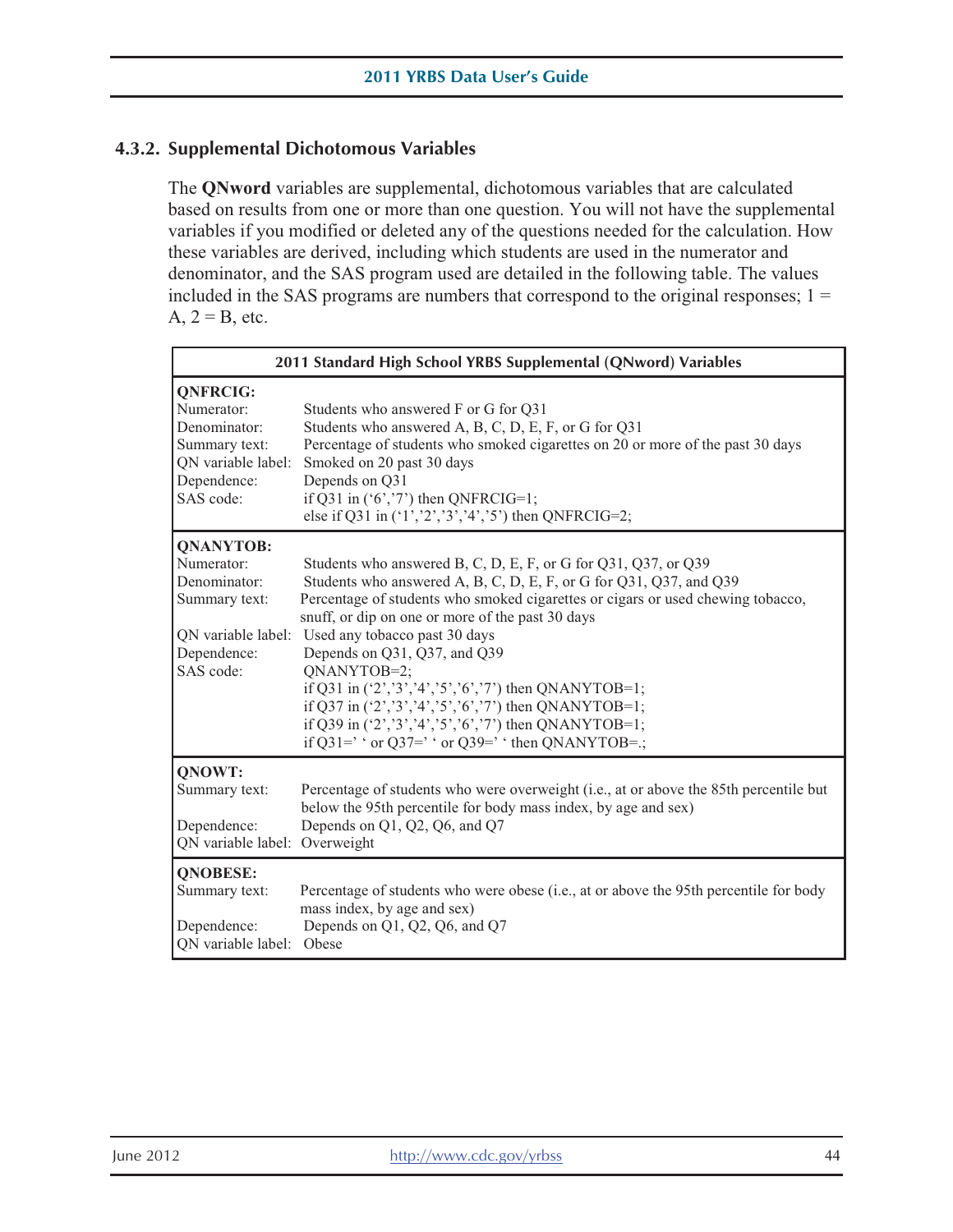| <b>QNFRVG:</b> |                                                                                        |
|----------------|----------------------------------------------------------------------------------------|
| Numerator:     | Calculated                                                                             |
| Denominator:   | Students who answered A, B, C, D, E, F, or G for Q72, Q73, Q74, Q75, Q76, and Q77      |
| Summary text:  | Percentage of students who ate fruits and vegetables five or more times per day during |
|                | the past seven days                                                                    |
|                | QN variable label: Ate 5+ fruits/vegetables/day 7 days                                 |
| Dependence:    | Depends on Q72, Q73, Q74, Q75, Q76, and Q77                                            |
| SAS code:      | length qfrvg1 qfrvg2 qfrvg3 qfrvg4 qfrvg5 qfrvg6 8;                                    |
|                | qfrvgtot=0;                                                                            |
|                | array qfv{6} q72 q73 q74 q75 q76 q77;                                                  |
|                | array qfrvg{6} qfrvg1 qfrvg2 qfrvg3 qfrvg4 qfrvg5 qfrvg6;                              |
|                | do i=1 to 6;                                                                           |
|                | select $(qfv\{i\})$ ;                                                                  |
|                | when $('1')$ qfrvg $\{i\} = 0$ ;                                                       |
|                | when $('2')$ qfrvg $\{i\} = 2/7$ ;<br>when $('3')$ qfrvg $\{i\} = 5/7$ ;               |
|                | when $(4')$ qfrvg $\{i\}$ =1;                                                          |
|                | when $('5')$ qfrvg $\{i\} = 2;$                                                        |
|                | when $('6')$ qfrvg $\{i\} = 3;$                                                        |
|                | when $('7')$ qfrvg $\{i\}$ =4;                                                         |
|                | otherwise qfrvg $\{i\} =$ ;                                                            |
|                | end:                                                                                   |
|                | qfrvgtot=qfrvgtot+qfrvg{i};                                                            |
|                | end:                                                                                   |
|                | if $qfrygtot \geq 5$ then QNFRVG=1;                                                    |
|                | else if qfrvgtot ne . then QNFRVG=2;                                                   |
|                | else QNFRVG=.;                                                                         |
|                | drop qrfrvg1-qfrvg6 qfrvgtot;                                                          |
| QNFRVG2:       |                                                                                        |
| Numerator:     | Students with 1 for QNFRUIT and 1 for QNVEG                                            |
| Denominator:   | Students who answered A, B, C, D, E, F, or G for Q72, Q73, Q74, Q75, Q76, and Q77      |
| Summary text:  | Percentage of students who ate fruits two or more times per day and ate vegetables     |
|                | three or more times per day during the past seven days                                 |
|                | QN variable label: Ate 2+fruits and 3+vegetables/day 7 days                            |
| Dependence:    | Depends on Q72, Q73, Q74, Q75, Q76, and Q77                                            |
| SAS code:      | if QNFRUIT=1 AND QNVEG=1 then QNFRVG2=1;                                               |
|                | Else if QNFRUIT in $(1,2)$ and QNVEG in $(1,2)$ then QNFRVG2=2;                        |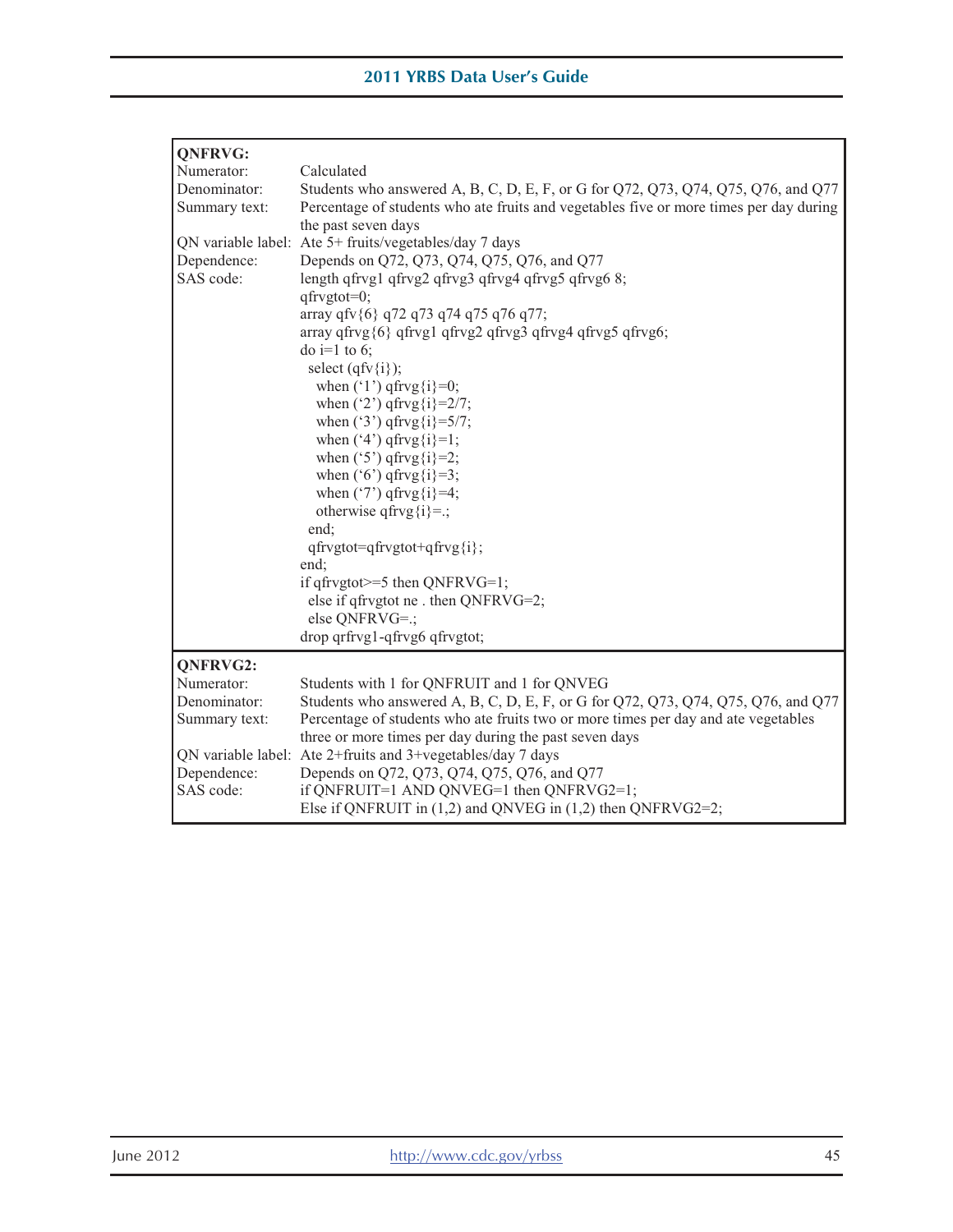| <b>QNFRUIT:</b> |                                                                                        |
|-----------------|----------------------------------------------------------------------------------------|
| Numerator:      | Calculated                                                                             |
| Denominator:    | Students who answered A, B, C, D, E, F, or G for Q72 and Q73                           |
| Summary text:   | Percentage of students who ate fruits or drank 100% fruit juices two or more times per |
|                 | day during the past seven days                                                         |
|                 | QN variable label: Ate fruit/drank juice 2+ times/days                                 |
| Dependence:     | Depends on Q72 and Q73                                                                 |
| SAS code:       | length qfruit1 qfruit2 8;                                                              |
|                 | $qftot=0;$                                                                             |
|                 | array qfr ${2}$ q72 q73;                                                               |
|                 | array qfruit $\{2\}$ qfruit1 qfruit2;                                                  |
|                 | $\phi$ i=1 to 2;                                                                       |
|                 | select $(qfr{f}i)$ ;                                                                   |
|                 | when $('1')$ qfruit $\{i\} = 0$ ;                                                      |
|                 | when $('2')$ qfruit $\{i\} = 2/7$ ;                                                    |
|                 | when ('3') qfruit $\{i\} = 5/7$ ;                                                      |
|                 | when $(4')$ qfruit $\{i\} = 1$ ;                                                       |
|                 | when $('5')$ qfruit $\{i\} = 2$ ;                                                      |
|                 | when $('6')$ qfruit $\{i\} = 3$ ;                                                      |
|                 | when $('7')$ qfruit $\{i\} = 4$ ;                                                      |
|                 | otherwise qfruit $\{i\} =$ ;                                                           |
|                 | end:                                                                                   |
|                 | $qfrtot = qfrtot + qfruit \{i};$                                                       |
|                 | end:                                                                                   |
|                 | if $q$ frtot $>=$ 2 then QNFRUIT=1;                                                    |
|                 | else if qfrtot ne . then QNFRUIT=2;                                                    |
|                 | else QNFRUIT=.;<br>drop qrfruit1-qfruit2 qfrtot;                                       |
|                 |                                                                                        |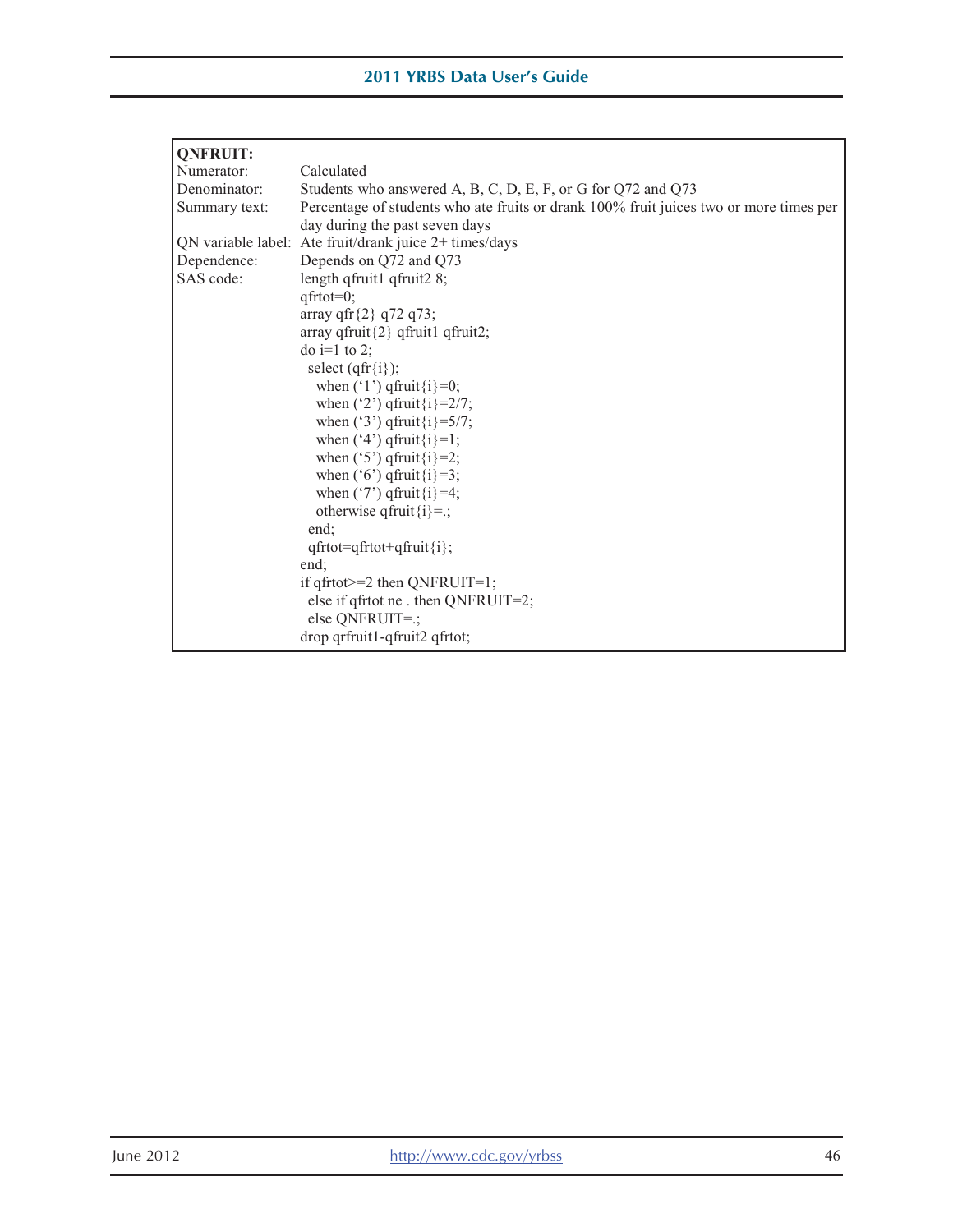| QNVEG:                |                                                                                              |  |  |  |  |  |
|-----------------------|----------------------------------------------------------------------------------------------|--|--|--|--|--|
| Numerator:            | Calculated                                                                                   |  |  |  |  |  |
| Denominator:          | Students who answered A, B, C, D, E, F, or G for Q74, Q75, Q76, and Q77                      |  |  |  |  |  |
| Summary text:         | Percentage of students who ate vegetables three or more times per day during the past        |  |  |  |  |  |
|                       | seven days                                                                                   |  |  |  |  |  |
|                       | QN variable label: Ate 3+ vegetables/day 7 days                                              |  |  |  |  |  |
| Dependence:           | Depends on Q74, Q75, Q76, and Q77                                                            |  |  |  |  |  |
| SAS code:             | length qveg1 qveg2 qveg3 qveg4 8;                                                            |  |  |  |  |  |
|                       | $qvgtot=0;$                                                                                  |  |  |  |  |  |
|                       | array qvg{4} q74 q75 q76 q77;                                                                |  |  |  |  |  |
|                       | array qveg $\{4\}$ qveg $1$ qveg $2$ qveg $3$ qveg $4$ ;<br>do i=1 to 4;                     |  |  |  |  |  |
|                       | select $(qvg\{i\})$ ;                                                                        |  |  |  |  |  |
|                       | when $('1')$ qveg $\{i\} = 0;$                                                               |  |  |  |  |  |
|                       | when $('2')$ qveg $\{i\} = 2/7;$                                                             |  |  |  |  |  |
|                       | when $('3')$ qveg $\{i\} = 5/7$ ;                                                            |  |  |  |  |  |
|                       | when $('4')$ qveg $\{i\} = 1;$                                                               |  |  |  |  |  |
|                       | when $('5')$ qveg $\{i\} = 2;$                                                               |  |  |  |  |  |
|                       | when $('6')$ qveg $\{i\} = 3;$                                                               |  |  |  |  |  |
|                       | when $('7')$ qveg $\{i\} = 4;$                                                               |  |  |  |  |  |
|                       | otherwise qveg $\{i\} =$ ;                                                                   |  |  |  |  |  |
|                       | end;                                                                                         |  |  |  |  |  |
|                       | $q\text{vgtot} = q\text{vgtot} + q\text{veg}\{i\};$<br>end:                                  |  |  |  |  |  |
|                       | if $q\text{vgtot} = 3$ then $QNVEG=1$ ;                                                      |  |  |  |  |  |
|                       | else if qvgtot ne . then QNVEG=2;                                                            |  |  |  |  |  |
|                       | else QNVEG=.;                                                                                |  |  |  |  |  |
|                       | drop qveg1-qveg4 qvgtot;                                                                     |  |  |  |  |  |
| <b>QNDLYPE:</b>       |                                                                                              |  |  |  |  |  |
|                       |                                                                                              |  |  |  |  |  |
|                       |                                                                                              |  |  |  |  |  |
| Numerator:            | Students who answered F for Q82                                                              |  |  |  |  |  |
| Denominator:          | Students who answered A, B, C, D, E, or F for Q82                                            |  |  |  |  |  |
| Summary text:         | Percentage of students who attended physical education (PE) classes daily in an              |  |  |  |  |  |
|                       | average week when they were in school<br>QN variable label: Attended PE classes daily        |  |  |  |  |  |
| Dependence:           | Depends on Q82                                                                               |  |  |  |  |  |
| SAS code:             | if $Q82='6'$ then $QNDLYPE=1$ ;                                                              |  |  |  |  |  |
|                       | else if Q82 in ('1','2','3','4','5') then QNDLYPE=2;                                         |  |  |  |  |  |
|                       |                                                                                              |  |  |  |  |  |
| QNDEPO:<br>Numerator: | Students who answered E for Q66                                                              |  |  |  |  |  |
| Denominator:          | Students who answered C, D, E, F, G, or H for Q63 and answered B, C, D, E, F, G, or          |  |  |  |  |  |
|                       | H for Q66                                                                                    |  |  |  |  |  |
| Summary text:         | Among students who had sexual intercourse during the past three months, the                  |  |  |  |  |  |
|                       | percentage who used Depo-Provera (or any injectable birth control), Nuva Ring (or            |  |  |  |  |  |
|                       | any birth control ring), Implanon (or any implant), or any IUD to prevent pregnancy          |  |  |  |  |  |
|                       | before last sexual intercourse                                                               |  |  |  |  |  |
|                       | QN variable label: Of current sex, used Depo last sex                                        |  |  |  |  |  |
| Dependence:           | Depends on Q63 and Q66                                                                       |  |  |  |  |  |
| SAS code:             | if q63 in $(*3, '4', '5', '6', '7', '8')$ then do;                                           |  |  |  |  |  |
|                       | if $q66$ in ('5') then QNDEPO=1;<br>else if q66 in $(2', 3', 4', 6', 7', 8')$ then QNDEPO=2; |  |  |  |  |  |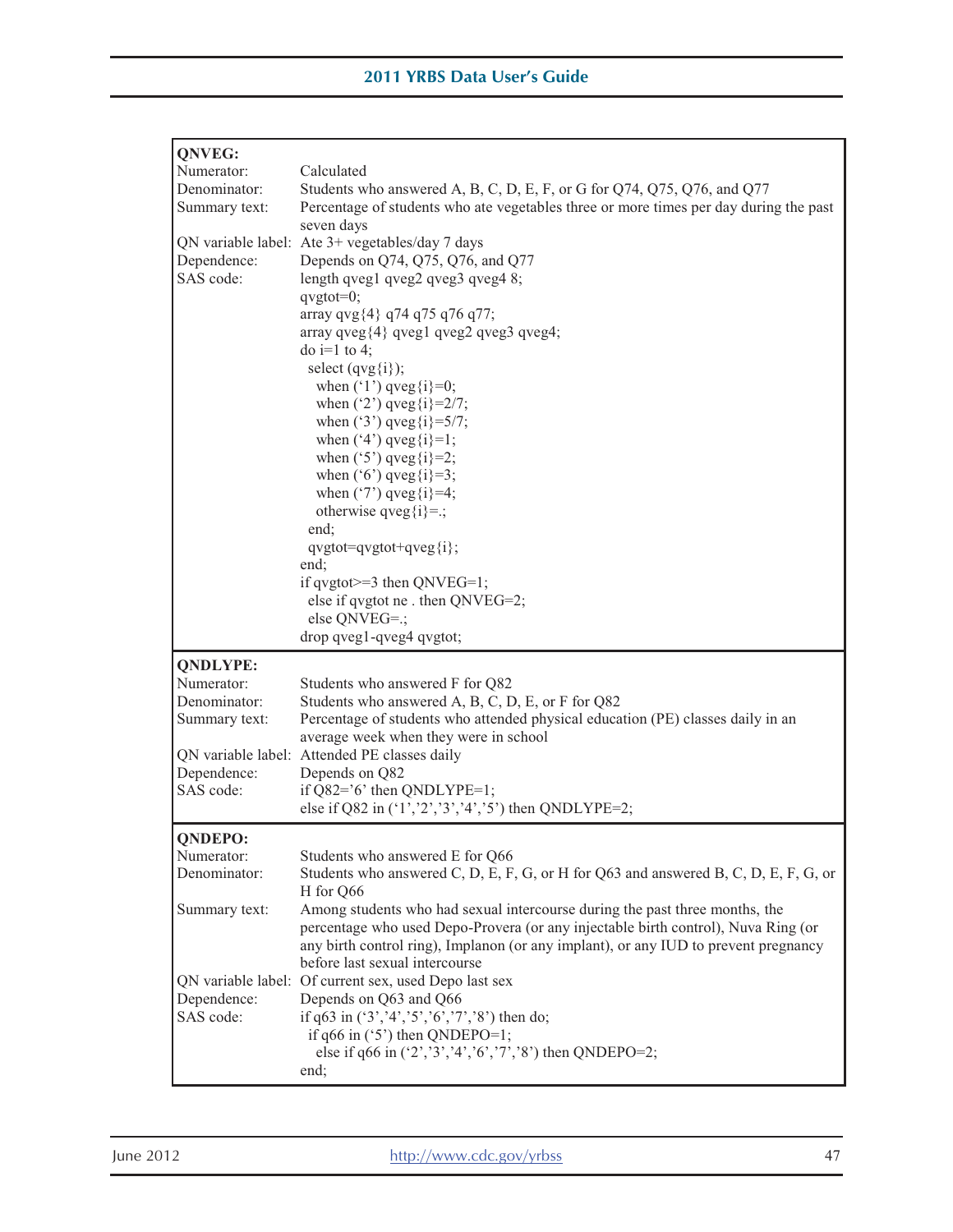| <b>QNDEPOPL:</b>               |                                                                                                                                                                                                                                                                                                                                                       |
|--------------------------------|-------------------------------------------------------------------------------------------------------------------------------------------------------------------------------------------------------------------------------------------------------------------------------------------------------------------------------------------------------|
| Numerator:                     | Students who answered C or E for Q66                                                                                                                                                                                                                                                                                                                  |
| Denominator:                   | Students who answered C, D, E, F, G, or H for Q63 and answered B, C, D, E, F, G, or                                                                                                                                                                                                                                                                   |
| Summary text:                  | H for Q66<br>Among students who had sexual intercourse during the past three months, the<br>percentage who used birth control pills or Depo-Provera (or any injectable birth<br>control), Nuva Ring (or any birth control ring), Implanon (or any implant), or any IUD<br>to prevent pregnancy before last sexual intercourse                         |
| Dependence:                    | QN variable label: Of current sex, birth ctrl/Depo last sex<br>Depends on Q63 and Q66                                                                                                                                                                                                                                                                 |
| SAS code:                      | if $q63$ in $('3', '4', '5', '6', '7', '8')$ then do;                                                                                                                                                                                                                                                                                                 |
|                                | if $q66$ in $('3', '5')$ then QNDEPOPL=1;<br>else if q66 in $(2, 4, 7, 6, 7, 7, 8)$ then QNDEPOPL=2;<br>end;                                                                                                                                                                                                                                          |
|                                |                                                                                                                                                                                                                                                                                                                                                       |
| <b>QNDUAL:</b><br>Numerator:   | Students who answered B for Q65 and C or E for Q66                                                                                                                                                                                                                                                                                                    |
| Denominator:                   | Students who answered C, D, E, F, G, or H for Q63 and answered B or C for Q65 and<br>answered B, C, D, E, F, G, or H for Q66                                                                                                                                                                                                                          |
| Summary text:                  | Among students who had sexual intercourse during the past three months, the<br>percentage who used both a condom during last sexual intercourse and birth control<br>pills or Depo-Provera (or any injectable birth control), Nuva Ring (or any birth control<br>ring), Implanon (or any implant), or any IUD to prevent pregnancy before last sexual |
|                                | intercourse<br>QN variable label: Of current sex, condom + birth ctrl/Depo                                                                                                                                                                                                                                                                            |
| Dependence:                    | Depends on Q63, Q65, and Q66                                                                                                                                                                                                                                                                                                                          |
| SAS code:                      | if $q63$ in $('3', '4', '5', '6', '7', '8')$ then do;<br>if $q65 = '2'$ and $q66$ in $('3', '5')$ then QNDUAL=1;<br>else if q65 in( $\degree$ ) or Q66 in ( $\degree$ ) then QNDUAL=.;<br>else if q65 in ('3') or q66 in ('2','4','6','7','8') then QNDUAL=2;<br>end;                                                                                 |
| <b>QNPA0DAY:</b>               |                                                                                                                                                                                                                                                                                                                                                       |
| Numerator:                     | Students who answered A for Q79                                                                                                                                                                                                                                                                                                                       |
| Denominator:                   | Students who answered A, B, C, D, E, F, G, or H for Q79                                                                                                                                                                                                                                                                                               |
| Summary text:                  | Percentage of students who were physically active for a total of at least 60 minutes per<br>day on none of the past seven days                                                                                                                                                                                                                        |
|                                | QN variable label: Active 60 min on none of past 7 days                                                                                                                                                                                                                                                                                               |
| Dependence:                    | Depends on Q79                                                                                                                                                                                                                                                                                                                                        |
| SAS code:                      | if $q79 = 1$ ' then QNPA0DAY=1;                                                                                                                                                                                                                                                                                                                       |
|                                | else if q79 in $(2', 3', 4', 5', 6', 7', 8')$ then QNPA0DAY=2;<br>else QNPA0DAY=.;                                                                                                                                                                                                                                                                    |
|                                |                                                                                                                                                                                                                                                                                                                                                       |
| <b>QNPA7DAY:</b><br>Numerator: | Students who answered H for Q79                                                                                                                                                                                                                                                                                                                       |
| Denominator:                   | Students who answered A, B, C, D, E, F, G, or H for Q79                                                                                                                                                                                                                                                                                               |
| Summary text:                  | Percentage of students who were physically active for a total of at least 60 minutes per                                                                                                                                                                                                                                                              |
|                                | day on all seven of the past seven days                                                                                                                                                                                                                                                                                                               |
|                                | QN variable label: Active 60 min on all of past 7 days                                                                                                                                                                                                                                                                                                |
| Dependence:<br>SAS code:       | Depends on Q79<br>if $q79 = 8'$ then QNPA7DAY=1;                                                                                                                                                                                                                                                                                                      |
|                                | else if q79 in $(1', 2', 3', 4', 5', 6', 7')$ then QNPA7DAY=2;<br>else QNPA7DAY=.;                                                                                                                                                                                                                                                                    |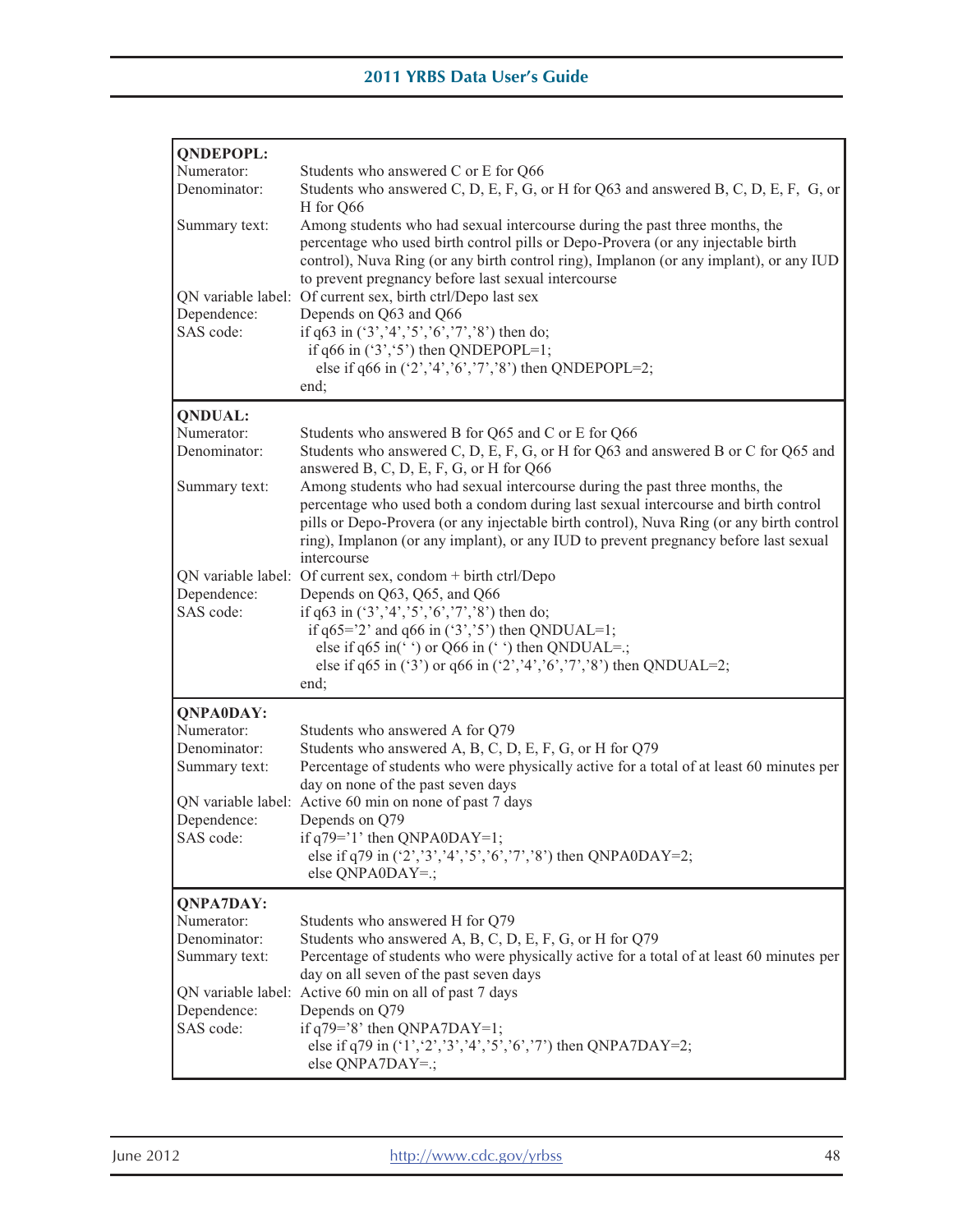# **4.4. Data Analysis Variables 4.4.1. Weight**

A weight based on student sex, race/ethnicity, and grade level was applied to each record to adjust for school and student nonresponse and oversampling of black and Hispanic students. The overall weights were scaled so that the weighted count of students equals the total sample size, and the weighted proportions of students in each grade match the national population proportions. Thus the data are representative of students in grades 9-12 in public and private schools in the United States. "WEIGHT" indicates the weight factor assigned to each student record.

# **4.4.2. Stratum**

The sample design employed a three-stage cluster sample stratified by racial/ethnic concentration and MSA status. "STRATUM" indicates the stratum the school the student attends was assigned to.

# **4.4.3. Primary Sampling Unit (PSU)**

PSUs consist of counties, groups of smaller adjacent counties, or sub-areas of very large counties. "PSU" indicates the PSU the school the student attends was assigned to.

For more information about weight, strtatum and PSU, please refer to Methodology for the YRBSS document on the YRBS web site.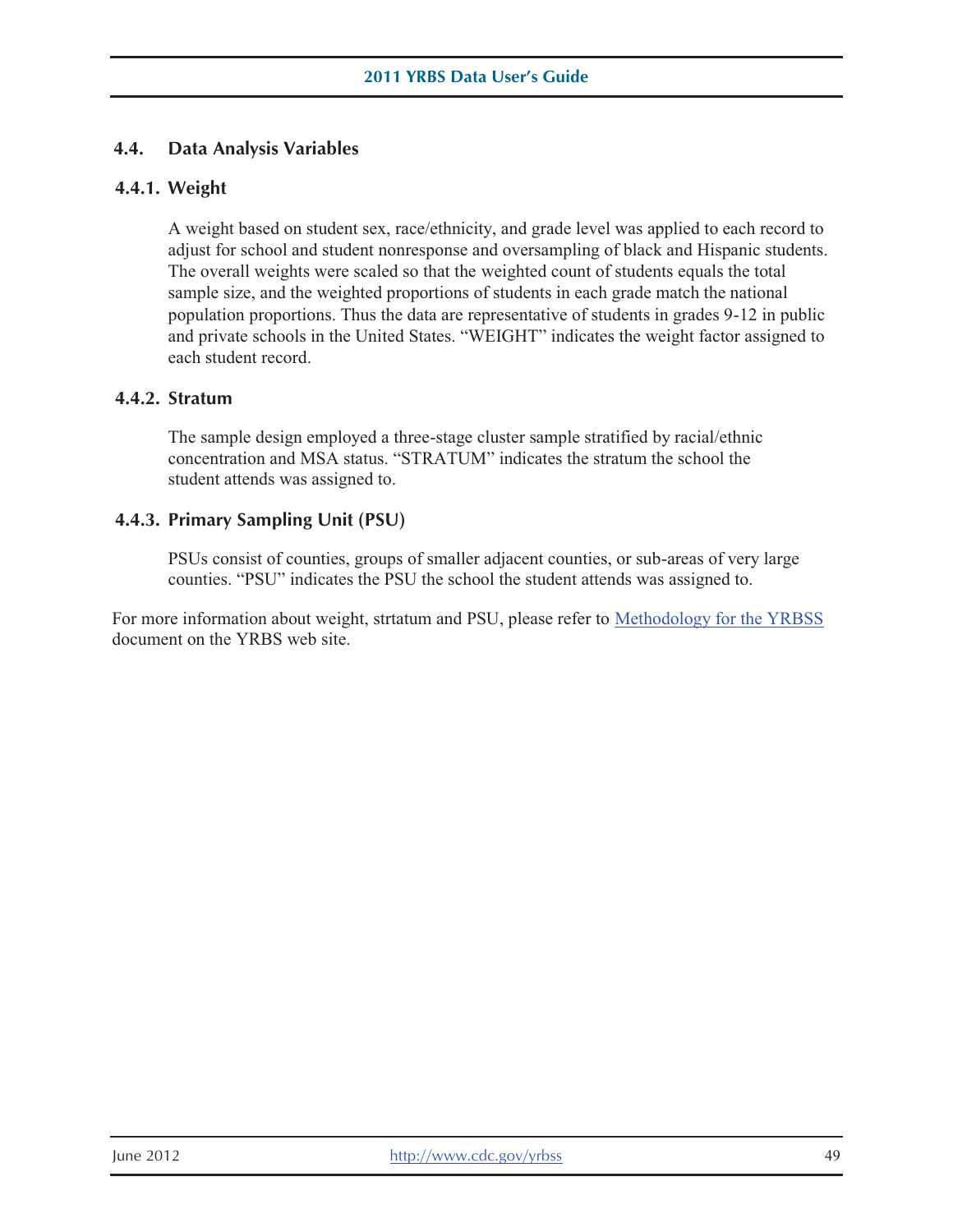# **5. Analysis Software Technical Notes**

# **5.1. Software requirements and sample packages**

The YRBS uses a multi-stage cluster sample design. Statistical software used to analyze YRBS data should account for this design. Although the point estimates should always match, there will be small differences in the confidence intervals as different methods for calculating standard error are used. Many packages with this capability are available. For more information on five statistical packages (SUDAAN, SAS, STATA, SPSS, and Epi Info) that can be used to analyze the YRBS, please refer to the Software for Analysis of YRBS Data document on the YRBS web site.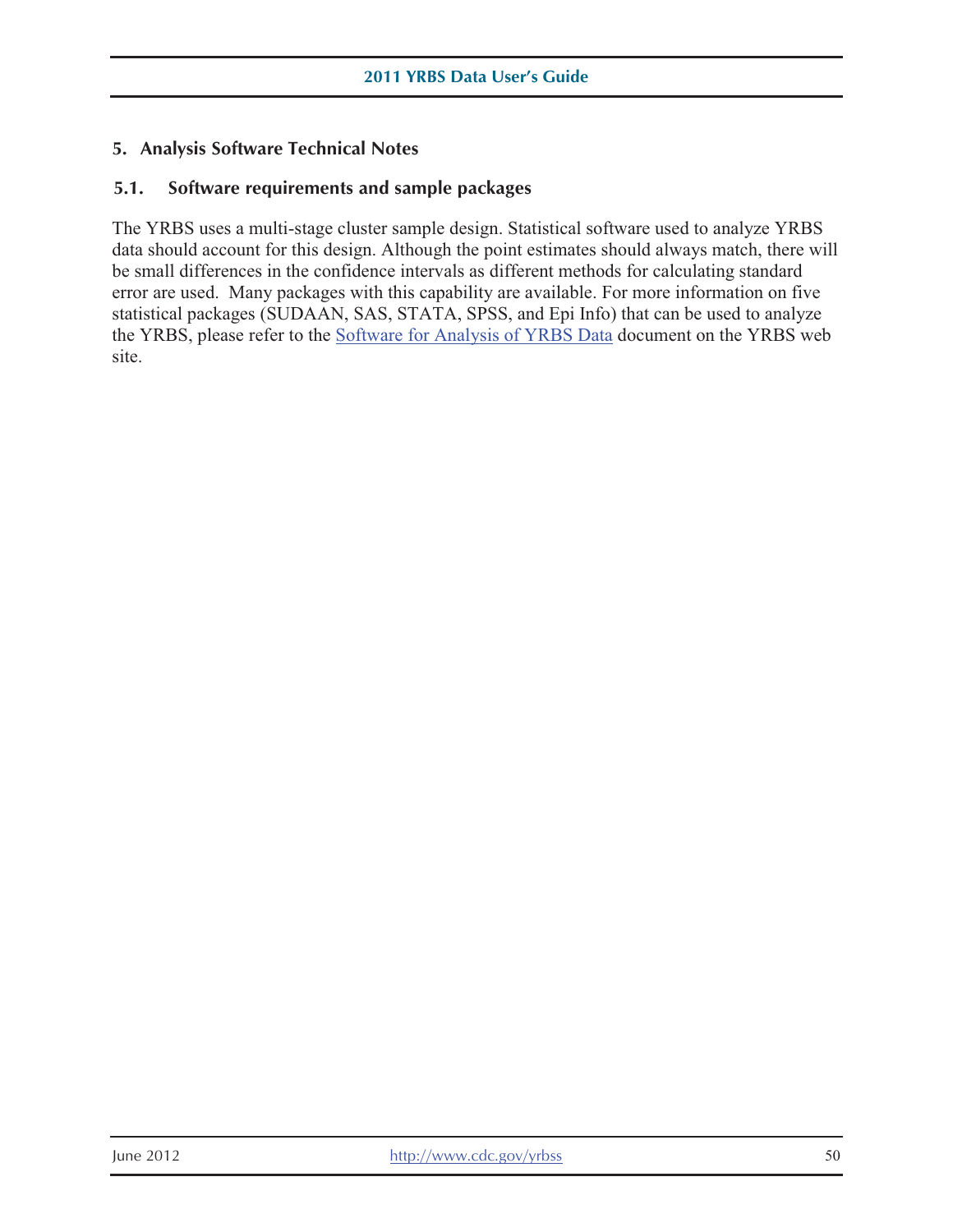# **6. Codebook**

The codebook documents the SAS, SPSS, MS Access, and ASCII data files available for public use. The columns in the codebook include the following information:

### **Data Location:**

This column contains the numbers indicating the beginning and ending column position for each variable. The data location is relevant only when you are using the ASCII formatted data file; for the other files, you will reference data by variable name, not location.

#### **Variable Name:**

This column contains the variable names listed in the order that the variables appear in the data files. Please refer to Section 4 of this document for more details on variable types and dichotomous variables.

## **Question Code and Label:**

This column contains information about each variable in the data file. For each question (Q1 through Q98), this column contains question text, response option codes, and response option text. For QN# and QNword variables, this column contains text that summarizes the "responses of interest", and the codes "1" and "2" for "Yes" and "No" respectively to indicate whether or not the response was one of the "responses of interest".

### **Unweighted Frequency:**

This column contains the number of students who chose a specific response option or response of interest.

#### **Weighted Percentage:**

This column contains the percentage of students who chose a specific response option or response of interest. These percentages are weighted and represent students in the United States.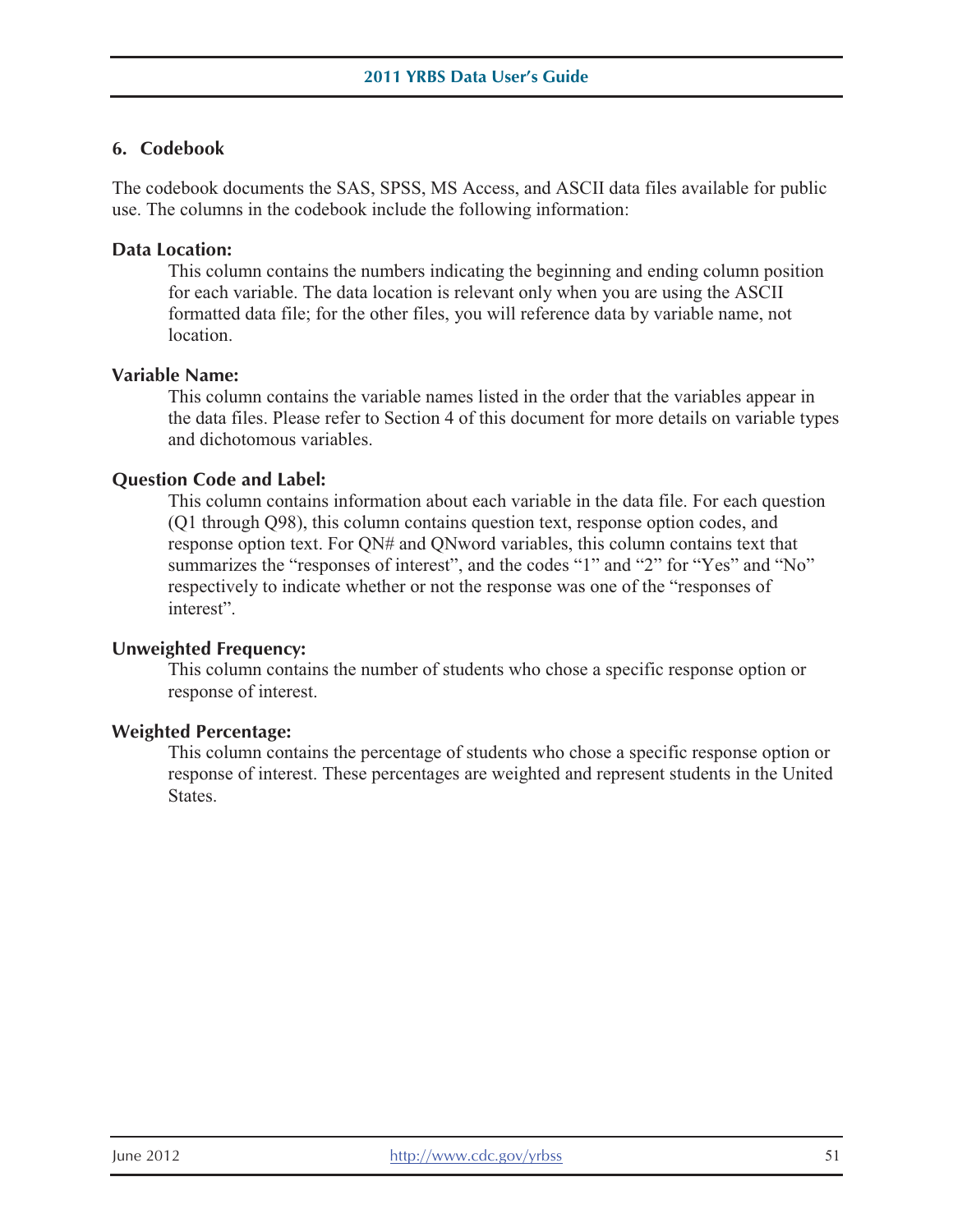#### Data Location Variable Name **Question** Code and Label Unweighted Weighted Frequency Percentage 17-17 Q1 How old are you? 1 12 years old or younger 2 13 years old 3 14 years old 4 15 years old 5 16 years old 6 17 years old 7 18 years old or older Missing 44 0.2 24 0.1 1,561 11.7 3,470 24.7 4,061 26.1 3,921 23.8 2,282 13.3 62 18-18 Q2 What is your sex? 1 Female 7,708 48.4 2 Male 7,656 51.6 Missing 61 19-19 Q3 In what grade are you? 1 9th grade 3,774 27.6 2 10th grade 3,693 25.8 3 11th grade 4,133 23.8 4 12th grade 3,699 22.6 5 Ungraded or other grade 27 0.2 Missing 99 20-20 Q4 Are you Hispanic or Latino? 1 Yes 4,633 20.0 2 No 10,546 80.0 Missing 246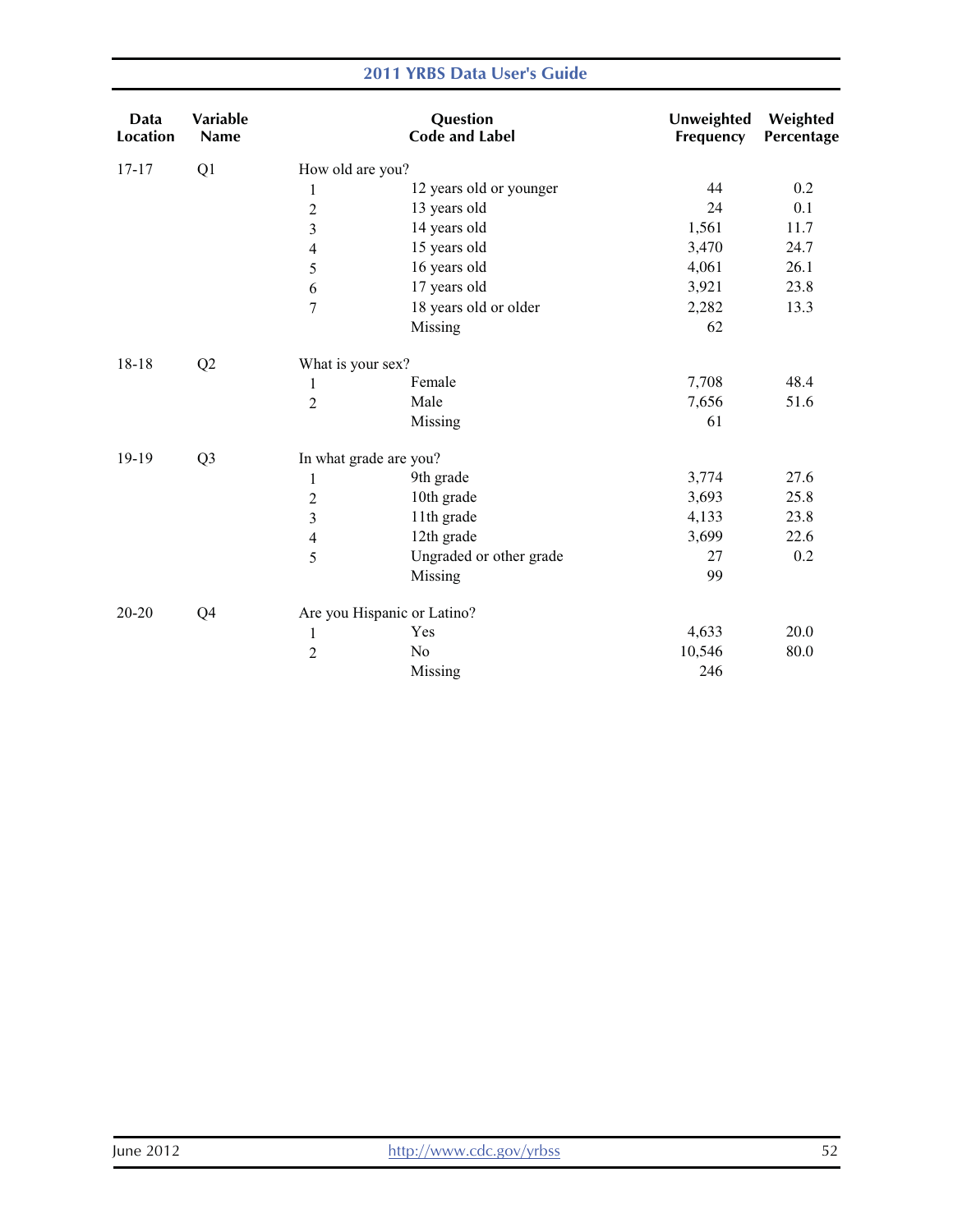| Data<br>Location | Variable<br>Name | Question<br><b>Code and Label</b>                                              | Unweighted<br>Frequency | Weighted<br>Percentage |
|------------------|------------------|--------------------------------------------------------------------------------|-------------------------|------------------------|
| $21 - 28$        | Q <sub>5</sub>   | What is your race?                                                             |                         |                        |
|                  |                  | H                                                                              | $\sqrt{2}$              | $0.0\,$                |
|                  |                  | $\mathbf G$                                                                    | $\,1$                   | $0.0\,$                |
|                  |                  | ${\bf F}$                                                                      | $\overline{4}$          | $0.0\,$                |
|                  |                  | ${\bf E}$                                                                      | 7,574                   | 69.1                   |
|                  |                  | ${\rm D}$                                                                      | 342                     | $2.0\,$                |
|                  |                  | D F                                                                            | $\mathbf{1}$            | $0.0\,$                |
|                  |                  | $\rm DE$                                                                       | 35                      | 0.3                    |
|                  |                  | $\mathsf C$                                                                    | 3,048                   | 16.7                   |
|                  |                  | $\mathbf C$ E                                                                  | 198                     | 1.5                    |
|                  |                  | CD                                                                             | $42\,$                  | 0.3                    |
|                  |                  | CDE                                                                            | 6                       | $0.0\,$                |
|                  |                  | $\, {\bf B}$                                                                   | 563                     | 4.1                    |
|                  |                  | B E                                                                            | 83                      | 0.6                    |
|                  |                  | <b>BD</b>                                                                      | $30\,$                  | 0.3                    |
|                  |                  | <b>B</b> DE                                                                    | $\mathbf{9}$            | 0.1                    |
|                  |                  | $\rm BC$                                                                       | 35                      | $0.2\,$                |
|                  |                  | $\operatorname{BC}$ E                                                          | 11                      | 0.1                    |
|                  |                  | $\operatorname{BCD}$                                                           | 5                       | $0.0\,$                |
|                  |                  | <b>BCDE</b>                                                                    | $\overline{4}$          | $0.0\,$                |
|                  |                  | $\boldsymbol{\rm{A}}$                                                          | 620                     | 2.5                    |
|                  |                  | $\mathbf A$<br>$\, {\rm H}$                                                    | $\sqrt{2}$              | $0.0\,$                |
|                  |                  | $A$ E                                                                          | 178                     | $1.1\,$                |
|                  |                  | $\,$ A $\,$ D                                                                  | 12                      | 0.1                    |
|                  |                  | A DE                                                                           | $\,$ 8 $\,$             | 0.1                    |
|                  |                  | $\mathbf A$ C                                                                  | 92                      | 0.4                    |
|                  |                  | $\mathbf A \mathrel{\mathbf C} \mathbf E$                                      | 64                      | 0.3                    |
|                  |                  | $\Lambda$ CD                                                                   | 10                      | 0.1                    |
|                  |                  | A CDE                                                                          | $\overline{4}$          | $0.0\,$                |
|                  |                  | $\mathbf{A}\mathbf{B}$                                                         | $\sqrt{ }$              | $0.0\,$                |
|                  |                  | AB E                                                                           | 13                      | 0.1                    |
|                  |                  | ${\bf AB}$ D                                                                   | $\mathfrak{2}$          | 0.0                    |
|                  |                  | AB DE                                                                          | $\mathbf{1}$            | $0.0\,$                |
|                  |                  | ABC                                                                            | 5                       | 0.1                    |
|                  |                  | ${\rm ABC} \to$                                                                | 7                       | $0.0\,$                |
|                  |                  | ${\bf ABCD}$                                                                   | 1                       | 0.0                    |
|                  |                  | ${\bf ABCDE}$                                                                  | 18                      | 0.1                    |
|                  |                  |                                                                                | 2,388                   |                        |
| 29-32            | Q <sub>6</sub>   | How tall are you without your shoes on? (Note: Data are in<br>meters.)         |                         |                        |
| 33-38            | Q7               | How much do you weigh without your shoes on? (Note: Data<br>are in kilograms.) |                         |                        |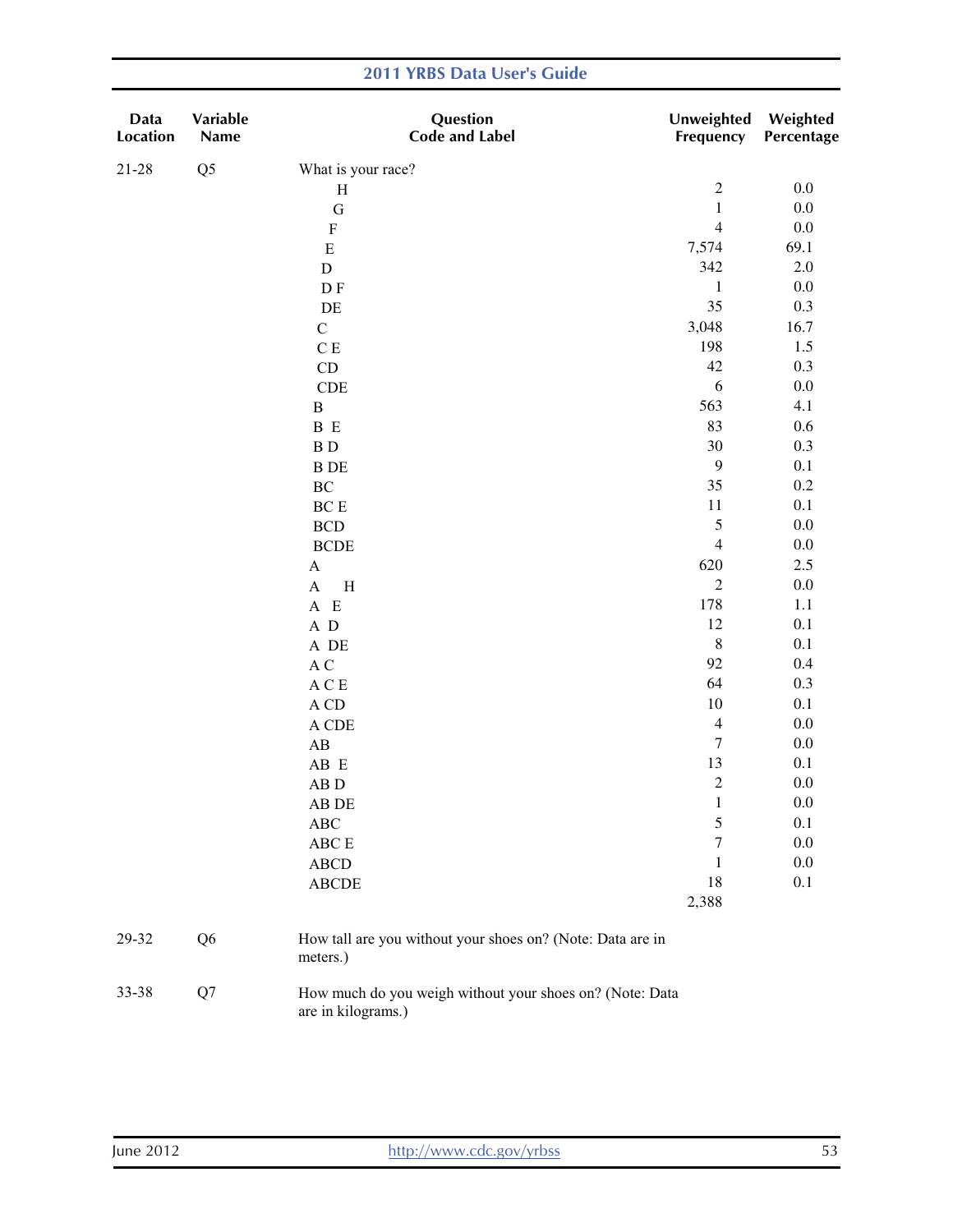| Data<br><b>Location</b> | Variable<br><b>Name</b> |                                                                                                                                       | Question<br><b>Code and Label</b>                                                                                   | Unweighted<br>Frequency | Weighted<br>Percentage |  |
|-------------------------|-------------------------|---------------------------------------------------------------------------------------------------------------------------------------|---------------------------------------------------------------------------------------------------------------------|-------------------------|------------------------|--|
| 39-39                   | Q8                      | often did you wear a helmet?                                                                                                          | When you rode a bicycle during the past 12 months, how                                                              |                         |                        |  |
|                         |                         | 1                                                                                                                                     | I did not ride a bicycle during the past<br>12 months                                                               | 4,590                   | 29.8                   |  |
|                         |                         | $\overline{c}$                                                                                                                        | Never wore a helmet                                                                                                 | 7,698                   | 55.6                   |  |
|                         |                         | 3                                                                                                                                     | Rarely wore a helmet                                                                                                | 746                     | 5.9                    |  |
|                         |                         | 4                                                                                                                                     | Sometimes wore a helmet                                                                                             | 396                     | 3.0                    |  |
|                         |                         | 5                                                                                                                                     | Most of the time wore a helmet                                                                                      | 282                     | 2.4                    |  |
|                         |                         | 6                                                                                                                                     | Always wore a helmet                                                                                                | 404                     | 3.4                    |  |
|                         |                         |                                                                                                                                       | Missing                                                                                                             | 1,309                   |                        |  |
| 40-40                   | Q <sub>9</sub>          | driven by someone else?                                                                                                               | How often do you wear a seat belt when riding in a car                                                              |                         |                        |  |
|                         |                         | 1                                                                                                                                     | Never                                                                                                               | 417                     | 2.4                    |  |
|                         |                         | 2                                                                                                                                     | Rarely                                                                                                              | 869                     | 5.3                    |  |
|                         |                         | 3                                                                                                                                     | Sometimes                                                                                                           | 1,765                   | 10.8                   |  |
|                         |                         | 4                                                                                                                                     | Most of the time                                                                                                    | 4,038                   | 27.2                   |  |
|                         |                         | 5                                                                                                                                     | Always                                                                                                              | 7,851                   | 54.3                   |  |
|                         |                         |                                                                                                                                       | Missing                                                                                                             | 485                     |                        |  |
| Q10<br>$41 - 41$        |                         | During the past 30 days, how many times did you ride in a<br>car or other vehicle driven by someone who had been<br>drinking alcohol? |                                                                                                                     |                         |                        |  |
|                         |                         | $\mathbf{1}$                                                                                                                          | 0 times                                                                                                             | 11,111                  | 75.9                   |  |
|                         |                         | $\overline{2}$                                                                                                                        | 1 time                                                                                                              | 1,377                   | 9.2                    |  |
|                         |                         | 3                                                                                                                                     | 2 or 3 times                                                                                                        | 1,405                   | 8.8                    |  |
|                         |                         | 4                                                                                                                                     | 4 or 5 times                                                                                                        | 363                     | 2.3                    |  |
|                         |                         | 5                                                                                                                                     | 6 or more times                                                                                                     | 652                     | 3.9                    |  |
|                         |                         |                                                                                                                                       | Missing                                                                                                             | 517                     |                        |  |
| 42-42                   | Q11                     |                                                                                                                                       | During the past 30 days, how many times did you drive a car<br>or other vehicle when you had been drinking alcohol? |                         |                        |  |
|                         |                         | 1                                                                                                                                     | 0 times                                                                                                             | 13,838                  | 91.8                   |  |
|                         |                         | $\overline{c}$                                                                                                                        | 1 time                                                                                                              | 537                     | 3.5                    |  |
|                         |                         | 3                                                                                                                                     | 2 or 3 times                                                                                                        | 394                     | 2.5                    |  |
|                         |                         | 4                                                                                                                                     | 4 or 5 times                                                                                                        | 109                     | 0.8                    |  |
|                         |                         | 5                                                                                                                                     | 6 or more times                                                                                                     | 212                     | 1.4                    |  |
|                         |                         |                                                                                                                                       | Missing                                                                                                             | 335                     |                        |  |
| 43-43                   | Q12                     |                                                                                                                                       | During the past 30 days, on how many days did you carry a<br>weapon such as a gun, knife, or club?                  |                         |                        |  |
|                         |                         | 1                                                                                                                                     | 0 days                                                                                                              | 12,570                  | 83.4                   |  |
|                         |                         | $\overline{c}$                                                                                                                        | 1 day                                                                                                               | 544                     | 3.5                    |  |
|                         |                         | 3                                                                                                                                     | 2 or 3 days                                                                                                         | 579                     | 4.0                    |  |
|                         |                         | 4                                                                                                                                     | 4 or 5 days                                                                                                         | 246                     | 1.6                    |  |
|                         |                         | 5                                                                                                                                     | 6 or more days                                                                                                      | 1,085                   | 7.5                    |  |
|                         |                         |                                                                                                                                       | Missing                                                                                                             | 401                     |                        |  |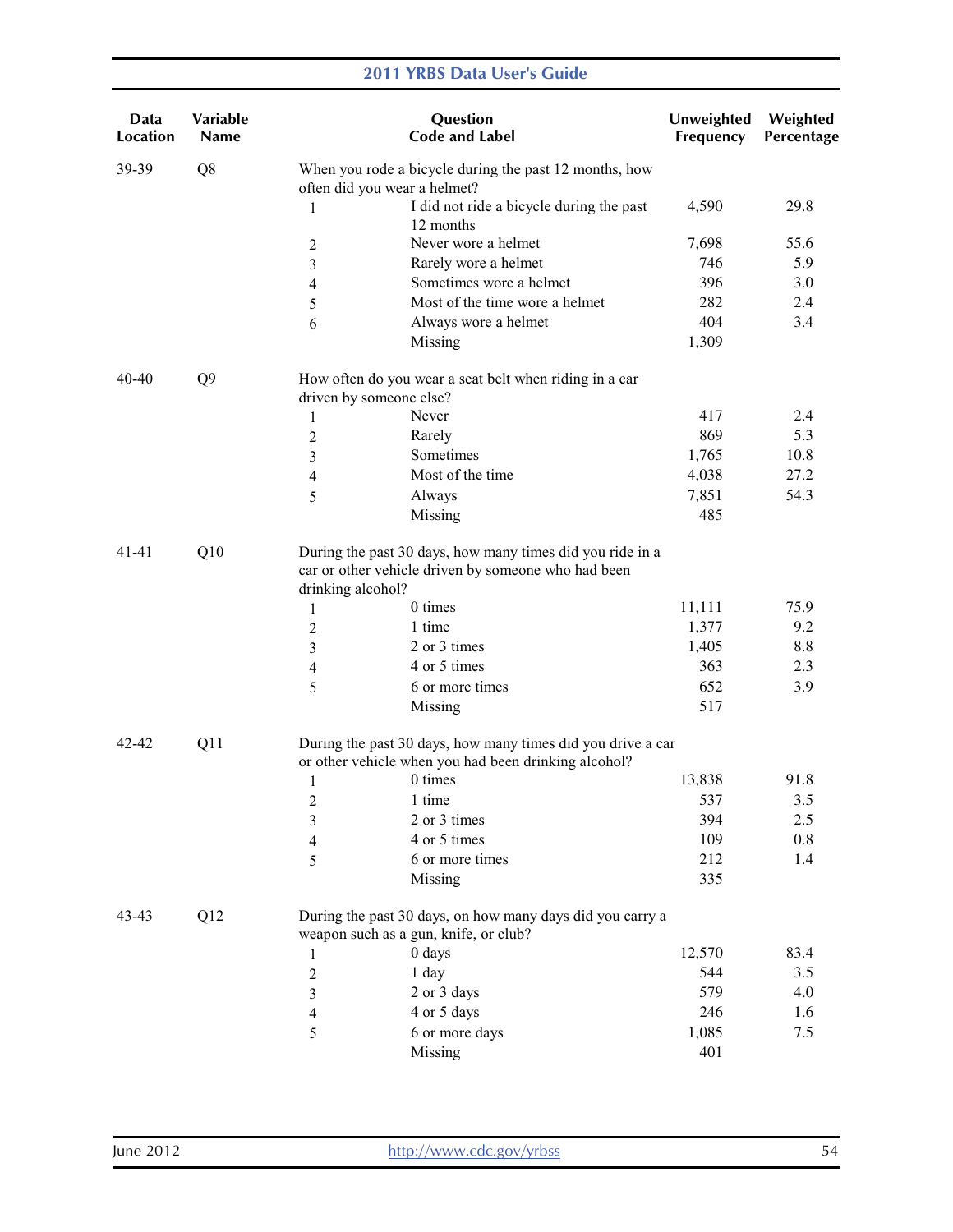| Data<br><b>Location</b> | <b>Variable</b><br><b>Name</b> |                         | Question<br><b>Code and Label</b>                                                                                                                         | Unweighted<br>Frequency | Weighted<br>Percentage |
|-------------------------|--------------------------------|-------------------------|-----------------------------------------------------------------------------------------------------------------------------------------------------------|-------------------------|------------------------|
| 44-44                   | Q13                            | gun?                    | During the past 30 days, on how many days did you carry a                                                                                                 |                         |                        |
|                         |                                | 1                       | 0 days                                                                                                                                                    | 13,747                  | 94.9                   |
|                         |                                | $\overline{c}$          | 1 day                                                                                                                                                     | 242                     | 1.5                    |
|                         |                                | 3                       | 2 or 3 days                                                                                                                                               | 203                     | 1.4                    |
|                         |                                | 4                       | 4 or 5 days                                                                                                                                               | 63                      | 0.4                    |
|                         |                                | 5                       | 6 or more days                                                                                                                                            | 252                     | 1.7                    |
|                         |                                |                         | Missing                                                                                                                                                   | 918                     |                        |
| 45-45                   | Q14                            |                         | During the past 30 days, on how many days did you carry a<br>weapon such as a gun, knife, or club on school property?                                     |                         |                        |
|                         |                                | $\mathbf{1}$            | 0 days                                                                                                                                                    | 14,160                  | 94.6                   |
|                         |                                | 2                       | 1 day                                                                                                                                                     | 220                     | 1.6                    |
|                         |                                | 3                       | 2 or 3 days                                                                                                                                               | 155                     | 1.0                    |
|                         |                                | $\overline{\mathbf{4}}$ | 4 or 5 days                                                                                                                                               | 66                      | 0.4                    |
|                         |                                | 5                       | 6 or more days                                                                                                                                            | 325                     | 2.4                    |
|                         |                                |                         | Missing                                                                                                                                                   | 499                     |                        |
| 46-46<br>Q15            |                                |                         | During the past 30 days, on how many days did you not go to<br>school because you felt you would be unsafe at school or on<br>your way to or from school? |                         |                        |
|                         |                                | 1                       | 0 days                                                                                                                                                    | 14,301                  | 94.1                   |
|                         |                                | 2                       | 1 day                                                                                                                                                     | 462                     | 2.8                    |
|                         |                                | 3                       | 2 or 3 days                                                                                                                                               | 263                     | 1.5                    |
|                         |                                | 4                       | 4 or 5 days                                                                                                                                               | 86                      | 0.4                    |
|                         |                                | 5                       | 6 or more days                                                                                                                                            | 208                     | 1.3                    |
|                         |                                |                         | Missing                                                                                                                                                   | 105                     |                        |
| 47-47                   | Q16                            |                         | During the past 12 months, how many times has someone<br>threatened or injured you with a weapon such as a gun, knife,<br>or club on school property?     |                         |                        |
|                         |                                | $\mathbf{1}$            | 0 times                                                                                                                                                   | 14,176                  | 92.6                   |
|                         |                                | $\overline{c}$          | 1 time                                                                                                                                                    | 470                     | 3.1                    |
|                         |                                | 3                       | 2 or 3 times                                                                                                                                              | 318                     | 1.9                    |
|                         |                                | $\overline{\mathbf{4}}$ | 4 or 5 times                                                                                                                                              | 113                     | 0.7                    |
|                         |                                | 5                       | 6 or 7 times                                                                                                                                              | 60                      | 0.3                    |
|                         |                                | 6                       | 8 or 9 times                                                                                                                                              | 39                      | 0.2                    |
|                         |                                | 7                       | 10 or 11 times                                                                                                                                            | 14                      | 0.1                    |
|                         |                                | $8\,$                   | 12 or more times                                                                                                                                          | 154                     | 1.0                    |
|                         |                                |                         | Missing                                                                                                                                                   | $8\sqrt{1}$             |                        |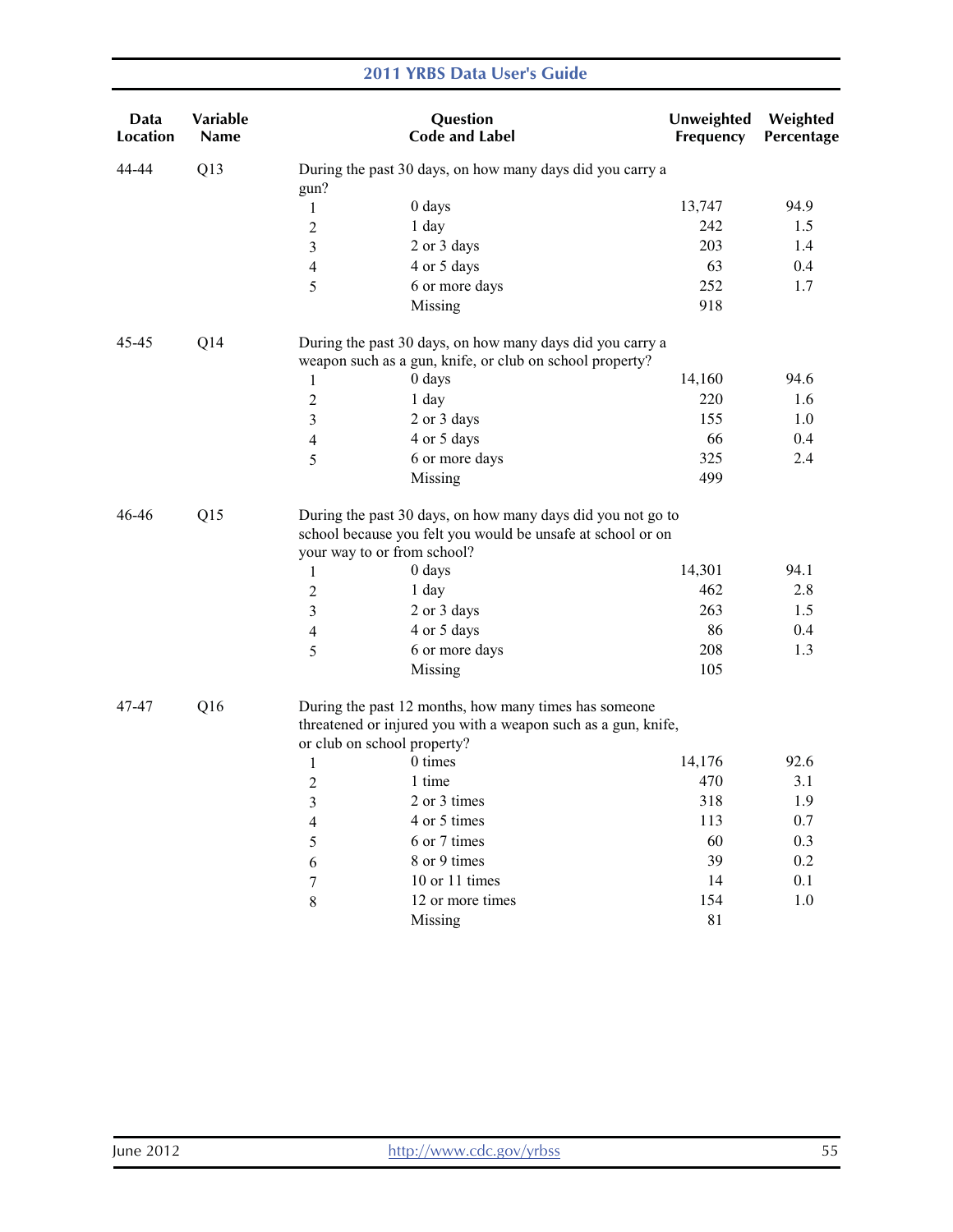| Data<br>Location | Variable<br>Name |                               | Question<br><b>Code and Label</b>                                                                                 | Unweighted<br>Frequency | Weighted<br>Percentage |
|------------------|------------------|-------------------------------|-------------------------------------------------------------------------------------------------------------------|-------------------------|------------------------|
| 48-48            | Q17              | physical fight?               | During the past 12 months, how many times were you in a                                                           |                         |                        |
|                  |                  | 1                             | 0 times                                                                                                           | 10,079                  | 67.2                   |
|                  |                  | $\overline{2}$                | 1 time                                                                                                            | 2,051                   | 13.7                   |
|                  |                  | 3                             | 2 or 3 times                                                                                                      | 1,676                   | 10.7                   |
|                  |                  | 4                             | 4 or 5 times                                                                                                      | 462                     | 2.9                    |
|                  |                  | 5                             | 6 or 7 times                                                                                                      | 236                     | 1.5                    |
|                  |                  | 6                             | 8 or 9 times                                                                                                      | 101                     | 0.6                    |
|                  |                  | 7                             | 10 or 11 times                                                                                                    | 81                      | 0.5                    |
|                  |                  | $\,8\,$                       | 12 or more times                                                                                                  | 420                     | 2.9                    |
|                  |                  |                               | Missing                                                                                                           | 319                     |                        |
| 49-49            | Q18              | treated by a doctor or nurse? | During the past 12 months, how many times were you in a<br>physical fight in which you were injured and had to be |                         |                        |
|                  |                  | $\mathbf{1}$                  | 0 times                                                                                                           | 13,944                  | 96.1                   |
|                  |                  | $\overline{2}$                | 1 time                                                                                                            | 426                     | 2.7                    |
|                  |                  | 3                             | 2 or 3 times                                                                                                      | 107                     | 0.7                    |
|                  |                  | 4                             | 4 or 5 times                                                                                                      | 18                      | 0.1                    |
|                  |                  | 5                             | 6 or more times                                                                                                   | 75                      | 0.5                    |
|                  |                  |                               | Missing                                                                                                           | 855                     |                        |
| Q19<br>50-50     |                  |                               | During the past 12 months, how many times were you in a<br>physical fight on school property?                     |                         |                        |
|                  |                  | 1                             | 0 times                                                                                                           | 13,319                  | 88.0                   |
|                  |                  | 2                             | 1 time                                                                                                            | 1,140                   | 7.3                    |
|                  |                  | 3                             | 2 or 3 times                                                                                                      | 441                     | 2.9                    |
|                  |                  | 4                             | 4 or 5 times                                                                                                      | 93                      | 0.7                    |
|                  |                  | 5                             | 6 or 7 times                                                                                                      | 50                      | 0.3                    |
|                  |                  | 6                             | 8 or 9 times                                                                                                      | 19                      | 0.1                    |
|                  |                  | $\boldsymbol{7}$              | 10 or 11 times                                                                                                    | 10                      | 0.1                    |
|                  |                  | $\,$ 8 $\,$                   | 12 or more times                                                                                                  | 110                     | 0.7                    |
|                  |                  |                               | Missing                                                                                                           | 243                     |                        |
| $51 - 51$        | Q20              |                               | During the past 12 months, did your boyfriend or girlfriend<br>ever hit, slap, or physically hurt you on purpose? |                         |                        |
|                  |                  | 1                             | Yes                                                                                                               | 1,596                   | 9.4                    |
|                  |                  | $\overline{2}$                | No                                                                                                                | 13,674                  | 90.6                   |
|                  |                  |                               | Missing                                                                                                           | 155                     |                        |
| 52-52            | Q21              |                               | Have you ever been physically forced to have sexual                                                               |                         |                        |
|                  |                  |                               | intercourse when you did not want to?                                                                             |                         |                        |
|                  |                  | 1                             | Yes                                                                                                               | 1,272                   | 8.0                    |
|                  |                  | $\overline{2}$                | No                                                                                                                | 13,927                  | 92.0                   |
|                  |                  |                               | Missing                                                                                                           | 226                     |                        |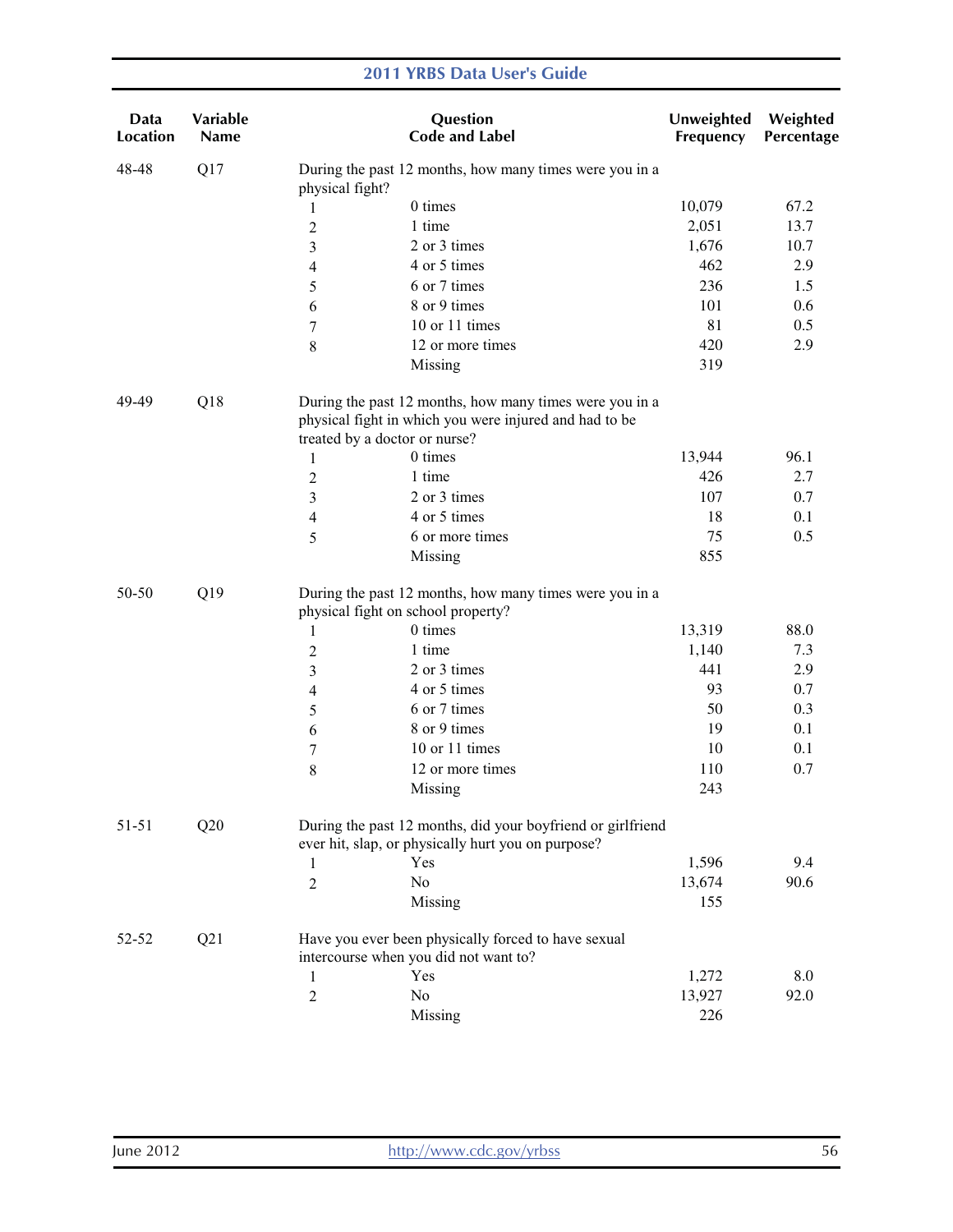| Data<br>Location | Variable<br><b>Name</b> |                                                                                   | Question<br><b>Code and Label</b>                                                                                                                                   | Unweighted<br>Frequency | Weighted<br>Percentage |  |
|------------------|-------------------------|-----------------------------------------------------------------------------------|---------------------------------------------------------------------------------------------------------------------------------------------------------------------|-------------------------|------------------------|--|
| 53-53            | Q22                     | school property?                                                                  | During the past 12 months, have you ever been bullied on                                                                                                            |                         |                        |  |
|                  |                         | 1                                                                                 | Yes                                                                                                                                                                 | 2,644                   | 20.1                   |  |
|                  |                         | 2                                                                                 | No                                                                                                                                                                  | 12,051                  | 79.9                   |  |
|                  |                         |                                                                                   | Missing                                                                                                                                                             | 730                     |                        |  |
| 54-54            | Q23                     | bullied?                                                                          | During the past 12 months, have you ever been electronically                                                                                                        |                         |                        |  |
|                  |                         | $\mathbf{1}$                                                                      | Yes                                                                                                                                                                 | 2,066                   | 16.2                   |  |
|                  |                         | $\overline{2}$                                                                    | No                                                                                                                                                                  | 11,811                  | 83.8                   |  |
|                  |                         |                                                                                   | Missing                                                                                                                                                             | 1,548                   |                        |  |
| 55-55            | Q24                     |                                                                                   | During the past 12 months, did you ever feel so sad or<br>hopeless almost every day for two weeks or more in a row<br>that you stopped doing some usual activities? |                         |                        |  |
|                  |                         | $\mathbf{1}$                                                                      | Yes                                                                                                                                                                 | 4,537                   | 28.5                   |  |
|                  |                         | 2                                                                                 | N <sub>0</sub>                                                                                                                                                      | 10,732                  | 71.5                   |  |
|                  |                         |                                                                                   | Missing                                                                                                                                                             | 156                     |                        |  |
| Q25<br>56-56     |                         | During the past 12 months, did you ever seriously consider<br>attempting suicide? |                                                                                                                                                                     |                         |                        |  |
|                  |                         | $\mathbf{1}$                                                                      | Yes                                                                                                                                                                 | 2,424                   | 15.8                   |  |
|                  |                         | $\overline{2}$                                                                    | N <sub>0</sub>                                                                                                                                                      | 12,869                  | 84.2                   |  |
|                  |                         |                                                                                   | Missing                                                                                                                                                             | 132                     |                        |  |
| Q26<br>57-57     |                         | you would attempt suicide?                                                        | During the past 12 months, did you make a plan about how                                                                                                            |                         |                        |  |
|                  |                         | $\mathbf{1}$                                                                      | Yes                                                                                                                                                                 | 2,015                   | 12.8                   |  |
|                  |                         | $\overline{c}$                                                                    | N <sub>0</sub>                                                                                                                                                      | 13,263                  | 87.2                   |  |
|                  |                         |                                                                                   | Missing                                                                                                                                                             | 147                     |                        |  |
| 58-58            | Q27                     | attempt suicide?                                                                  | During the past 12 months, how many times did you actually                                                                                                          |                         |                        |  |
|                  |                         | 1                                                                                 | 0 times                                                                                                                                                             | 12,335                  | 92.2                   |  |
|                  |                         | $\overline{c}$                                                                    | 1 time                                                                                                                                                              | 633                     | 4.1                    |  |
|                  |                         | 3                                                                                 | 2 or 3 times                                                                                                                                                        | 335                     | 2.2                    |  |
|                  |                         | 4                                                                                 | 4 or 5 times                                                                                                                                                        | 76                      | 0.5                    |  |
|                  |                         | 5                                                                                 | 6 or more times                                                                                                                                                     | 135                     | 1.0                    |  |
|                  |                         |                                                                                   | Missing                                                                                                                                                             | 1,911                   |                        |  |
| 59-59            | Q28                     |                                                                                   | If you attempted suicide during the past 12 months, did any<br>attempt result in an injury, poisoning, or overdose that had to<br>be treated by a doctor or nurse?  |                         |                        |  |
|                  |                         | 1                                                                                 | I did not attempt suicide during the<br>past 12 months                                                                                                              | 11,858                  | 92.2                   |  |
|                  |                         | 2                                                                                 | Yes                                                                                                                                                                 | 348                     | 2.4                    |  |
|                  |                         | 3                                                                                 | No                                                                                                                                                                  | 753                     | 5.4                    |  |
|                  |                         |                                                                                   | Missing                                                                                                                                                             | 2,466                   |                        |  |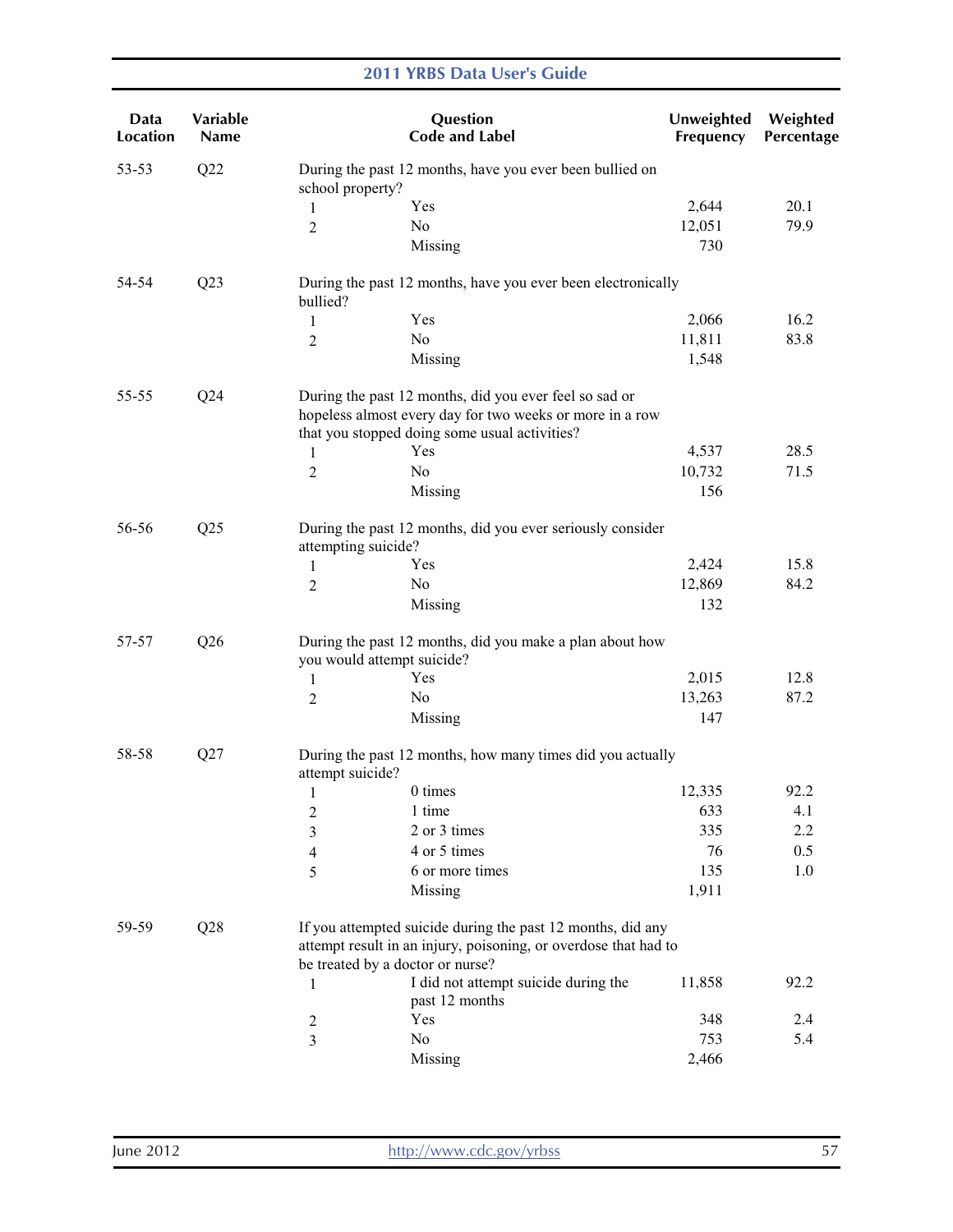| Data<br>Location | <b>Variable</b><br>Name |                                   | Question<br><b>Code and Label</b>                         | Unweighted<br>Frequency | Weighted<br>Percentage |
|------------------|-------------------------|-----------------------------------|-----------------------------------------------------------|-------------------------|------------------------|
| 60-60            | Q29                     | puffs?                            | Have you ever tried cigarette smoking, even one or two    |                         |                        |
|                  |                         | 1                                 | Yes                                                       | 6,150                   | 44.7                   |
|                  |                         | $\overline{2}$                    | No                                                        | 7,209                   | 55.3                   |
|                  |                         |                                   | Missing                                                   | 2,066                   |                        |
| 61-61            | Q30                     | the first time?                   | How old were you when you smoked a whole cigarette for    |                         |                        |
|                  |                         | 1                                 | I have never smoked a whole cigarette                     | 9,824                   | 66.4                   |
|                  |                         | $\overline{2}$                    | 8 years old or younger                                    | 407                     | 2.6                    |
|                  |                         | 3                                 | 9 or 10 years old                                         | 357                     | 2.6                    |
|                  |                         | 4                                 | 11 or 12 years old                                        | 772                     | 5.1                    |
|                  |                         | 5                                 | 13 or 14 years old                                        | 1,539                   | 10.8                   |
|                  |                         | $\sqrt{6}$                        | 15 or 16 years old                                        | 1,516                   | 9.9                    |
|                  |                         | $\tau$                            | 17 years old or older                                     | 430                     | 2.5                    |
|                  |                         |                                   | Missing                                                   | 580                     |                        |
| $62 - 62$<br>Q31 |                         | cigarettes?                       | During the past 30 days, on how many days did you smoke   |                         |                        |
|                  |                         | 1                                 | 0 days                                                    | 12,212                  | 81.9                   |
|                  |                         | $\overline{2}$                    | 1 or 2 days                                               | 786                     | 5.2                    |
|                  |                         | $\mathfrak{Z}$                    | 3 to 5 days                                               | 405                     | 2.9                    |
|                  |                         | 4                                 | 6 to 9 days                                               | 250                     | 1.7                    |
|                  |                         | 5                                 | 10 to 19 days                                             | 265                     | 1.9                    |
|                  |                         | 6                                 | 20 to 29 days                                             | 220                     | 1.7                    |
|                  |                         | $\tau$                            | All 30 days                                               | 605                     | 4.8                    |
|                  |                         |                                   | Missing                                                   | 682                     |                        |
| 63-63            | Q32                     | cigarettes did you smoke per day? | During the past 30 days, on the days you smoked, how many |                         |                        |
|                  |                         | $\mathbf{1}$                      | I did not smoke cigarettes during the<br>past 30 days     | 11,388                  | 81.6                   |
|                  |                         | $\overline{2}$                    | Less than 1 cigarette per day                             | 617                     | 4.4                    |
|                  |                         | 3                                 | 1 cigarette per day                                       | 508                     | 3.7                    |
|                  |                         | 4                                 | 2 to 5 cigarettes per day                                 | 882                     | 6.9                    |
|                  |                         | 5                                 | 6 to 10 cigarettes per day                                | 232                     | 1.9                    |
|                  |                         | 6                                 | 11 to 20 cigarettes per day                               | 97                      | 0.8                    |
|                  |                         | 7                                 | More than 20 cigarettes per day                           | 90                      | 0.6                    |
|                  |                         |                                   | Missing                                                   | 1,611                   |                        |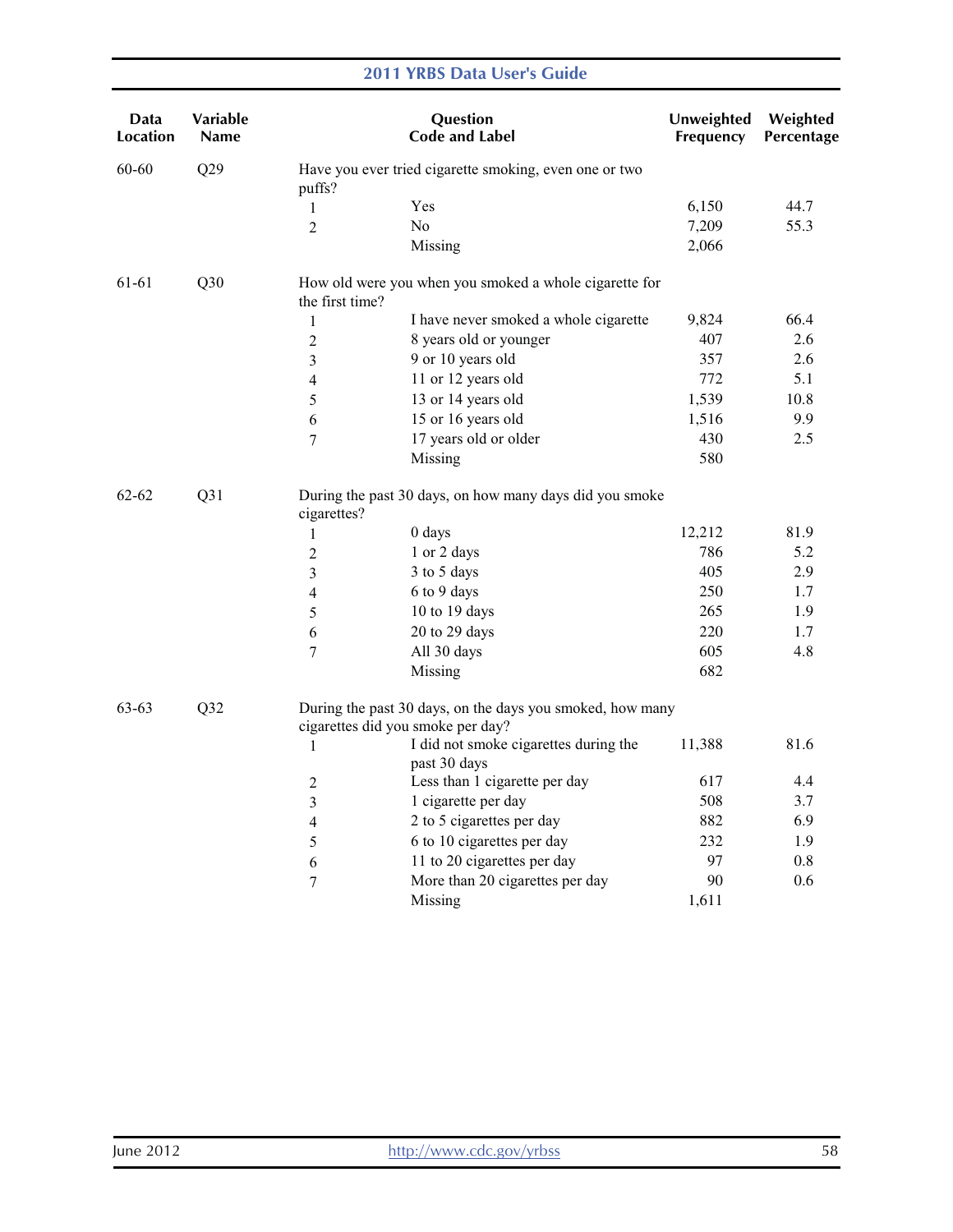| Data<br>Location | Variable<br><b>Name</b> |                                  | Question<br><b>Code and Label</b>                                                                       | Unweighted<br>Frequency | Weighted<br>Percentage |
|------------------|-------------------------|----------------------------------|---------------------------------------------------------------------------------------------------------|-------------------------|------------------------|
| 64-64            | Q33                     | cigarettes?                      | During the past 30 days, how did you usually get your own                                               |                         |                        |
|                  |                         | 1                                | I did not smoke cigarettes during the<br>past 30 days                                                   | 11,144                  | 81.6                   |
|                  |                         | $\overline{2}$                   | I bought them in a store such as a<br>convenience store, supermarket,<br>discount store, or gas station | 667                     | 5.0                    |
|                  |                         | $\mathfrak{Z}$                   | I bought them from a vending machine                                                                    | 37                      | 0.3                    |
|                  |                         | $\overline{4}$                   | I gave someone else money to buy<br>them for me                                                         | 461                     | 3.9                    |
|                  |                         | 5                                | I borrowed (or bummed) them from<br>someone else                                                        | 549                     | 4.4                    |
|                  |                         | 6                                | A person 18 years old or older gave<br>them to me                                                       | 219                     | 1.5                    |
|                  |                         | $\tau$                           | I took them from a store or family<br>member                                                            | 145                     | 1.0                    |
|                  |                         | 8                                | I got them some other way                                                                               | 328                     | 2.3                    |
|                  |                         |                                  | Missing                                                                                                 | 1,875                   |                        |
| 65-65            | Q <sub>34</sub>         | cigarettes on school property?   | During the past 30 days, on how many days did you smoke                                                 |                         |                        |
|                  |                         | 1                                | 0 days                                                                                                  | 13,803                  | 95.1                   |
|                  |                         | $\boldsymbol{2}$                 | 1 or 2 days                                                                                             | 259                     | 1.7                    |
|                  |                         | 3                                | 3 to 5 days                                                                                             | 128                     | 0.9                    |
|                  |                         | $\overline{4}$                   | 6 to 9 days                                                                                             | 89                      | 0.7                    |
|                  |                         | 5                                | 10 to 19 days                                                                                           | 54                      | 0.4                    |
|                  |                         | 6                                | 20 to 29 days                                                                                           | 26                      | 0.2                    |
|                  |                         | 7                                | All 30 days                                                                                             | 129                     | 0.9                    |
|                  |                         |                                  | Missing                                                                                                 | 937                     |                        |
| 66-66            | Q <sub>35</sub>         | cigarette every day for 30 days? | Have you ever smoked cigarettes daily, that is, at least one                                            |                         |                        |
|                  |                         | 1                                | Yes                                                                                                     | 1,310                   | 10.2                   |
|                  |                         | $\overline{c}$                   | No                                                                                                      | 12,630                  | 89.8                   |
|                  |                         |                                  | Missing                                                                                                 | 1,485                   |                        |
| 67-67            | Q <sub>36</sub>         | cigarettes?                      | During the past 12 months, did you ever try to quit smoking                                             |                         |                        |
|                  |                         | 1                                | I did not smoke during the past 12<br>months                                                            | 10,920                  | 75.4                   |
|                  |                         | $\overline{c}$                   | Yes                                                                                                     | 1,752                   | 12.6                   |
|                  |                         | 3                                | No                                                                                                      | 1,766                   | 12.1                   |
|                  |                         |                                  | Missing                                                                                                 | 987                     |                        |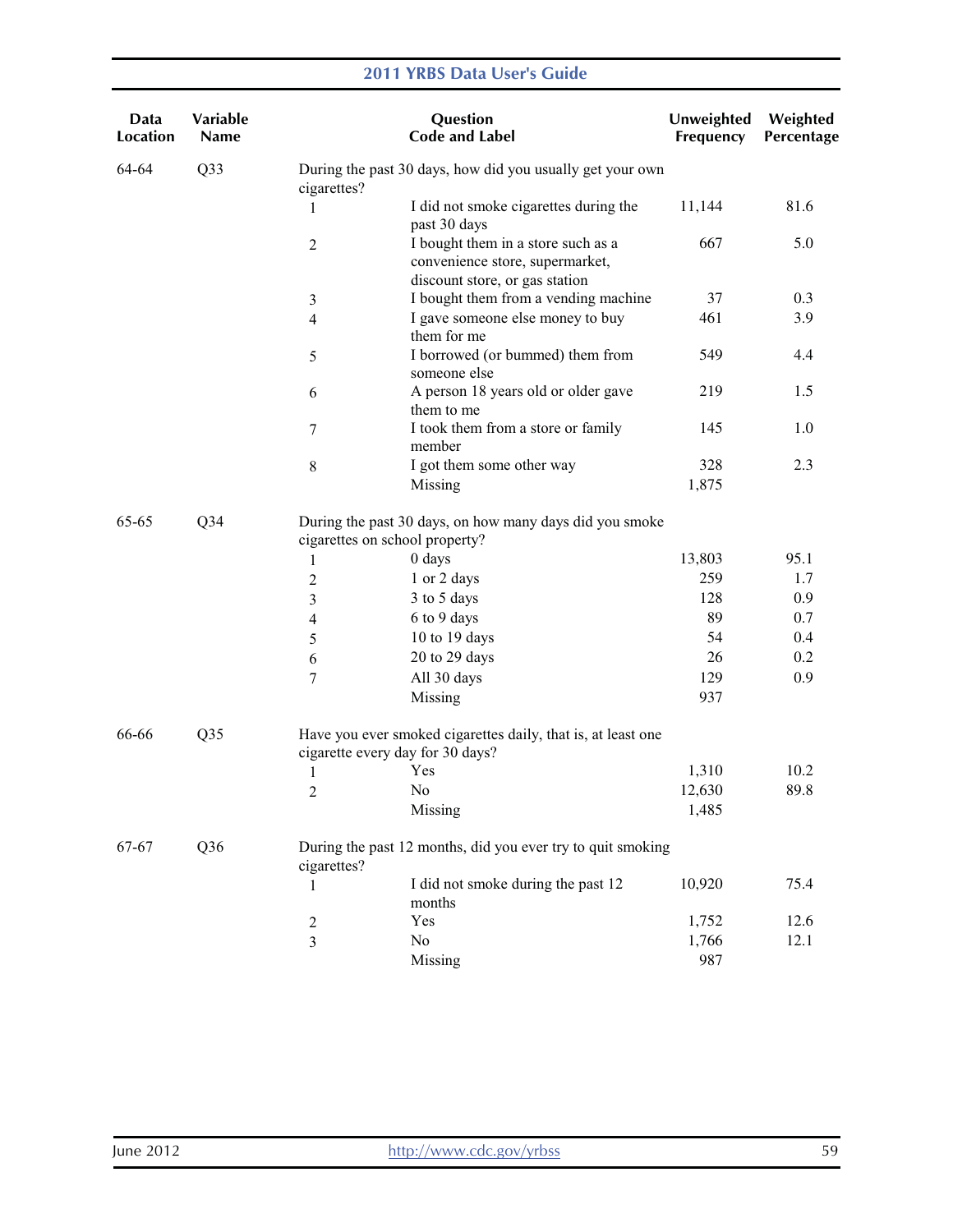| Data<br>Location | Variable<br>Name |                                       | Question<br><b>Code and Label</b>                                                                                                                                        | Unweighted<br>Frequency | Weighted<br>Percentage |
|------------------|------------------|---------------------------------------|--------------------------------------------------------------------------------------------------------------------------------------------------------------------------|-------------------------|------------------------|
| 68-68            | Q37              |                                       | During the past 30 days, on how many days did you use<br>chewing tobacco, snuff, or dip, such as Redman, Levi<br>Garrett, Beechnut, Skoal, Skoal Bandits, or Copenhagen? |                         |                        |
|                  |                  | 1                                     | 0 days                                                                                                                                                                   | 13,961                  | 92.3                   |
|                  |                  | $\overline{2}$                        | 1 or 2 days                                                                                                                                                              | 350                     | 2.6                    |
|                  |                  | 3                                     | 3 to 5 days                                                                                                                                                              | 158                     | 1.1                    |
|                  |                  | 4                                     | 6 to 9 days                                                                                                                                                              | 97                      | 0.7                    |
|                  |                  | 5                                     | 10 to 19 days                                                                                                                                                            | 95                      | 0.8                    |
|                  |                  | 6                                     | 20 to 29 days                                                                                                                                                            | 54                      | 0.4                    |
|                  |                  | $\boldsymbol{7}$                      | All 30 days                                                                                                                                                              | 252                     | 2.1                    |
|                  |                  |                                       | Missing                                                                                                                                                                  | 458                     |                        |
| 69-69            | Q <sub>38</sub>  |                                       | During the past 30 days, on how many days did you use<br>chewing tobacco, snuff, or dip on school property?                                                              |                         |                        |
|                  |                  | $\mathbf{1}$                          | 0 days                                                                                                                                                                   | 13,325                  | 95.2                   |
|                  |                  | $\overline{c}$                        | 1 or 2 days                                                                                                                                                              | 191                     | 1.5                    |
|                  |                  | 3                                     | 3 to 5 days                                                                                                                                                              | 95                      | 0.8                    |
|                  |                  | 4                                     | 6 to 9 days                                                                                                                                                              | 54                      | 0.4                    |
|                  |                  | 5                                     | 10 to 19 days                                                                                                                                                            | 52                      | 0.5                    |
|                  |                  | 6                                     | 20 to 29 days                                                                                                                                                            | 37                      | 0.3                    |
|                  |                  | 7                                     | All 30 days                                                                                                                                                              | 158                     | 1.3                    |
|                  |                  |                                       | Missing                                                                                                                                                                  | 1,513                   |                        |
| 70-70            | Q39              | cigars, cigarillos, or little cigars? | During the past 30 days, on how many days did you smoke                                                                                                                  |                         |                        |
|                  |                  | 1                                     | 0 days                                                                                                                                                                   | 12,639                  | 86.9                   |
|                  |                  | $\boldsymbol{2}$                      | 1 or 2 days                                                                                                                                                              | 872                     | 5.9                    |
|                  |                  | 3                                     | 3 to 5 days                                                                                                                                                              | 396                     | 2.8                    |
|                  |                  | 4                                     | 6 to 9 days                                                                                                                                                              | 194                     | 1.4                    |
|                  |                  | 5                                     | 10 to 19 days                                                                                                                                                            | 157                     | 1.1                    |
|                  |                  | 6                                     | 20 to 29 days                                                                                                                                                            | 92                      | 0.6                    |
|                  |                  | $\tau$                                | All 30 days                                                                                                                                                              | 216                     | 1.4                    |
|                  |                  |                                       | Missing                                                                                                                                                                  | 859                     |                        |
| 71-71            | Q40              | one drink of alcohol?                 | During your life, on how many days have you had at least                                                                                                                 |                         |                        |
|                  |                  | $\mathbf{1}$                          | 0 days                                                                                                                                                                   | 4,108                   | 29.2                   |
|                  |                  | $\overline{c}$                        | 1 or 2 days                                                                                                                                                              | 2,536                   | 17.4                   |
|                  |                  | 3                                     | 3 to 9 days                                                                                                                                                              | 2,487                   | 17.4                   |
|                  |                  | 4                                     | 10 to 19 days                                                                                                                                                            | 1,504                   | 10.5                   |
|                  |                  | 5                                     | 20 to 39 days                                                                                                                                                            | 1,299                   | 9.3                    |
|                  |                  | 6                                     | 40 to 99 days                                                                                                                                                            | 1,003                   | 7.4                    |
|                  |                  | 7                                     | 100 or more days                                                                                                                                                         | 1,231                   | 8.8                    |
|                  |                  |                                       | Missing                                                                                                                                                                  | 1,257                   |                        |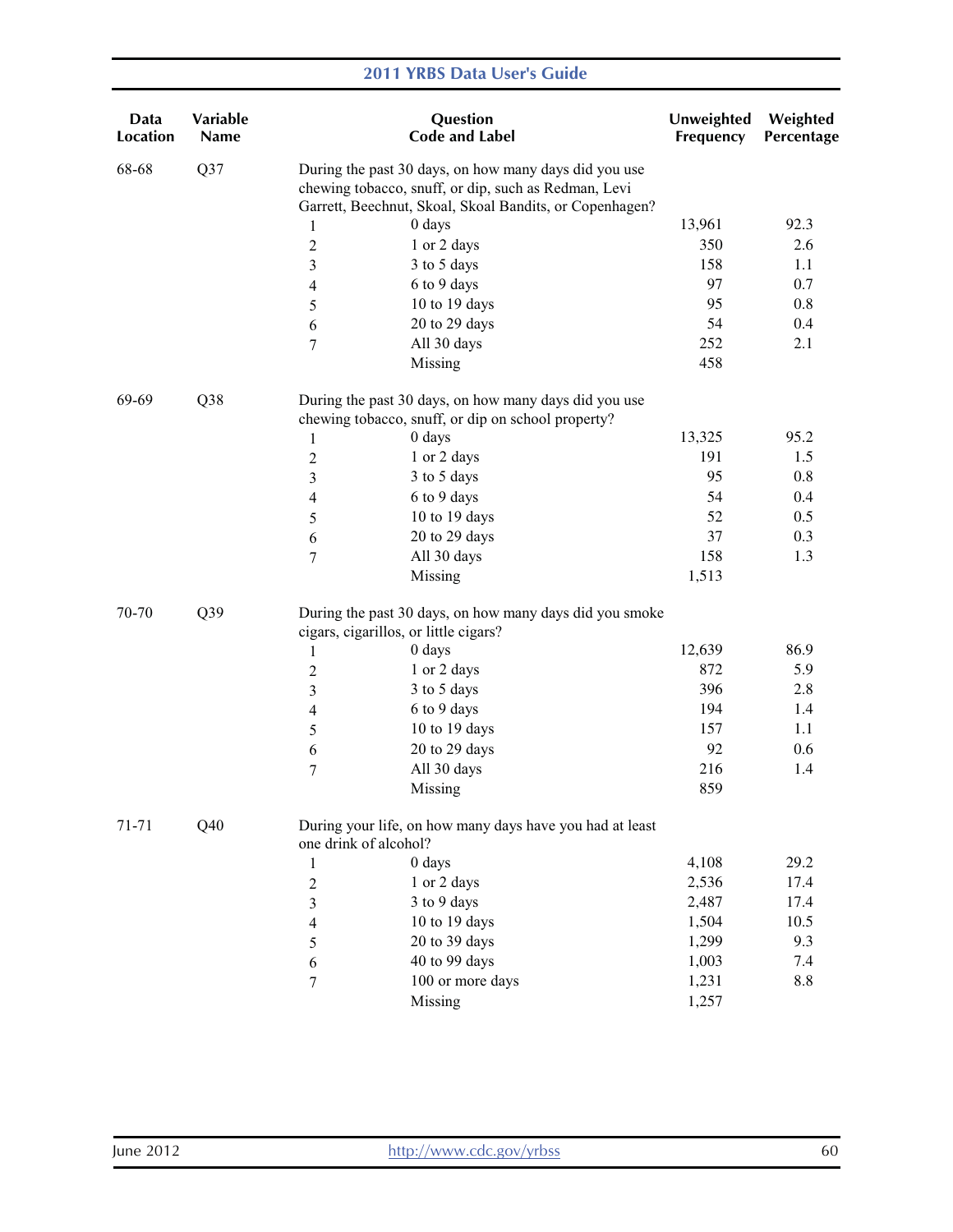| Data<br><b>Location</b>  | Variable<br>Name |                             | Question<br><b>Code and Label</b>                                                                                           | Unweighted<br>Frequency | Weighted<br>Percentage |
|--------------------------|------------------|-----------------------------|-----------------------------------------------------------------------------------------------------------------------------|-------------------------|------------------------|
| 72-72                    | Q <sub>41</sub>  | other than a few sips?      | How old were you when you had your first drink of alcohol                                                                   |                         |                        |
|                          |                  | 1                           | I have never had a drink of alcohol<br>other than a few sips                                                                | 4,869                   | 33.3                   |
|                          |                  | $\sqrt{2}$                  | 8 years old or younger                                                                                                      | 976                     | 5.8                    |
|                          |                  | 3                           | 9 or 10 years old                                                                                                           | 765                     | 4.7                    |
|                          |                  | $\overline{4}$              | 11 or 12 years old                                                                                                          | 1,469                   | 9.9                    |
|                          |                  | 5                           | 13 or 14 years old                                                                                                          | 3,334                   | 22.3                   |
|                          |                  | 6                           | 15 or 16 years old                                                                                                          | 3,060                   | 20.5                   |
|                          |                  | $\tau$                      | 17 years old or older                                                                                                       | 621                     | 3.5                    |
|                          |                  |                             | Missing                                                                                                                     | 331                     |                        |
| 73-73                    | Q42              | least one drink of alcohol? | During the past 30 days, on how many days did you have at                                                                   |                         |                        |
|                          |                  | 1                           | 0 days                                                                                                                      | 8,502                   | 61.3                   |
|                          |                  | $\overline{2}$              | 1 or 2 days                                                                                                                 | 2,731                   | 19.4                   |
|                          |                  | 3                           | 3 to 5 days                                                                                                                 | 1,292                   | 9.0                    |
|                          |                  | 4                           | 6 to 9 days                                                                                                                 | 740                     | 5.2                    |
|                          |                  | 5                           | 10 to 19 days                                                                                                               | 432                     | 3.3                    |
|                          |                  | 6                           | 20 to 29 days                                                                                                               | 105                     | 0.8                    |
|                          |                  | 7                           | All 30 days                                                                                                                 | 141                     | 0.9                    |
|                          |                  |                             | Missing                                                                                                                     | 1,482                   |                        |
| Q <sub>43</sub><br>74-74 |                  | hours?                      | During the past 30 days, on how many days did you have 5<br>or more drinks of alcohol in a row, that is, within a couple of |                         |                        |
|                          |                  | $\mathbf{1}$                | 0 days                                                                                                                      | 11,688                  | 78.1                   |
|                          |                  | $\overline{c}$              | 1 day                                                                                                                       | 1,167                   | 7.5                    |
|                          |                  | 3                           | 2 days                                                                                                                      | 814                     | 5.4                    |
|                          |                  | 4                           | 3 to 5 days                                                                                                                 | 672                     | 4.7                    |
|                          |                  | 5                           | 6 to 9 days                                                                                                                 | 355                     | 2.5                    |
|                          |                  | 6                           | 10 to 19 days                                                                                                               | 144                     | 1.1                    |
|                          |                  | $\overline{7}$              | 20 or more days                                                                                                             | 116                     | 0.7                    |
|                          |                  |                             | Missing                                                                                                                     | 469                     |                        |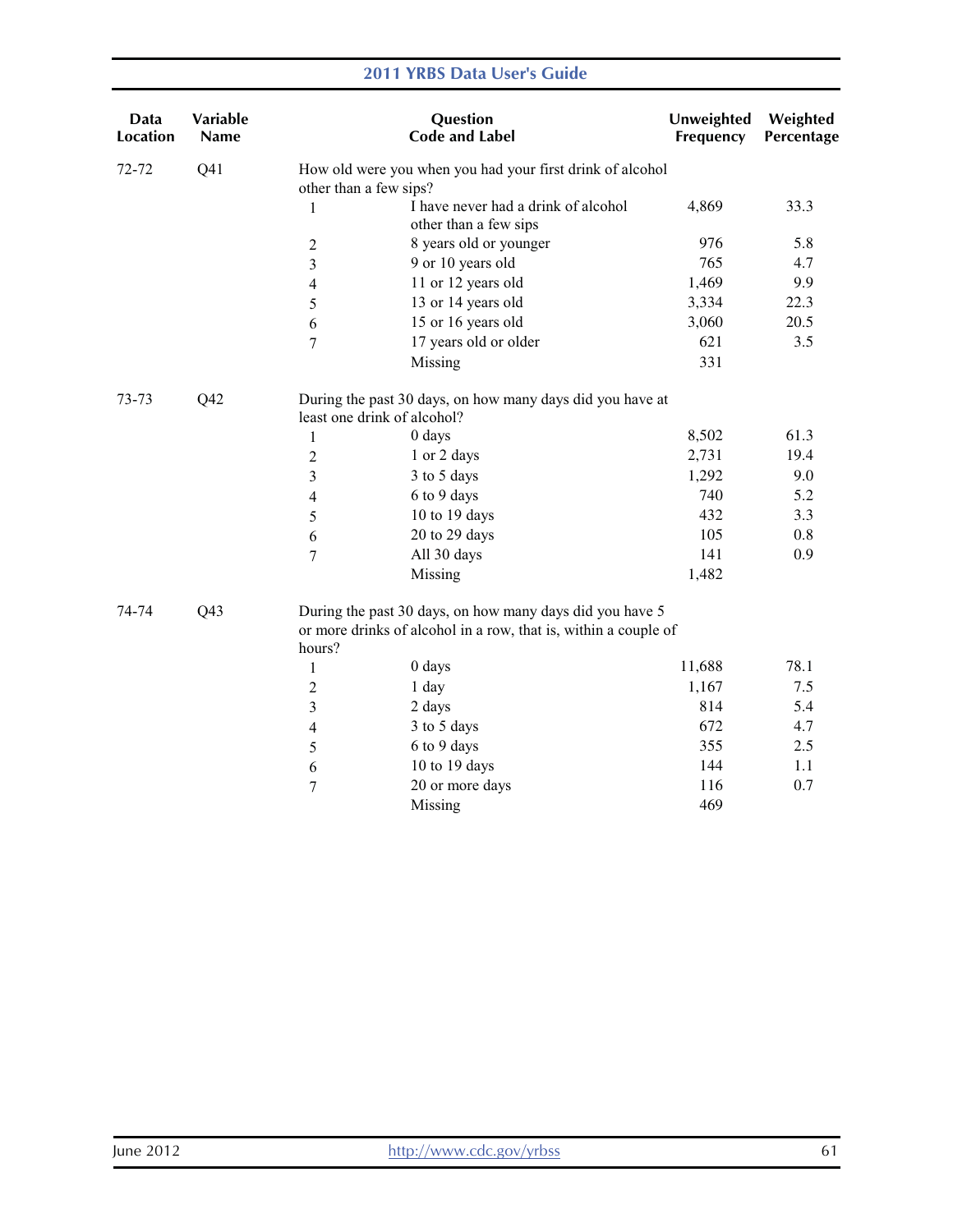| Data<br><b>Location</b> | Variable<br>Name |                | Question<br><b>Code and Label</b>                                                                                   | Unweighted<br>Frequency | Weighted<br>Percentage |
|-------------------------|------------------|----------------|---------------------------------------------------------------------------------------------------------------------|-------------------------|------------------------|
| 75-75                   | Q44              | you drank?     | During the past 30 days, how did you usually get the alcohol                                                        |                         |                        |
|                         |                  | 1              | I did not drink alcohol during the past<br>30 days                                                                  | 7,768                   | 60.4                   |
|                         |                  | $\overline{2}$ | I bought it in a store such as a liquor<br>store, convenience store, supermarket,<br>discount store, or gas station | 317                     | 2.0                    |
|                         |                  | 3              | I bought it at a restaurant, bar, or club                                                                           | 85                      | 0.5                    |
|                         |                  | 4              | I bought it at a public event such as a<br>concert or sporting event                                                | 45                      | 0.2                    |
|                         |                  | 5<br>for me    | I gave someone else money to buy it                                                                                 | 1,099                   | 9.5                    |
|                         |                  | 6              | Someone gave it to me                                                                                               | 2,078                   | 15.6                   |
|                         |                  | 7              | I took it from a store or family member                                                                             | 561                     | 4.2                    |
|                         |                  | $\,$ 8 $\,$    | I got it some other way                                                                                             | 1,052                   | 7.5                    |
|                         |                  |                | Missing                                                                                                             | 2,420                   |                        |
| 76-76                   | Q <sub>45</sub>  |                | During the past 30 days, on how many days did you have at<br>least one drink of alcohol on school property?         |                         |                        |
|                         |                  | 0 days<br>1    |                                                                                                                     | 14,162                  | 94.9                   |
|                         |                  | 2              | 1 or 2 days                                                                                                         | 581                     | 3.3                    |
|                         |                  | 3              | 3 to 5 days                                                                                                         | 128                     | 0.8                    |
|                         |                  | 4              | 6 to 9 days                                                                                                         | 57                      | 0.4                    |
|                         |                  | 5              | 10 to 19 days                                                                                                       | 16                      | 0.1                    |
|                         |                  | 6              | 20 to 29 days                                                                                                       | 8                       | 0.0                    |
|                         |                  | 7              | All 30 days                                                                                                         | 81                      | 0.5                    |
|                         |                  |                | Missing                                                                                                             | 392                     |                        |
| 77-77                   | Q46              |                | During your life, how many times have you used marijuana?                                                           |                         |                        |
|                         |                  | 1              | 0 times                                                                                                             | 8,703                   | 60.1                   |
|                         |                  | $\overline{c}$ | 1 or 2 times                                                                                                        | 1,235                   | 7.8                    |
|                         |                  | 3              | 3 to 9 times                                                                                                        | 1,245                   | 7.6                    |
|                         |                  | 4              | 10 to 19 times                                                                                                      | 718                     | 4.7                    |
|                         |                  | 5              | 20 to 39 times                                                                                                      | 702                     | 4.5                    |
|                         |                  | 6              | 40 to 99 times                                                                                                      | 692                     | 4.4                    |
|                         |                  | 7              | 100 or more times                                                                                                   | 1,630                   | 10.9                   |
|                         |                  |                | Missing                                                                                                             | 500                     |                        |
| 78-78                   | Q <sub>47</sub>  | time?          | How old were you when you tried marijuana for the first                                                             |                         |                        |
|                         |                  | $\mathbf{1}$   | I have never tried marijuana                                                                                        | 8,729                   | 59.8                   |
|                         |                  | $\overline{c}$ | 8 years old or younger                                                                                              | 280                     | 1.7                    |
|                         |                  | 3              | 9 or 10 years old                                                                                                   | 308                     | 1.9                    |
|                         |                  | 4              | 11 or 12 years old                                                                                                  | 759                     | 4.5                    |
|                         |                  | 5              | 13 or 14 years old                                                                                                  | 2,228                   | 14.7                   |
|                         |                  | 6              | 15 or 16 years old                                                                                                  | 2,253                   | 14.6                   |
|                         |                  | 7              | 17 years old or older                                                                                               | 474                     | 2.8                    |
|                         |                  |                | Missing                                                                                                             | 394                     |                        |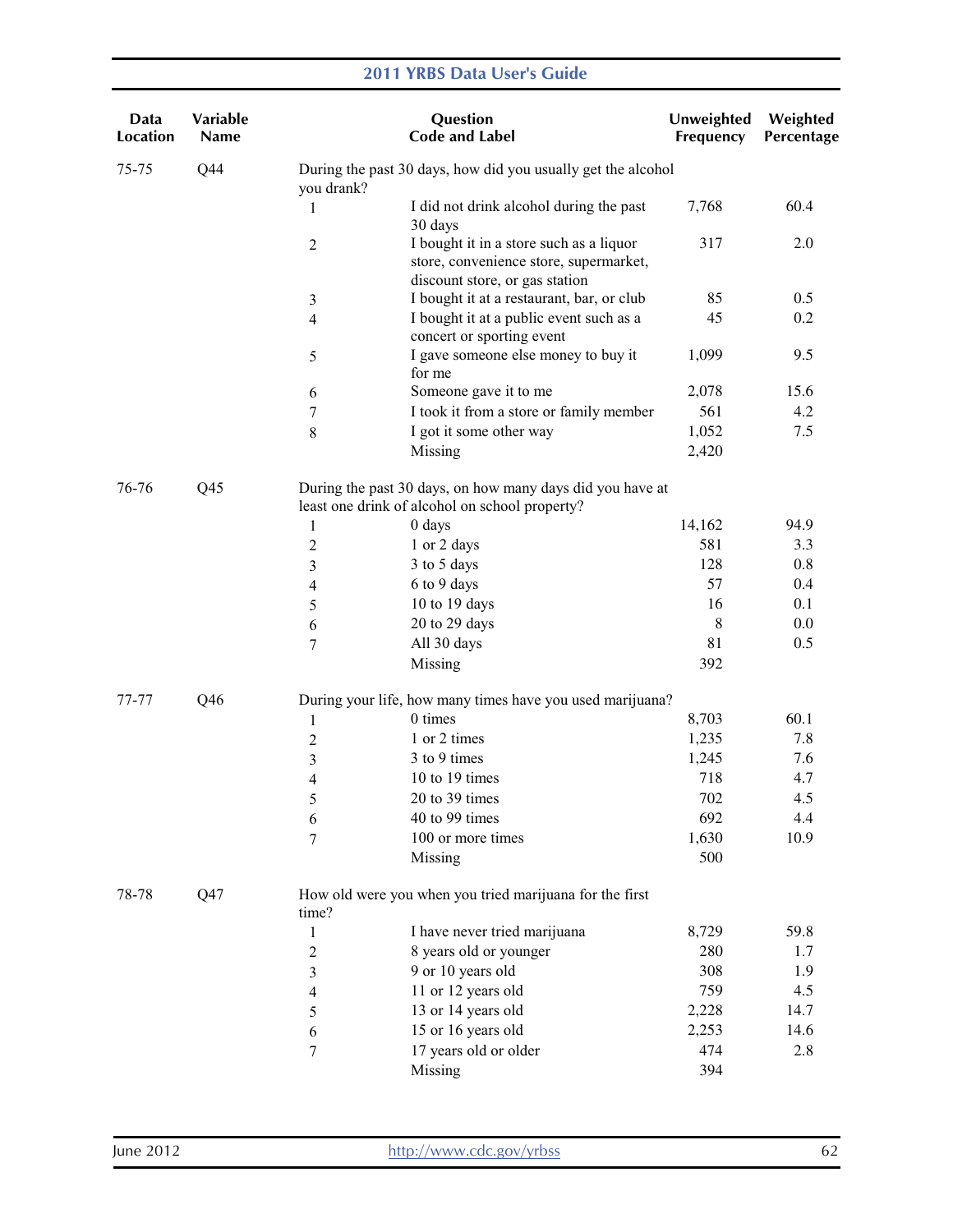| Data<br>Location | <b>Variable</b><br><b>Name</b> |                         | Question<br><b>Code and Label</b>                                                                                 | Unweighted<br>Frequency | Weighted<br>Percentage |
|------------------|--------------------------------|-------------------------|-------------------------------------------------------------------------------------------------------------------|-------------------------|------------------------|
| 79-79            | Q48                            | marijuana?              | During the past 30 days, how many times did you use                                                               |                         |                        |
|                  |                                | 1                       | 0 times                                                                                                           | 11,440                  | 76.9                   |
|                  |                                | $\overline{2}$          | 1 or 2 times                                                                                                      | 1,124                   | 7.4                    |
|                  |                                | 3                       | 3 to 9 times                                                                                                      | 810                     | 5.1                    |
|                  |                                | $\overline{4}$          | 10 to 19 times                                                                                                    | 531                     | 3.3                    |
|                  |                                | $\mathfrak{S}$          | 20 to 39 times                                                                                                    | 365                     | 2.4                    |
|                  |                                | 6                       | 40 or more times                                                                                                  | 700                     | 4.8                    |
|                  |                                |                         | Missing                                                                                                           | 455                     |                        |
| 80-80            | Q49                            |                         | During the past 30 days, how many times did you use<br>marijuana on school property?                              |                         |                        |
|                  |                                | 1                       | 0 times                                                                                                           | 13,691                  | 94.1                   |
|                  |                                | $\overline{2}$          | 1 or 2 times                                                                                                      | 453                     | 2.8                    |
|                  |                                | $\overline{\mathbf{3}}$ | 3 to 9 times                                                                                                      | 200                     | 1.2                    |
|                  |                                | 4                       | 10 to 19 times                                                                                                    | 103                     | 0.7                    |
|                  |                                | 5                       | 20 to 39 times                                                                                                    | 68                      | 0.5                    |
|                  |                                | 6                       | 40 or more times                                                                                                  | 123                     | 0.7                    |
|                  |                                |                         | Missing                                                                                                           | 787                     |                        |
| 81-81            | Q50                            |                         | During your life, how many times have you used any form of<br>cocaine, including powder, crack, or freebase?      |                         |                        |
|                  |                                | 1                       | 0 times                                                                                                           | 14,055                  | 93.2                   |
|                  |                                | $\overline{2}$          | 1 or 2 times                                                                                                      | 506                     | 3.3                    |
|                  |                                | 3                       | 3 to 9 times                                                                                                      | 237                     | 1.4                    |
|                  |                                | $\overline{4}$          | 10 to 19 times                                                                                                    | 104                     | 0.6                    |
|                  |                                | 5                       | 20 to 39 times                                                                                                    | 69                      | 0.4                    |
|                  |                                | 6                       | 40 or more times                                                                                                  | 167                     | 1.1                    |
|                  |                                |                         | Missing                                                                                                           | 287                     |                        |
| 82-82            | Q51                            |                         | During the past 30 days, how many times did you use any<br>form of cocaine, including powder, crack, or freebase? |                         |                        |
|                  |                                | $\mathbf{1}$            | 0 times                                                                                                           | 13,964                  | 97.0                   |
|                  |                                | $\overline{2}$          | 1 or 2 times                                                                                                      | 226                     | 1.3                    |
|                  |                                | 3                       | 3 to 9 times                                                                                                      | 77                      | 0.6                    |
|                  |                                | 4                       | 10 to 19 times                                                                                                    | 48                      | 0.3                    |
|                  |                                | 5                       | 20 to 39 times                                                                                                    | 15                      | 0.1                    |
|                  |                                | 6                       | 40 or more times                                                                                                  | 105                     | 0.7                    |
|                  |                                |                         | Missing                                                                                                           | 990                     |                        |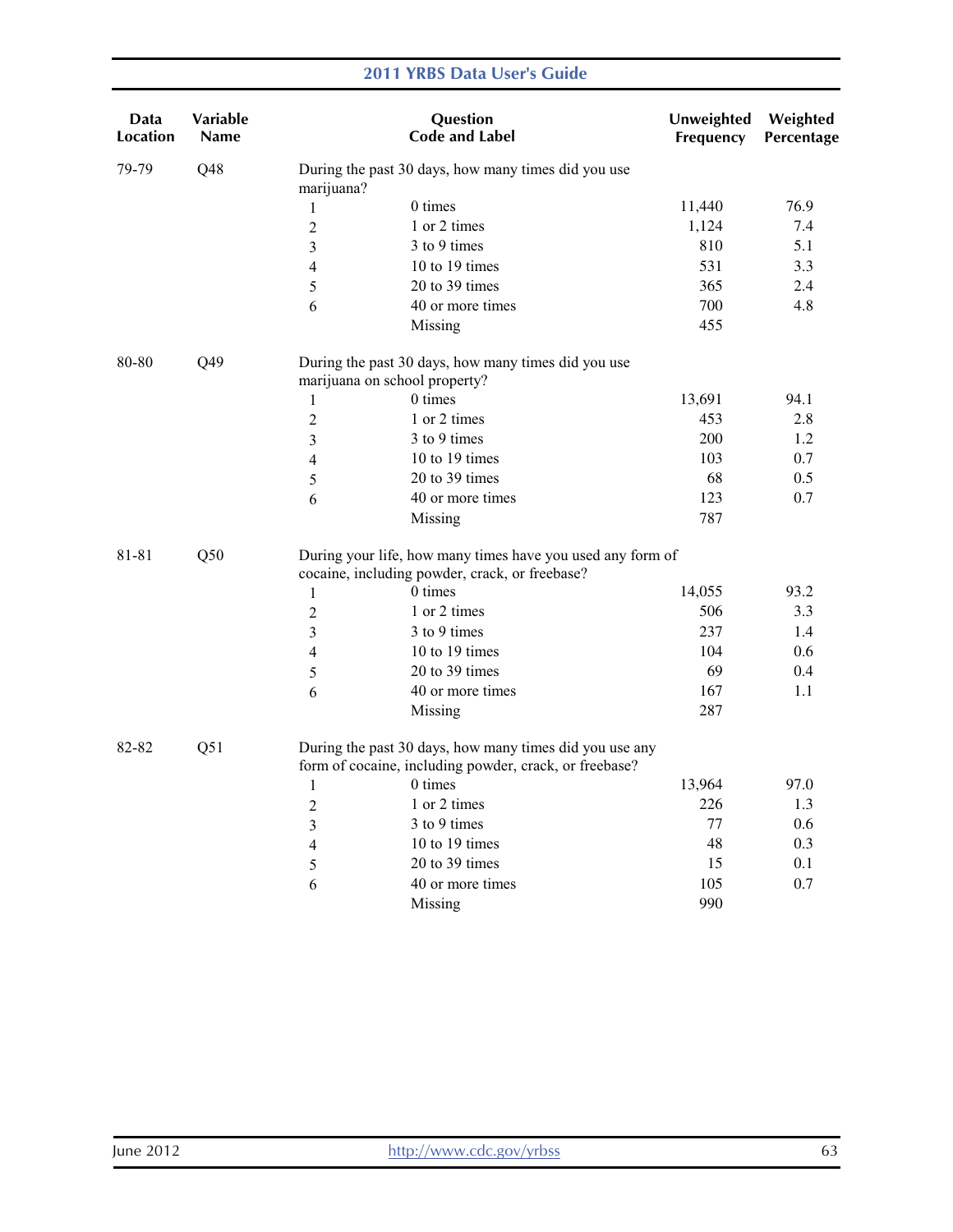| Data<br><b>Location</b> | Variable<br>Name |                               | Question<br><b>Code and Label</b>                                                                                      | Unweighted<br>Frequency | Weighted<br>Percentage |
|-------------------------|------------------|-------------------------------|------------------------------------------------------------------------------------------------------------------------|-------------------------|------------------------|
| 83-83                   | Q52              |                               | During your life, how many times have you sniffed glue,<br>breathed the contents of aerosol spray cans, or inhaled any |                         |                        |
|                         |                  | paints or sprays to get high? |                                                                                                                        |                         |                        |
|                         |                  | 1                             | 0 times                                                                                                                | 12,882                  | 88.6                   |
|                         |                  | $\overline{2}$                | 1 or 2 times                                                                                                           | 811                     | 5.7                    |
|                         |                  | 3                             | 3 to 9 times                                                                                                           | 399                     | 2.7                    |
|                         |                  | 4                             | 10 to 19 times                                                                                                         | 196                     | 1.3                    |
|                         |                  | 5                             | 20 to 39 times                                                                                                         | 91                      | 0.6                    |
|                         |                  | 6                             | 40 or more times                                                                                                       | 177                     | 1.1                    |
|                         |                  |                               | Missing                                                                                                                | 869                     |                        |
| 84-84                   | Q <sub>53</sub>  |                               | During your life, how many times have you used heroin (also                                                            |                         |                        |
|                         |                  |                               | called smack, junk, or China White)?                                                                                   |                         |                        |
|                         |                  | $\mathbf{1}$                  | 0 times                                                                                                                | 13,660                  | 97.1                   |
|                         |                  | $\boldsymbol{2}$              | 1 or 2 times                                                                                                           | 141                     | 1.0                    |
|                         |                  | 3                             | 3 to 9 times                                                                                                           | 62                      | 0.5                    |
|                         |                  | 4                             | 10 to 19 times                                                                                                         | 55                      | 0.4                    |
|                         |                  | 5                             | 20 to 39 times                                                                                                         | 34                      | 0.2                    |
|                         |                  | 6                             | 40 or more times                                                                                                       | 117                     | 0.8                    |
|                         |                  |                               | Missing                                                                                                                | 1,356                   |                        |
| 85-85                   | Q54              |                               | During your life, how many times have you used                                                                         |                         |                        |
|                         |                  |                               | methamphetamines (also called speed, crystal, crank, or ice)?                                                          |                         |                        |
|                         |                  | $\mathbf{1}$                  | 0 times                                                                                                                | 14,365                  | 96.2                   |
|                         |                  | $\boldsymbol{2}$              | 1 or 2 times                                                                                                           | 229                     | 1.6                    |
|                         |                  | 3                             | 3 to 9 times                                                                                                           | 95                      | 0.7                    |
|                         |                  | $\overline{4}$                | 10 to 19 times                                                                                                         | 60                      | 0.4                    |
|                         |                  | 5                             | 20 to 39 times                                                                                                         | 39                      | 0.2                    |
|                         |                  | 6                             | 40 or more times                                                                                                       | 145                     | 0.9                    |
|                         |                  |                               | Missing                                                                                                                | 492                     |                        |
| 86-86                   | Q <sub>55</sub>  | (also called MDMA)?           | During your life, how many times have you used ecstasy                                                                 |                         |                        |
|                         |                  | 1 0 times                     |                                                                                                                        | 13,042                  | 91.8                   |
|                         |                  | $\overline{c}$                | 1 or 2 times                                                                                                           | 516                     | 3.5                    |
|                         |                  | 3                             | 3 to 9 times                                                                                                           | 308                     | 2.1                    |
|                         |                  | 4                             | 10 to 19 times                                                                                                         | 146                     | 0.9                    |
|                         |                  | 5                             | 20 to 39 times                                                                                                         | 72                      | 0.5                    |
|                         |                  | 6                             | 40 or more times                                                                                                       | 186                     | 1.2                    |
|                         |                  |                               | Missing                                                                                                                | 1,155                   |                        |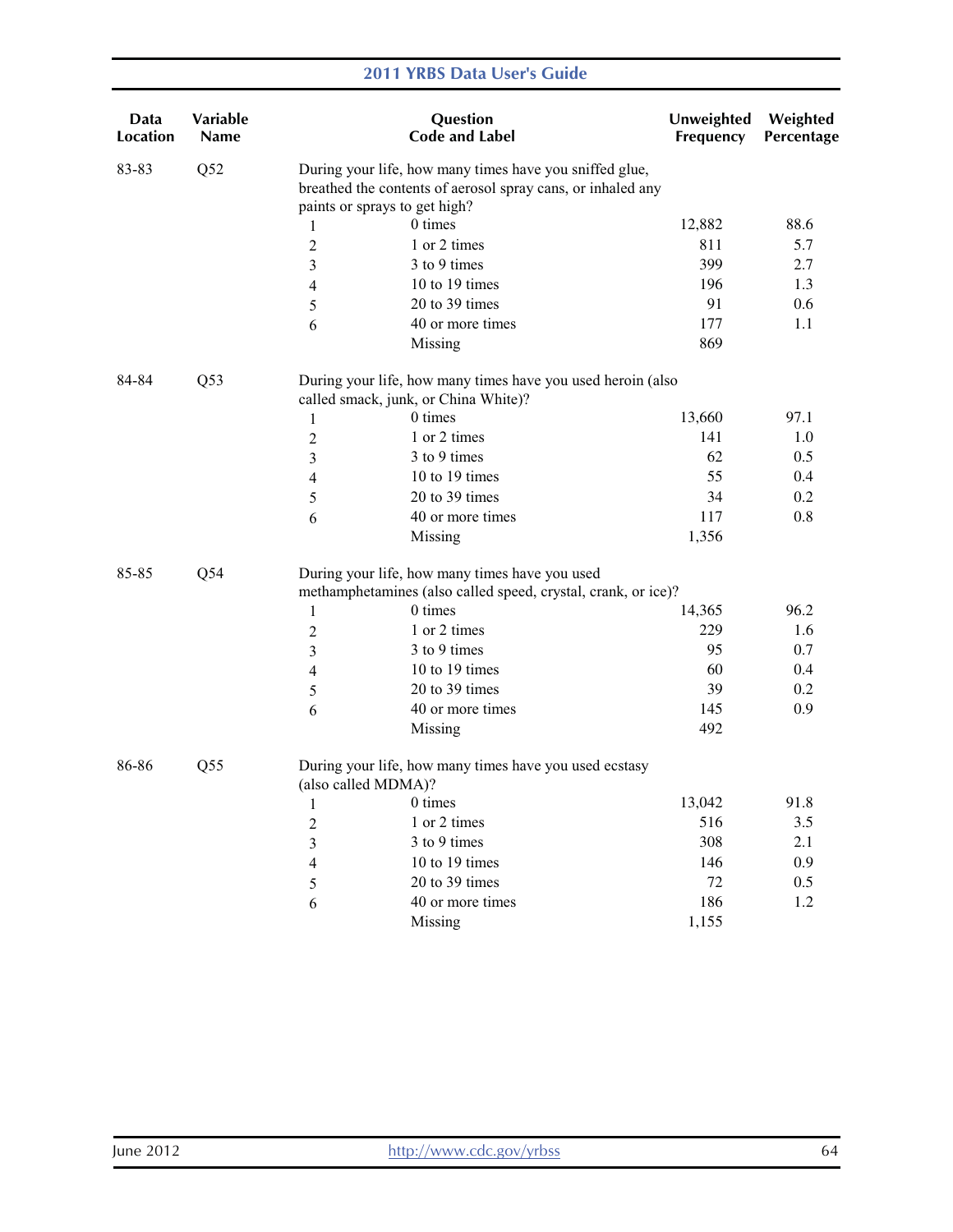| Data<br>Location | <b>Variable</b><br>Name |                | Question<br><b>Code and Label</b>                                                                                                                                         | Unweighted<br>Frequency | Weighted<br>Percentage |
|------------------|-------------------------|----------------|---------------------------------------------------------------------------------------------------------------------------------------------------------------------------|-------------------------|------------------------|
| 87-87            | Q56                     |                | During your life, how many times have you taken steroid<br>pills or shots without a doctor's prescription?                                                                |                         |                        |
|                  |                         | 1              | 0 times                                                                                                                                                                   | 14,280                  | 96.4                   |
|                  |                         | $\overline{2}$ | 1 or 2 times                                                                                                                                                              | 179                     | 1.2                    |
|                  |                         | 3              | 3 to 9 times                                                                                                                                                              | 114                     | 0.8                    |
|                  |                         | 4              | 10 to 19 times                                                                                                                                                            | 61                      | 0.3                    |
|                  |                         | 5              | 20 to 39 times                                                                                                                                                            | 43                      | 0.3                    |
|                  |                         | 6              | 40 or more times                                                                                                                                                          | 147                     | 1.0                    |
|                  |                         |                | Missing                                                                                                                                                                   | 601                     |                        |
| 88-88            | Q57                     | prescription?  | During your life, how many times have you taken a<br>prescription drug (such as OxyContin, Percocet, Vicodin,<br>codeine, Adderall, Ritalin, or Xanax) without a doctor's |                         |                        |
|                  |                         | 1              | $0 \times$                                                                                                                                                                | 11,245                  | 79.3                   |
|                  |                         | $\overline{2}$ | 1 or 2 times                                                                                                                                                              | 996                     | 7.3                    |
|                  |                         | 3              | 3 to 9 times                                                                                                                                                              | 712                     | 5.2                    |
|                  |                         | 4              | 10 to 19 times                                                                                                                                                            | 385                     | 2.9                    |
|                  |                         | 5              | 20 to 39 times                                                                                                                                                            | 220                     | 1.7                    |
|                  |                         | 6              | 40 or more times                                                                                                                                                          | 453                     | 3.4                    |
|                  |                         |                | Missing                                                                                                                                                                   | 1,414                   |                        |
| 89-89            | Q58                     |                | During your life, how many times have you used a needle to<br>inject any illegal drug into your body?                                                                     |                         |                        |
|                  |                         | 1              | 0 times                                                                                                                                                                   | 13,719                  | 97.7                   |
|                  |                         | $\overline{2}$ | 1 time                                                                                                                                                                    | 153                     | 1.0                    |
|                  |                         | 3              | 2 or more times                                                                                                                                                           | 190                     | 1.3                    |
|                  |                         |                | Missing                                                                                                                                                                   | 1,363                   |                        |
| 90-90            | Q59                     |                | During the past 12 months, has anyone offered, sold, or<br>given you an illegal drug on school property?                                                                  |                         |                        |
|                  |                         | $\mathbf{1}$   | Yes                                                                                                                                                                       | 4,198                   | 25.6                   |
|                  |                         | $\overline{2}$ | N <sub>0</sub>                                                                                                                                                            | 10,948                  | 74.4                   |
|                  |                         |                | Missing                                                                                                                                                                   | 279                     |                        |
| 91-91            | Q60                     |                | Have you ever had sexual intercourse?                                                                                                                                     |                         |                        |
|                  |                         | $\mathbf{1}$   | Yes                                                                                                                                                                       | 7,250                   | 47.4                   |
|                  |                         | $\overline{2}$ | No                                                                                                                                                                        | 7,094                   | 52.6                   |
|                  |                         |                | Missing                                                                                                                                                                   | 1,081                   |                        |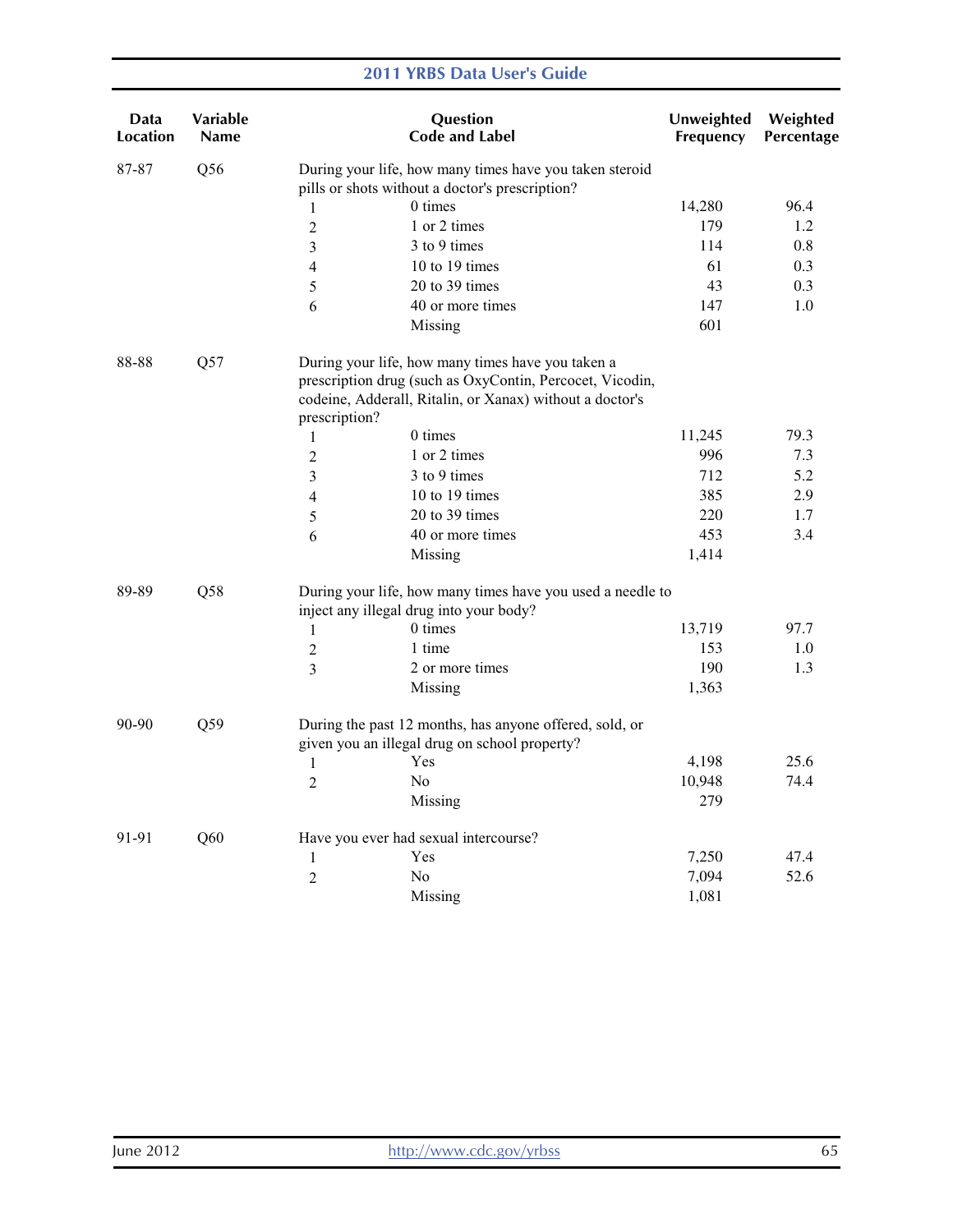| Data<br><b>Location</b> | Variable<br>Name                                                                              |                          | Question<br><b>Code and Label</b>                                  | Unweighted<br>Frequency | Weighted<br>Percentage |
|-------------------------|-----------------------------------------------------------------------------------------------|--------------------------|--------------------------------------------------------------------|-------------------------|------------------------|
| 92-92                   | Q <sub>61</sub>                                                                               | first time?              | How old were you when you had sexual intercourse for the           |                         |                        |
|                         |                                                                                               | 1                        | I have never had sexual intercourse                                | 7,094                   | 52.6                   |
|                         |                                                                                               | $\overline{2}$           | 11 years old or younger                                            | 529                     | 3.3                    |
|                         |                                                                                               | 3                        | 12 years old                                                       | 475                     | 2.9                    |
|                         |                                                                                               | 4                        | 13 years old                                                       | 935                     | 6.0                    |
|                         |                                                                                               | 5                        | 14 years old                                                       | 1,528                   | 10.3                   |
|                         |                                                                                               | 6                        | 15 years old                                                       | 1,817                   | 12.1                   |
|                         |                                                                                               | 7                        | 16 years old                                                       | 1,343                   | 8.9                    |
|                         |                                                                                               | $\,$ 8 $\,$              | 17 years old or older                                              | 614                     | 3.9                    |
|                         |                                                                                               |                          | Missing                                                            | 1,090                   |                        |
| 93-93                   | Q <sub>62</sub><br>During your life, with how many people have you had sexual<br>intercourse? |                          |                                                                    |                         |                        |
|                         |                                                                                               | 1                        | I have never had sexual intercourse                                | 7,084                   | 52.7                   |
|                         |                                                                                               | 2                        | 1 person                                                           | 2,495                   | 17.2                   |
|                         |                                                                                               | 3                        | 2 people                                                           | 1,371                   | 8.9                    |
|                         |                                                                                               | 4                        | 3 people                                                           | 973                     | 5.9                    |
|                         |                                                                                               | 5                        | 4 people                                                           | 645                     | 4.4                    |
|                         |                                                                                               | 6                        | 5 people                                                           | 430                     | 2.7                    |
|                         |                                                                                               | 7                        | 6 or more people                                                   | 1,286                   | 8.1                    |
|                         |                                                                                               |                          | Missing                                                            | 1,141                   |                        |
| 94-94                   | Q63                                                                                           | have sexual intercourse? | During the past 3 months, with how many people did you             |                         |                        |
|                         |                                                                                               | 1                        | I have never had sexual intercourse                                | 7,085                   | 52.7                   |
|                         |                                                                                               | $\overline{c}$           | I have had sexual intercourse, but not<br>during the past 3 months | 2,053                   | 13.6                   |
|                         |                                                                                               | 3                        | 1 person                                                           | 3,606                   | 23.9                   |
|                         |                                                                                               | $\overline{\mathcal{A}}$ | 2 people                                                           | 774                     | 5.1                    |
|                         |                                                                                               | 5                        | 3 people                                                           | 322                     | 1.9                    |
|                         |                                                                                               | 6                        | 4 people                                                           | 132                     | 0.8                    |
|                         |                                                                                               | $\boldsymbol{7}$         | 5 people                                                           | 66                      | 0.4                    |
|                         |                                                                                               | 8                        | 6 or more people                                                   | 258                     | 1.8                    |
|                         |                                                                                               |                          | Missing                                                            | 1,129                   |                        |
| 95-95                   | Q64<br>intercourse the last time?                                                             |                          | Did you drink alcohol or use drugs before you had sexual           |                         |                        |
|                         |                                                                                               | 1                        | I have never had sexual intercourse                                | 7,070                   | 52.6                   |
|                         |                                                                                               | $\mathbf{2}$             | Yes                                                                | 1,457                   | 9.7                    |
|                         |                                                                                               | 3                        | No                                                                 | 5,764                   | 37.7                   |
|                         |                                                                                               |                          | Missing                                                            | 1,134                   |                        |
| 96-96                   | Q65                                                                                           | partner use a condom?    | The last time you had sexual intercourse, did you or your          |                         |                        |
|                         |                                                                                               | 1                        | I have never had sexual intercourse                                | 7,058                   | 52.9                   |
|                         |                                                                                               | $\boldsymbol{2}$         | Yes                                                                | 4,554                   | 30.2                   |
|                         |                                                                                               | 3                        | No                                                                 | 2,553                   | 16.9                   |
|                         |                                                                                               |                          | Missing                                                            | 1,260                   |                        |
|                         |                                                                                               |                          |                                                                    |                         |                        |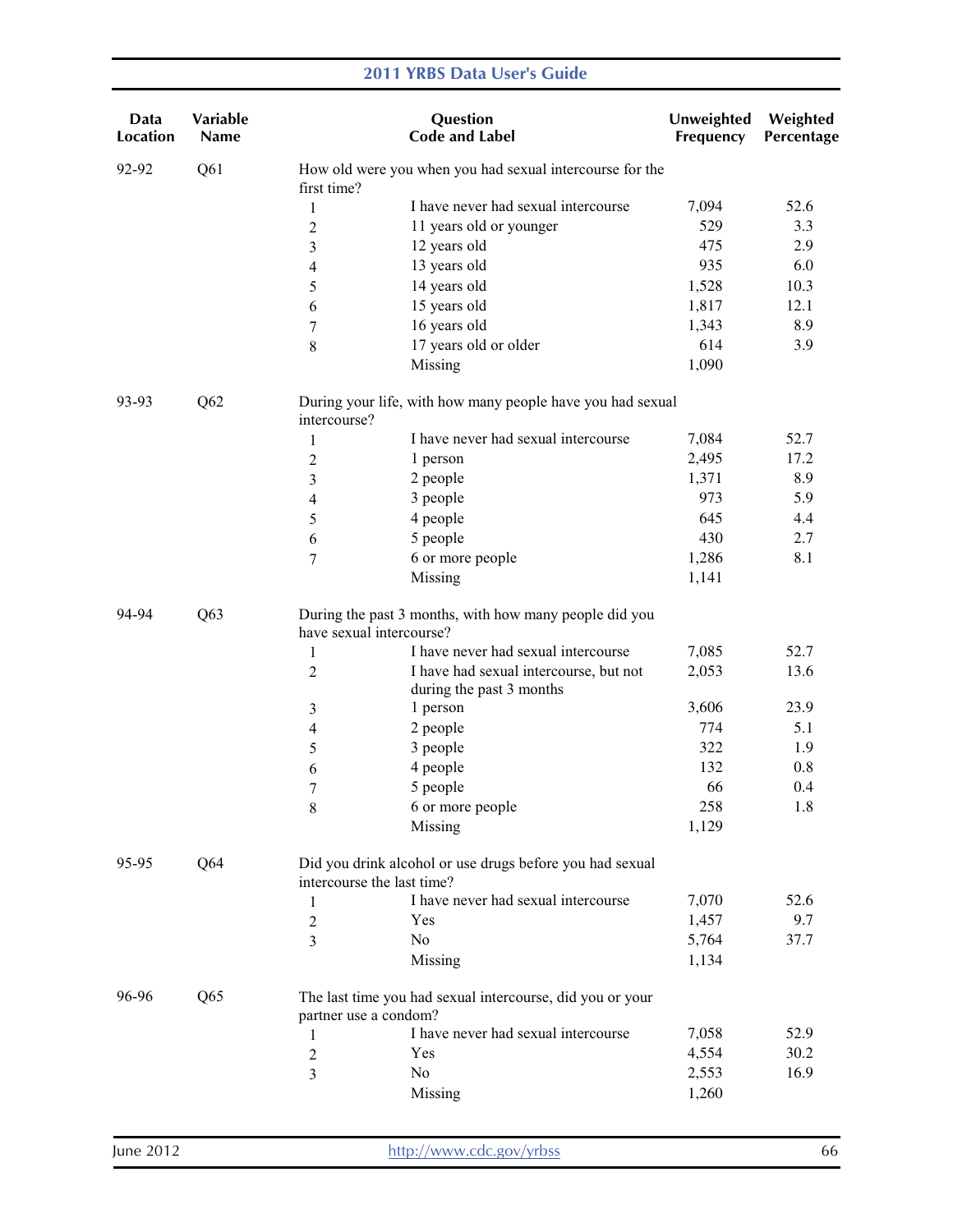| Data<br><b>Location</b> | Variable<br><b>Name</b> |                                                                                                                                                    | Question<br><b>Code and Label</b>                                                                                                | Unweighted<br>Frequency | Weighted<br>Percentage |
|-------------------------|-------------------------|----------------------------------------------------------------------------------------------------------------------------------------------------|----------------------------------------------------------------------------------------------------------------------------------|-------------------------|------------------------|
| 97-97                   | Q66                     |                                                                                                                                                    | The last time you had sexual intercourse, what one method                                                                        |                         |                        |
|                         |                         |                                                                                                                                                    | did you or your partner use to prevent pregnancy?                                                                                |                         |                        |
|                         |                         | 1                                                                                                                                                  | I have never had sexual intercourse                                                                                              | 7,037                   | 53.4                   |
|                         |                         | $\overline{2}$                                                                                                                                     | No method was used to prevent                                                                                                    | 967                     | 5.9                    |
|                         |                         |                                                                                                                                                    | pregnancy                                                                                                                        |                         |                        |
|                         |                         | $\mathfrak{Z}$                                                                                                                                     | Birth control pills                                                                                                              | 927                     | 7.2                    |
|                         |                         | $\overline{4}$                                                                                                                                     | Condoms                                                                                                                          | 3,683                   | 24.4                   |
|                         |                         | 5                                                                                                                                                  | Depo-Provera (or any injectable birth<br>control), Nuva Ring (or any birth<br>control ring), Implanon (or any                    | 317                     | 2.0                    |
|                         |                         |                                                                                                                                                    | implant), or any IUD                                                                                                             |                         |                        |
|                         |                         | 6                                                                                                                                                  | Withdrawal                                                                                                                       | 651                     | 4.5                    |
|                         |                         | 7                                                                                                                                                  | Some other method                                                                                                                | 193                     | 1.3                    |
|                         |                         | $\,8\,$                                                                                                                                            | Not sure                                                                                                                         | 212                     | 1.3                    |
|                         |                         |                                                                                                                                                    | Missing                                                                                                                          | 1,438                   |                        |
|                         |                         |                                                                                                                                                    |                                                                                                                                  |                         |                        |
| 98-98                   | Q67                     | How do you describe your weight?                                                                                                                   |                                                                                                                                  |                         |                        |
|                         |                         | 1                                                                                                                                                  | Very underweight                                                                                                                 | 346                     | 2.0                    |
|                         |                         | $\sqrt{2}$                                                                                                                                         | Slightly underweight                                                                                                             | 1,808                   | 12.8                   |
|                         |                         | 3                                                                                                                                                  | About the right weight                                                                                                           | 8,444                   | 56.0                   |
|                         |                         | $\overline{4}$                                                                                                                                     | Slightly overweight                                                                                                              | 3,892                   | 24.9                   |
|                         |                         | 5                                                                                                                                                  | Very overweight                                                                                                                  | 650                     | 4.2                    |
|                         |                         |                                                                                                                                                    | Missing                                                                                                                          | 285                     |                        |
| 99-99                   | Q68                     | weight?                                                                                                                                            | Which of the following are you trying to do about your                                                                           |                         |                        |
|                         |                         | $\mathbf{1}$                                                                                                                                       | Lose weight                                                                                                                      | 7,123                   | 46.0                   |
|                         |                         | $\overline{2}$                                                                                                                                     | Gain weight                                                                                                                      | 2,608                   | 17.2                   |
|                         |                         | 3                                                                                                                                                  | Stay the same weight                                                                                                             | 2,761                   | 18.5                   |
|                         |                         | $\overline{4}$                                                                                                                                     | I am not trying to do anything about                                                                                             | 2,692                   | 18.3                   |
|                         |                         |                                                                                                                                                    | my weight                                                                                                                        |                         |                        |
|                         |                         |                                                                                                                                                    | Missing                                                                                                                          | 241                     |                        |
| 100-100                 | Q69                     | During the past 30 days, did you go without eating for 24<br>hours or more (also called fasting) to lose weight or to keep<br>from gaining weight? |                                                                                                                                  |                         |                        |
|                         |                         | Yes<br>1                                                                                                                                           |                                                                                                                                  | 1,918                   | 12.2                   |
|                         |                         | No<br>$\overline{2}$                                                                                                                               |                                                                                                                                  | 13,150                  | 87.8                   |
|                         |                         |                                                                                                                                                    | Missing                                                                                                                          | 357                     |                        |
|                         |                         |                                                                                                                                                    |                                                                                                                                  |                         |                        |
| 101-101                 | Q70                     | from gaining weight?                                                                                                                               | During the past 30 days, did you take any diet pills, powders,<br>or liquids without a doctor's advice to lose weight or to keep |                         |                        |
|                         |                         | Yes<br>1                                                                                                                                           |                                                                                                                                  | 827                     | 5.1                    |
|                         |                         | No<br>$\overline{c}$                                                                                                                               |                                                                                                                                  | 14,309                  | 94.9                   |
|                         |                         |                                                                                                                                                    | Missing                                                                                                                          | 289                     |                        |
|                         |                         |                                                                                                                                                    |                                                                                                                                  |                         |                        |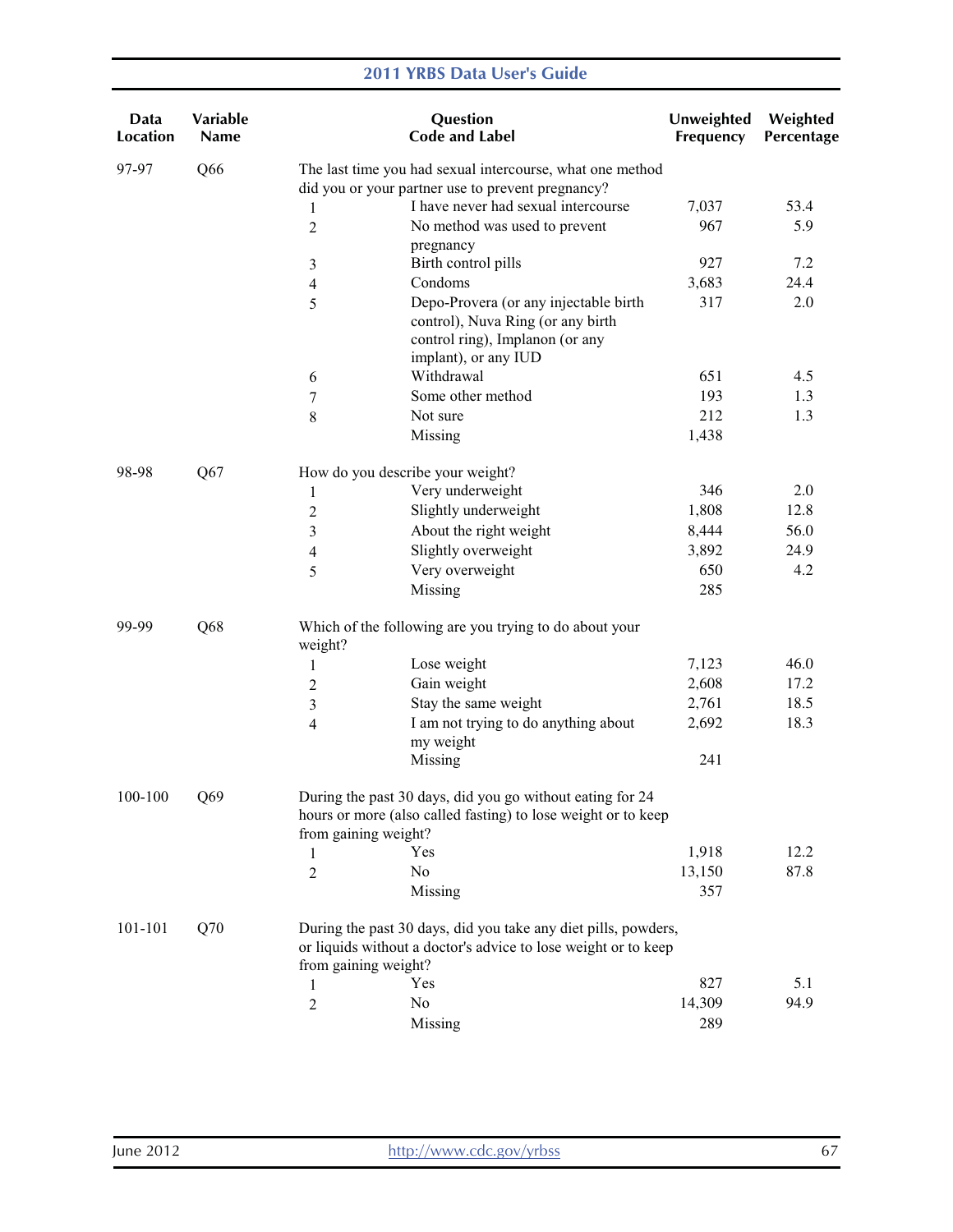| Data<br>Location | <b>Variable</b><br><b>Name</b> |                                                                                                                              | Question<br><b>Code and Label</b>                           | Unweighted<br>Frequency | Weighted<br>Percentage |
|------------------|--------------------------------|------------------------------------------------------------------------------------------------------------------------------|-------------------------------------------------------------|-------------------------|------------------------|
| 102-102          | Q71                            |                                                                                                                              | During the past 30 days, did you vomit or take laxatives to |                         |                        |
|                  |                                |                                                                                                                              | lose weight or to keep from gaining weight?                 |                         |                        |
|                  |                                | 1                                                                                                                            | Yes                                                         | 714                     | 4.3                    |
|                  |                                | $\overline{2}$                                                                                                               | N <sub>0</sub>                                              | 14,387                  | 95.7                   |
|                  |                                |                                                                                                                              | Missing                                                     | 324                     |                        |
| 103-103          | Q72                            | During the past 7 days, how many times did you drink 100%<br>fruit juices such as orange juice, apple juice, or grape juice? |                                                             |                         |                        |
|                  |                                | 1                                                                                                                            | I did not drink 100% fruit juice during<br>the past 7 days  | 2,796                   | 19.2                   |
|                  |                                | $\overline{2}$                                                                                                               | 1 to 3 times during the past 7 days                         | 5,145                   | 35.3                   |
|                  |                                | 3                                                                                                                            | 4 to 6 times during the past 7 days                         | 2,619                   | 17.3                   |
|                  |                                | 4                                                                                                                            | 1 time per day                                              | 1,161                   | 8.6                    |
|                  |                                | 5                                                                                                                            | 2 times per day                                             | 1,273                   | 8.7                    |
|                  |                                | 6                                                                                                                            | 3 times per day                                             | 673                     | 4.2                    |
|                  |                                | $\tau$                                                                                                                       | 4 or more times per day                                     | 1,081                   | 6.7                    |
|                  |                                |                                                                                                                              | Missing                                                     | 677                     |                        |
| 104-104          | Q73                            |                                                                                                                              | During the past 7 days, how many times did you eat fruit?   |                         |                        |
|                  |                                | $\mathbf{1}$                                                                                                                 | I did not eat fruit during the past 7 days                  | 1,864                   | 11.7                   |
|                  |                                | $\sqrt{2}$                                                                                                                   | 1 to 3 times during the past 7 days                         | 5,259                   | 34.9                   |
|                  |                                | 3                                                                                                                            | 4 to 6 times during the past 7 days                         | 2,901                   | 20.2                   |
|                  |                                | 4                                                                                                                            | 1 time per day                                              | 1,580                   | 11.5                   |
|                  |                                | 5                                                                                                                            | 2 times per day                                             | 1,536                   | 11.4                   |
|                  |                                | 6                                                                                                                            | 3 times per day                                             | 639                     | 4.5                    |
|                  |                                | $\overline{7}$                                                                                                               | 4 or more times per day                                     | 920                     | 5.9                    |
|                  |                                |                                                                                                                              | Missing                                                     | 726                     |                        |
| 105-105          | Q74                            | salad?                                                                                                                       | During the past 7 days, how many times did you eat green    |                         |                        |
|                  |                                | $\mathbf{1}$                                                                                                                 | I did not eat green salad during the past<br>7 days         | 5,933                   | 38.0                   |
|                  |                                | $\overline{2}$                                                                                                               | 1 to 3 times during the past 7 days                         | 5,472                   | 38.2                   |
|                  |                                | $\mathfrak{Z}$                                                                                                               | 4 to 6 times during the past 7 days                         | 1,447                   | 10.6                   |
|                  |                                | 4                                                                                                                            | 1 time per day                                              | 1,081                   | 7.8                    |
|                  |                                | 5                                                                                                                            | 2 times per day                                             | 406                     | 2.6                    |
|                  |                                | 6                                                                                                                            | 3 times per day                                             | 139                     | 0.9                    |
|                  |                                | 7                                                                                                                            | 4 or more times per day                                     | 283                     | 1.9                    |
|                  |                                |                                                                                                                              | Missing                                                     | 664                     |                        |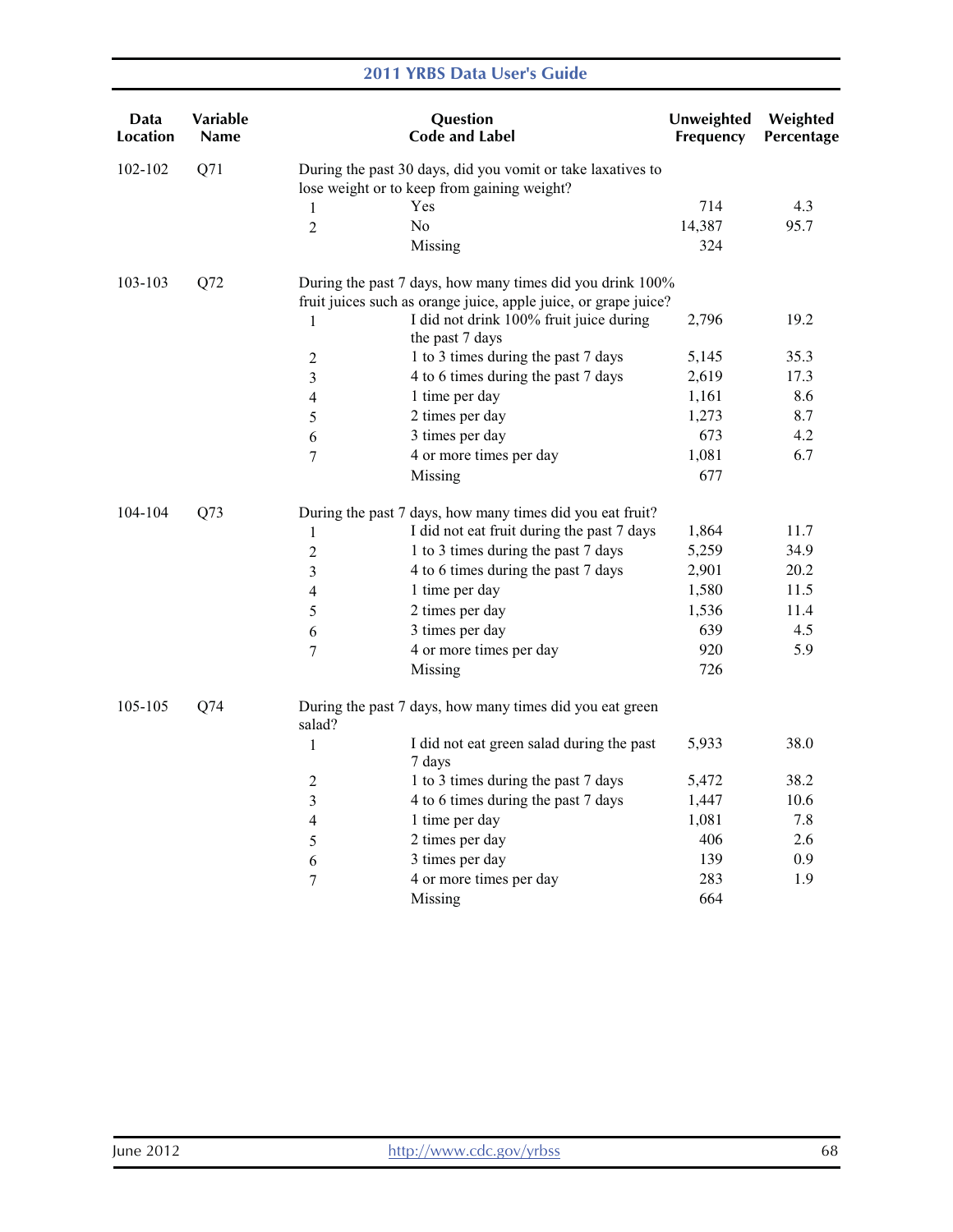| Data<br><b>Location</b> | Variable<br>Name |                | Question<br><b>Code and Label</b>                                                                                       | Unweighted<br>Frequency | Weighted<br>Percentage |
|-------------------------|------------------|----------------|-------------------------------------------------------------------------------------------------------------------------|-------------------------|------------------------|
| 106-106                 | Q75              | potatoes?      | During the past 7 days, how many times did you eat                                                                      |                         |                        |
|                         |                  | 1              | I did not eat potatoes during the past 7<br>days                                                                        | 4,836                   | 31.2                   |
|                         |                  | $\overline{2}$ | 1 to 3 times during the past 7 days                                                                                     | 6,891                   | 49.3                   |
|                         |                  | 3              | 4 to 6 times during the past 7 days                                                                                     | 1,496                   | 10.8                   |
|                         |                  | 4              | 1 time per day                                                                                                          | 635                     | 4.3                    |
|                         |                  | 5              | 2 times per day                                                                                                         | 264                     | 1.8                    |
|                         |                  | 6              | 3 times per day                                                                                                         | 107                     | 0.7                    |
|                         |                  | 7              | 4 or more times per day                                                                                                 | 283                     | 1.8                    |
|                         |                  |                | Missing                                                                                                                 | 913                     |                        |
| 107-107                 | Q76              |                | During the past 7 days, how many times did you eat carrots?                                                             |                         |                        |
|                         |                  | 1              | I did not eat carrots during the past 7<br>days                                                                         | 7,818                   | 52.0                   |
|                         |                  | 2              | 1 to 3 times during the past 7 days                                                                                     | 4,749                   | 34.3                   |
|                         |                  | 3              | 4 to 6 times during the past 7 days                                                                                     | 890                     | 6.6                    |
|                         |                  | 4              | 1 time per day                                                                                                          | 521                     | 3.6                    |
|                         |                  | 5              | 2 times per day                                                                                                         | 195                     | 1.4                    |
|                         |                  | 6              | 3 times per day                                                                                                         | 105                     | 0.7                    |
|                         |                  | 7              | 4 or more times per day                                                                                                 | 233                     | 1.6                    |
|                         |                  |                | Missing                                                                                                                 | 914                     |                        |
| 108-108                 | Q77              | vegetables?    | During the past 7 days, how many times did you eat other                                                                |                         |                        |
|                         |                  | 1              | I did not eat other vegetables during<br>the past 7 days                                                                | 2,814                   | 17.0                   |
|                         |                  | 2              | 1 to 3 times during the past 7 days                                                                                     | 5,504                   | 36.9                   |
|                         |                  | 3              | 4 to 6 times during the past 7 days                                                                                     | 3,169                   | 22.9                   |
|                         |                  | 4              | 1 time per day                                                                                                          | 1,525                   | 11.3                   |
|                         |                  | 5              | 2 times per day                                                                                                         | 891                     | 6.4                    |
|                         |                  | 6              | 3 times per day                                                                                                         | 336                     | 2.2                    |
|                         |                  | 7              | 4 or more times per day                                                                                                 | 485                     | 3.3                    |
|                         |                  |                | Missing                                                                                                                 | 701                     |                        |
| 109-109                 | Q78              | Sprite?        | During the past 7 days, how many times did you drink a can,<br>bottle, or glass of soda or pop, such as Coke, Pepsi, or |                         |                        |
|                         |                  | 1              | I did not drink soda or pop during the<br>past 7 days                                                                   | 2,875                   | 20.9                   |
|                         |                  | 2              | 1 to 3 times during the past 7 days                                                                                     | 4,767                   | 33.0                   |
|                         |                  | 3              | 4 to 6 times during the past 7 days                                                                                     | 2,662                   | 18.3                   |
|                         |                  | 4              | 1 time per day                                                                                                          | 1,220                   | 8.8                    |
|                         |                  | 5              | 2 times per day                                                                                                         | 1,157                   | 7.7                    |
|                         |                  | 6              | 3 times per day                                                                                                         | 625                     | 4.3                    |
|                         |                  | 7              | 4 or more times per day                                                                                                 | 998                     | 7.0                    |
|                         |                  |                | Missing                                                                                                                 | 1,121                   |                        |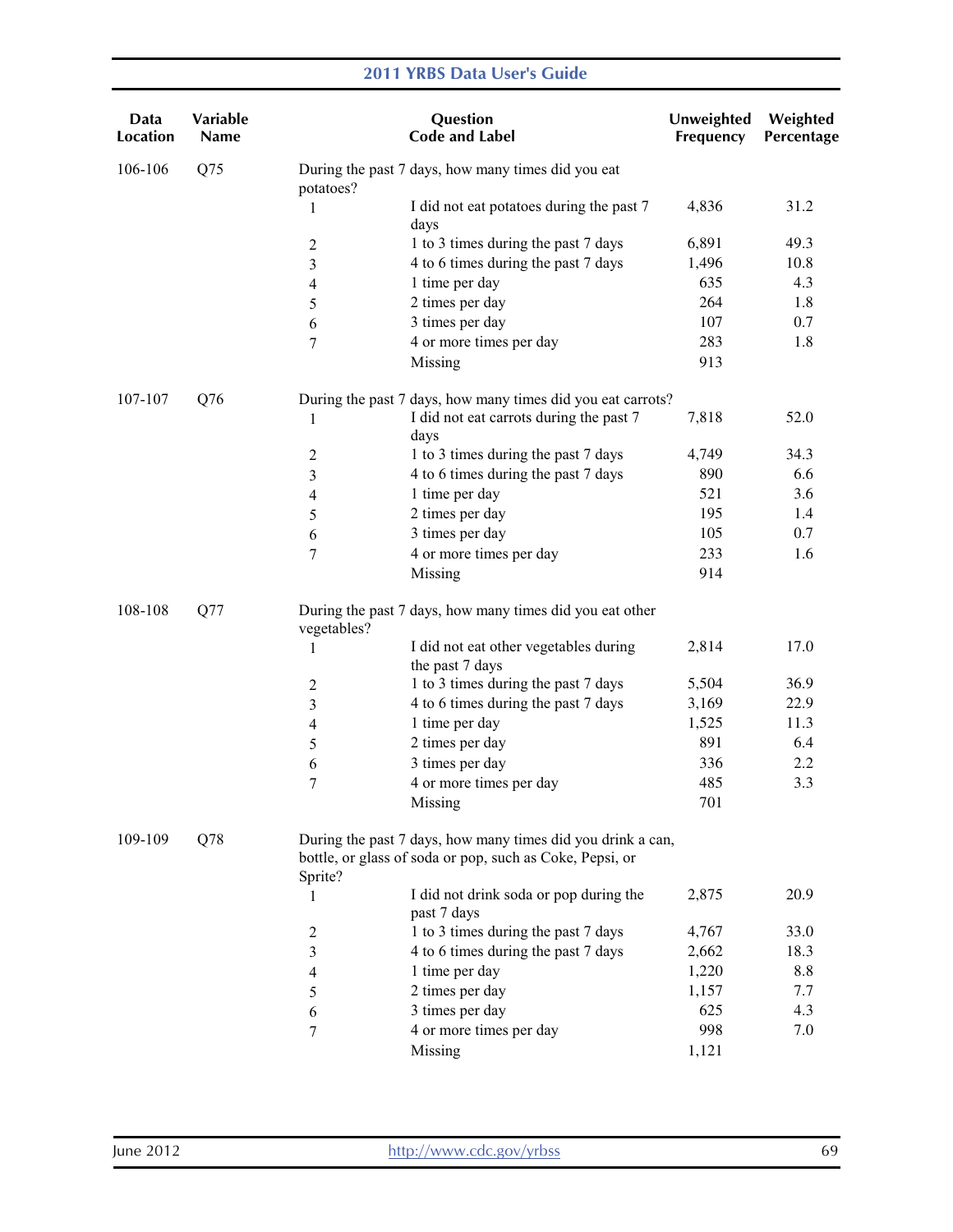| Data<br><b>Location</b> | Variable<br><b>Name</b> |                                                                                                                                                                                           | Question<br><b>Code and Label</b>                                                                            | Unweighted<br>Frequency | Weighted<br>Percentage |
|-------------------------|-------------------------|-------------------------------------------------------------------------------------------------------------------------------------------------------------------------------------------|--------------------------------------------------------------------------------------------------------------|-------------------------|------------------------|
| 110-110                 | Q79                     |                                                                                                                                                                                           | During the past 7 days, on how many days were you                                                            |                         |                        |
|                         |                         |                                                                                                                                                                                           | physically active for a total of at least 60 minutes per day?                                                |                         |                        |
|                         |                         | 1                                                                                                                                                                                         | 0 days                                                                                                       | 2,305                   | 13.8                   |
|                         |                         | $\overline{c}$                                                                                                                                                                            | 1 day                                                                                                        | 1,190                   | 7.2                    |
|                         |                         | 3                                                                                                                                                                                         | 2 days                                                                                                       | 1,482                   | 9.0                    |
|                         |                         | 4                                                                                                                                                                                         | 3 days                                                                                                       | 1,630                   | 10.4                   |
|                         |                         | 5                                                                                                                                                                                         | 4 days                                                                                                       | 1,454                   | 10.1                   |
|                         |                         | 6                                                                                                                                                                                         | 5 days                                                                                                       | 1,877                   | 12.9                   |
|                         |                         | 7                                                                                                                                                                                         | 6 days                                                                                                       | 1,052                   | 7.9                    |
|                         |                         | $8\,$                                                                                                                                                                                     | 7 days                                                                                                       | 4,058                   | 28.7                   |
|                         |                         |                                                                                                                                                                                           | Missing                                                                                                      | 377                     |                        |
| 111-111                 | Q80                     | TV?                                                                                                                                                                                       | On an average school day, how many hours do you watch                                                        |                         |                        |
|                         |                         | $\mathbf{1}$                                                                                                                                                                              | I do not watch TV on an average<br>school day                                                                | 1,744                   | 11.5                   |
|                         |                         | $\boldsymbol{2}$                                                                                                                                                                          | Less than 1 hour per day                                                                                     | 2,449                   | 17.1                   |
|                         |                         | 3                                                                                                                                                                                         | 1 hour per day                                                                                               | 2,164                   | 15.9                   |
|                         |                         | 4                                                                                                                                                                                         | 2 hours per day                                                                                              | 3,298                   | 23.0                   |
|                         |                         | 5                                                                                                                                                                                         | 3 hours per day                                                                                              | 2,470                   | 15.4                   |
|                         |                         | 6                                                                                                                                                                                         | 4 hours per day                                                                                              | 1,203                   | 7.2                    |
|                         |                         | 7                                                                                                                                                                                         | 5 or more hours per day                                                                                      | 1,682                   | 9.8                    |
|                         |                         |                                                                                                                                                                                           | Missing                                                                                                      | 415                     |                        |
| 112-112                 | Q81                     | On an average school day, how many hours do you play<br>video or computer games or use a computer for something<br>that is not school work?<br>I do not play video or computer games<br>1 |                                                                                                              | 2,093                   | 12.7                   |
|                         |                         |                                                                                                                                                                                           | or use a computer for something that is<br>not school work                                                   |                         |                        |
|                         |                         | $\overline{c}$                                                                                                                                                                            | Less than 1 hour per day                                                                                     | 2,886                   | 20.5                   |
|                         |                         | 3                                                                                                                                                                                         | 1 hour per day                                                                                               | 2,417                   | 17.3                   |
|                         |                         | 4                                                                                                                                                                                         | 2 hours per day                                                                                              | 2,670                   | 18.4                   |
|                         |                         | 5                                                                                                                                                                                         | 3 hours per day                                                                                              | 1,947                   | 12.7                   |
|                         |                         | 6                                                                                                                                                                                         | 4 hours per day                                                                                              | 1,034                   | 6.6                    |
|                         |                         | $\overline{7}$                                                                                                                                                                            | 5 or more hours per day                                                                                      | 1,950                   | 11.8                   |
|                         |                         |                                                                                                                                                                                           | Missing                                                                                                      | 428                     |                        |
| 113-113                 | Q82                     |                                                                                                                                                                                           | In an average week when you are in school, on how many<br>days do you go to physical education (PE) classes? |                         |                        |
|                         |                         | 1                                                                                                                                                                                         | 0 days                                                                                                       | 7,468                   | 48.2                   |
|                         |                         | $\sqrt{2}$                                                                                                                                                                                | 1 day                                                                                                        | 366                     | 2.0                    |
|                         |                         | 3                                                                                                                                                                                         | 2 days                                                                                                       | 650                     | 4.1                    |
|                         |                         | 4                                                                                                                                                                                         | 3 days                                                                                                       | 1,629                   | 11.3                   |
|                         |                         | 5                                                                                                                                                                                         | 4 days                                                                                                       | 427                     | 2.9                    |
|                         |                         | 6                                                                                                                                                                                         | 5 days                                                                                                       | 4,356                   | 31.5                   |
|                         |                         |                                                                                                                                                                                           | Missing                                                                                                      | 529                     |                        |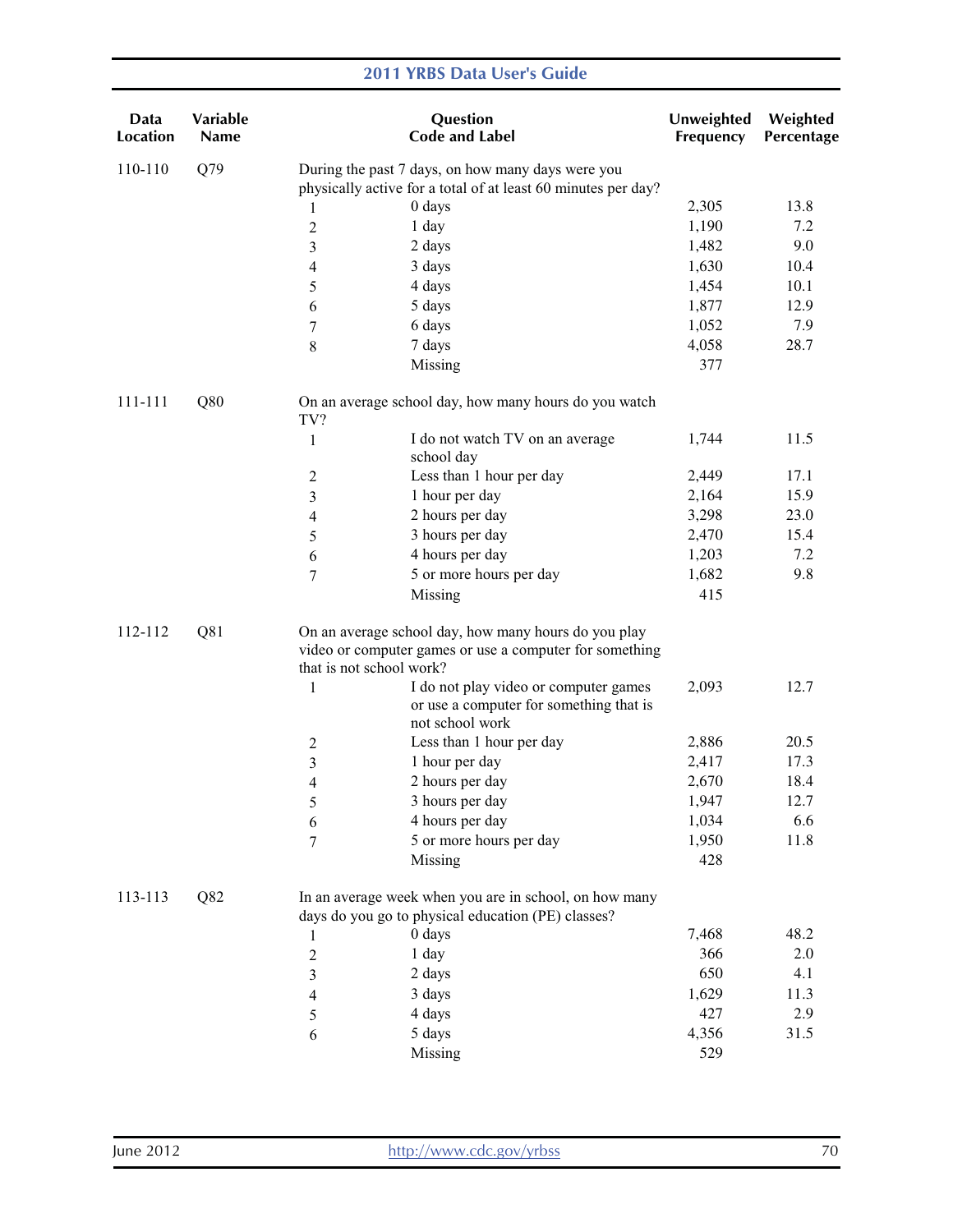#### **Data** Location Variable Name **Question** Code and Label Unweighted Frequency Weighted Percentage 114-114 Q83 During the past 12 months, on how many sports teams did you play? 1 0 teams 6,706 41.6 2 1 team 3,800 26.4 3 2 teams 2,475 17.8 4 3 or more teams 1,910 14.2 Missing 534 115-115 Q84 Have you ever been taught about AIDS or HIV infection in school? 1 Yes 12,076 84.0 2 No 1,623 10.4 3 Not sure 798 5.5 Missing 928 116-116 Q85 Has a doctor or nurse ever told you that you have asthma? 1 Yes 3,259 23.0 2 No 10,514 73.1 3 Not sure 567 3.9 Missing 1,085 117-117 Q86 Do you still have asthma? 1 I have never had asthma 8,656 61.3 2 Yes 1,814 12.8 3 No 2,532 17.2 4 Not sure 1,218 8.7 Missing 1,205 118-118 Q87 During the past 30 days, on how many days did you text or e-mail while driving a car or other vehicle? Missing 2,633 1 0 days 8,750 67.2 2 1 or 2 days 1,103 8.5 3 3 to 5 days 617 5.1 4 6 to 9 days 412 3.4 5 10 to 19 days 509 4.2 6 20 to 29 days 333 2.9 7 All 30 days 1,068 8.7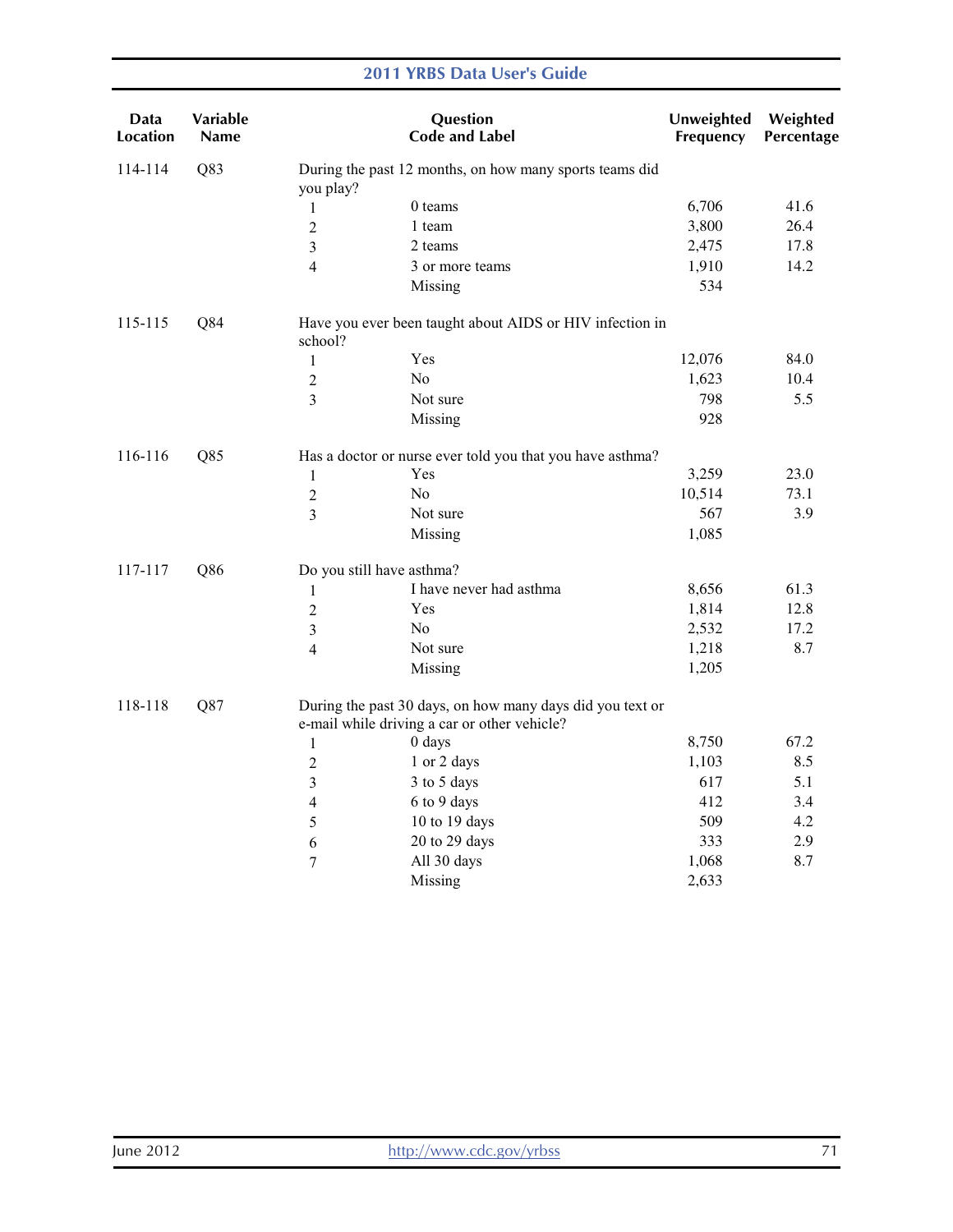| Data<br><b>Location</b> | Variable<br><b>Name</b> |                          | Question<br><b>Code and Label</b>                                                                                                                                 | Unweighted<br>Frequency | Weighted<br>Percentage |
|-------------------------|-------------------------|--------------------------|-------------------------------------------------------------------------------------------------------------------------------------------------------------------|-------------------------|------------------------|
| 119-119                 | Q88                     |                          | During the past 12 months, how many times has someone<br>stolen or deliberately damaged your property such as your<br>car, clothing, or books on school property? |                         |                        |
|                         |                         | 1                        | 0 times                                                                                                                                                           | 9,124                   | 73.9                   |
|                         |                         | $\overline{c}$           | 1 time                                                                                                                                                            | 1,579                   | 12.6                   |
|                         |                         | 3                        | 2 or 3 times                                                                                                                                                      | 1,085                   | 8.6                    |
|                         |                         | 4                        | 4 or 5 times                                                                                                                                                      | 279                     | 2.3                    |
|                         |                         | 5                        | 6 or 7 times                                                                                                                                                      | 108                     | 1.0                    |
|                         |                         | 6                        | 8 or 9 times                                                                                                                                                      | 44                      | 0.3                    |
|                         |                         | $\boldsymbol{7}$         | 10 or 11 times                                                                                                                                                    | $20\,$                  | 0.1                    |
|                         |                         | 8                        | 12 or more times                                                                                                                                                  | 170                     | 1.3                    |
|                         |                         |                          | Missing                                                                                                                                                           | 3,016                   |                        |
| 120-120                 | Q89                     |                          | During your life, how many times have you used<br>hallucinogenic drugs, such as LSD, acid, PCP, angel dust,                                                       |                         |                        |
|                         |                         | mescaline, or mushrooms? |                                                                                                                                                                   |                         |                        |
|                         |                         | $\mathbf{1}$             | 0 times                                                                                                                                                           | 10,490                  | 91.3                   |
|                         |                         | 2                        | 1 or 2 times                                                                                                                                                      | 467                     | 4.4                    |
|                         |                         | 3                        | 3 to 9 times                                                                                                                                                      | 197                     | 2.0                    |
|                         |                         | 4                        | 10 to 19 times                                                                                                                                                    | 84                      | 0.7                    |
|                         |                         | 5                        | 20 to 39 times                                                                                                                                                    | 52                      | 0.4                    |
|                         |                         | 6                        | 40 or more times                                                                                                                                                  | 140                     | 1.1                    |
|                         |                         |                          | Missing                                                                                                                                                           | 3,995                   |                        |
| 121-121                 | Q90                     | drink?                   | During the past 7 days, how many glasses of milk did you                                                                                                          |                         |                        |
|                         |                         | $\mathbf{1}$             | I did not drink milk during the past 7<br>days                                                                                                                    | 2,324                   | 17.3                   |
|                         |                         | 2                        | 1 to 3 glasses during the past 7 days                                                                                                                             | 2,841                   | 21.7                   |
|                         |                         | 3                        | 4 to 6 glasses during the past 7 days                                                                                                                             | 2,012                   | 16.6                   |
|                         |                         | 4                        | 1 glass per day                                                                                                                                                   | 1,746                   | 14.5                   |
|                         |                         | 5                        | 2 glasses per day                                                                                                                                                 | 1,732                   | 15.0                   |
|                         |                         | 6                        | 3 glasses per day                                                                                                                                                 | 832                     | 7.5                    |
|                         |                         | 7                        | 4 or more glasses per day                                                                                                                                         | 851                     | 7.4                    |
|                         |                         |                          | Missing                                                                                                                                                           | 3,087                   |                        |
| 122-122                 | Q91                     | breakfast?               | During the past 7 days, on how many days did you eat                                                                                                              |                         |                        |
|                         |                         | $\mathbf{1}$             | 0 days                                                                                                                                                            | 1,668                   | 13.1                   |
|                         |                         | $\boldsymbol{2}$         | 1 day                                                                                                                                                             | 902                     | 7.6                    |
|                         |                         | 3                        | 2 days                                                                                                                                                            | 1,291                   | 10.9                   |
|                         |                         | 4                        | 3 days                                                                                                                                                            | 1,188                   | 9.4                    |
|                         |                         | 5                        | 4 days                                                                                                                                                            | 902                     | 7.1                    |
|                         |                         | 6                        | 5 days                                                                                                                                                            | 984                     | 8.1                    |
|                         |                         | $\boldsymbol{7}$         | 6 days                                                                                                                                                            | 693                     | 6.2                    |
|                         |                         | $\,$ 8 $\,$              | 7 days                                                                                                                                                            | 4,387                   | 37.7                   |
|                         |                         |                          | Missing                                                                                                                                                           | 3,410                   |                        |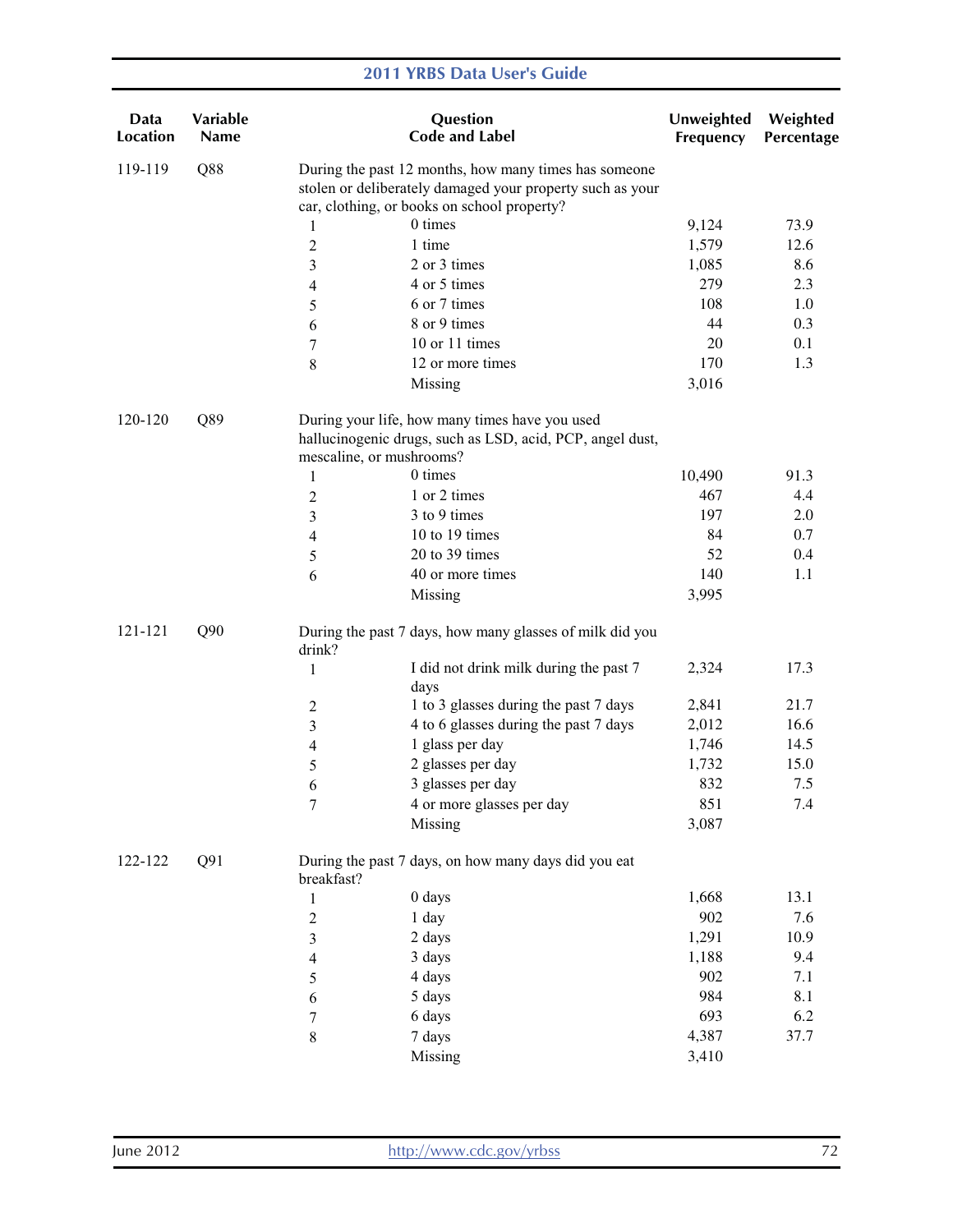| Data<br>Location | <b>Variable</b><br><b>Name</b> |                 | Question<br><b>Code and Label</b>                                                                                        | Unweighted<br>Frequency | Weighted<br>Percentage |
|------------------|--------------------------------|-----------------|--------------------------------------------------------------------------------------------------------------------------|-------------------------|------------------------|
| 123-123          | Q92                            |                 | On how many of the past 7 days did you do exercises to<br>strengthen or tone your muscles, such as push-ups, sit-ups, or |                         |                        |
|                  |                                | weight lifting? |                                                                                                                          |                         |                        |
|                  |                                | 1               | 0 days                                                                                                                   | 3,075                   | 25.5                   |
|                  |                                | $\overline{c}$  | 1 day                                                                                                                    | 941                     | 8.1                    |
|                  |                                | 3               | 2 days                                                                                                                   | 1,233                   | 10.9                   |
|                  |                                | 4               | 3 days                                                                                                                   | 1,392                   | 12.0                   |
|                  |                                | 5               | 4 days                                                                                                                   | 965                     | 8.5                    |
|                  |                                | 6               | 5 days                                                                                                                   | 1,411                   | 12.7                   |
|                  |                                | 7               | 6 days                                                                                                                   | 513                     | 4.7                    |
|                  |                                | $\,$ $\,$       | 7 days                                                                                                                   | 2,023                   | 17.6                   |
|                  |                                |                 | Missing                                                                                                                  | 3,872                   |                        |
| 124-124          | Q93                            | AIDS?           | Have you ever been tested for HIV, the virus that causes                                                                 |                         |                        |
|                  |                                | $\mathbf{1}$    | Yes                                                                                                                      | 1,685                   | 12.9                   |
|                  |                                | $\overline{c}$  | No                                                                                                                       | 8,729                   | 78.5                   |
|                  |                                | 3               | Not sure                                                                                                                 | 916                     | 8.6                    |
|                  |                                |                 | Missing                                                                                                                  | 4,095                   |                        |
| 125-125<br>Q94   |                                | higher?         | When you are outside for more than one hour on a sunny<br>day, how often do you wear sunscreen with an SPF of 15 or      |                         |                        |
|                  |                                | 1               | Never                                                                                                                    | 5,649                   | 43.9                   |
|                  |                                | $\overline{c}$  | Rarely                                                                                                                   | 3,214                   | 28.9                   |
|                  |                                | 3               | Sometimes                                                                                                                | 1,767                   | 16.4                   |
|                  |                                | 4               | Most of the time                                                                                                         | 770                     | 7.7                    |
|                  |                                | 5               | Always                                                                                                                   | 340                     | 3.1                    |
|                  |                                |                 | Missing                                                                                                                  | 3,685                   |                        |
| 126-126          | Q <sub>95</sub>                | booth?          | During the past 12 months, how many times did you use an<br>indoor tanning device such as a sunlamp, sunbed, or tanning  |                         |                        |
|                  |                                | $\mathbf{1}$    | 0 times                                                                                                                  | 10,013                  | 86.7                   |
|                  |                                | $\overline{c}$  | 1 or 2 times                                                                                                             | 330                     | 3.2                    |
|                  |                                | 3               | 3 to 9 times                                                                                                             | 326                     | 3.3                    |
|                  |                                | 4               | 10 to 19 times                                                                                                           | 213                     | 2.4                    |
|                  |                                | 5               | 20 to 39 times                                                                                                           | 153                     | 1.7                    |
|                  |                                | 6               | 40 or more times                                                                                                         | 236                     | 2.7                    |
|                  |                                |                 | Missing                                                                                                                  | 4,154                   |                        |
|                  |                                |                 |                                                                                                                          |                         |                        |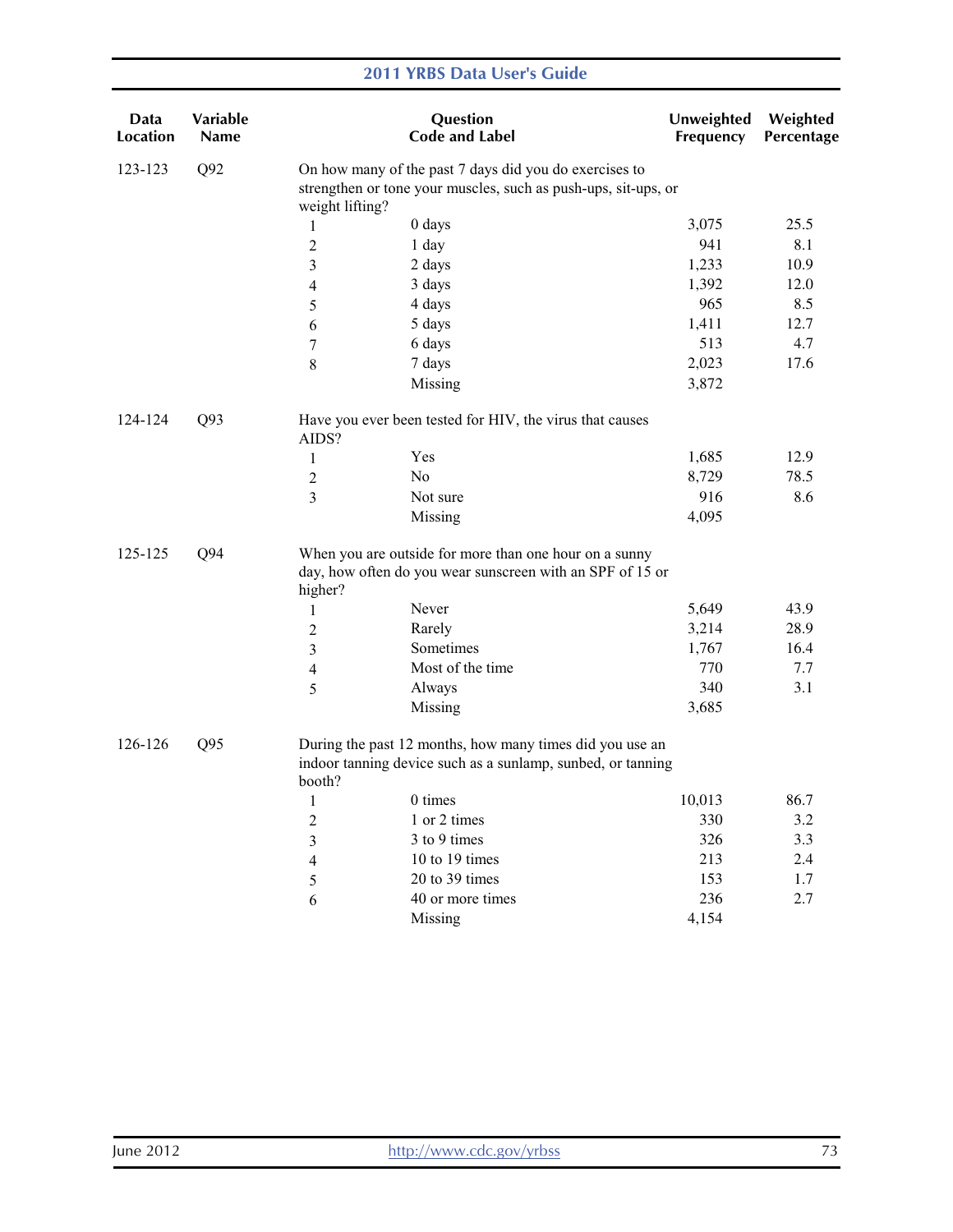#### Data Location Variable Name **Question** Code and Label Unweighted Frequency Weighted Percentage 127-127 Q96 On an average school night, how many hours of sleep do you get? 1 4 or less hours 2 5 hours 3 6 hours 4 7 hours 5 8 hours 6 9 hours 7 10 or more hours Missing 855 1,397 2,652 3,513 2,829 708 244 3,227 6.6 10.8 21.7 29.5 23.9 5.8 1.7 128-128 Q97 During the past 12 months, did you talk to a teacher or other adult in your school about a personal problem you had? 1 Yes 2 No Missing 3,468 8,433 3,524 28.7 71.3 185-185 QN8 Among students who rode a bicycle during the past 12 months, the percentage who never or rarely wore a bicycle helmet 1 Yes 2 No Missing 8,444 1,082 5,899 87.5 12.5 186-186 QN9 Percentage of students who never or rarely wore a seat belt when riding in a car driven by someone else 1 Yes 2 No Missing 1,286 13,654 485 7.7 92.3 187-187 QN10 Percentage of students who rode one or more times during the past 30 days in a car or other vehicle driven by someone who had been drinking alcohol 1 Yes 3,797 2 No 11,111 Missing 517 24.1 75.9 188-188 QN11 Percentage of students who drove a car or other vehicle one or more times during the past 30 days when they had been drinking alcohol 1 Yes 2 No Missing 1,252 13,838 335 8.2 91.8 189-189 QN12 Percentage of students who carried a weapon such as a gun, knife, or club on one or more of the past 30 days 1 Yes 2 No Missing 2,454 12,570 401 16.6 83.4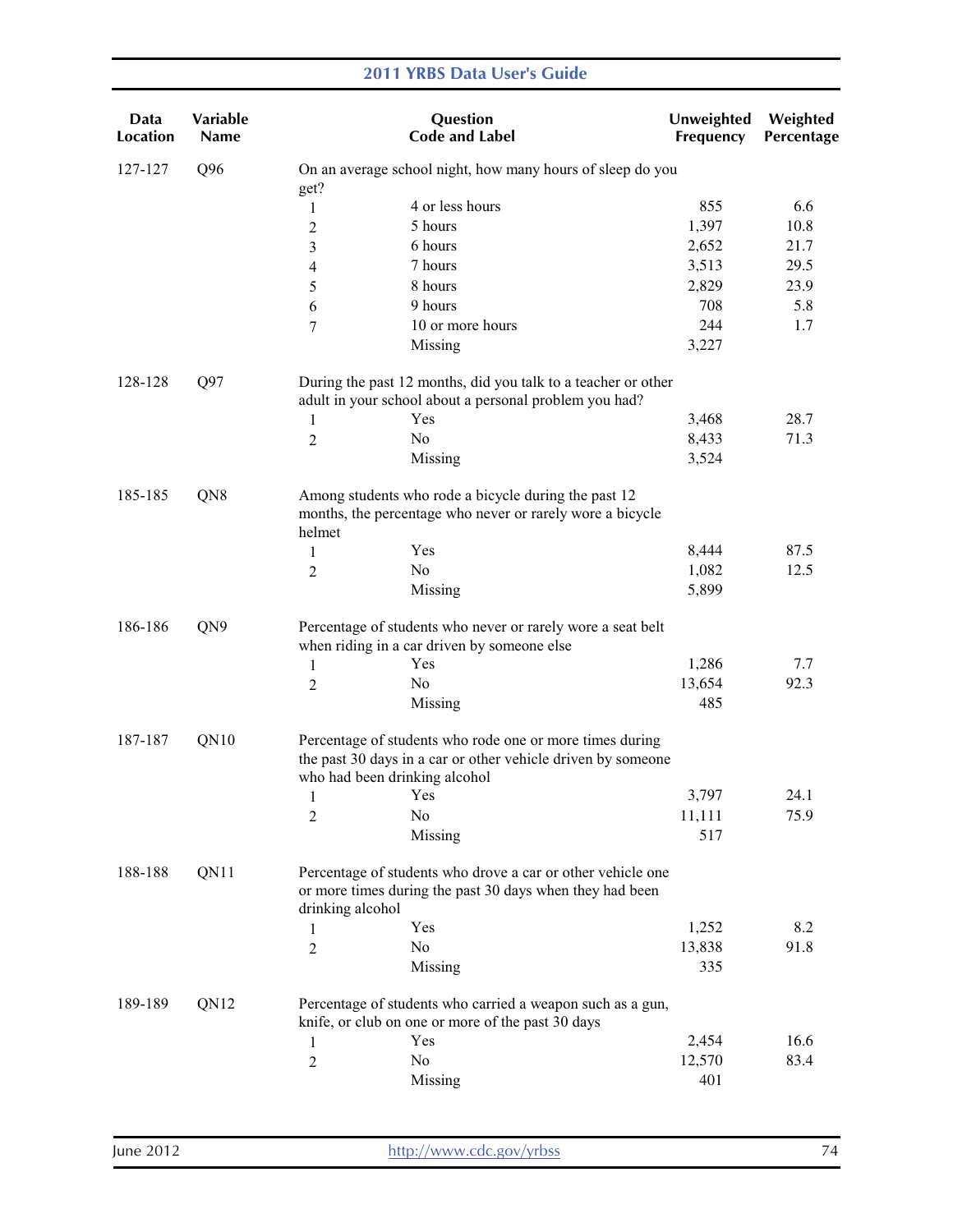| Data<br>Location | <b>Variable</b><br><b>Name</b> |                  | Question<br><b>Code and Label</b>                                                                                                                                           | Unweighted<br>Frequency | Weighted<br>Percentage |
|------------------|--------------------------------|------------------|-----------------------------------------------------------------------------------------------------------------------------------------------------------------------------|-------------------------|------------------------|
| 190-190          | QN13                           | the past 30 days | Percentage of students who carried a gun on one or more of                                                                                                                  |                         |                        |
|                  |                                | 1                | Yes                                                                                                                                                                         | 760                     | 5.1                    |
|                  |                                | $\overline{c}$   | N <sub>0</sub>                                                                                                                                                              | 13,747                  | 94.9                   |
|                  |                                |                  | Missing                                                                                                                                                                     | 918                     |                        |
| 191-191          | QN14                           | 30 days          | Percentage of students who carried a weapon such as a gun,<br>knife, or club on school property on one or more of the past                                                  |                         |                        |
|                  |                                | 1                | Yes                                                                                                                                                                         | 766                     | 5.4                    |
|                  |                                | $\overline{c}$   | N <sub>0</sub>                                                                                                                                                              | 14,160                  | 94.6                   |
|                  |                                |                  | Missing                                                                                                                                                                     | 499                     |                        |
| 192-192          | QN15                           |                  | Percentage of students who did not go to school on one or<br>more of the past 30 days because they felt they would be<br>unsafe at school or on their way to or from school |                         |                        |
|                  |                                | 1                | Yes                                                                                                                                                                         | 1,019                   | 5.9                    |
|                  |                                | $\overline{2}$   | N <sub>0</sub>                                                                                                                                                              | 14,301                  | 94.1                   |
|                  |                                |                  | Missing                                                                                                                                                                     | 105                     |                        |
| 193-193          | QN16                           |                  | Percentage of students who had been threatened or injured<br>with a weapon such as a gun, knife, or club on school<br>property one or more times during the past 12 months  |                         |                        |
|                  |                                | 1                | Yes                                                                                                                                                                         | 1,168                   | 7.4                    |
|                  |                                | $\overline{c}$   | No                                                                                                                                                                          | 14,176                  | 92.6                   |
|                  |                                |                  | Missing                                                                                                                                                                     | 81                      |                        |
| 194-194          | QN17                           |                  | Percentage of students who were in a physical fight one or<br>more times during the past 12 months                                                                          |                         |                        |
|                  |                                | 1                | Yes                                                                                                                                                                         | 5,027                   | 32.8                   |
|                  |                                | $\overline{c}$   | No                                                                                                                                                                          | 10,079                  | 67.2                   |
|                  |                                |                  | Missing                                                                                                                                                                     | 319                     |                        |
| QN18<br>195-195  |                                |                  | Percentage of students who were in a physical fight one or<br>more times during the past 12 months in which they were<br>injured and had to be treated by a doctor or nurse |                         |                        |
|                  |                                | 1                | Yes                                                                                                                                                                         | 626                     | 3.9                    |
|                  |                                | $\overline{c}$   | No                                                                                                                                                                          | 13,944                  | 96.1                   |
|                  |                                |                  | Missing                                                                                                                                                                     | 855                     |                        |
| 196-196          | QN19                           |                  | Percentage of students who were in a physical fight on<br>school property one or more times during the past 12 months                                                       |                         |                        |
|                  |                                | 1                | Yes                                                                                                                                                                         | 1,863                   | 12.0                   |
|                  |                                | $\overline{c}$   | No                                                                                                                                                                          | 13,319                  | 88.0                   |
|                  |                                |                  | Missing                                                                                                                                                                     | 243                     |                        |
|                  |                                |                  |                                                                                                                                                                             |                         |                        |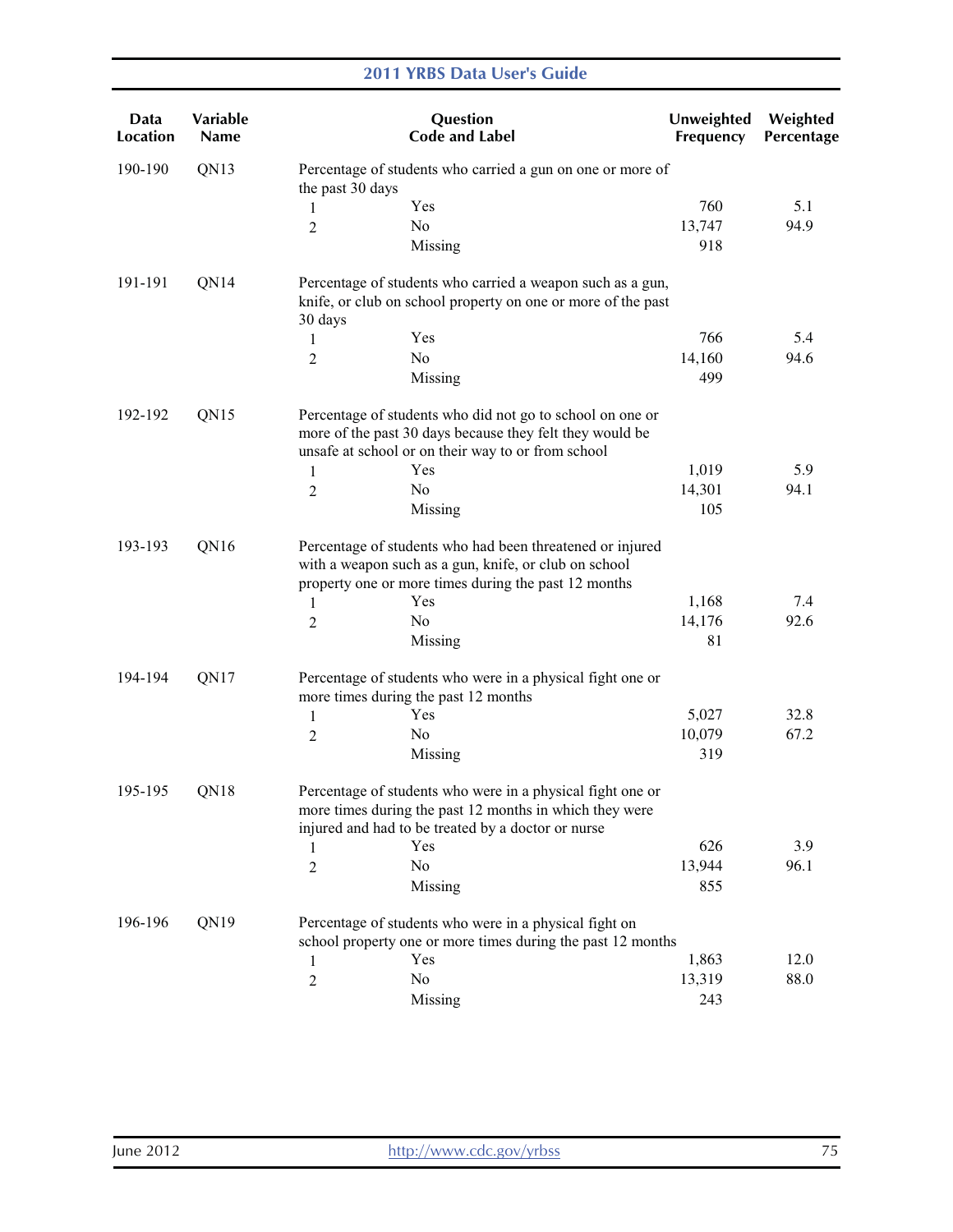| Data<br><b>Location</b> | Variable<br><b>Name</b> | Question<br><b>Code and Label</b>                                                                                                                                                | Unweighted<br>Frequency | Weighted<br>Percentage |
|-------------------------|-------------------------|----------------------------------------------------------------------------------------------------------------------------------------------------------------------------------|-------------------------|------------------------|
| 197-197                 | QN20                    | Percentage of students who were ever hit, slapped, or<br>physically hurt on purpose by their boyfriend or girlfriend<br>during the past 12 months                                |                         |                        |
|                         |                         | Yes<br>1                                                                                                                                                                         | 1,596                   | 9.4                    |
|                         |                         | No<br>2                                                                                                                                                                          | 13,674                  | 90.6                   |
|                         |                         | Missing                                                                                                                                                                          | 155                     |                        |
| 198-198                 | QN21                    | Percentage of students who had ever been physically forced<br>to have sexual intercourse when they did not want to                                                               |                         |                        |
|                         |                         | Yes<br>1                                                                                                                                                                         | 1,272                   | 8.0                    |
|                         |                         | No<br>2                                                                                                                                                                          | 13,927                  | 92.0                   |
|                         |                         | Missing                                                                                                                                                                          | 226                     |                        |
| 199-199                 | QN22                    | Percentage of students who had ever been bullied on school<br>property during the past 12 months                                                                                 |                         |                        |
|                         |                         | Yes<br>1                                                                                                                                                                         | 2,644                   | 20.1                   |
|                         |                         | No<br>2                                                                                                                                                                          | 12,051                  | 79.9                   |
|                         |                         | Missing                                                                                                                                                                          | 730                     |                        |
| 200-200                 | QN23                    | Percentage of students who had ever been electronically<br>bullied during the past 12 months                                                                                     |                         |                        |
|                         |                         | Yes<br>1                                                                                                                                                                         | 2,066                   | 16.2                   |
|                         |                         | $\overline{2}$<br>No                                                                                                                                                             | 11,811                  | 83.8                   |
|                         |                         | Missing                                                                                                                                                                          | 1,548                   |                        |
| 201-201                 | QN24                    | Percentage of students who felt so sad or hopeless almost<br>every day for two weeks or more in a row that they stopped<br>doing some usual activities during the past 12 months |                         |                        |
|                         |                         | Yes<br>1                                                                                                                                                                         | 4,537                   | 28.5                   |
|                         |                         | No<br>2                                                                                                                                                                          | 10,732                  | 71.5                   |
|                         |                         | Missing                                                                                                                                                                          | 156                     |                        |
| 202-202                 | QN25                    | Percentage of students who seriously considered attempting<br>suicide during the past 12 months                                                                                  |                         |                        |
|                         |                         | Yes<br>$\mathbf{1}$                                                                                                                                                              | 2,424                   | 15.8                   |
|                         |                         | No<br>$\overline{2}$                                                                                                                                                             | 12,869                  | 84.2                   |
|                         |                         | Missing                                                                                                                                                                          | 132                     |                        |
| 203-203                 | QN <sub>26</sub>        | Percentage of students who made a plan about how they<br>would attempt suicide during the past 12 months                                                                         |                         |                        |
|                         |                         | Yes<br>$\mathbf{1}$                                                                                                                                                              | 2,015                   | 12.8                   |
|                         |                         | No<br>2                                                                                                                                                                          | 13,263                  | 87.2                   |
|                         |                         | Missing                                                                                                                                                                          | 147                     |                        |
| 204-204                 | QN27                    | Percentage of students who actually attempted suicide one or<br>more times during the past 12 months                                                                             |                         |                        |
|                         |                         | Yes<br>1                                                                                                                                                                         | 1,179                   | 7.8                    |
|                         |                         | No<br>2                                                                                                                                                                          | 12,335                  | 92.2                   |
|                         |                         | Missing                                                                                                                                                                          | 1,911                   |                        |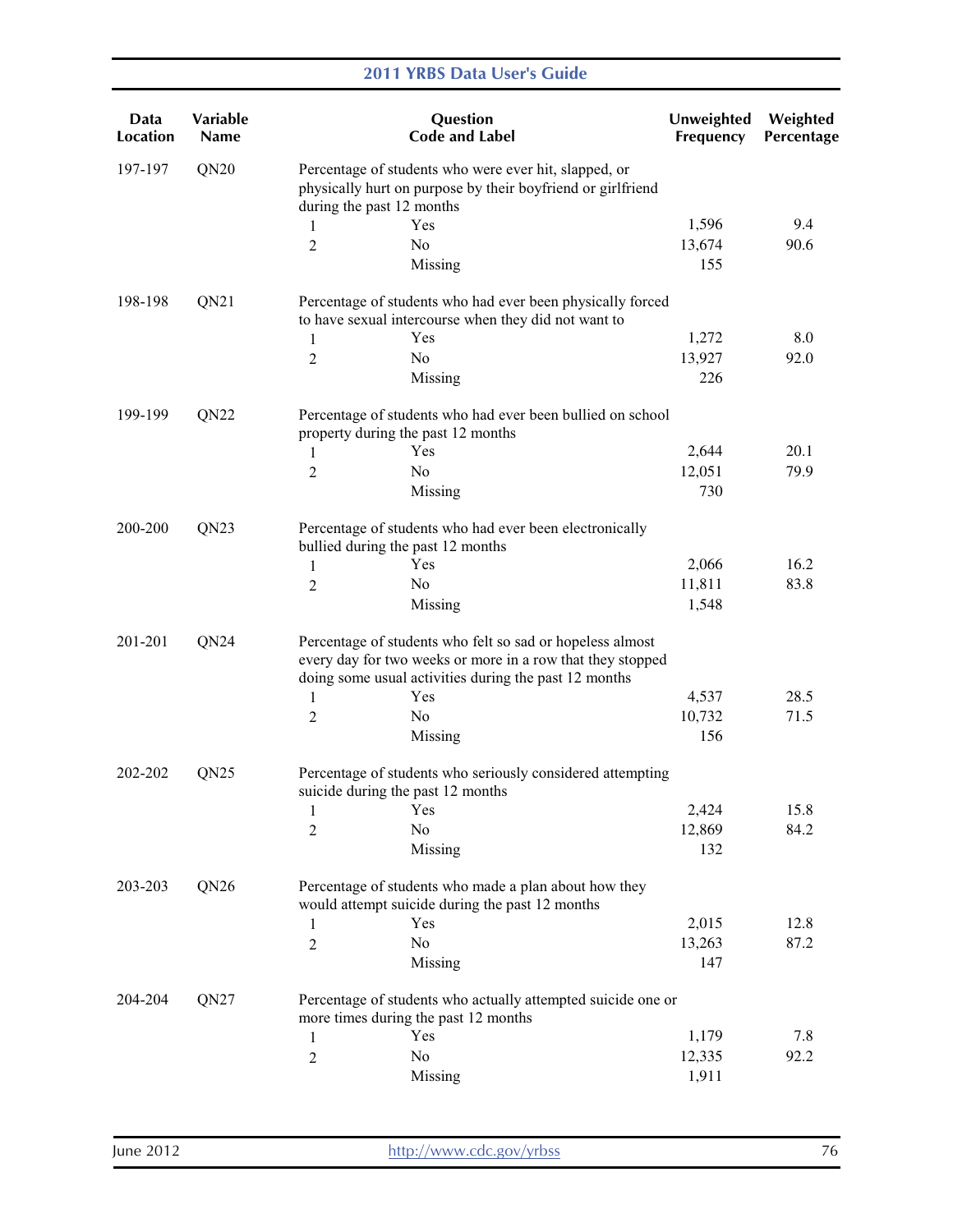| Data<br><b>Location</b> | Variable<br><b>Name</b> |                       | Question<br><b>Code and Label</b>                                                                                                                                                                                       | Unweighted<br>Frequency | Weighted<br>Percentage |
|-------------------------|-------------------------|-----------------------|-------------------------------------------------------------------------------------------------------------------------------------------------------------------------------------------------------------------------|-------------------------|------------------------|
| 205-205                 | QN <sub>28</sub>        |                       | Percentage of students who made a suicide attempt during<br>the past 12 months that resulted in an injury, poisoning, or<br>overdose that had to be treated by a doctor or nurse                                        |                         |                        |
|                         |                         | 1                     | Yes                                                                                                                                                                                                                     | 348                     | 2.4                    |
|                         |                         | 2                     | No                                                                                                                                                                                                                      | 12,611                  | 97.6                   |
|                         |                         |                       | Missing                                                                                                                                                                                                                 | 2,466                   |                        |
| 206-206                 | QN <sub>29</sub>        | even one or two puffs | Percentage of students who ever tried cigarette smoking,                                                                                                                                                                |                         |                        |
|                         |                         | 1                     | Yes                                                                                                                                                                                                                     | 6,150                   | 44.7                   |
|                         |                         | 2                     | No                                                                                                                                                                                                                      | 7,209                   | 55.3                   |
|                         |                         |                       | Missing                                                                                                                                                                                                                 | 2,066                   |                        |
| 207-207                 | QN30                    |                       | Percentage of students who smoked a whole cigarette for the<br>first time before age 13 years                                                                                                                           |                         |                        |
|                         |                         | 1                     | Yes                                                                                                                                                                                                                     | 1,536                   | 10.3                   |
|                         |                         | 2                     | No                                                                                                                                                                                                                      | 13,309                  | 89.7                   |
|                         |                         |                       | Missing                                                                                                                                                                                                                 | 580                     |                        |
| 208-208                 | QN31                    |                       | Percentage of students who smoked cigarettes on one or<br>more of the past 30 days                                                                                                                                      |                         |                        |
|                         |                         | 1                     | Yes                                                                                                                                                                                                                     | 2,531                   | 18.1                   |
|                         |                         | 2                     | No                                                                                                                                                                                                                      | 12,212                  | 81.9                   |
|                         |                         |                       | Missing                                                                                                                                                                                                                 | 682                     |                        |
| 209-209                 | QN32                    |                       | Among students who reported current cigarette use, the<br>percentage who smoked more than 10 cigarettes per day on<br>the days they smoked during the past 30 days                                                      |                         |                        |
|                         |                         | 1                     | Yes                                                                                                                                                                                                                     | 181                     | 7.8                    |
|                         |                         | 2                     | No                                                                                                                                                                                                                      | 2,209                   | 92.2                   |
|                         |                         |                       | Missing                                                                                                                                                                                                                 | 13,035                  |                        |
| 210-210                 | QN33                    |                       | Among students who were less than 18 years of age and who<br>reported current cigarette use, the percentage who usually got<br>their own cigarettes by buying them in a store or gas station<br>during the past 30 days |                         |                        |
|                         |                         | 1                     | Yes                                                                                                                                                                                                                     | 266                     | 14.0                   |
|                         |                         | $\overline{2}$        | No.                                                                                                                                                                                                                     | 1,569                   | 86.0                   |
|                         |                         |                       | Missing                                                                                                                                                                                                                 | 13,590                  |                        |
| 211-211                 | QN34                    |                       | Percentage of students who smoked cigarettes on school                                                                                                                                                                  |                         |                        |
|                         |                         |                       | property on one or more of the past 30 days                                                                                                                                                                             |                         |                        |
|                         |                         | 1                     | Yes                                                                                                                                                                                                                     | 685                     | 4.9                    |
|                         |                         | $\overline{c}$        | No                                                                                                                                                                                                                      | 13,803                  | 95.1                   |
|                         |                         |                       | Missing                                                                                                                                                                                                                 | 937                     |                        |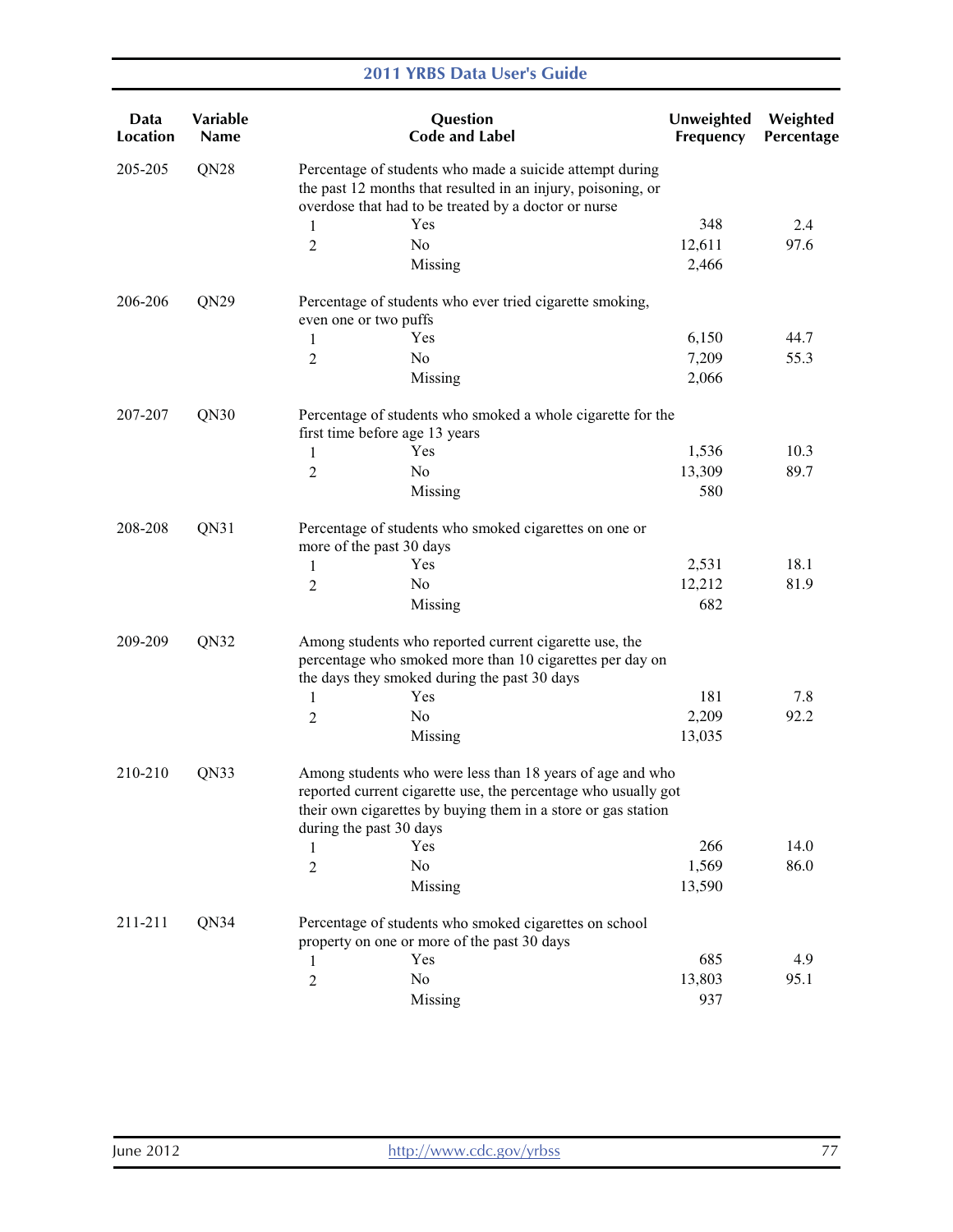| Data<br><b>Location</b> | Variable<br><b>Name</b> |                    | <b>Question</b><br><b>Code and Label</b>                                                                                | Unweighted<br>Frequency | Weighted<br>Percentage |
|-------------------------|-------------------------|--------------------|-------------------------------------------------------------------------------------------------------------------------|-------------------------|------------------------|
| 212-212                 | QN35                    |                    | Percentage of students who ever smoked cigarettes daily, that<br>is, at least one cigarette every day for 30 days       |                         |                        |
|                         |                         | 1                  | Yes                                                                                                                     | 1,310                   | 10.2                   |
|                         |                         | 2                  | N <sub>0</sub>                                                                                                          | 12,630                  | 89.8                   |
|                         |                         |                    | Missing                                                                                                                 | 1,485                   |                        |
| 213-213                 | QN36                    | the past 12 months | Among students who reported current cigarette use, the<br>percentage who ever tried to quit smoking cigarettes during   |                         |                        |
|                         |                         | 1                  | Yes                                                                                                                     | 1,206                   | 49.9                   |
|                         |                         | 2                  | N <sub>0</sub>                                                                                                          | 1,222                   | 50.1                   |
|                         |                         |                    | Missing                                                                                                                 | 12,997                  |                        |
| 214-214                 | QN37                    |                    | Percentage of students who used chewing tobacco, snuff, or<br>dip on one or more of the past 30 days                    |                         |                        |
|                         |                         | 1                  | Yes                                                                                                                     | 1,006                   | 7.7                    |
|                         |                         | $\overline{2}$     | N <sub>0</sub>                                                                                                          | 13,961                  | 92.3                   |
|                         |                         |                    | Missing                                                                                                                 | 458                     |                        |
| 215-215                 | QN38                    |                    | Percentage of students who used chewing tobacco, snuff, or<br>dip on school property on one or more of the past 30 days |                         |                        |
|                         |                         | 1                  | Yes                                                                                                                     | 587                     | 4.8                    |
|                         |                         | $\overline{2}$     | No                                                                                                                      | 13,325                  | 95.2                   |
|                         |                         |                    | Missing                                                                                                                 | 1,513                   |                        |
| 216-216                 | QN39                    |                    | Percentage of students who smoked cigars, cigarillos, or little<br>cigars on one or more of the past 30 days            |                         |                        |
|                         |                         | 1                  | Yes                                                                                                                     | 1,927                   | 13.1                   |
|                         |                         | 2                  | No                                                                                                                      | 12,639                  | 86.9                   |
|                         |                         |                    | Missing                                                                                                                 | 859                     |                        |
| 217-217                 | QN40                    |                    | Percentage of students who had at least one drink of alcohol<br>on one or more days during their life                   |                         |                        |
|                         |                         | 1                  | Yes                                                                                                                     | 10,060                  | 70.8                   |
|                         |                         | 2                  | No                                                                                                                      | 4,108                   | 29.2                   |
|                         |                         |                    | Missing                                                                                                                 | 1,257                   |                        |
| 218-218                 | QN41                    |                    | Percentage of students who had their first drink of alcohol<br>other than a few sips before age 13 years                |                         |                        |
|                         |                         | 1                  | Yes                                                                                                                     | 3,210                   | 20.5                   |
|                         |                         | $\overline{c}$     | No                                                                                                                      | 11,884                  | 79.5                   |
|                         |                         |                    | Missing                                                                                                                 | 331                     |                        |
| 219-219                 | QN42                    |                    | Percentage of students who had at least one drink of alcohol<br>on one or more of the past 30 days                      |                         |                        |
|                         |                         | 1                  | Yes                                                                                                                     | 5,441                   | 38.7                   |
|                         |                         | 2                  | N <sub>0</sub>                                                                                                          | 8,502                   | 61.3                   |
|                         |                         |                    | Missing                                                                                                                 | 1,482                   |                        |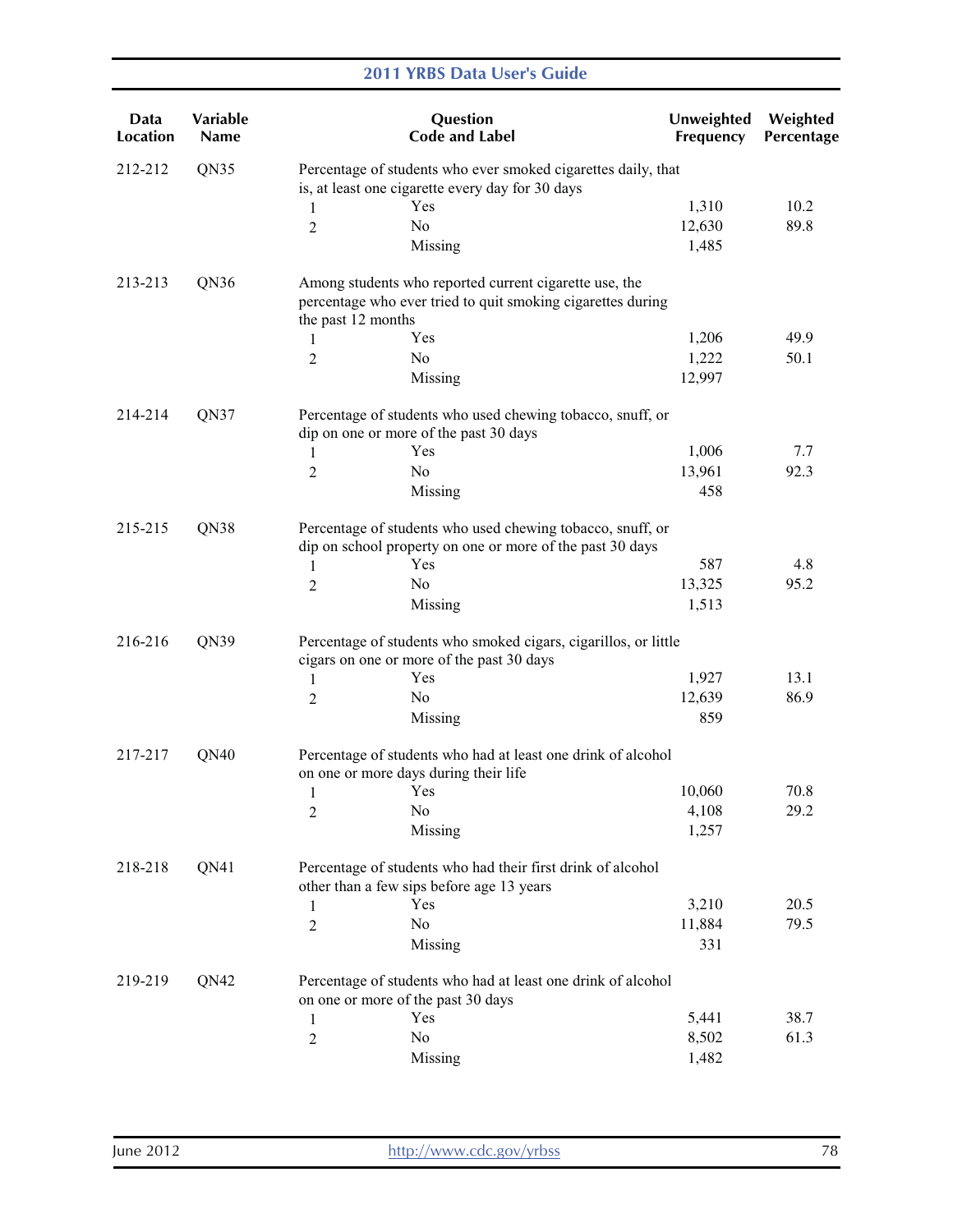| Data<br><b>Location</b> | <b>Variable</b><br><b>Name</b> |                          | Question<br><b>Code and Label</b>                                                                                                                                     | Unweighted<br>Frequency | Weighted<br>Percentage |
|-------------------------|--------------------------------|--------------------------|-----------------------------------------------------------------------------------------------------------------------------------------------------------------------|-------------------------|------------------------|
| 220-220                 | QN43                           | more of the past 30 days | Percentage of students who had five or more drinks of<br>alcohol in a row, that is, within a couple of hours, on one or                                               |                         |                        |
|                         |                                | 1                        | Yes                                                                                                                                                                   | 3,268                   | 21.9                   |
|                         |                                | $\overline{2}$           | N <sub>0</sub>                                                                                                                                                        | 11,688                  | 78.1                   |
|                         |                                |                          | Missing                                                                                                                                                               | 469                     |                        |
| 221-221                 | QN44                           |                          | Among students who reported current alcohol use, the<br>percentage who usually got the alcohol they drank from<br>someone who gave it to them during the past 30 days |                         |                        |
|                         |                                | 1                        | Yes                                                                                                                                                                   | 2,016                   | 40.0                   |
|                         |                                | $\overline{2}$           | N <sub>0</sub>                                                                                                                                                        | 2,976                   | 60.0                   |
|                         |                                |                          | Missing                                                                                                                                                               | 10,433                  |                        |
| 222-222                 | QN45                           |                          | Percentage of students who had at least one drink of alcohol<br>on school property on one or more of the past 30 days                                                 |                         |                        |
|                         |                                | 1                        | Yes                                                                                                                                                                   | 871                     | 5.1                    |
|                         |                                | $\overline{2}$           | N <sub>0</sub>                                                                                                                                                        | 14,162                  | 94.9                   |
|                         |                                |                          | Missing                                                                                                                                                               | 392                     |                        |
| 223-223                 | QN46                           | times during their life  | Percentage of students who used marijuana one or more                                                                                                                 |                         |                        |
|                         |                                | 1                        | Yes                                                                                                                                                                   | 6,222                   | 39.9                   |
|                         |                                | 2                        | N <sub>0</sub>                                                                                                                                                        | 8,703                   | 60.1                   |
|                         |                                |                          | Missing                                                                                                                                                               | 500                     |                        |
| 224-224                 | QN47                           | before age 13 years      | Percentage of students who tried marijuana for the first time                                                                                                         |                         |                        |
|                         |                                | 1                        | Yes                                                                                                                                                                   | 1,347                   | 8.1                    |
|                         |                                | $\overline{2}$           | No                                                                                                                                                                    | 13,684                  | 91.9                   |
|                         |                                |                          | Missing                                                                                                                                                               | 394                     |                        |
| 225-225                 | QN48                           |                          | Percentage of students who used marijuana one or more<br>times during the past 30 days                                                                                |                         |                        |
|                         |                                | 1                        | Yes                                                                                                                                                                   | 3,530                   | 23.1                   |
|                         |                                | $\overline{2}$           | No                                                                                                                                                                    | 11,440                  | 76.9                   |
|                         |                                |                          | Missing                                                                                                                                                               | 455                     |                        |
| 226-226                 | QN49                           |                          | Percentage of students who used marijuana on school<br>property one or more times during the past 30 days                                                             |                         |                        |
|                         |                                | 1                        | Yes                                                                                                                                                                   | 947                     | 5.9                    |
|                         |                                | $\overline{2}$           | No                                                                                                                                                                    | 13,691                  | 94.1                   |
|                         |                                |                          | Missing                                                                                                                                                               | 787                     |                        |
| 227-227                 | QN50                           | during their life        | Percentage of students who used any form of cocaine,<br>including powder, crack, or freebase one or more times                                                        |                         |                        |
|                         |                                | 1                        | Yes                                                                                                                                                                   | 1,083                   | 6.8                    |
|                         |                                | $\overline{2}$           | No                                                                                                                                                                    | 14,055                  | 93.2                   |
|                         |                                |                          | Missing                                                                                                                                                               | 287                     |                        |
|                         |                                |                          |                                                                                                                                                                       |                         |                        |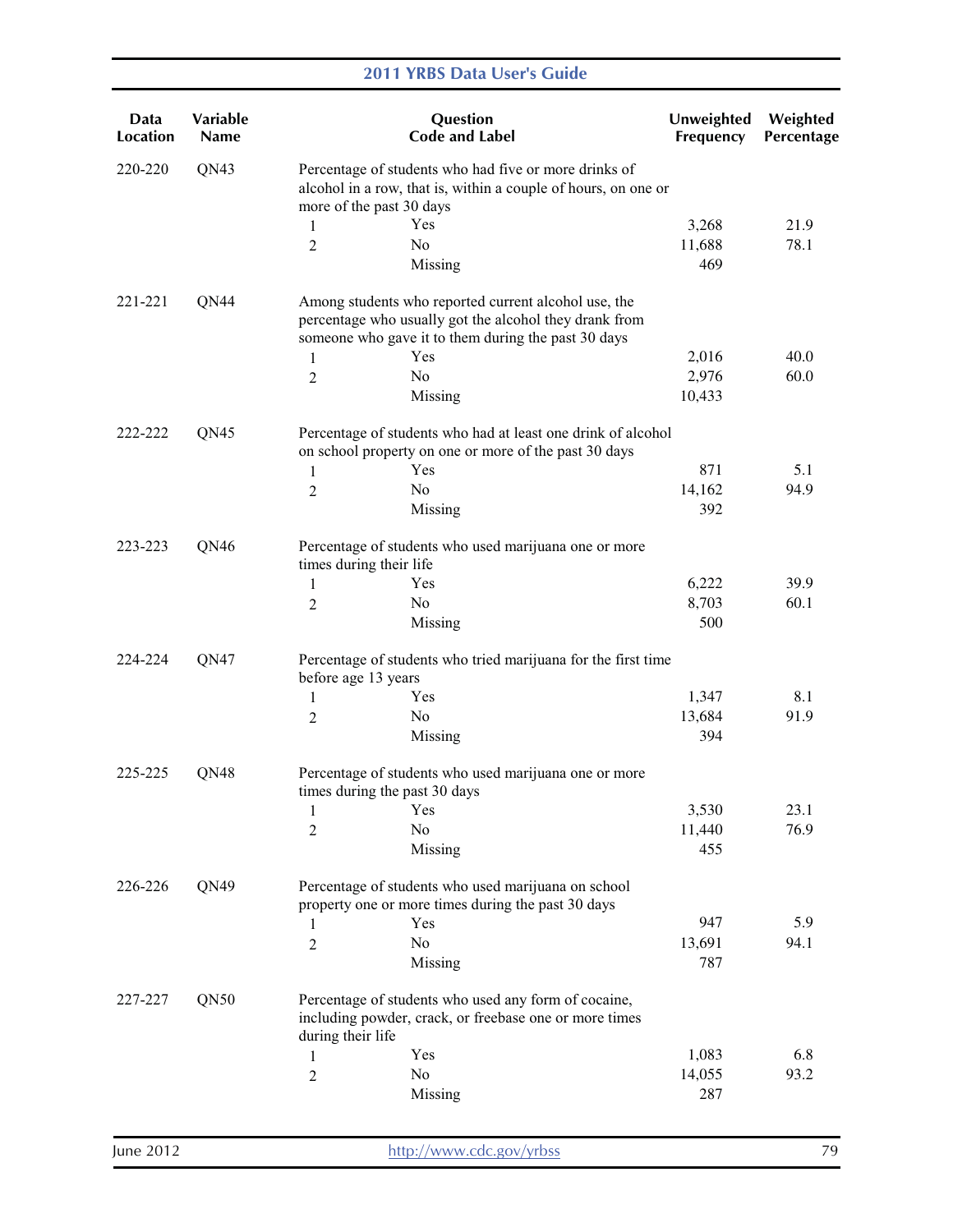| Data<br><b>Location</b> | Variable<br><b>Name</b> |                                                                                                                               | Question<br><b>Code and Label</b>                                                                                                                                                   | Unweighted<br>Frequency | Weighted<br>Percentage |  |
|-------------------------|-------------------------|-------------------------------------------------------------------------------------------------------------------------------|-------------------------------------------------------------------------------------------------------------------------------------------------------------------------------------|-------------------------|------------------------|--|
| 228-228                 | QN51                    | during the past 30 days                                                                                                       | Percentage of students who used any form of cocaine,<br>including powder, crack, or freebase one or more times                                                                      |                         |                        |  |
|                         |                         | 1                                                                                                                             | Yes                                                                                                                                                                                 | 471                     | 3.0                    |  |
|                         |                         | 2                                                                                                                             | No                                                                                                                                                                                  | 13,964                  | 97.0                   |  |
|                         |                         |                                                                                                                               | Missing                                                                                                                                                                             | 990                     |                        |  |
| 229-229                 | QN52                    |                                                                                                                               | Percentage of students who sniffed glue, breathed the<br>contents of aerosol spray cans, or inhaled any paints or<br>sprays to get high one or more times during their life         |                         |                        |  |
|                         |                         | 1                                                                                                                             | Yes                                                                                                                                                                                 | 1,674                   | 11.4                   |  |
|                         |                         | 2                                                                                                                             | No                                                                                                                                                                                  | 12,882                  | 88.6                   |  |
|                         |                         |                                                                                                                               | Missing                                                                                                                                                                             | 869                     |                        |  |
| 230-230                 | QN53                    | during their life                                                                                                             | Percentage of students who used heroin one or more times                                                                                                                            |                         |                        |  |
|                         |                         | 1                                                                                                                             | Yes                                                                                                                                                                                 | 409                     | 2.9                    |  |
|                         |                         | 2                                                                                                                             | N <sub>0</sub>                                                                                                                                                                      | 13,660                  | 97.1                   |  |
|                         |                         |                                                                                                                               | Missing                                                                                                                                                                             | 1,356                   |                        |  |
| 231-231                 | QN54                    | more times during their life                                                                                                  | Percentage of students who used methamphetamines one or                                                                                                                             |                         |                        |  |
|                         |                         | 1                                                                                                                             | Yes                                                                                                                                                                                 | 568                     | 3.8                    |  |
|                         |                         | 2                                                                                                                             | N <sub>0</sub>                                                                                                                                                                      | 14,365                  | 96.2                   |  |
|                         |                         |                                                                                                                               | Missing                                                                                                                                                                             | 492                     |                        |  |
| 232-232                 | QN55                    | during their life                                                                                                             | Percentage of students who used ecstasy one or more times                                                                                                                           |                         |                        |  |
|                         |                         | 1                                                                                                                             | Yes                                                                                                                                                                                 | 1,228                   | 8.2                    |  |
|                         |                         | $\overline{c}$                                                                                                                | No                                                                                                                                                                                  | 13,042                  | 91.8                   |  |
|                         |                         |                                                                                                                               | Missing                                                                                                                                                                             | 1,155                   |                        |  |
| 233-233<br>QN56         |                         | Percentage of students who took steroid pills or shots without<br>a doctor's prescription one or more times during their life |                                                                                                                                                                                     |                         |                        |  |
|                         |                         | 1                                                                                                                             | Yes                                                                                                                                                                                 | 544                     | 3.6                    |  |
|                         |                         | $\overline{2}$                                                                                                                | No                                                                                                                                                                                  | 14,280                  | 96.4                   |  |
|                         |                         |                                                                                                                               | Missing                                                                                                                                                                             | 601                     |                        |  |
| 234-234                 | QN <sub>57</sub>        | more times during their life                                                                                                  | Percentage of students who have taken a prescription drug<br>(such as OxyContin, Percocet, Vicodin, codeine, Adderall,<br>Ritalin, or Xanax) without a doctor's prescription one or |                         |                        |  |
|                         |                         | 1                                                                                                                             | Yes                                                                                                                                                                                 | 2,766                   | 20.7                   |  |
|                         |                         | $\overline{c}$                                                                                                                | No                                                                                                                                                                                  | 11,245                  | 79.3                   |  |
|                         |                         |                                                                                                                               | Missing                                                                                                                                                                             | 1,414                   |                        |  |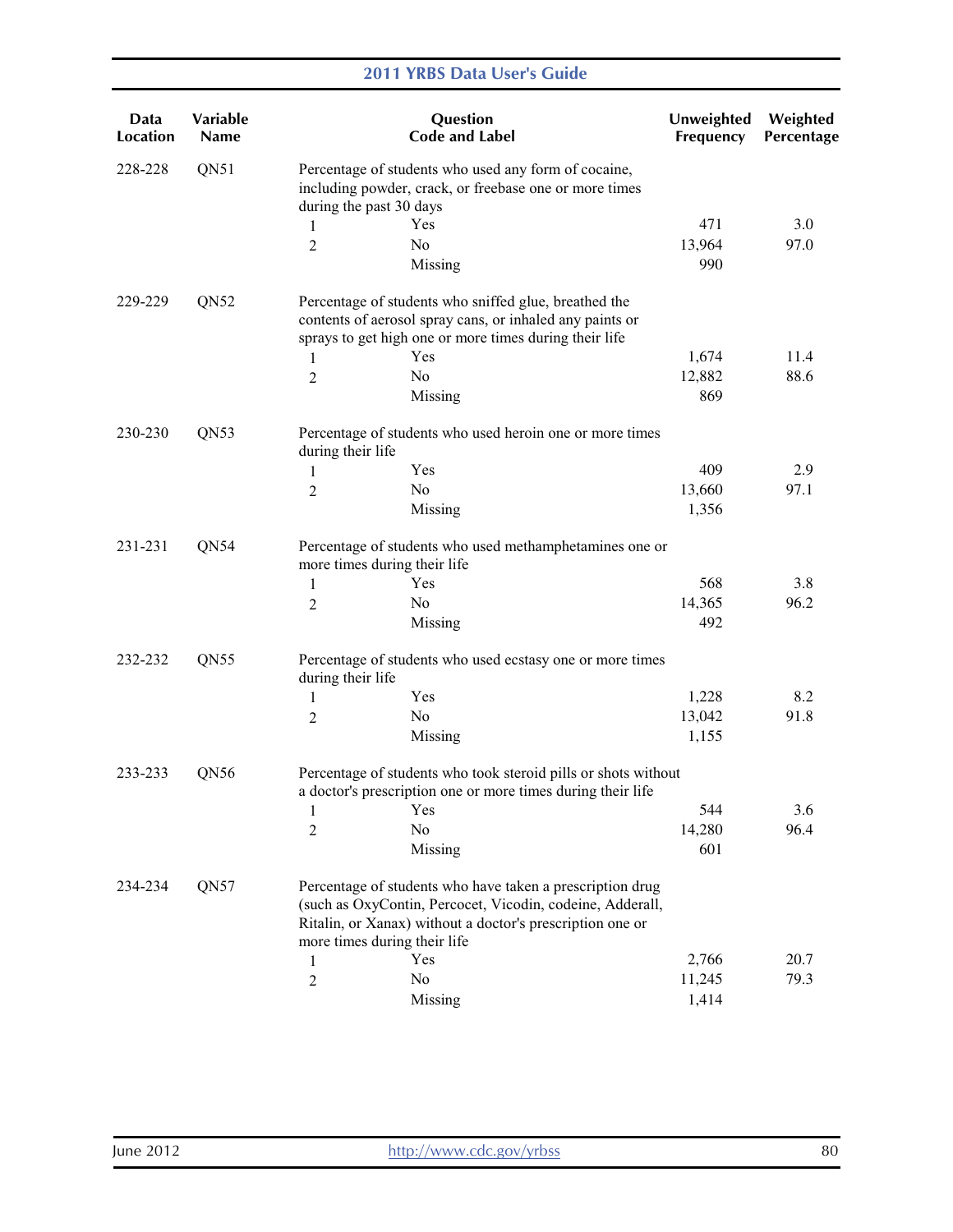| Data<br><b>Location</b> | Variable<br><b>Name</b> |                                      | Question<br><b>Code and Label</b>                                                                                          | Unweighted<br>Frequency | Weighted<br>Percentage |
|-------------------------|-------------------------|--------------------------------------|----------------------------------------------------------------------------------------------------------------------------|-------------------------|------------------------|
| 235-235                 | QN58                    |                                      | Percentage of students who used a needle to inject any illegal<br>drug into their body one or more times during their life |                         |                        |
|                         |                         | Yes<br>1                             |                                                                                                                            | 343                     | 2.3                    |
|                         |                         | No<br>2                              |                                                                                                                            | 13,719                  | 97.7                   |
|                         |                         |                                      | Missing                                                                                                                    | 1,363                   |                        |
| 236-236                 | QN59                    | 12 months                            | Percentage of students who were offered, sold, or given an<br>illegal drug by someone on school property during the past   |                         |                        |
|                         |                         | Yes<br>1                             |                                                                                                                            | 4,198                   | 25.6                   |
|                         |                         | No<br>2                              |                                                                                                                            | 10,948                  | 74.4                   |
|                         |                         |                                      | Missing                                                                                                                    | 279                     |                        |
| 237-237                 | QN60                    |                                      | Percentage of students who ever had sexual intercourse                                                                     |                         |                        |
|                         |                         | Yes<br>1                             |                                                                                                                            | 7,250                   | 47.4                   |
|                         |                         | N <sub>0</sub><br>$\overline{2}$     |                                                                                                                            | 7,094                   | 52.6                   |
|                         |                         |                                      | Missing                                                                                                                    | 1,081                   |                        |
| 238-238                 | QN61                    | first time before age 13 years       | Percentage of students who had sexual intercourse for the                                                                  |                         |                        |
|                         |                         | Yes<br>1                             |                                                                                                                            | 1,004                   | 6.2                    |
|                         |                         | No<br>$\overline{2}$                 |                                                                                                                            | 13,331                  | 93.8                   |
|                         |                         |                                      | Missing                                                                                                                    | 1,090                   |                        |
| 239-239                 | QN62                    | or more people during their life     | Percentage of students who had sexual intercourse with four                                                                |                         |                        |
|                         |                         | Yes<br>1                             |                                                                                                                            | 2,361                   | 15.3                   |
|                         |                         | N <sub>0</sub><br>$\overline{c}$     |                                                                                                                            | 11,923                  | 84.7                   |
|                         |                         |                                      | Missing                                                                                                                    | 1,141                   |                        |
| 240-240                 | QN63                    |                                      | Percentage of students who had sexual intercourse with one<br>or more people during the past three months                  |                         |                        |
|                         |                         | Yes<br>$\mathbf{1}$                  |                                                                                                                            | 5,158                   | 33.7                   |
|                         |                         | No<br>2                              |                                                                                                                            | 9,138                   | 66.3                   |
|                         |                         |                                      | Missing                                                                                                                    | 1,129                   |                        |
| 241-241                 | QN64                    |                                      | Among students who had sexual intercourse during the past<br>three months, the percentage who drank alcohol or used        |                         |                        |
|                         |                         | drugs before last sexual intercourse |                                                                                                                            |                         |                        |
|                         |                         | Yes<br>1                             |                                                                                                                            | 1,115                   | 22.1                   |
|                         |                         | No<br>2                              |                                                                                                                            | 3,995                   | 77.9                   |
|                         |                         |                                      | Missing                                                                                                                    | 10,315                  |                        |
| 242-242                 | QN <sub>65</sub>        | sexual intercourse                   | Among students who had sexual intercourse during the past<br>three months, the percentage who used a condom during last    |                         |                        |
|                         |                         | Yes<br>1                             |                                                                                                                            | 3,030                   | 60.2                   |
|                         |                         | No<br>$\overline{c}$                 |                                                                                                                            | 2,005                   | 39.8                   |
|                         |                         |                                      | Missing                                                                                                                    | 10,390                  |                        |
|                         |                         |                                      |                                                                                                                            |                         |                        |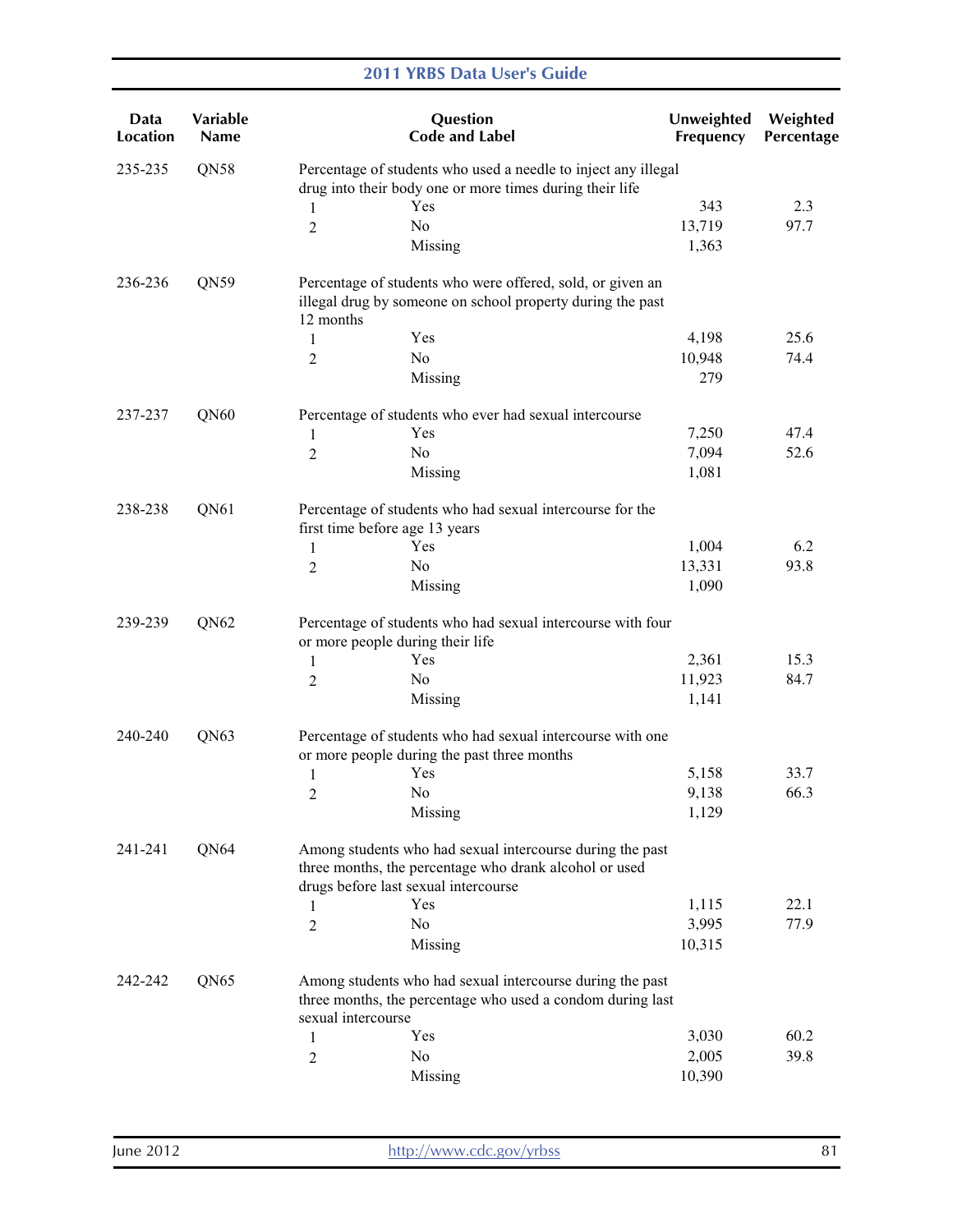| Data<br><b>Location</b> | Variable<br><b>Name</b> |                    | Question<br><b>Code and Label</b>                                                                                                                                             | Unweighted<br>Frequency | Weighted<br>Percentage |
|-------------------------|-------------------------|--------------------|-------------------------------------------------------------------------------------------------------------------------------------------------------------------------------|-------------------------|------------------------|
| 243-243                 | QN66                    |                    | Among students who had sexual intercourse during the past<br>three months, the percentage who used birth control pills to<br>prevent pregnancy before last sexual intercourse |                         |                        |
|                         |                         | 1                  | Yes                                                                                                                                                                           | 773                     | 18.0                   |
|                         |                         | 2                  | N <sub>0</sub>                                                                                                                                                                | 4,149                   | 82.0                   |
|                         |                         |                    | Missing                                                                                                                                                                       | 10,503                  |                        |
| 244-244                 | QN67                    | or very overweight | Percentage of students who described themselves as slightly                                                                                                                   |                         |                        |
|                         |                         | 1                  | Yes                                                                                                                                                                           | 4,542                   | 29.2                   |
|                         |                         | $\overline{c}$     | No                                                                                                                                                                            | 10,598                  | 70.8                   |
|                         |                         |                    | Missing                                                                                                                                                                       | 285                     |                        |
| 245-245                 | QN68                    |                    | Percentage of students who were trying to lose weight                                                                                                                         |                         |                        |
|                         |                         | 1                  | Yes                                                                                                                                                                           | 7,123                   | 46.0                   |
|                         |                         | $\overline{2}$     | No                                                                                                                                                                            | 8,061                   | 54.0                   |
|                         |                         |                    | Missing                                                                                                                                                                       | 241                     |                        |
| 246-246                 | QN69                    | the past 30 days   | Percentage of students who went without eating for 24 hours<br>or more to lose weight or to keep from gaining weight during                                                   |                         |                        |
|                         |                         | 1                  | Yes                                                                                                                                                                           | 1,918                   | 12.2                   |
|                         |                         | 2                  | No                                                                                                                                                                            | 13,150                  | 87.8                   |
|                         |                         |                    | Missing                                                                                                                                                                       | 357                     |                        |
| 247-247                 | QN70                    |                    | Percentage of students who took any diet pills, powders, or<br>liquids without a doctor's advice to lose weight or to keep<br>from gaining weight during the past 30 days     |                         |                        |
|                         |                         | 1                  | Yes                                                                                                                                                                           | 827                     | 5.1                    |
|                         |                         | $\overline{2}$     | No                                                                                                                                                                            | 14,309                  | 94.9                   |
|                         |                         |                    | Missing                                                                                                                                                                       | 289                     |                        |
| 248-248                 | QN71                    | days               | Percentage of students who vomited or took laxatives to lose<br>weight or to keep from gaining weight during the past 30                                                      |                         |                        |
|                         |                         | 1                  | Yes                                                                                                                                                                           | 714                     | 4.3                    |
|                         |                         | $\overline{2}$     | No                                                                                                                                                                            | 14,387                  | 95.7                   |
|                         |                         |                    | Missing                                                                                                                                                                       | 324                     |                        |
| 249-249                 | QN72                    |                    | Percentage of students who drank 100% fruit juices one or<br>more times during the past seven days                                                                            |                         |                        |
|                         |                         | 1                  | Yes                                                                                                                                                                           | 11,952                  | 80.8                   |
|                         |                         | 2                  | No                                                                                                                                                                            | 2,796                   | 19.2                   |
|                         |                         |                    | Missing                                                                                                                                                                       | 677                     |                        |
| 250-250                 | QN73                    |                    | Percentage of students who ate fruit one or more times<br>during the past seven days                                                                                          |                         |                        |
|                         |                         | 1                  | Yes                                                                                                                                                                           | 12,835                  | 88.3                   |
|                         |                         | 2                  | No                                                                                                                                                                            | 1,864                   | 11.7                   |
|                         |                         |                    | Missing                                                                                                                                                                       | 726                     |                        |
|                         |                         |                    |                                                                                                                                                                               |                         |                        |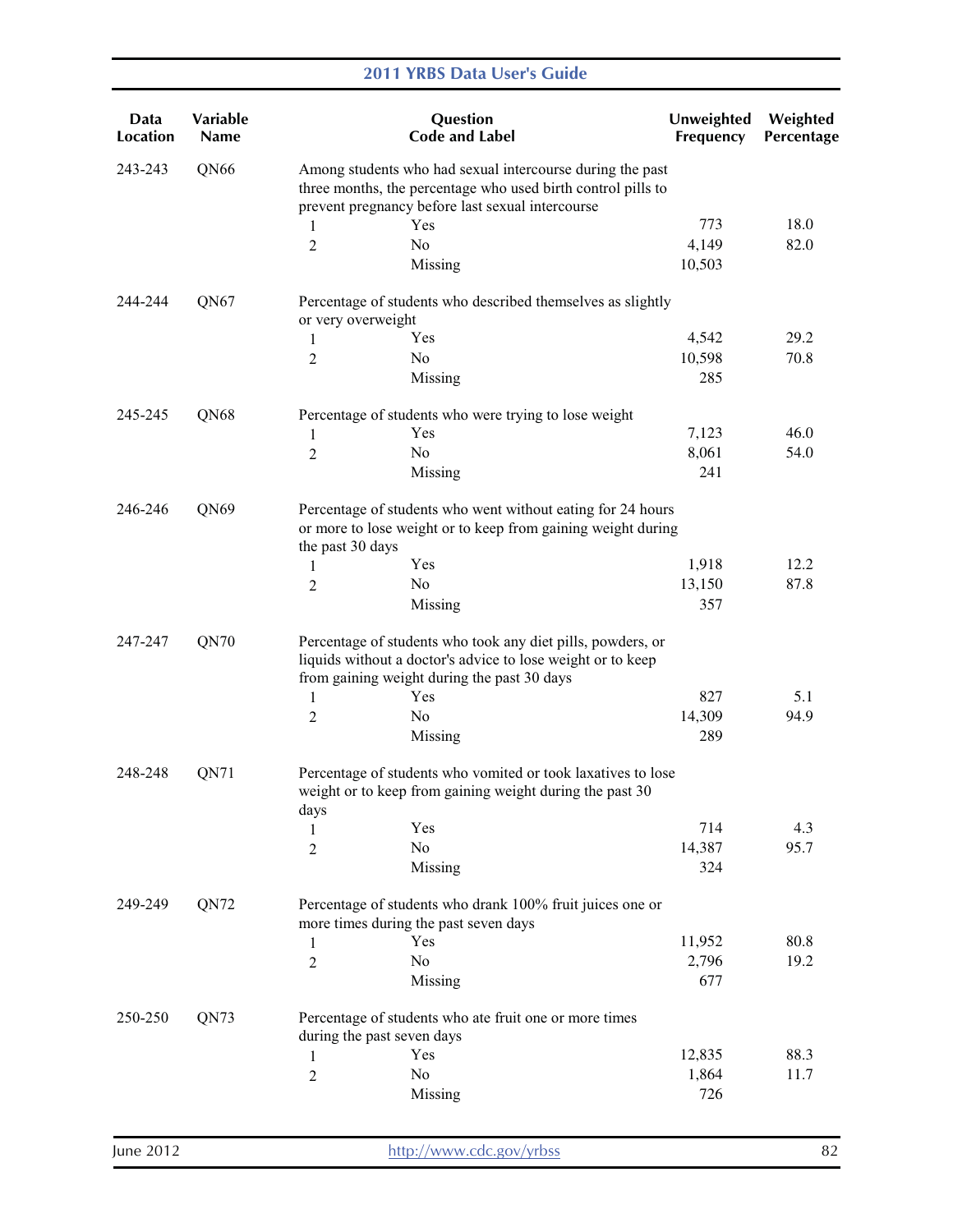|  |  |  |  |  | <b>2011 YRBS Data User's Guide</b> |
|--|--|--|--|--|------------------------------------|
|--|--|--|--|--|------------------------------------|

| Data<br><b>Location</b> | Variable<br>Name |                | Question<br><b>Code and Label</b>                                                                                                                                              | Unweighted<br>Frequency | Weighted<br>Percentage |
|-------------------------|------------------|----------------|--------------------------------------------------------------------------------------------------------------------------------------------------------------------------------|-------------------------|------------------------|
| 251-251                 | QN74             |                | Percentage of students who ate green salad one or more<br>times during the past seven days                                                                                     |                         |                        |
|                         |                  | 1              | Yes                                                                                                                                                                            | 8,828                   | 62.0                   |
|                         |                  | 2              | N <sub>0</sub>                                                                                                                                                                 | 5,933                   | 38.0                   |
|                         |                  |                | Missing                                                                                                                                                                        | 664                     |                        |
| 252-252                 | QN75             |                | Percentage of students who ate potatoes one or more times<br>during the past seven days                                                                                        |                         |                        |
|                         |                  | 1              | Yes                                                                                                                                                                            | 9,676                   | 68.8                   |
|                         |                  | $\overline{2}$ | No                                                                                                                                                                             | 4,836                   | 31.2                   |
|                         |                  |                | Missing                                                                                                                                                                        | 913                     |                        |
| 253-253                 | QN76             |                | Percentage of students who ate carrots one or more times<br>during the past seven days                                                                                         |                         |                        |
|                         |                  | 1              | Yes                                                                                                                                                                            | 6,693                   | 48.0                   |
|                         |                  | 2              | N <sub>o</sub>                                                                                                                                                                 | 7,818                   | 52.0                   |
|                         |                  |                | Missing                                                                                                                                                                        | 914                     |                        |
| 254-254                 | QN77             |                | Percentage of students who ate other vegetables one or more<br>times during the past seven days                                                                                |                         |                        |
|                         |                  | 1              | Yes                                                                                                                                                                            | 11,910                  | 83.0                   |
|                         |                  | $\overline{2}$ | N <sub>0</sub>                                                                                                                                                                 | 2,814                   | 17.0                   |
|                         |                  |                | Missing                                                                                                                                                                        | 701                     |                        |
| 255-255                 | QN78             | days           | Percentage of students who drank a can, bottle, or glass of<br>soda or pop one or more times per day during the past seven                                                     |                         |                        |
|                         |                  | 1              | Yes                                                                                                                                                                            | 4,000                   | 27.8                   |
|                         |                  | 2              | No                                                                                                                                                                             | 10,304                  | 72.2                   |
|                         |                  |                | Missing                                                                                                                                                                        | 1,121                   |                        |
| 256-256                 | QN79             | seven days     | Percentage of students who were physically active for a total<br>of at least 60 minutes per day on five or more of the past                                                    |                         |                        |
|                         |                  | $\mathbf{1}$   | Yes                                                                                                                                                                            | 6,987                   | 49.5                   |
|                         |                  | 2              | No                                                                                                                                                                             | 8,061                   | 50.5                   |
|                         |                  |                | Missing                                                                                                                                                                        | 377                     |                        |
| 257-257                 | QN80             |                | Percentage of students who watched three or more hours per<br>day of TV on an average school day                                                                               |                         |                        |
|                         |                  | 1              | Yes                                                                                                                                                                            | 5,355                   | 32.4                   |
|                         |                  | 2              | No                                                                                                                                                                             | 9,655                   | 67.6                   |
|                         |                  |                | Missing                                                                                                                                                                        | 415                     |                        |
| 258-258                 | QN81             |                | Percentage of students who played video or computer games<br>or used a computer for something that was not school work<br>three or more hours per day on an average school day |                         |                        |
|                         |                  | 1              | Yes                                                                                                                                                                            | 4,931                   | 31.1                   |
|                         |                  | $\overline{2}$ | No                                                                                                                                                                             | 10,066                  | 68.9                   |
|                         |                  |                | Missing                                                                                                                                                                        | 428                     |                        |
|                         |                  |                |                                                                                                                                                                                |                         |                        |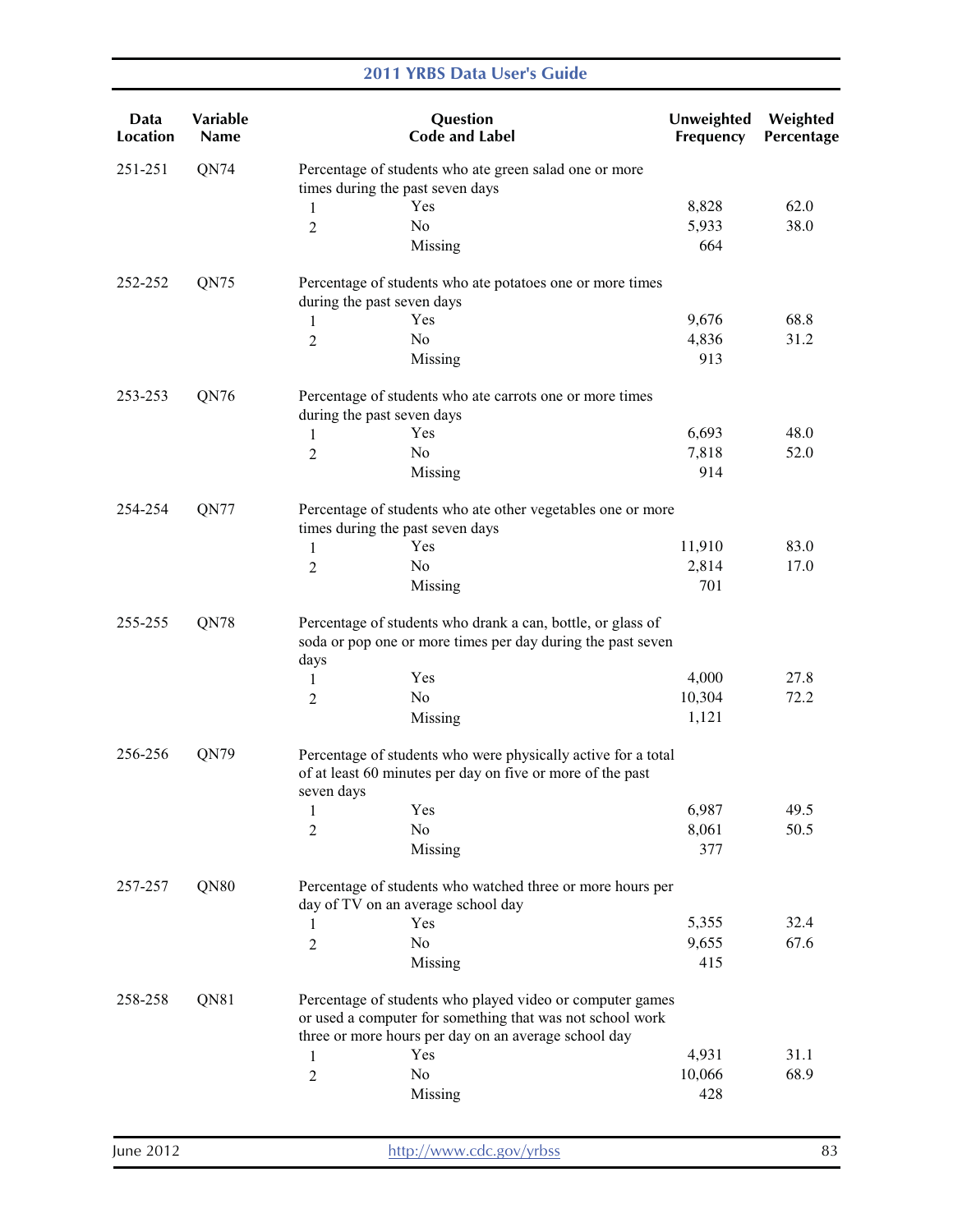| Data<br><b>Location</b> | Variable<br><b>Name</b> |                                                                                                                                           | Question<br><b>Code and Label</b>                                                                                                                                                   | Unweighted<br>Frequency | Weighted<br>Percentage |  |
|-------------------------|-------------------------|-------------------------------------------------------------------------------------------------------------------------------------------|-------------------------------------------------------------------------------------------------------------------------------------------------------------------------------------|-------------------------|------------------------|--|
| 259-259                 | QN82                    | Percentage of students who attended physical education (PE)<br>classes on one or more days in an average week when they<br>were in school |                                                                                                                                                                                     |                         |                        |  |
|                         |                         | 1                                                                                                                                         | Yes                                                                                                                                                                                 | 7,428                   | 51.8                   |  |
|                         |                         | 2                                                                                                                                         | No                                                                                                                                                                                  | 7,468                   | 48.2                   |  |
|                         |                         |                                                                                                                                           | Missing                                                                                                                                                                             | 529                     |                        |  |
| 260-260                 | QN83                    |                                                                                                                                           | Percentage of students who played on one or more sports<br>teams during the past 12 months                                                                                          |                         |                        |  |
|                         |                         | 1                                                                                                                                         | Yes                                                                                                                                                                                 | 8,185                   | 58.4                   |  |
|                         |                         | $\overline{2}$                                                                                                                            | N <sub>0</sub>                                                                                                                                                                      | 6,706                   | 41.6                   |  |
|                         |                         |                                                                                                                                           | Missing                                                                                                                                                                             | 534                     |                        |  |
| 261-261                 | QN84                    | about AIDS or HIV infection                                                                                                               | Percentage of students who had ever been taught in school                                                                                                                           |                         |                        |  |
|                         |                         | 1                                                                                                                                         | Yes                                                                                                                                                                                 | 12,076                  | 84.0                   |  |
|                         |                         | 2                                                                                                                                         | N <sub>0</sub>                                                                                                                                                                      | 2,421                   | 16.0                   |  |
|                         |                         |                                                                                                                                           | Missing                                                                                                                                                                             | 928                     |                        |  |
| 262-262                 | QN85                    | Percentage of students who had ever been told by a doctor or<br>nurse that they had asthma                                                |                                                                                                                                                                                     |                         |                        |  |
|                         |                         | 1                                                                                                                                         | Yes                                                                                                                                                                                 | 3,259                   | 23.0                   |  |
|                         |                         | $\overline{2}$                                                                                                                            | No                                                                                                                                                                                  | 11,081                  | 77.0                   |  |
|                         |                         |                                                                                                                                           | Missing                                                                                                                                                                             | 1,085                   |                        |  |
| 263-263                 | QN86                    |                                                                                                                                           | Percentage of students who had been told by a doctor or<br>nurse that they had asthma and who still have asthma                                                                     |                         |                        |  |
|                         |                         | 1                                                                                                                                         | Yes                                                                                                                                                                                 | 1,613                   | 11.9                   |  |
|                         |                         | 2                                                                                                                                         | N <sub>0</sub>                                                                                                                                                                      | 12,573                  | 88.1                   |  |
|                         |                         |                                                                                                                                           | Missing                                                                                                                                                                             | 1,239                   |                        |  |
| 264-264                 | QN87                    |                                                                                                                                           | Percentage of students who texted or e-mailed while driving<br>a car or other vehicle on one or more of the past 30 days                                                            |                         |                        |  |
|                         |                         | 1                                                                                                                                         | Yes                                                                                                                                                                                 | 4,042                   | 32.8                   |  |
|                         |                         | 2                                                                                                                                         | No                                                                                                                                                                                  | 8,750                   | 67.2                   |  |
|                         |                         |                                                                                                                                           | Missing                                                                                                                                                                             | 2,633                   |                        |  |
| 265-265                 | QN88                    | months                                                                                                                                    | Percentage of students whose property, such as their car,<br>clothing, or books, had been stolen or deliberately damaged<br>on school property one or more times during the past 12 |                         |                        |  |
|                         |                         | 1                                                                                                                                         | Yes                                                                                                                                                                                 | 3,285                   | 26.1                   |  |
|                         |                         | 2                                                                                                                                         | No                                                                                                                                                                                  | 9,124                   | 73.9                   |  |
|                         |                         |                                                                                                                                           | Missing                                                                                                                                                                             | 3,016                   |                        |  |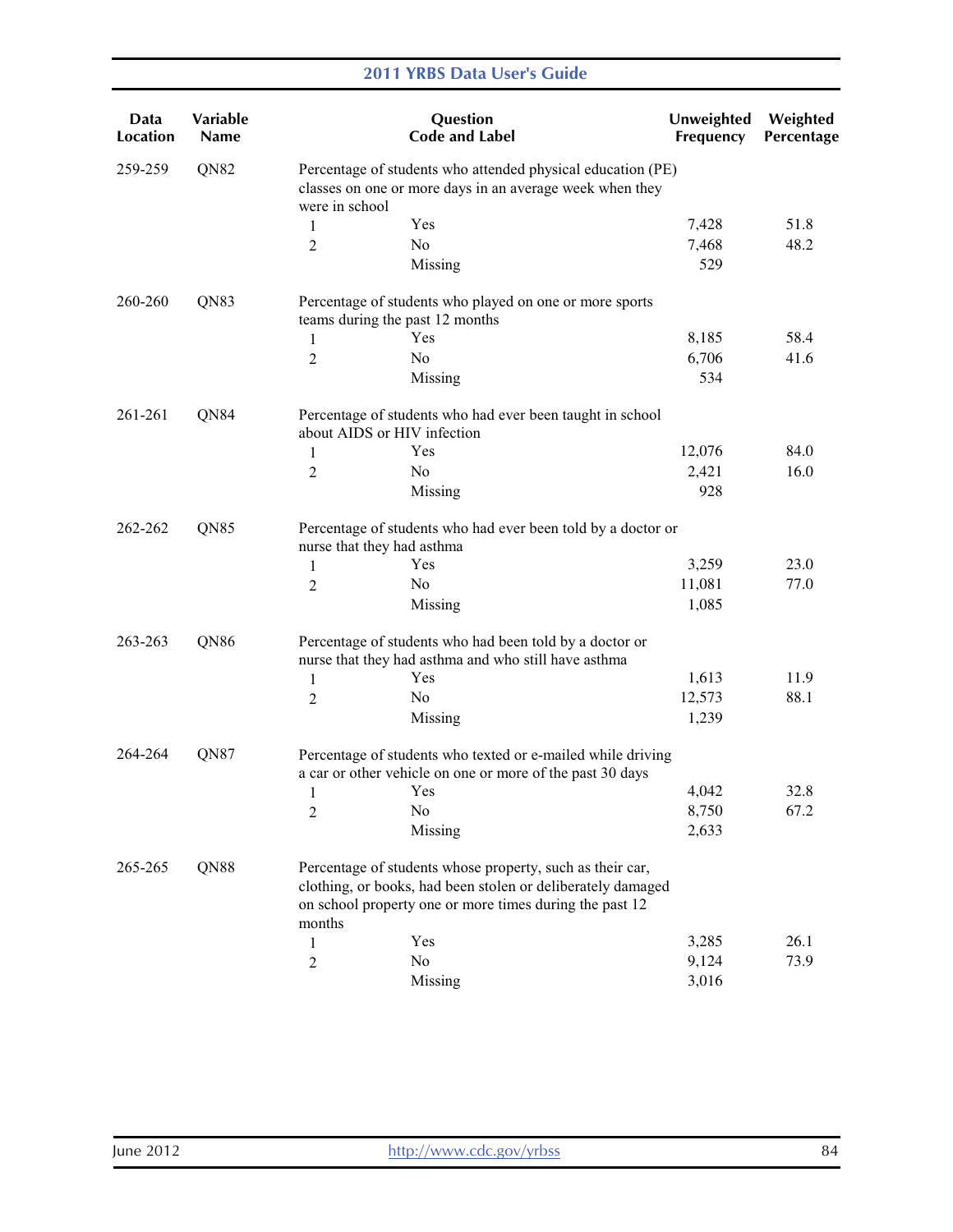| Data<br><b>Location</b> | Variable<br><b>Name</b> |                        | Question<br><b>Code and Label</b>                                                                                                                                         | Unweighted<br>Frequency | Weighted<br>Percentage |  |  |
|-------------------------|-------------------------|------------------------|---------------------------------------------------------------------------------------------------------------------------------------------------------------------------|-------------------------|------------------------|--|--|
| 266-266                 | QN89                    |                        | Percentage of students who have used hallucinogenic drugs,<br>such as LSD, acid, PCP, angel dust, mescaline, or<br>mushrooms, one or more times during their life         |                         |                        |  |  |
|                         |                         | 1                      | Yes                                                                                                                                                                       | 940                     | 8.7                    |  |  |
|                         |                         | 2                      | No                                                                                                                                                                        | 10,490                  | 91.3                   |  |  |
|                         |                         |                        | Missing                                                                                                                                                                   | 3,995                   |                        |  |  |
| 267-267                 | QN90                    |                        | Percentage of students who drank three or more glasses per<br>day of milk during the past seven days                                                                      |                         |                        |  |  |
|                         |                         | 1                      | Yes                                                                                                                                                                       | 1,683                   | 14.9                   |  |  |
|                         |                         | 2                      | N <sub>o</sub>                                                                                                                                                            | 10,655                  | 85.1                   |  |  |
|                         |                         |                        | Missing                                                                                                                                                                   | 3,087                   |                        |  |  |
| 268-268                 | QN91                    | seven days             | Percentage of students who ate breakfast on all of the past                                                                                                               |                         |                        |  |  |
|                         |                         | 1                      | Yes                                                                                                                                                                       | 4,387                   | 37.7                   |  |  |
|                         |                         | 2                      | No                                                                                                                                                                        | 7,628                   | 62.3                   |  |  |
|                         |                         |                        | Missing                                                                                                                                                                   | 3,410                   |                        |  |  |
| 269-269                 | QN92                    |                        | Percentage of students who did exercises to strengthen or<br>tone their muscles, such as push-ups, sit-ups, or weight<br>lifting, on three or more of the past seven days |                         |                        |  |  |
|                         |                         | 1                      | Yes                                                                                                                                                                       | 6,304                   | 55.6                   |  |  |
|                         |                         | 2                      | No                                                                                                                                                                        | 5,249                   | 44.4                   |  |  |
|                         |                         |                        | Missing                                                                                                                                                                   | 3,872                   |                        |  |  |
| 270-270                 | QN93                    | virus that causes AIDS | Percentage of students who had ever been tested for HIV, the                                                                                                              |                         |                        |  |  |
|                         |                         | $\mathbf{1}$           | Yes                                                                                                                                                                       | 1,685                   | 12.9                   |  |  |
|                         |                         | 2                      | No                                                                                                                                                                        | 9,645                   | 87.1                   |  |  |
|                         |                         |                        | Missing                                                                                                                                                                   | 4,095                   |                        |  |  |
| 271-271                 | QN94                    |                        | Percentage of students who most of the time or always wear<br>sunscreen with an SPF of 15 or higher when they are outside<br>for more than one hour on a sunny day        |                         |                        |  |  |
|                         |                         | 1                      | Yes                                                                                                                                                                       | 1,110                   | 10.8                   |  |  |
|                         |                         | $\overline{c}$         | No                                                                                                                                                                        | 10,630                  | 89.2                   |  |  |
|                         |                         |                        | Missing                                                                                                                                                                   | 3,685                   |                        |  |  |
| 272-272                 | QN95                    |                        | Percentage of students who used an indoor tanning device<br>such as a sunlamp, sunbed, or tanning booth one or more                                                       |                         |                        |  |  |
|                         |                         |                        | times during the past 12 months                                                                                                                                           |                         |                        |  |  |
|                         |                         | 1                      | Yes                                                                                                                                                                       | 1,258                   | 13.3                   |  |  |
|                         |                         | $\overline{2}$         | No                                                                                                                                                                        | 10,013                  | 86.7                   |  |  |
|                         |                         |                        | Missing                                                                                                                                                                   | 4,154                   |                        |  |  |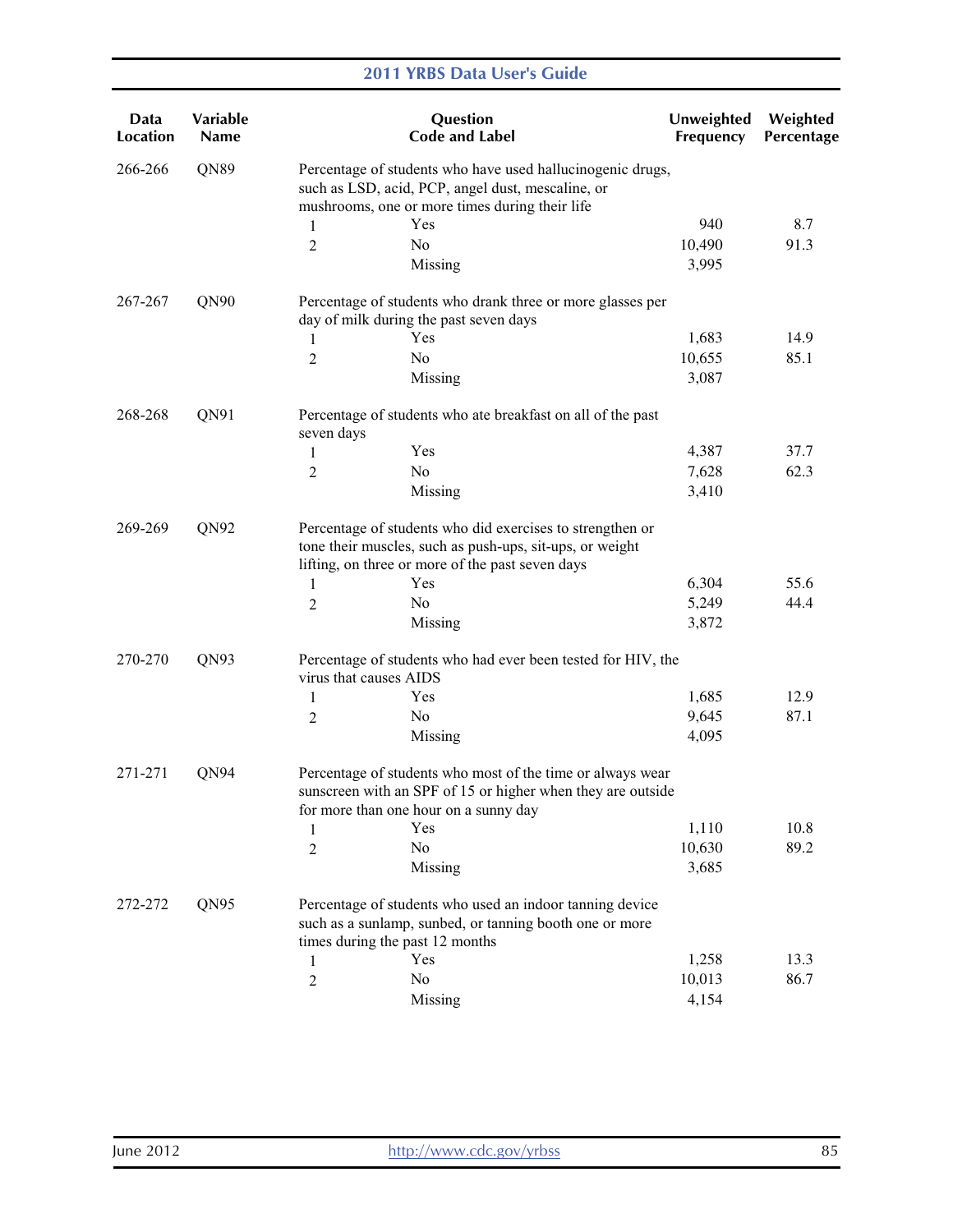| Data<br>Location | Variable<br>Name | Question<br><b>Code and Label</b>                                                                                                                                                                                                                    | Unweighted<br>Frequency | Weighted<br>Percentage |  |  |
|------------------|------------------|------------------------------------------------------------------------------------------------------------------------------------------------------------------------------------------------------------------------------------------------------|-------------------------|------------------------|--|--|
| 273-273          | QN96             | Percentage of students who get eight or more hours of sleep<br>on average school night                                                                                                                                                               |                         |                        |  |  |
|                  |                  | Yes<br>1                                                                                                                                                                                                                                             | 3,781                   | 31.4                   |  |  |
|                  |                  | N <sub>0</sub><br>2                                                                                                                                                                                                                                  | 8,417                   | 68.6                   |  |  |
|                  |                  | Missing                                                                                                                                                                                                                                              | 3,227                   |                        |  |  |
| 274-274          | QN97             | Percentage of students who talked to a teacher or other adult<br>in their school about a personal problem they had during the<br>past 12 months                                                                                                      |                         |                        |  |  |
|                  |                  | Yes<br>1                                                                                                                                                                                                                                             | 3,468                   | 28.7                   |  |  |
|                  |                  | N <sub>0</sub><br>2                                                                                                                                                                                                                                  | 8,433                   | 71.3                   |  |  |
|                  |                  | Missing                                                                                                                                                                                                                                              | 3,524                   |                        |  |  |
| 350-350          | QNFRCIG          | Percentage of students who smoked cigarettes on 20 or more<br>of the past 30 days                                                                                                                                                                    |                         |                        |  |  |
|                  |                  | Yes<br>1                                                                                                                                                                                                                                             | 825                     | 6.4                    |  |  |
|                  |                  | No<br>2                                                                                                                                                                                                                                              | 13,918                  | 93.6                   |  |  |
|                  |                  | Missing                                                                                                                                                                                                                                              | 682                     |                        |  |  |
| 351-351          | QNANYTOB         | Percentage of students who smoked cigarettes or cigars or<br>used chewing tobacco, snuff, or dip on one or more of the<br>past 30 days                                                                                                               |                         |                        |  |  |
|                  |                  | Yes<br>1                                                                                                                                                                                                                                             | 3,078                   | 23.4                   |  |  |
|                  |                  | No<br>2                                                                                                                                                                                                                                              | 10,812                  | 76.6                   |  |  |
|                  |                  | Missing                                                                                                                                                                                                                                              | 1,535                   |                        |  |  |
| 352-352          | QNDEPO           | Among students who had sexual intercourse during the past<br>three months, the percentage who used Depo-Provera<br>(injectable birth control) to prevent pregnancy before last<br>sexual intercourse                                                 |                         |                        |  |  |
|                  |                  | Yes<br>1                                                                                                                                                                                                                                             | 277                     | 5.3                    |  |  |
|                  |                  | No<br>2                                                                                                                                                                                                                                              | 4,645                   | 94.7                   |  |  |
|                  |                  | Missing                                                                                                                                                                                                                                              | 10,503                  |                        |  |  |
|                  |                  |                                                                                                                                                                                                                                                      |                         |                        |  |  |
| 353-353          | <b>QNDEPOPL</b>  | Among students who had sexual intercourse during the past<br>three months, the percentage who used Depo-Provera<br>(injectable birth control) or birth control pills to prevent<br>pregnancy before last sexual intercourse                          |                         |                        |  |  |
|                  |                  | Yes<br>1                                                                                                                                                                                                                                             | 1,050                   | 23.3                   |  |  |
|                  |                  | No<br>2                                                                                                                                                                                                                                              | 3,872                   | 76.7                   |  |  |
|                  |                  | Missing                                                                                                                                                                                                                                              | 10,503                  |                        |  |  |
| 354-354          | <b>QNDUAL</b>    | Among students who had sexual intercourse during the past<br>three months, the percentage who used a condom during last<br>sexual intercourse and used birth control pills or<br>Depo-Provera before last sexual intercourse to prevent<br>pregnancy |                         |                        |  |  |
|                  |                  | Yes<br>1                                                                                                                                                                                                                                             | 405                     | 9.5                    |  |  |
|                  |                  | No<br>$\overline{c}$                                                                                                                                                                                                                                 | 4,493                   | 90.5                   |  |  |
|                  |                  | Missing                                                                                                                                                                                                                                              | 10,527                  |                        |  |  |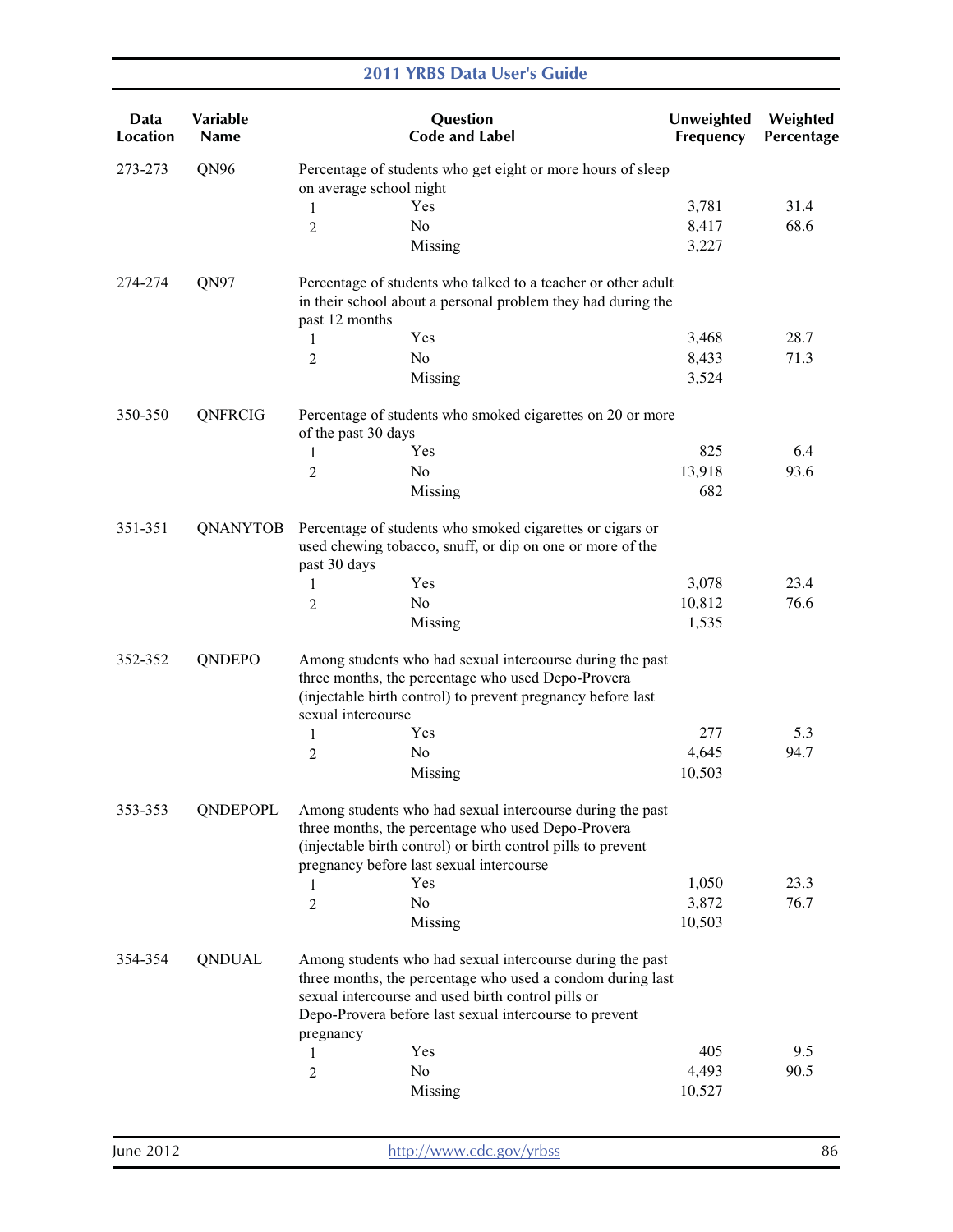| Data<br><b>Location</b> | Variable<br><b>Name</b> |                                                                                                                          | Question<br><b>Code and Label</b>                                                                                            | Unweighted<br>Frequency | Weighted<br>Percentage |  |
|-------------------------|-------------------------|--------------------------------------------------------------------------------------------------------------------------|------------------------------------------------------------------------------------------------------------------------------|-------------------------|------------------------|--|
| 355-355                 | QNFRVG                  | Percentage of students who ate fruits and vegetables five or<br>more times per day during the past seven days            |                                                                                                                              |                         |                        |  |
|                         |                         | 1                                                                                                                        | Yes                                                                                                                          | 3,281                   | 22.8                   |  |
|                         |                         | 2                                                                                                                        | No                                                                                                                           | 11,036                  | 77.2                   |  |
|                         |                         |                                                                                                                          | Missing                                                                                                                      | 1,108                   |                        |  |
| 356-356                 | QNFRVG2                 | past seven days                                                                                                          | Percentage of students who ate fruits two or more times per<br>day and ate vegetables three or more times per day during the |                         |                        |  |
|                         |                         | 1                                                                                                                        | Yes                                                                                                                          | 1,576                   | 11.3                   |  |
|                         |                         | 2                                                                                                                        | No                                                                                                                           | 12,741                  | 88.7                   |  |
|                         |                         |                                                                                                                          | Missing                                                                                                                      | 1,108                   |                        |  |
| 357-357                 | QNFRUIT                 | day during the past seven days                                                                                           | Percentage of students who ate fruits two or more times per                                                                  |                         |                        |  |
|                         |                         | 1                                                                                                                        | Yes                                                                                                                          | 4,914                   | 34.0                   |  |
|                         |                         | 2                                                                                                                        | N <sub>0</sub>                                                                                                               | 9,740                   | 66.0                   |  |
|                         |                         |                                                                                                                          | Missing                                                                                                                      | 771                     |                        |  |
| 358-358                 | QNVEG                   |                                                                                                                          | Percentage of students who ate vegetables three or more<br>times per day during the past seven days                          |                         |                        |  |
|                         |                         | 1                                                                                                                        | Yes                                                                                                                          | 2,195                   | 15.3                   |  |
|                         |                         | $\overline{2}$                                                                                                           | N <sub>0</sub>                                                                                                               | 12,246                  | 84.7                   |  |
|                         |                         |                                                                                                                          | Missing                                                                                                                      | 984                     |                        |  |
| 359-359                 | QNDLYPE                 | Percentage of students who attended physical education (PE)<br>classes daily in an average week when they were in school |                                                                                                                              |                         |                        |  |
|                         |                         | 1                                                                                                                        | Yes                                                                                                                          | 4,356                   | 31.5                   |  |
|                         |                         | 2                                                                                                                        | No                                                                                                                           | 10,540                  | 68.5                   |  |
|                         |                         |                                                                                                                          | Missing                                                                                                                      | 529                     |                        |  |
| 360-360                 | <b>QNPA0DAY</b>         |                                                                                                                          | Percentage of students who were physically active for a total<br>of at least 60 minutes per day on 0 of the past seven days  |                         |                        |  |
|                         |                         | $\mathbf{1}$                                                                                                             | Yes                                                                                                                          | 2,305                   | 13.8                   |  |
|                         |                         | $\overline{c}$                                                                                                           | N <sub>0</sub>                                                                                                               | 12,743                  | 86.2                   |  |
|                         |                         |                                                                                                                          | Missing                                                                                                                      | 377                     |                        |  |
| 361-361                 | QNPA7DAY                |                                                                                                                          | Percentage of students who were physically active for a total<br>of at least 60 minutes per day on 7 of the past seven days  |                         |                        |  |
|                         |                         | 1                                                                                                                        | Yes                                                                                                                          | 4,058                   | 28.7                   |  |
|                         |                         | $\overline{2}$                                                                                                           | No                                                                                                                           | 10,990                  | 71.3                   |  |
|                         |                         |                                                                                                                          | Missing                                                                                                                      | 377                     |                        |  |
| 362-362                 | QNOWT                   |                                                                                                                          | Percentage of students who were overweight (i.e., at or<br>above the 85th percentile but below the 95th percentile for       |                         |                        |  |
|                         |                         | body mass index, by age and sex)                                                                                         |                                                                                                                              |                         |                        |  |
|                         |                         | 1                                                                                                                        | Yes                                                                                                                          | 2,258                   | 15.2                   |  |
|                         |                         | $\overline{c}$                                                                                                           | No                                                                                                                           | 12,027                  | 84.8                   |  |
|                         |                         |                                                                                                                          | Missing                                                                                                                      | 1,140                   |                        |  |